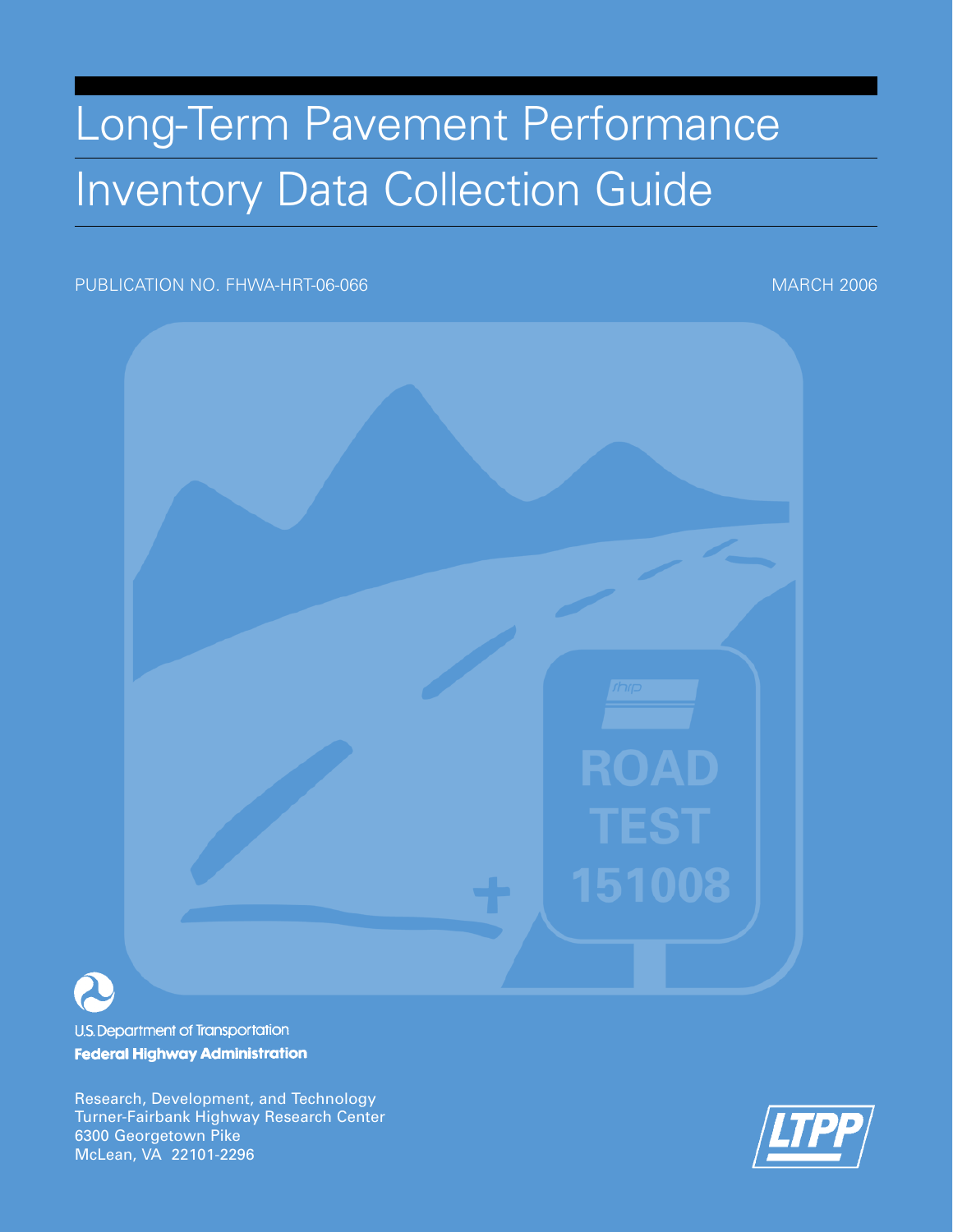#### **FOREWORD**

The Long-Term Pavement Performance (LTPP) Program is an ongoing and active program. To obtain current information and access to other technical references, LTPP data users should visit the LTPP Web site at http://www.tfhrc.gov/pavement/ltpp/ltpp.htm. LTPP data requests, technical questions, and data user feedback can be submitted to LTPP customer service via e-mail at ltppinfo@fhwa.dot.gov.

> Gary L. Henderson Director, Office of Infrastructure Research and Development

#### **Notice**

This document is distributed under the sponsorship of the U.S. Department of Transportation in the interest of information exchange. The U.S. Government assumes no liability for its contents or use thereof. This report does not constitute a standard, specification, or regulation.

The U.S. Government does not endorse products or manufacturers. Trade and manufacturers' names appear in this report only because they are considered essential to the object of the document.

#### **Quality Assurance Statement**

The Federal Highway Administration (FHWA) provides high-quality information to serve Government, industry, and the public in a manner that promotes understanding. Standards and policies are used to ensure and maximize the quality, objectivity, utility, and integrity of its information. FHWA periodically reviews quality issues and adjusts its programs and processes to ensure continuous quality improvement.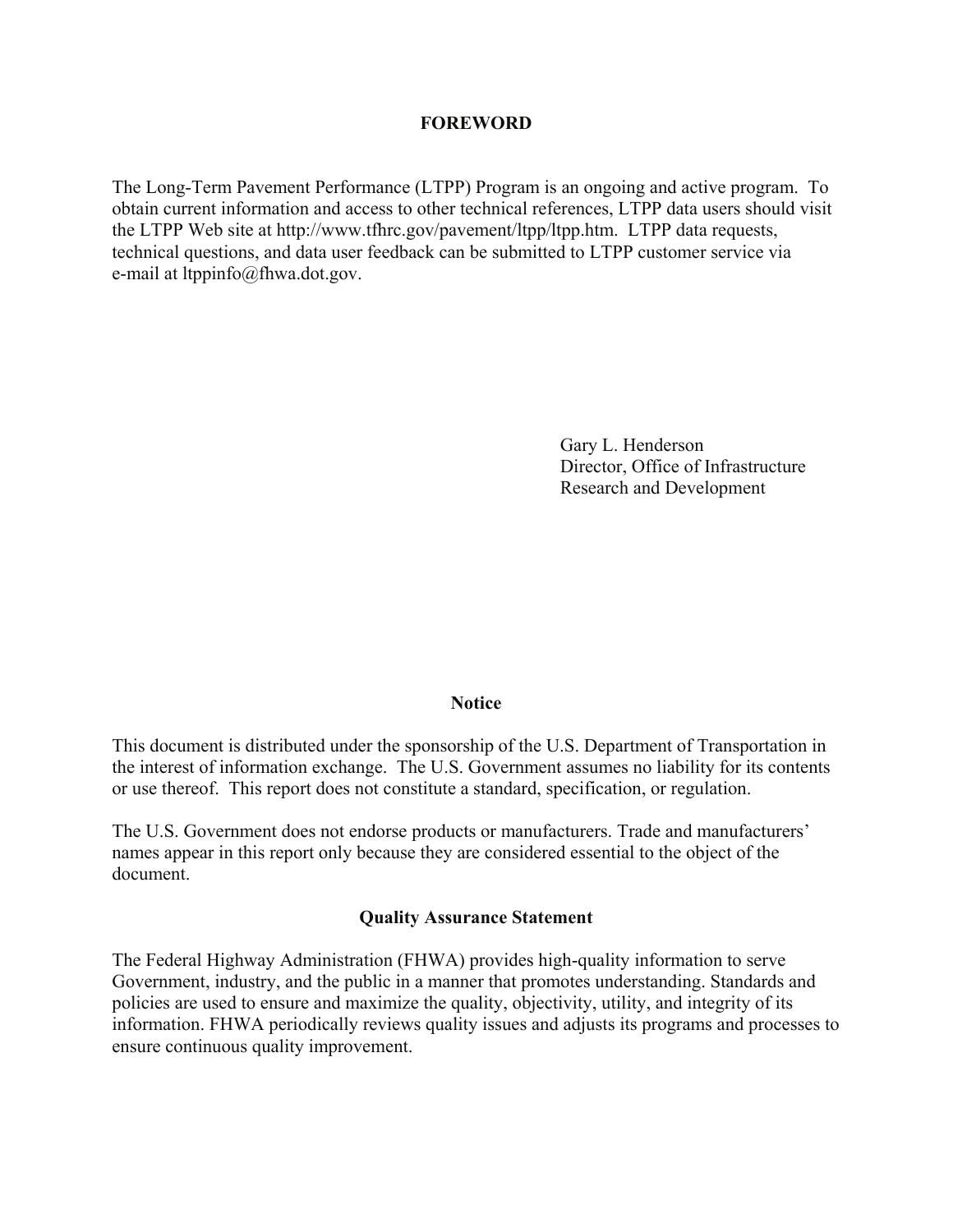# **Technical Report Documentation Page**

| 1. Report No.<br><b>FHWA-HRT-06-066</b>                                                                                                                                                                                                                                           | 2. Government Accession No.                                                                                                                                                                                                            | 3. Recipient's Catalog No.                                                                                                                                                                                                                                                                                                                                                                                                                                                                                                                                                                                                                                                                                             |  |  |  |
|-----------------------------------------------------------------------------------------------------------------------------------------------------------------------------------------------------------------------------------------------------------------------------------|----------------------------------------------------------------------------------------------------------------------------------------------------------------------------------------------------------------------------------------|------------------------------------------------------------------------------------------------------------------------------------------------------------------------------------------------------------------------------------------------------------------------------------------------------------------------------------------------------------------------------------------------------------------------------------------------------------------------------------------------------------------------------------------------------------------------------------------------------------------------------------------------------------------------------------------------------------------------|--|--|--|
| 4. Title and Subtitle<br>LONG-TERM PAVEMENT PERFORMANCE<br><b>INVENTORY DATA COLLECTION GUIDE</b>                                                                                                                                                                                 | 5. Report Date<br>March 2006                                                                                                                                                                                                           |                                                                                                                                                                                                                                                                                                                                                                                                                                                                                                                                                                                                                                                                                                                        |  |  |  |
|                                                                                                                                                                                                                                                                                   | 6. Performing Organization Code                                                                                                                                                                                                        |                                                                                                                                                                                                                                                                                                                                                                                                                                                                                                                                                                                                                                                                                                                        |  |  |  |
| 7. Author(s)<br>A.L. Simpson, C.R. Copeland                                                                                                                                                                                                                                       | 8. Performing Organization Report No.                                                                                                                                                                                                  |                                                                                                                                                                                                                                                                                                                                                                                                                                                                                                                                                                                                                                                                                                                        |  |  |  |
| 9. Performing Organization Name and Address<br>MACTEC Engineering and Consulting, Inc.                                                                                                                                                                                            |                                                                                                                                                                                                                                        | 10. Work Unit No. (TRAIS)                                                                                                                                                                                                                                                                                                                                                                                                                                                                                                                                                                                                                                                                                              |  |  |  |
| 12104 Indian Creek Court, Suite A<br>Beltsville, MD 20705-1242                                                                                                                                                                                                                    | 11. Contract or Grant No.<br>DTFH61-02-C-00007                                                                                                                                                                                         |                                                                                                                                                                                                                                                                                                                                                                                                                                                                                                                                                                                                                                                                                                                        |  |  |  |
| 12. Sponsoring Agency Name and Address<br>Office of Infrastructure Research and Development<br>Federal Highway Administration                                                                                                                                                     | 13. Type of Report and Period Covered<br>Final Report, July 2005 to<br>December 2005                                                                                                                                                   |                                                                                                                                                                                                                                                                                                                                                                                                                                                                                                                                                                                                                                                                                                                        |  |  |  |
| 6300 Georgetown Pike<br>McLean, VA 22101-2296                                                                                                                                                                                                                                     | 14. Sponsoring Agency Code                                                                                                                                                                                                             |                                                                                                                                                                                                                                                                                                                                                                                                                                                                                                                                                                                                                                                                                                                        |  |  |  |
| 15. Supplementary Notes                                                                                                                                                                                                                                                           | Contracting Officer's Technical Representative (COTR): Aramis Lopez, Jr., HRDI-13                                                                                                                                                      |                                                                                                                                                                                                                                                                                                                                                                                                                                                                                                                                                                                                                                                                                                                        |  |  |  |
| 16. Abstract<br>section at the time the section was included in the LTPP study.                                                                                                                                                                                                   |                                                                                                                                                                                                                                        | The primary purpose for this data collection guide is to provide a uniform basis for data collection<br>during long-term monitoring of the performance of pavement test sections under study by the<br>Long-Term Pavement Performance (LTPP) Program. It is a revision to chapter 2 of the 1993 LTPP<br>Data Collection Guide. Inventory data include that data necessary to: 1) identify the test section,<br>2) describe the geometric details of its construction and the material properties of its structural<br>constituents, and 3) identify construction costs and costs of subsequent maintenance and repair<br>before the long-term monitoring effort. These data are intended to describe the pavement test |  |  |  |
| 17. Key Words<br>asphalt concrete, continuously reinforced concrete<br>pavement, jointed reinforced concrete pavement, LTPP,<br>material properties, pavement age, pavement geometry,<br>portland cement concrete, section identification, Specific<br>Pavement Studies, subgrade | 18. Distribution Statement<br>No restrictions. This document is<br>pavement, General Pavement Studies, jointed plain concrete available to the public through the<br>National Technical Information<br>Service, Springfield, VA 22161. |                                                                                                                                                                                                                                                                                                                                                                                                                                                                                                                                                                                                                                                                                                                        |  |  |  |
| 19. Security Classif. (of this report)<br>Unclassified                                                                                                                                                                                                                            | 20. Security Classif. (of this page)<br>Unclassified                                                                                                                                                                                   | 21. No. of Pages<br>22. Price<br>101                                                                                                                                                                                                                                                                                                                                                                                                                                                                                                                                                                                                                                                                                   |  |  |  |
| <b>Form DOT F 1700.7 (8-72)</b>                                                                                                                                                                                                                                                   |                                                                                                                                                                                                                                        | Reproduction of completed page authorized.                                                                                                                                                                                                                                                                                                                                                                                                                                                                                                                                                                                                                                                                             |  |  |  |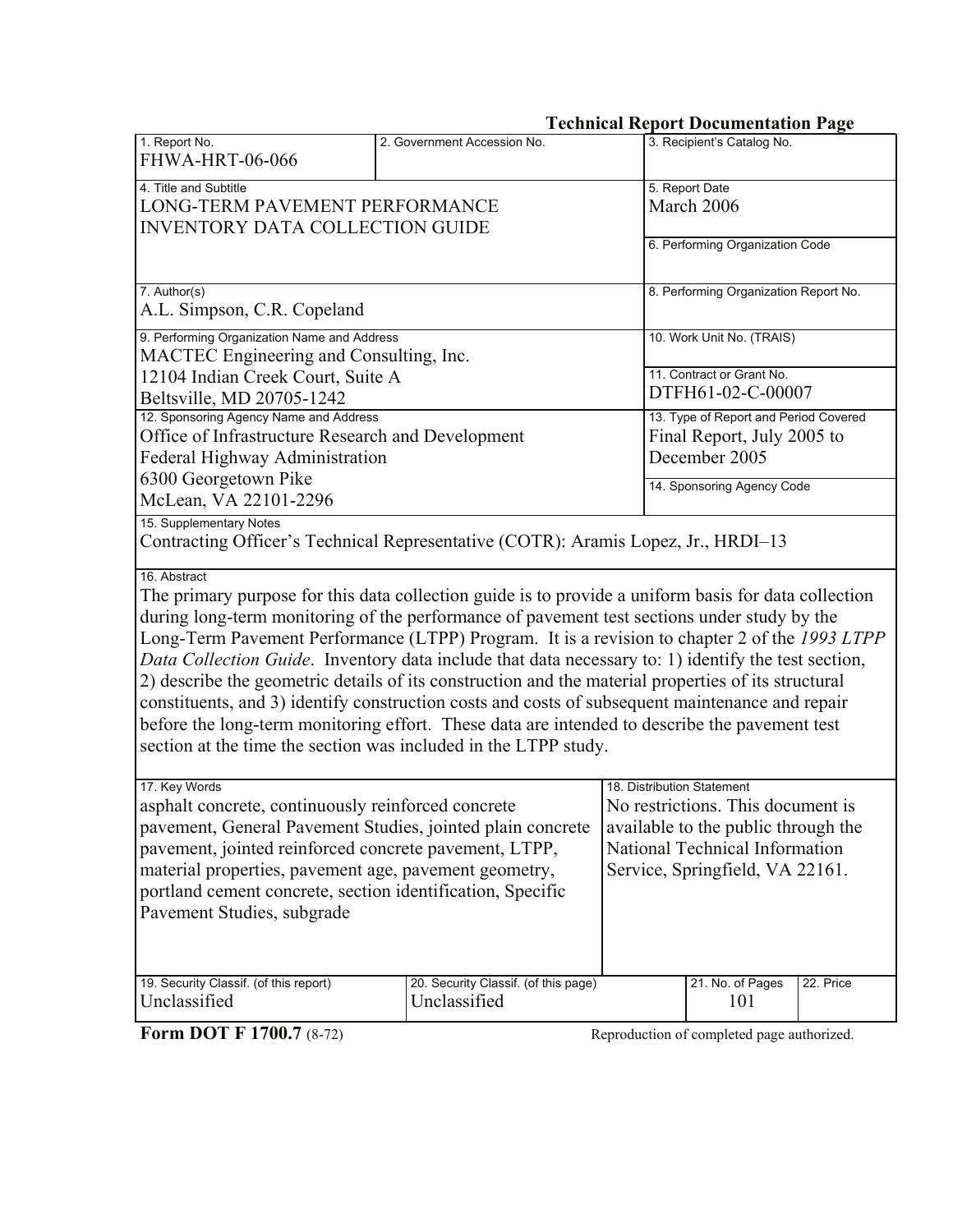|                      |                              |                                                                    | SI* (MODERN METRIC) CONVERSION FACTORS |                            |
|----------------------|------------------------------|--------------------------------------------------------------------|----------------------------------------|----------------------------|
|                      |                              | <b>APPROXIMATE CONVERSIONS TO SI UNITS</b>                         |                                        |                            |
| Symbol               | <b>When You Know</b>         | <b>Multiply By</b>                                                 | <b>To Find</b>                         | Symbol                     |
|                      |                              | <b>LENGTH</b>                                                      |                                        |                            |
| in<br>ft             | inches<br>feet               | 25.4<br>0.305                                                      | millimeters<br>meters                  | mm<br>m                    |
| yd                   | yards                        | 0.914                                                              | meters                                 | m                          |
| mi                   | miles                        | 1.61                                                               | kilometers                             | km                         |
|                      |                              | <b>AREA</b>                                                        |                                        |                            |
| $in^2$               | square inches                | 645.2                                                              | square millimeters                     | $\text{mm}^2$              |
| $\mathrm{ft}^2$      | square feet                  | 0.093                                                              | square meters                          | m <sup>2</sup>             |
| $yd^2$               | square yard                  | 0.836                                                              | square meters                          | $m^2$                      |
| ac                   | acres                        | 0.405                                                              | hectares                               | ha                         |
| $mi^2$               | square miles                 | 2.59                                                               | square kilometers                      | km <sup>2</sup>            |
|                      |                              | <b>VOLUME</b>                                                      |                                        |                            |
| fl oz                | fluid ounces                 | 29.57                                                              | milliliters                            | mL                         |
| gal<br>$\tilde{t}^3$ | gallons<br>cubic feet        | 3.785<br>0.028                                                     | liters<br>cubic meters                 | L<br>m <sup>3</sup>        |
| $yd^3$               | cubic yards                  | 0.765                                                              | cubic meters                           | m <sup>3</sup>             |
|                      |                              | NOTE: volumes greater than 1000 L shall be shown in m <sup>3</sup> |                                        |                            |
|                      |                              | <b>MASS</b>                                                        |                                        |                            |
| 0Z                   | ounces                       | 28.35                                                              | grams                                  | g                          |
| lb                   | pounds                       | 0.454                                                              | kilograms                              | kg                         |
| Т                    | short tons (2000 lb)         | 0.907                                                              | megagrams (or "metric ton")            | $Mq$ (or "t")              |
|                      |                              | <b>TEMPERATURE (exact degrees)</b>                                 |                                        |                            |
| $\mathrm{P}$         | Fahrenheit                   | 5 (F-32)/9                                                         | Celsius                                | $^{\circ}C$                |
|                      |                              | or (F-32)/1.8                                                      |                                        |                            |
|                      |                              | <b>ILLUMINATION</b>                                                |                                        |                            |
| fc                   | foot-candles                 | 10.76                                                              | lux                                    | lχ                         |
| fl                   | foot-Lamberts                | 3.426                                                              | candela/ $m2$                          | $\text{cd/m}^2$            |
|                      |                              | <b>FORCE and PRESSURE or STRESS</b>                                |                                        |                            |
| Ibf                  | poundforce                   | 4.45                                                               | newtons                                | N                          |
| 1 <sup>2</sup>       | poundforce per square inch   | 6.89                                                               | kilopascals                            | kPa                        |
|                      |                              | <b>APPROXIMATE CONVERSIONS FROM SI UNITS</b>                       |                                        |                            |
| Symbol               | <b>When You Know</b>         | <b>Multiply By</b>                                                 | <b>To Find</b>                         | Symbol                     |
|                      |                              | <b>LENGTH</b>                                                      |                                        |                            |
| mm                   | millimeters                  | 0.039                                                              | inches                                 |                            |
| m                    |                              |                                                                    |                                        | in                         |
|                      | meters                       | 3.28                                                               | feet                                   | ft                         |
| m                    | meters                       | 1.09                                                               | yards                                  | yd                         |
| km                   | kilometers                   | 0.621                                                              | miles                                  | mi                         |
|                      |                              | <b>AREA</b>                                                        |                                        |                            |
| mm <sup>2</sup>      | square millimeters           | 0.0016                                                             | square inches                          | $in^2$                     |
| m <sup>2</sup>       | square meters                | 10.764                                                             | square feet                            | ft <sup>2</sup>            |
| m <sup>2</sup>       | square meters                | 1.195                                                              | square yards                           | $yd^2$                     |
| ha                   | hectares                     | 2.47                                                               | acres                                  | ac                         |
| km <sup>2</sup>      | square kilometers            | 0.386                                                              | square miles                           | mi <sup>2</sup>            |
|                      |                              | <b>VOLUME</b>                                                      |                                        |                            |
| mL                   | milliliters                  | 0.034                                                              | fluid ounces                           | fl oz                      |
| L.                   | liters                       | 0.264                                                              | gallons                                | gal                        |
| m <sup>3</sup>       | cubic meters<br>cubic meters | 35.314                                                             | cubic feet                             | $\tilde{t}^3$              |
| m <sup>3</sup>       |                              | 1.307                                                              | cubic yards                            | $yd^3$                     |
|                      |                              | <b>MASS</b>                                                        |                                        |                            |
| g<br>kg              | grams<br>kilograms           | 0.035<br>2.202                                                     | ounces<br>pounds                       | 0Z<br>Ib                   |
| $Mg$ (or "t")        | megagrams (or "metric ton")  | 1.103                                                              | short tons (2000 lb)                   | Τ                          |
|                      |                              |                                                                    |                                        |                            |
| $^{\circ} \text{C}$  | Celsius                      | <b>TEMPERATURE (exact degrees)</b><br>$1.8C + 32$                  | Fahrenheit                             | $\mathrm{P}^{\circ}$       |
|                      |                              | <b>ILLUMINATION</b>                                                |                                        |                            |
| lx                   | lux                          | 0.0929                                                             | foot-candles                           | fc                         |
| $\text{cd/m}^2$      | candela/ $m2$                | 0.2919                                                             | foot-Lamberts                          | fl                         |
|                      |                              | <b>FORCE and PRESSURE or STRESS</b>                                |                                        |                            |
| N                    | newtons                      | 0.225                                                              | poundforce                             | Ibf<br>lbf/in <sup>2</sup> |

\*SI is the symbol for the International System of Units. Appropriate rounding should be made to comply with Section 4 of ASTM E380.<br>(Revised March 2003)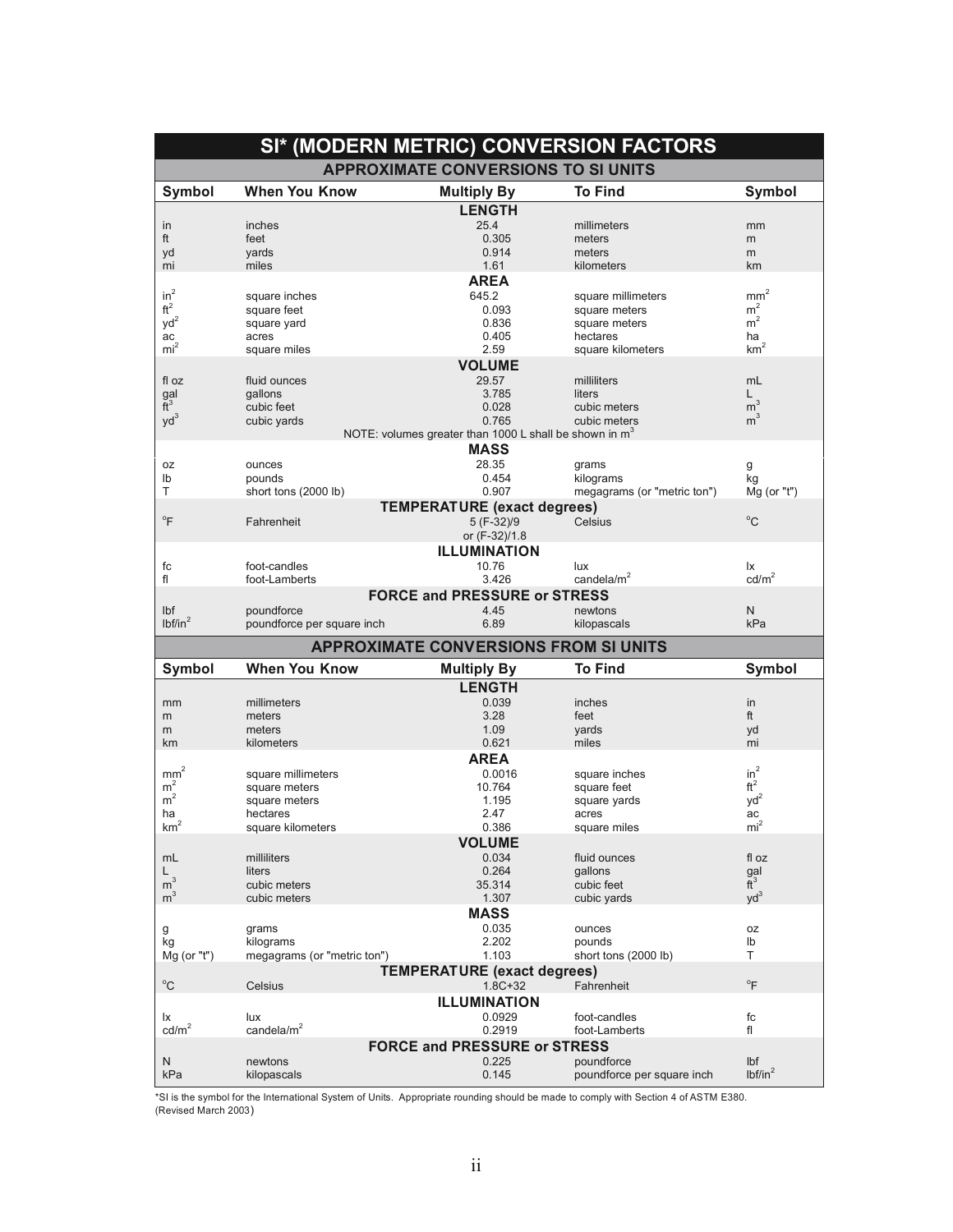# **TABLE OF CONTENTS**

| 2.2.7 Portland Cement Concrete Layers, Joint Data (Continued) (Sheet 6)  15        |
|------------------------------------------------------------------------------------|
| 2.2.8 Portland Cement Concrete Layers, Reinforcing Steel Data (Sheet 7)  16        |
|                                                                                    |
| 2.2.10 Portland Cement Concrete Layers, Mixture Data (Continued) (Sheet 9) 18      |
| 2.2.11 Portland Cement Concrete Layers, Mixture Data (Continued) (Sheet 10) 19     |
|                                                                                    |
| 2.2.13 Plant Mixed Asphalt Bound Layers, Aggregate Properties (Sheet 12) 21        |
| 2.2.14 Plant Mixed Asphalt Bound Layers, Aggregate Properties (Continued)          |
|                                                                                    |
| 2.2.15 Plant Mixed Asphalt Bound Layers, Asphalt Cement Properties (Sheet 14) 24   |
| 2.2.16 Plant Mixed Asphalt Bound Layers, Asphalt Cement Properties (Continued)     |
|                                                                                    |
| 2.2.17 Plant Mixed Asphalt Bound Layers, Original Mixture Properties (Sheet 16) 27 |
| 2.2.18 Plant Mixed Asphalt Bound Layers, Original Mixture Properties (Continued)   |
|                                                                                    |
| 2.2.19 Plant Mixed Asphalt Bound Layers, Construction Data (Sheet 18)  30          |
| 2.2.20 Unbound or Stabilized Base or Subbase Material Description (Sheet 19)  32   |
| 2.2.21 Unbound or Stabilized Base or Subbase Material Description (Continued)      |
|                                                                                    |
|                                                                                    |
|                                                                                    |
|                                                                                    |
|                                                                                    |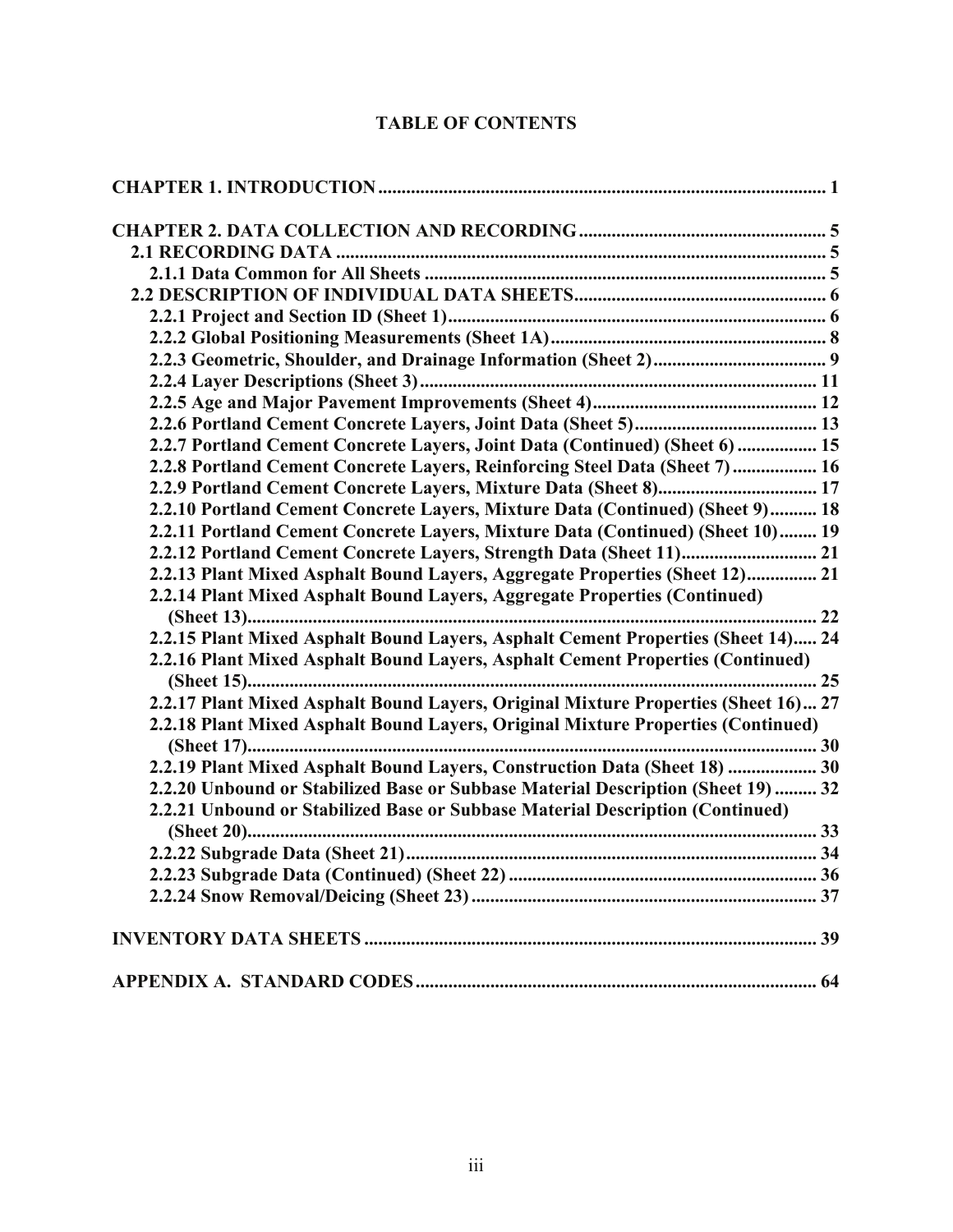# **LIST OF TABLES**

| Table A.1. Table of Standard Codes for States, District of Columbia, Puerto Rico, |  |
|-----------------------------------------------------------------------------------|--|
|                                                                                   |  |
|                                                                                   |  |
|                                                                                   |  |
|                                                                                   |  |
|                                                                                   |  |
|                                                                                   |  |
|                                                                                   |  |
|                                                                                   |  |
| Table A.9. Soil and Soil-Aggregate Mixture Type Codes, AASHTO Classification 79   |  |
|                                                                                   |  |
|                                                                                   |  |
|                                                                                   |  |
| Table A.13. Codes for Asphalt Refiners and Processors in the United States*  83   |  |
|                                                                                   |  |
| Table A.15. Grades of Asphalt, Emulsified Asphalt, and Cutback Asphalt Codes 87   |  |
|                                                                                   |  |
|                                                                                   |  |
|                                                                                   |  |
|                                                                                   |  |
|                                                                                   |  |
|                                                                                   |  |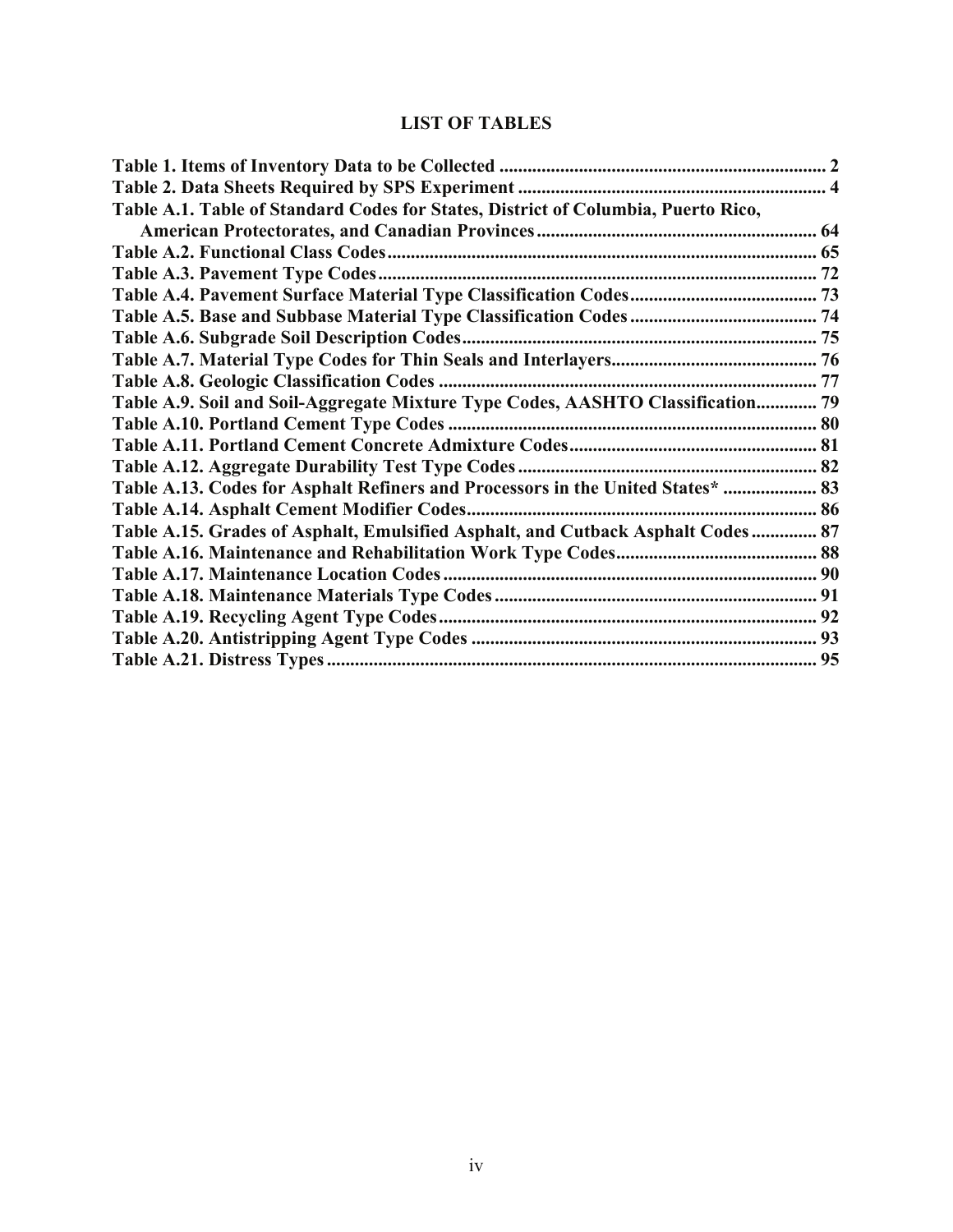# **LIST OF ACRONYMS AND ABBREVIATIONS**

| <b>AASHTO</b> | American Association of State Highway and Transportation Officials |
|---------------|--------------------------------------------------------------------|
| AC            | asphalt concrete                                                   |
| <b>ACI</b>    | American Concrete Institute                                        |
| <b>ASTM</b>   | American Society for Testing and Materials                         |
| <b>CBR</b>    | California bearing ratio                                           |
| <b>CPR</b>    | <b>Concrete Pavement Restoration</b>                               |
| <b>CRCP</b>   | continuously reinforced concrete pavement                          |
| <b>DOP</b>    | dilution of precision                                              |
| <b>EPE</b>    | estimated position error                                           |
| <b>ESAL</b>   | equivalent single-axle load                                        |
| <b>FHWA</b>   | Federal Highway Administration                                     |
| <b>FIPS</b>   | <b>Federal Information Processing Standards</b>                    |
| <b>GPS</b>    | <b>General Pavement Studies</b>                                    |
| <b>HMAC</b>   | hot-mix asphalt concrete                                           |
| <b>HPMS</b>   | <b>Highway Performance Monitoring System</b>                       |
| ID            | identification                                                     |
| <b>IMS</b>    | <b>Information Management System</b>                               |
| <b>JPCP</b>   | jointed plain concrete pavement                                    |
| <b>JRCP</b>   | jointed reinforced concrete pavement                               |
| LL            | liquid limit                                                       |
| <b>LTM</b>    | long-term monitoring                                               |
| <b>LTPP</b>   | Long-Term Pavement Performance                                     |
| <b>NCHRP</b>  | National Cooperative Highway Research Program                      |
| <b>PCA</b>    | <b>Portland Cement Association</b>                                 |
| <b>PCC</b>    | portland cement concrete                                           |
| PI            | plasticity index                                                   |
| PL            | plastic limit                                                      |
| <b>RSC</b>    | <b>Regional Support Contractor</b>                                 |
| <b>SAMI</b>   | stress-absorbing membrane interlayer                               |
| <b>SHA</b>    | State highway agency                                               |
| <b>SHRP</b>   | Strategic Highway Research Program                                 |
| <b>SPS</b>    | <b>Specific Pavement Studies</b>                                   |
| <b>VMA</b>    | voids in mineral aggregate                                         |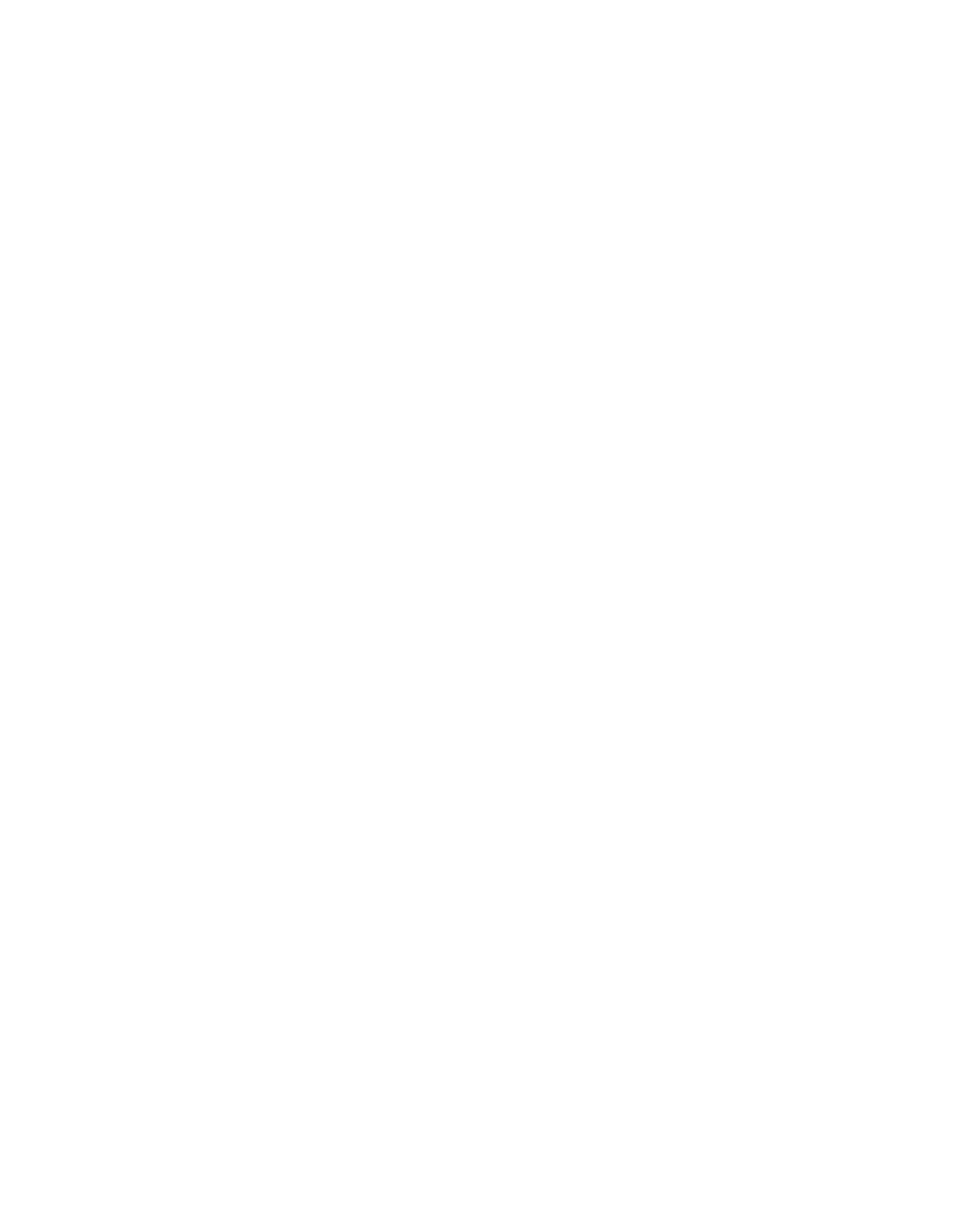# **CHAPTER 1. INTRODUCTION**

<span id="page-8-0"></span>Many different types of data are collected on test sections studies as part of the Long-Term Pavement Performance (LTPP) program. This document provides the guidelines necessary for collecting inventory data on these sections. Inventory data include those necessary to: 1) identify the test section, 2) describe the geometric details of its construction and the material properties of its structural constituents, and 3) identify construction costs and costs of subsequent maintenance and repair before the long-term monitoring (LTM) effort. Table 1 provides a general list of inventory data elements.

All of these data, with the exception of certain material properties such as subgrade strength and moisture content that change over time or environment, should remain constant throughout the monitoring period of each test section or project unless the pavement is resurfaced or rehabilitated during the period. In either case, the test section becomes for practical purposes a new pavement structure with new surface conditions, so the basic inventory data must be revised to describe these new conditions, while the original data is retained for reference in long-term cost analyses and studies of the effects of rehabilitation on deterioration rates. The additional rehabilitation data elements recommended for collection in the event this occurs during the monitoring period are discussed in the *Maintenance and Rehabilitation Data Collection Guide*.

This document provides data sheets and instructions to collect inventory data for the LTPP program. The inventory data sheets appear in numerical sequence at the end of this document.

The inventory data sheets have been taken from the original *Long-Term Monitoring Data Collection Guide* and modified to reflect evolution in planning for LTM of pavements. This was done partially to maintain some consistency with the LTM pilot study databases, but primarily to take advantage of the work already accomplished for the Federal Highway Administration (FHWA) during the LTM studies, and during studies for the National Cooperative Highway Research Program (NCHRP) Project 1–19.

The data sheets allow collection of detailed information on the variability of materials and layer thicknesses, because this variability is known to contribute heavily to pavement deterioration. Replicate test data is often unavailable, so single test results in these cases should be entered as the mean and other values left blank. However, whenever possible, data on variability should be obtained.

Data collected for a General Pavement Studies (GPS) test section should pertain to the original construction of the section or the most recent rehabilitation/reconstruction. The data sheets required for each GPS test section will depend on the type of materials contained in the structure of that test section. Sheets 1, 2, 3, and 4 are required for every GPS test section. Sheet 3 indicates the numbers of the additional required data sheets for each material type present in the pavement structure. Sheet 1A is required for every GPS test section where measurements are made with a global positioning system receiver.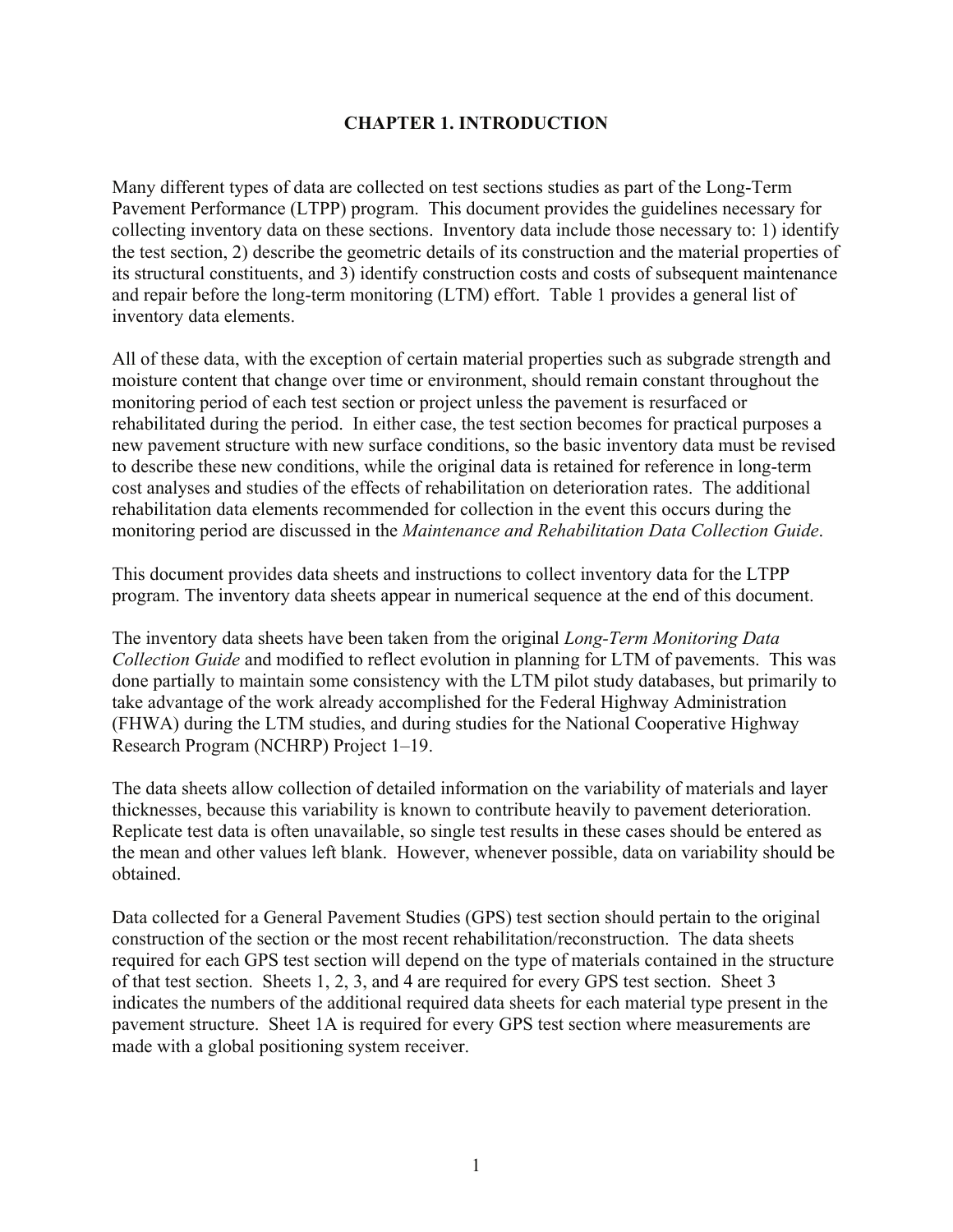<span id="page-9-0"></span>

| <b>Test Section Identification</b>                 |                                        |
|----------------------------------------------------|----------------------------------------|
| Route Number                                       | <b>Functional Class</b>                |
| State, County, and District                        | <b>Location of Test Section</b>        |
| Lane Monitored                                     | Direction of Travel                    |
| <b>Experiment Code</b>                             |                                        |
| 2. Geometric Details and General Information       |                                        |
| Number of Lanes                                    | Shoulder Width                         |
| Lane Width                                         | <b>Shoulder Structure</b>              |
| Type of Pavement                                   | Portland Cement Concrete (PCC)         |
| Type of Subsurface Drainage                        | Shoulder Joint Information             |
| <b>Location of Subsurface Drains</b>               | Year Originally Constructed            |
| <b>Identification of Layer Materials</b>           | Thicknesses of Overlays or Final Layer |
| Thickness of Layers                                | Years when Major Improvements          |
| Depth to Rigid Layer                               | Occurred                               |
| Year Widened                                       | Joint Spacing, Reservoir Width         |
| Identification of Materials Used in                | Sealant Type and Forming Method        |
| Overlay or Reconstruction                          | Type of Load Transfer (Aggregate       |
| Dowel Bar Diameter, Length, and                    | Interlock or Dowels)                   |
| <b>Installation Method</b>                         | Tie Bar Spacing, Coating, Diameter,    |
|                                                    | Length, and Spacing                    |
| 3. Material Properties                             |                                        |
| a. Subgrade Soil                                   |                                        |
| Soil Type and Classification                       | Liquid Limit                           |
| Plasticity Index                                   | Percent Passing No. 40 Sieve           |
| In Situ Dry Density                                | Percent Passing No. 200 Sieve          |
| In Situ Moisture Content                           | California Bearing Ratio               |
| <b>Swell Potential</b>                             | R-Value                                |
| <b>Frost Susceptibility</b>                        | <b>Modulus of Reaction</b>             |
| <b>Resilient Modulus</b>                           | Maximum Laboratory Dry Density         |
| <b>Relative Density</b>                            | Soil Suction                           |
| <b>Optimum Laboratory Moisture Content</b>         | Rate of Heave                          |
| b. Base and Subbase Layers (Unbound or Stabilized) |                                        |
| Soil Type and Classification                       | Maximum Laboratory Dry Density         |
| <b>Optimum Laboratory Moisture Content</b>         | In Situ Dry Density                    |
| <b>Material Gradation</b>                          | In Situ Moisture Content               |
| Percent of Stabilizing Agent                       | <b>Resilient Modulus</b>               |
| California Bearing Ratio                           | Type of Treatment (Cement, Lime, etc.) |
| Resistance (R-Value)                               | Modulus of Subgrade Reaction           |
| Compressive Strength                               |                                        |

# **Table 1. Items of Inventory Data To Be Collected**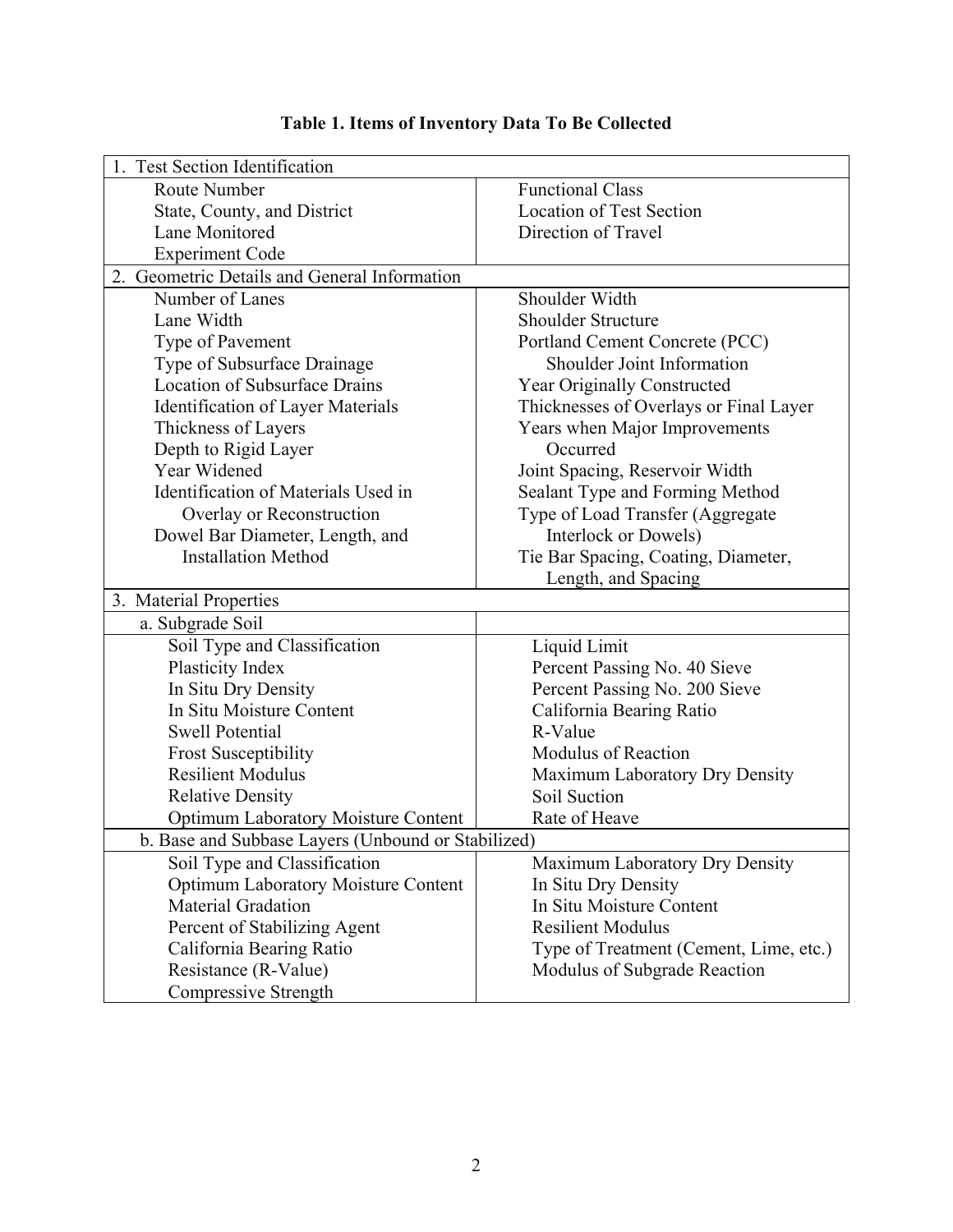| c. Asphalt Concrete (AC) Layers          |                                              |
|------------------------------------------|----------------------------------------------|
| <b>Asphalt Grade</b>                     | <b>Initial Air Voids</b>                     |
| <b>Asphalt Content</b>                   | Voids in Mineral Aggregate                   |
| Penetration of Original Asphalt          | Types of Coarse and Fine Aggregates          |
| Source and Specific Gravity of Asphalt   | Geologic Classifications of Coarse           |
| Viscosity and Ductility of Original      | Aggregates                                   |
| Asphalt                                  | Polish Value of Coarse Aggregates            |
| Softening Point of Asphalt               | Gradations of Coarse and Fine                |
| <b>Types of Asphalt Modifiers</b>        | Aggregates                                   |
| Original Stability                       | <b>Bulk Specific Gravities of Aggregates</b> |
| Properties of Laboratory Aged Asphalt    | <b>Effective Specific Gravities of</b>       |
| Type of Asphalt Plant                    | Aggregates                                   |
| In-Place Mixture Properties              | <b>Aggregate Durability</b>                  |
| Type and Amount of Antistripping         | <b>Resilient Modulus</b>                     |
| Additives                                | Tensile Strength                             |
| <b>Compaction Data</b>                   | Creep Compliance                             |
| <b>Mixing Temperatures</b>               | Moisture Susceptibility                      |
| d. Portland Cement Concrete Layers       |                                              |
| Type, Amount, Yield Strength, and        | Modulus of Rupture                           |
| <b>Placement of Reinforcing Steel</b>    | <b>Elastic Modulus</b>                       |
| Mix Design Information                   | Tensile Strength                             |
| Coarse Aggregate Type and Gradation      | Compressive Strength                         |
| Fine Aggregate Type and Gradation        | Type of Paver                                |
| Alkali Content of Cement                 | Slump                                        |
| <b>Entrained Air</b>                     | Type of Cement                               |
| <b>Aggregate Durability</b>              | <b>Insoluble Residue</b>                     |
| Method for Curing and Finishing          | <b>Bulk Specific Gravities</b>               |
| 4. Historical Pavement Related Cost Data |                                              |
| <b>Initial Construction Cost</b>         |                                              |
| <b>Costs for Major Improvements</b>      |                                              |
| <b>Maintenance Costs</b>                 |                                              |

#### **Table 1. Items of Inventory Data To Be Collected (Continued)**

Data collected for Specific Pavement Studies (SPS) experiment projects may be provided by an adjacent GPS test section. An entry must be available in the SPS\_GPS\_LINK table in the LTPP Information Management System (IMS) identifying the adjacent GPS test section number for the relevant project. Data for all SPS projects should pertain to the original construction before any construction related to the SPS requirements. Table 2 shows the data sheets required for each SPS experiment, by experiment number.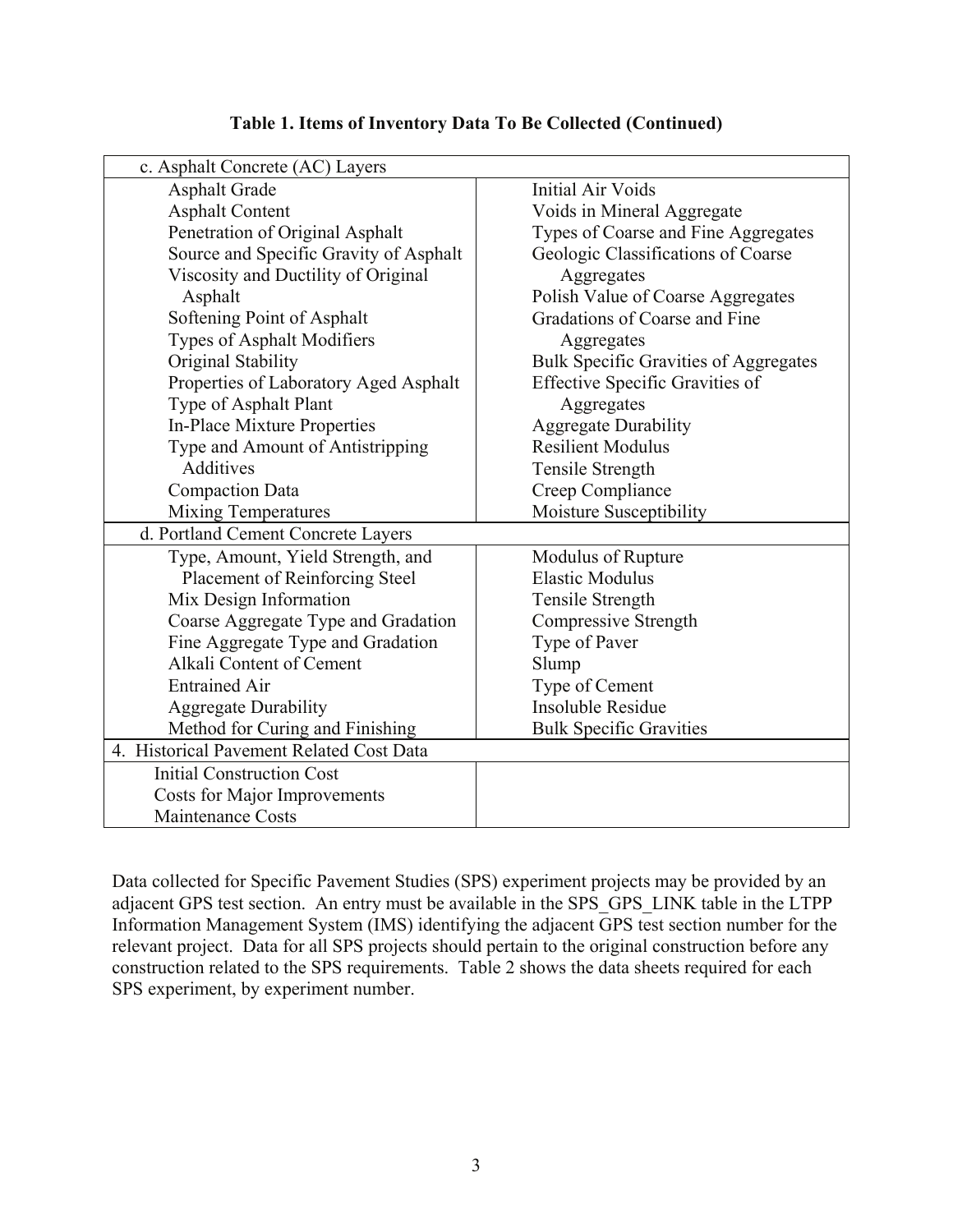<span id="page-11-0"></span>

| <b>Inventory</b>   | <b>SPS Experiment Number</b>    |                                 |                                 |                           |                          |                          |                       |                                 |                           |
|--------------------|---------------------------------|---------------------------------|---------------------------------|---------------------------|--------------------------|--------------------------|-----------------------|---------------------------------|---------------------------|
| <b>Data Sheets</b> | $\mathbf{1}$                    | $\boldsymbol{2}$                | $3^{\rm A}$                     | $4^{\rm A}$               | 5                        | 6                        | $\overline{7}$        | 8                               | $9^{\rm B}$               |
| $\mathbf{1}$       |                                 |                                 | X                               | X                         | X                        | $\boldsymbol{X}$         | X                     |                                 | X                         |
| $1A^C$             | $\overline{X}$                  | X                               | X                               | X                         | X                        | X                        | X                     | X                               | $\boldsymbol{\mathrm{X}}$ |
| $\overline{2}$     | $\overline{\phantom{0}}$        | $\equiv$                        | X                               | X                         | X                        | X                        | X                     | $\overline{\phantom{0}}$        | $\boldsymbol{\mathrm{X}}$ |
| 3                  | $\overbrace{\phantom{1232211}}$ | —                               | X                               | $\mathbf X$               | X                        | $\boldsymbol{X}$         | $\mathbf X$           | $\overbrace{\phantom{1232211}}$ | $\mathbf X$               |
| $\overline{4}$     |                                 | $\qquad \qquad -$               | X                               | X                         | X                        | X                        | X                     |                                 | $\boldsymbol{\mathrm{X}}$ |
| $\overline{5}$     |                                 | $\overline{\phantom{0}}$        | $\overline{\phantom{0}}$        | X                         | $\overline{\phantom{0}}$ | X                        | $\overline{\text{X}}$ | —                               | $\overline{\text{X}}$     |
| 6                  | -                               | $\overline{\phantom{0}}$        |                                 | X                         | $\overline{\phantom{0}}$ | $\boldsymbol{X}$         | X                     | —                               | $\mathbf X$               |
| $\overline{7}$     |                                 | —                               |                                 | X                         | $\qquad \qquad -$        | $\boldsymbol{X}$         | $\boldsymbol{X}$      | $\overline{\phantom{0}}$        | X                         |
| 8                  |                                 | $\overbrace{\phantom{1232211}}$ | $\overbrace{\phantom{1232211}}$ | X                         | $\qquad \qquad$          | X                        | X                     | $\overbrace{\phantom{1232211}}$ | $\boldsymbol{X}$          |
| 9                  | $\overline{\phantom{0}}$        | $\overline{\phantom{0}}$        |                                 | $\overline{X}$            | $\overline{\phantom{0}}$ | X                        | X                     |                                 | $\boldsymbol{\mathrm{X}}$ |
| 10                 |                                 | $\qquad \qquad -$               |                                 | X                         | —                        | X                        | $\boldsymbol{X}$      | $\hspace{0.1mm}-\hspace{0.1mm}$ | $\boldsymbol{\mathrm{X}}$ |
| 11                 |                                 | $\overline{\phantom{0}}$        |                                 | X                         | $\overline{\phantom{0}}$ | X                        | X                     | $\overline{\phantom{0}}$        | $\overline{X}$            |
| 12                 |                                 | —                               | X                               | $\equiv$                  | $\boldsymbol{X}$         | $\equiv$                 | X                     |                                 | $\mathbf X$               |
| 13                 |                                 | $\overline{\phantom{0}}$        | X                               | $\overline{\phantom{0}}$  | X                        | —                        | X                     | $\overline{\phantom{0}}$        | $\mathbf X$               |
| 14                 |                                 | $\overline{\phantom{0}}$        | X                               | $\overline{\phantom{0}}$  | X                        |                          | X                     | $\overline{\phantom{0}}$        | $\boldsymbol{\mathrm{X}}$ |
| 15                 |                                 | $\qquad \qquad -$               | X                               | $\equiv$                  | X                        | $\overline{\phantom{0}}$ | X                     | $\overbrace{\phantom{1232211}}$ | X                         |
| 16                 | -                               | $\overline{\phantom{0}}$        | X                               | $\overline{\phantom{0}}$  | X                        | $\overline{\phantom{0}}$ | X                     | —                               | $\mathbf X$               |
| 17                 |                                 | $\qquad \qquad -$               | X                               | $\qquad \qquad -$         | X                        | $\qquad \qquad -$        | X                     | $\qquad \qquad -$               | $\boldsymbol{\mathrm{X}}$ |
| 18                 |                                 | $\overline{\phantom{0}}$        | $\overline{X}$                  | —                         | X                        | -                        | X                     | —                               | $\overline{\text{X}}$     |
| 19                 |                                 | —                               | X                               | X                         | X                        | $\boldsymbol{X}$         | X                     | —                               | $\mathbf X$               |
| 20                 | $\overline{\phantom{0}}$        | $\overline{\phantom{0}}$        | X                               | X                         | X                        | X                        | X                     | $\overline{\phantom{0}}$        | $\boldsymbol{X}$          |
| 21                 |                                 | —                               | X                               | $\overline{X}$            | X                        | X                        | X                     | —                               | $\mathbf X$               |
| 22                 | $\overline{\phantom{0}}$        | —                               | X                               | X                         | X                        | X                        | $\mathbf X$           | $\overline{\phantom{0}}$        | $\boldsymbol{\mathrm{X}}$ |
| 23                 |                                 | —                               | X                               | $\boldsymbol{\mathrm{X}}$ | $\mathbf X$              | X                        | X                     | $\overline{\phantom{0}}$        | $\mathbf X$               |

# **Table 2. Data Sheets Required by SPS Experiment**

<sup>A</sup> Data for SPS–3 and SPS–4 projects may be completed for an adjacent GPS test section. An entry must be available in the SPS\_GPS\_LINK table identifying the adjacent GPS test section number for the relevant SPS–3 or SPS–4 project.

 $\, {\bf B} \,$  Inventory sheets for SPS–9 required only for overlay of existing pavements, with the exception of data sheet 1A.

 ${\bf C}$  Inventory data sheet 1A is required for every SPS project or GPS test section where measurements are made with a global positioning system.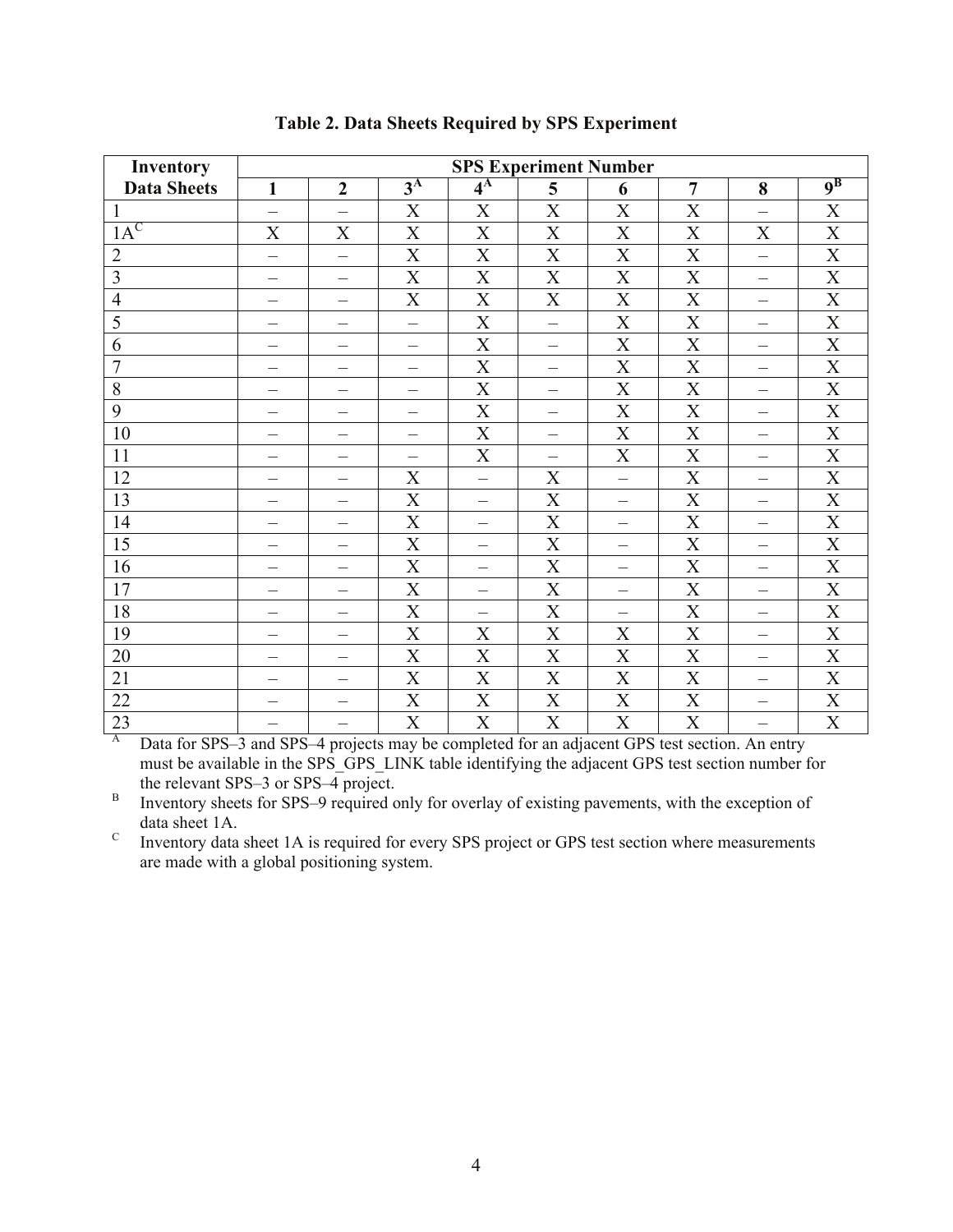# **CHAPTER 2. DATA COLLECTION AND RECORDING**

# <span id="page-12-0"></span>**2.1 RECORDING DATA**

Data for a particular LTPP test site may not be available for the specific 152-meter (m) (500-foot (ft)) section being monitored. Usually the data for a test site are available as part of a larger construction project that includes the 152-m (500-ft) test section being monitored. For example, an LTPP test site is within a long section of road that was constructed in 1.6-kilometer (km) (1-mile (mi)) increments, in which case the data items should be taken from the relevant records for the 1.6-km (1-mi) sections. When these records are not available, information for the sections should come from the State highway agency's (SHA) records, such as Project Notes, As-Built Plans, the Construction Diary, and Project Files (Design/Construction Plans, etc.). As a last resort, the State's standards or Standard Practices used at the time of construction should be consulted.

As shown in table 1, spaces are provided for a broad array of data elements, but much of the data will not be available. However, available data should be entered (even data that are not identified by an asterisk as minimum information), and every effort should be taken to obtain those data elements indicated by an asterisk (\*). When the data element is not applicable to the test section or represents something that does not exist on the section (i.e., reinforcement data for a plain concrete pavement), enter an "N" to indicate that the data element is not applicable. If the data element is applicable, but the value is unknown (i.e., not available in project records), enter a "U" to indicate that the value is unknown. Many data items will require codes to be entered. Unless otherwise noted in the following instructions, the codes are listed or referenced on the data sheets.

# **2.1.1 Data Common for All Sheets**

A common set of data elements appears in the upper right corner of every data sheet. These items provide the most basic identification of the data being provided and are defined below.

# *State-Assigned Identification (ID)*

The State-assigned ID is an identification number assigned by the SHA used solely to facilitate filing of the projects for the SHA's convenience, and may be cross-referenced with the construction project number. A SHA can use any system for assigning these identification numbers.

# *State Code*

The State code is a number used to identify the State or Canadian Province in which the pavement section is located (see appendix A, table A.1 for codes).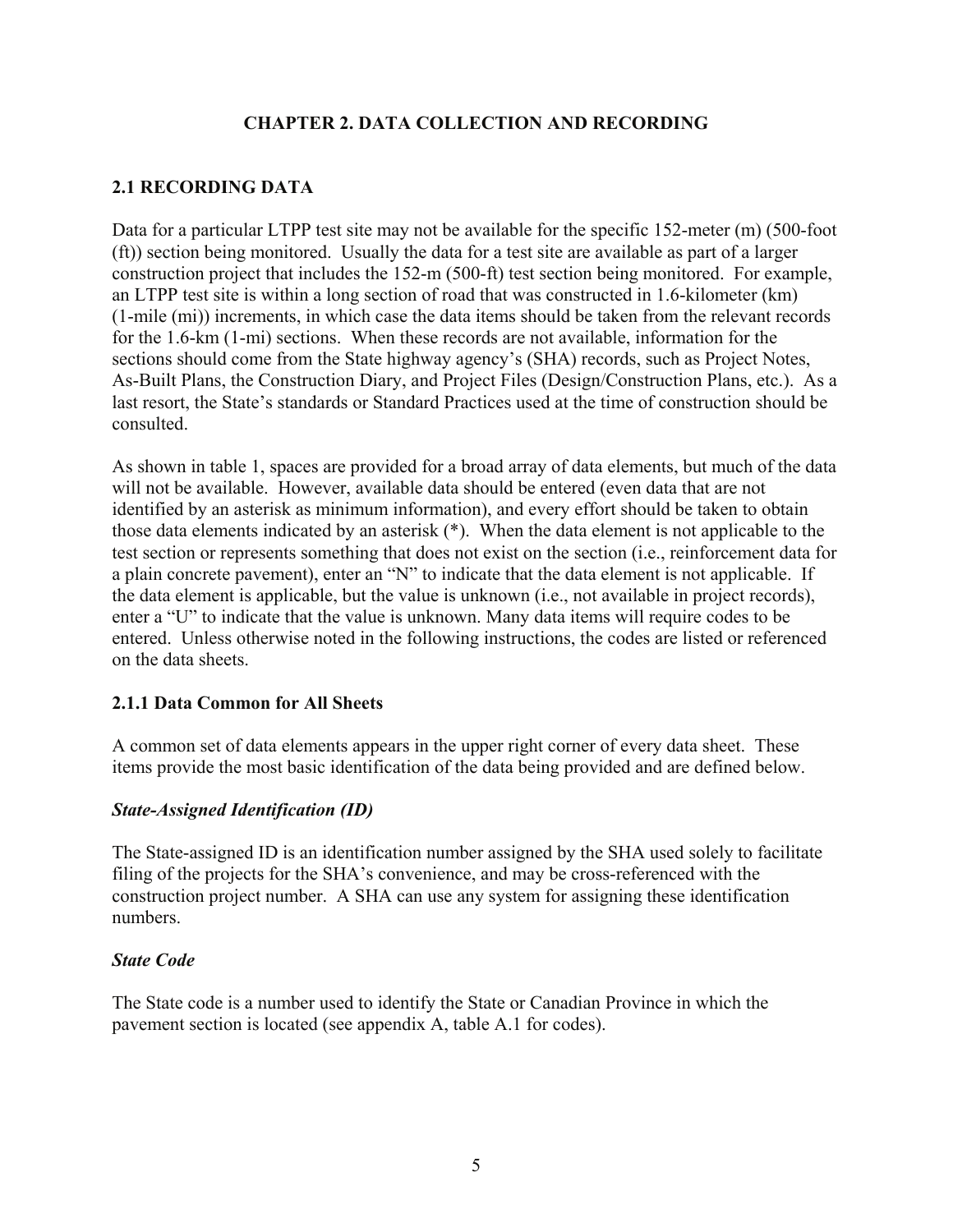## <span id="page-13-0"></span>*Strategic Highway Research Program (SHRP) ID*

The SHRP section ID is a four-digit identification number assigned by LTPP. This number is used to facilitate the computer filing of the projects and will identify the section in the field. It will be cross-referenced with the State-assigned ID.

For SPS sections, the first two digits of the SHRP ID are the project ID, and the last two digits identify the individual section within the project. The first digit of the SHRP ID is the multiple site designator to differentiate between multiple projects for a specific SPS experiment in the same State. A 0 (zero) is assigned to the first project of a specific experiment selected in a State. An A, B, C, etc., is assigned to the second, third, fourth, etc., projects selected of a particular experiment in the same State. The second digit of the SHRP ID designates the SPS experiment number. The remaining two digits identify the individual test section. The test section number is specific to the experiment design. Project level data are specified using 00 as the test section number. For SPS projects, the inventory data are expected to apply to the entire project length. Therefore, the data should be entered for the project level section ID of 00.

# **2.2 DESCRIPTION OF INDIVIDUAL DATA SHEETS**

Following are descriptions of each data sheet used in collecting inventory data.

#### **2.2.1 Project and Section ID (Sheet 1)**

This data sheet is to be completed from project records for each GPS test section or project in SPS experiments SPS–3, SPS–4, SPS–5, SPS–6, SPS–7, and SPS–9.

Individual data elements include:

*Date of Data Collection or Update (Item 1)*: A set of numbers to identify the month and year in which the inventory data have been collected or updated. The number to identify the month is in numerical sequence of the months as they occur during the year (e.g., enter 03 for March followed by the year).

*SHA District Number (Item 2)*: A number used to identify the SHA district in which the pavement test section is located.

*County or Parish (Item 3)*: A numeric code used to identify the county or parish where the pavement section is located. County codes may be found in Federal Information Processing Standards (FIPS) Publication 6, "Counties of the States of the United States," available at http://www.itl.nist.gov/fipspubs/co-codes/states.htm. Canadian agencies should write the county name on the sheet. Codes are available in the IMS to indicate this information.

*Functional Class (Item 4)*: A numeric code used to identify the functional classification of the highway on which the test section is located (see appendix A, table A.2).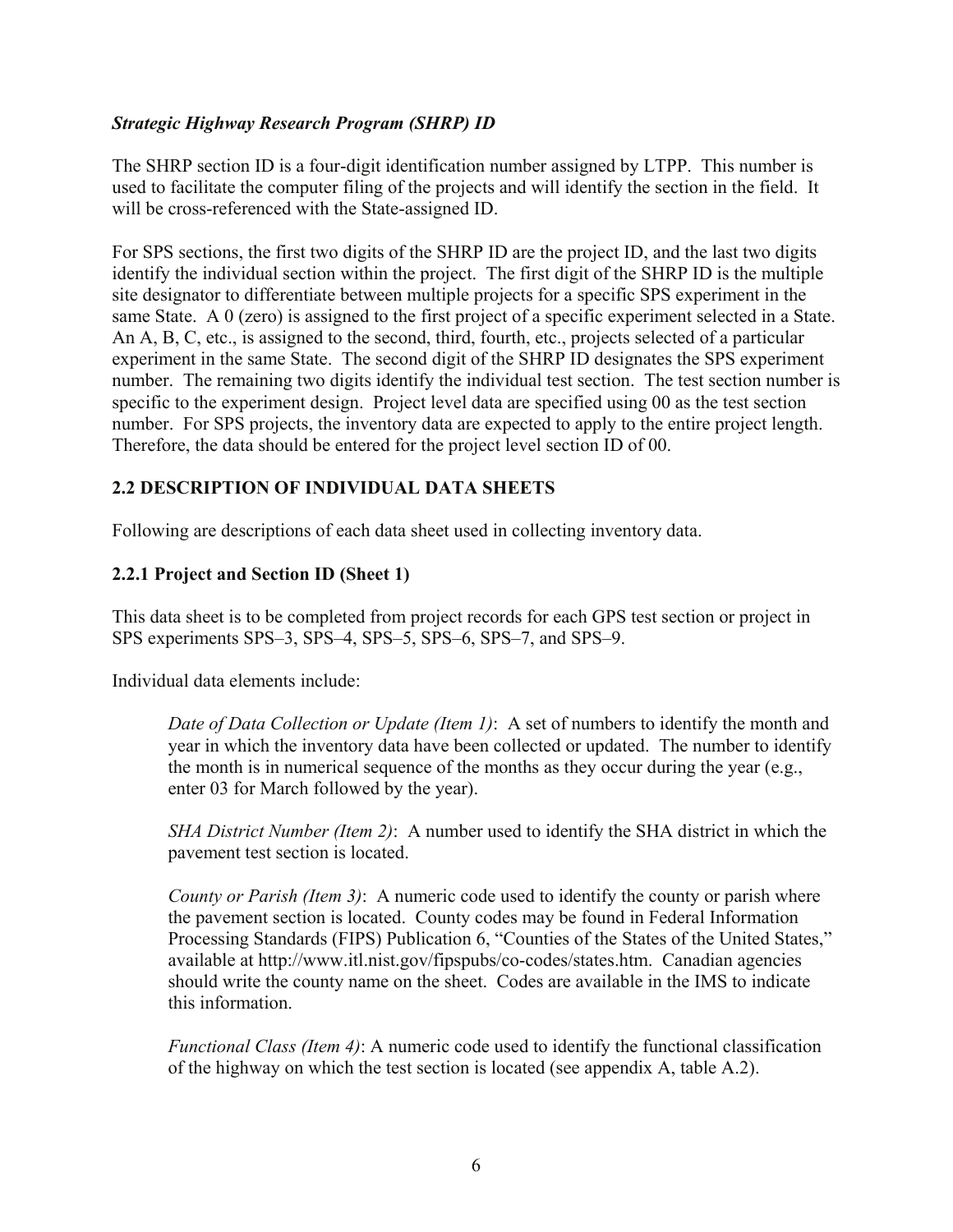*Route Signing (Item 5)*: A numeric code to identify the designation that precedes the number of the highway where the SHA project is located (e.g., an interstate highway would be coded as 1, using the codes provided on sheet 1).

*Route Number (Item 6)*: The number assigned to the highway where the SHA project is located (e.g., 280 for I–280 or 23 for US–23).

*Type of Pavement (Item 7)*: A numeric code identifying the general type of pavement structure (such as AC pavement with granular base, jointed plain concrete pavement, etc.). The pavement type codes are listed in appendix A, table A.3.

*Number of Through Lanes (Item 8)*: A number indicating the total number of through lanes (exclusive of ramps and access roads) in the direction of travel on the test section.

*Direction of Travel (Item 9)*: The general direction of traffic flow along the entire route, which includes the test section (e.g., traffic flow over the test section moving generally in a westbound direction would be coded as 2, per code on sheet 1).

*Section Location Starting Point (Items 10 through 13)*: The locations of the starting point of the test section are to be identified by milepoint, elevation, latitude, and longitude.

*Milepoints (Item 10)*: The milepoints are to be determined by adjusting the value posted on the milepost nearest to the starting point. For example, if the direction of travel (as noted in the preceding data element) is in the same direction as increasing mileposts for a given roadway, and the starting point was 0.29 miles from the preceding milepost (Mile 114), the milepoint for the starting point of the test section would be 114.29. Milepoints are to be given to the nearest hundredth of a mile (0.01 mi). Canadian agencies should convert kilometer points to milepoints.

*Elevations (Item 11)*: Values are to be entered to the nearest foot. Survey measurements are not required. The intent is to obtain a reasonable estimate. In many cases, the elevations can be taken off the construction plans.

*Latitude and Longitude (Items 12 and 13)*: Values are assumed to be in the northerly and westerly direction for latitude and longitude, respectively. Values are to be given in degrees, minutes, and seconds to the nearest hundredth of a second (0.01 s) when this type of accuracy is possible.

Location information for SPS projects should be referenced to the starting point of the first section encountered in the direction of travel.

Space is provided to enter *Additional Location Information (Significant Landmarks) (Item 14)*. This entry should provide information that will be useful for field crews in locating the project during monitoring activities, including the name of the nearest town or city.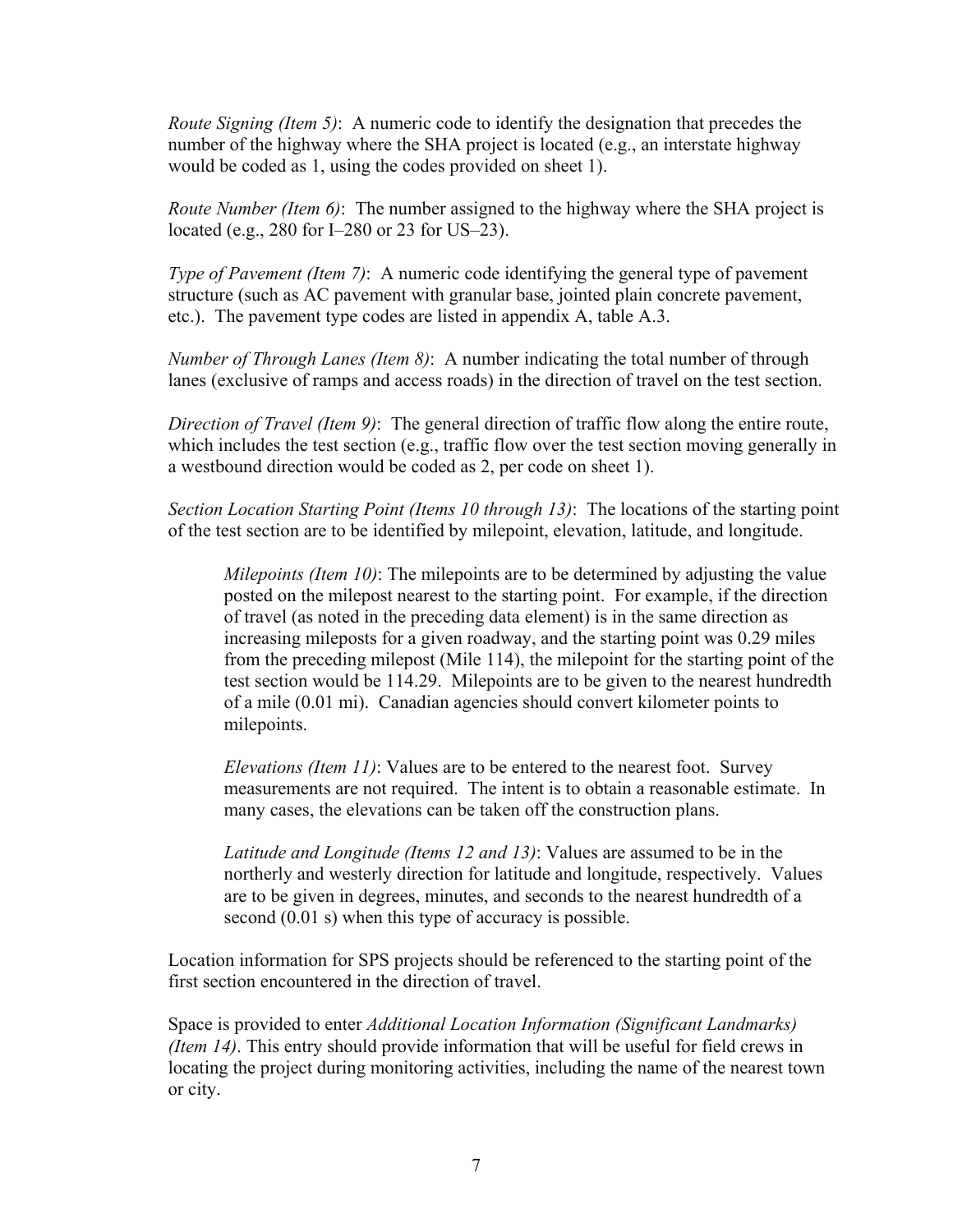<span id="page-15-0"></span>*HPMS Sample Number (Item 15)*: This is the 12-digit "Section/Grouped Data Identification" assigned to any section of highway in the FHWA's Highway Performance Monitoring System (HPMS). It provides a unique identification for a test section and may be obtained from those SHA personnel servicing the HPMS.

*HPMS Section Subdivision (Item 16)*: A single-digit code used to identify a further subdivision of an original HPMS section, generally included as a  $13<sup>th</sup>$  digit to the HPMS sample number.

# **2.2.2 Global Positioning Measurements (Sheet 1A)**

This data sheet is to be completed for each LTPP test section for which latitude and longitude measurements are made using one of the global positioning system receivers. Latitude and longitude data entered in this sheet will supersede those values stored in the IMS from *Inventory Data Sheet 1, Project and Section Identification.* 

Individual data elements are:

*Global Positioning System Instrument Type and Model Name (Item 1)*: Space is provided to enter the type and model of the global positioning system receiver used to measure latitude and longitude. This information is not entered into the IMS.

*Measurement Date (Item 2)*: A set of numbers to identify the day, month, and year in which latitude and longitude measurements have been made with the global positioning system receiver. The format for this data element is dd/mm/yyyy; e.g., 03/04/1994 for global positioning system measurements made on April 3, 1994, or 20/12/1996 for global positioning system measurements made on December 20, 1996. This information is not entered into the IMS.

*Latitude (Item 3)*: Latitude of the LTPP test section or project, as determined from the global positioning system measurement, in degrees, minutes, and seconds to the nearest tenth of a second (0.1 s). This information supersedes any that is currently stored in the LTPP IMS. (Note: North or south direction is not entered on this data sheet, since it is assumed to be north; however, direction will be included in the IMS at a future date to allow for sections in the Southern Hemisphere.)

*Longitude (Item 4)*: Longitude of the LTPP test section or project, as determined from the global positioning system measurement, in degrees, minutes, and seconds to the nearest tenth of a second (0.1 s). This information supersedes that currently stored in the LTPP IMS. (Note: West or east direction is not entered on this data sheet since it is assumed to be west; however, direction will be included in the IMS at a future date to allow for sections in the Eastern Hemisphere.

*Elevation (Item 5)*: Elevation of the LTPP section, as determined from the global positioning system measurement, in meters to the nearest meter. This information is not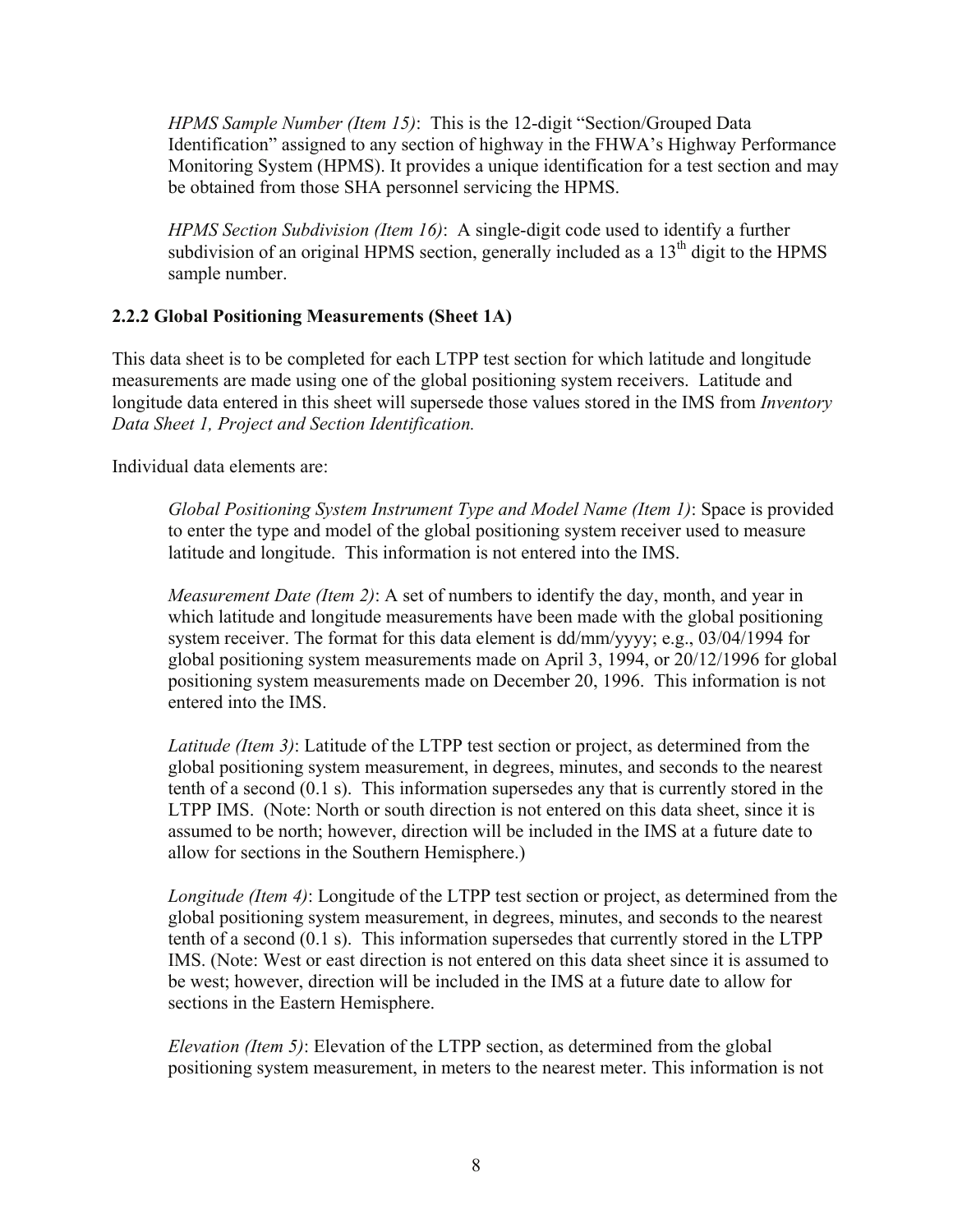<span id="page-16-0"></span>entered into the IMS, but should be used by the Regional Support Contractors (RSC) to check the reasonableness of the elevation data currently stored in the IMS.

*Dilution of Precision (DOP) (Item 6)*: Measure of satellite geometry quality and relative accuracy of the global positioning system measurement. The DOP ranges from 1.0 (best) to 9.9 (worst), with the value entered to the nearest tenth (0.1). This information is not entered into the IMS, but is used by the RSCs for quality control purposes.

*Estimated Position Error (EPE) (Item 7)*: Overall measure of position accuracy computed using the DOP, signal and data quality, receiver tracking status, and other factors. The EPE is expressed in meters, with the value entered to the nearest meter. This information is not entered into the IMS, but is used by the RSCs for quality control purposes.

*Comments (Item 8)*: Space is provided to enter any pertinent comments related to the latitude and longitude measurements using the global positioning system receiver. This information is not entered into the IMS.

# **2.2.3 Geometric, Shoulder, and Drainage Information (Sheet 2)**

The data to be entered on this sheet provide basic information regarding the geometry of the pavement section, subsurface drainage incorporated in the pavement structure (if any), and the shoulder geometry and pavement structure. These data can be obtained from as-built plans and/or project files, but values should be checked at the site whenever possible through visual observation.

Individual data elements are:

*Lane Width (Item 1)*: The width of the lane to be monitored, to the nearest whole number of feet.

*Monitoring Site Lane Number (Item 2)*: A number that identifies which lane is to be monitored. The lane numbering methodology is identified on the data sheet. Lanes should be numbered starting with the outside lane as lane 1 and increasing toward the centerline of the roadway. Although a highway agency may wish to monitor more than one lane, each lane should be considered as a separate test section, with its own data (although much data may actually be common, such as environmental, materials, and thickness design data). For the LTPP studies, only the outside lane will be studied, so the code "1" should be entered for all test sections and projects in this study.

*Subsurface Drainage Location (Item 3)*: A code indicating whether the subsurface drainage is continuous along the section or is provided at intermittent locations. Codes are provided on data sheet 2.

*Subsurface Drainage Type (Item 4)*: A code indicating the type of system used to provide subsurface drainage, ranging from no subsurface drainage to a well system or a drainage blanket with longitudinal drains. Codes for each type of subsurface drainage are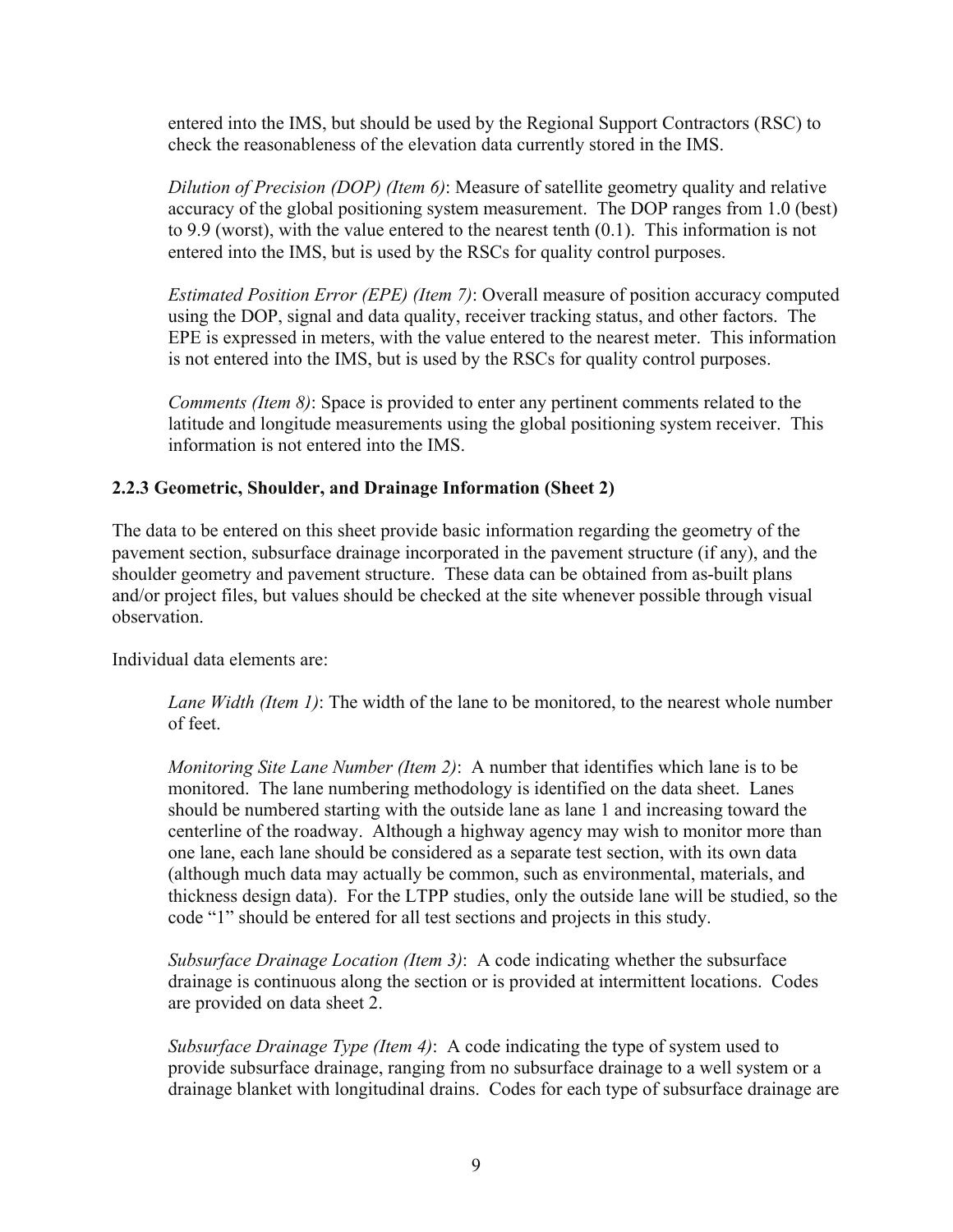provided on data sheet 2. A code and space are provided for describing another type of subsurface drainage if different from those listed on data sheet 2.

*Shoulder Data (Items 5 through 10)*: Spaces are provided to enter data describing both the outside and inside shoulder. If there are no inside shoulders, enter "N" for those spaces pertaining to inside shoulders.

*Shoulder Surface Type (Item 5)*: A code indicating the type of material used for the surface of the shoulder for the outside and inside shoulders. Codes are provided on data sheet 2. If the full width of the shoulder is only partially paved, enter the code for the material used in the paved portion of the shoulder.

*Total Width (Item 6)*: The total paved and unpaved width of the outside shoulder. A separate space is provided for the total paved and unpaved width of the inside shoulder to the nearest whole number of feet.

*Paved Width (Item 7)*: The paved widths of the outside and inside shoulders to the nearest whole number of feet.

*Shoulder Base Type (Item 8)*: Codes identifying the types of material used as the base of the pavement structure on the shoulders. See appendix A, table A.5 for codes.

*Shoulder Surface Thickness (Item 9)*: The average thicknesses of the inside and outside shoulder surfaces to the nearest tenth of an inch (0.1 inch) (2.54 millimeters (mm)).

*Shoulder Base Thickness (Item 10)*: The average base thicknesses along the shoulders to the nearest tenth of an inch (0.1 inch) (2.54 mm).

*Additional Data for PCC Shoulders (Items 11 through 14)*: Spaces are provided for entering joint and reinforcing data for shoulders with PCC surfaces.

*Average Joint Spacing (Item 11)*: Average distance between joints for PCC shoulders to the nearest whole foot.

*Skewness of Joints (Item 12)*: The average distance in feet of the contraction joint from a normal right-angled joint at the opposite side of the shoulder. This is measured in feet to the nearest tenth of a foot (0.1 ft) (0.305 m).

*Joints Match Pavement Joints? (Item 13)*: Codes are provided on data sheet 2 to indicate whether the joints in the shoulder have been constructed to match the spacing of the joints in the adjacent pavement slabs.

*Reinforced? (Item 14)*: Codes are provided on data sheet 2 to indicate whether the PCC shoulder slab has reinforcing steel.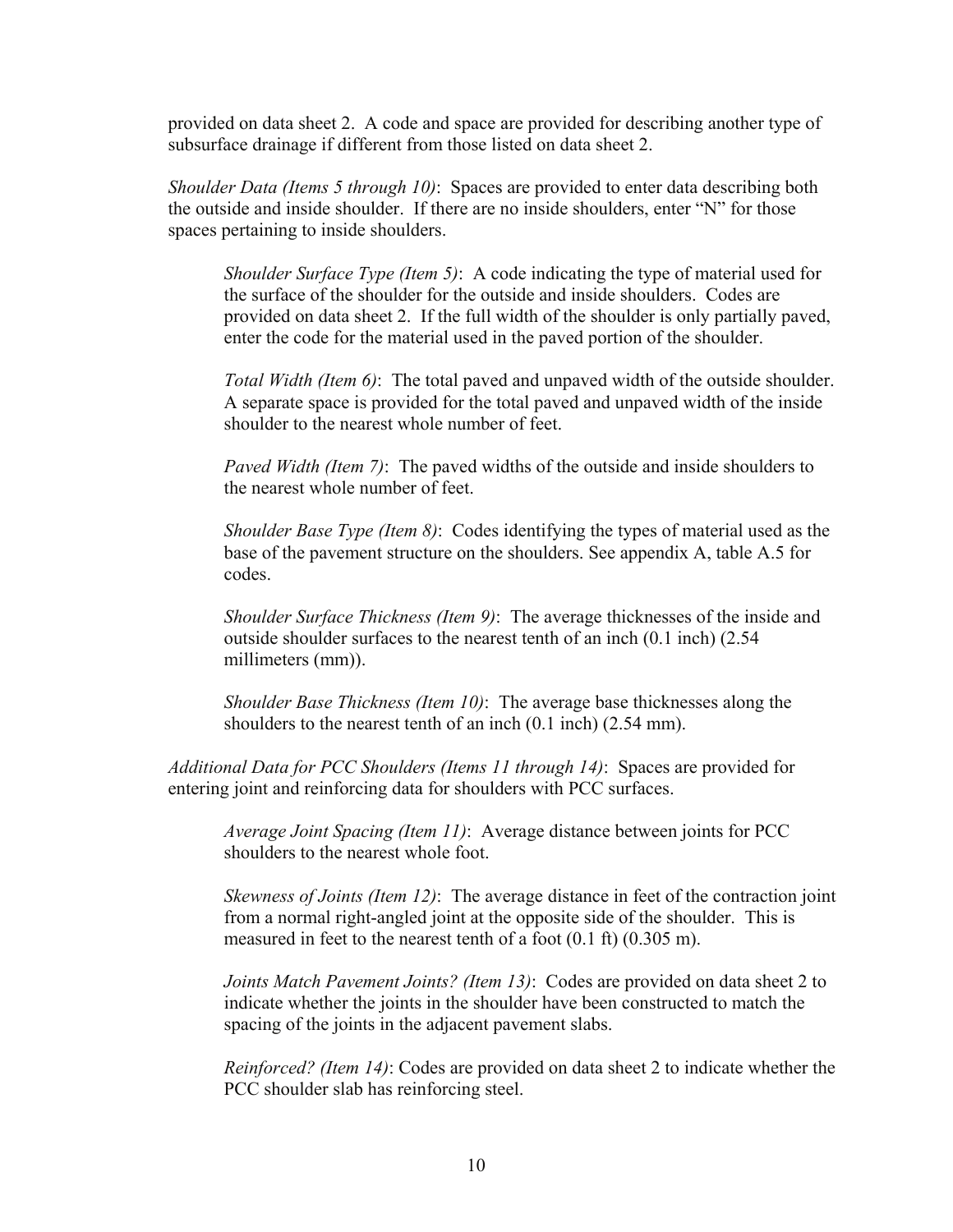<span id="page-18-0"></span>*Diameter of Longitudinal Drainpipes (Item 15)*: The inside diameter to the nearest tenth of an inch (0.1 inch) (2.54 mm) of the longitudinal drainpipes used for subsurface drainage. If there is no longitudinal drainage, enter "N."

*Spacing of Laterals (Item 16)*: The average spacing in feet between lateral drains from the pavement subdrainage system. Enter "N" if there are no subdrainage laterals.

# **2.2.4 Layer Descriptions (Sheet 3)**

The data on this form provide key information as to the structure of the pavement at the time it is admitted to study in the LTPP program. This data sheet is to be completed from project records for each test section or project for which LTM is planned. As all subsequent data sheets refer back to this one, special care should be taken in completing it.

Individual data elements are:

*Layer Numbers*: Nine or fewer layers may be identified. Layer numbering begins at the bottom of the structure and increases moving to the top of the structure. Therefore, the subgrade is always layer number 1, and the last (and largest) number identifies the surface layer.

*Layer Description*: A layer description code identifying the function of the layer within the pavement structure is to be entered for each of the layers in the system. Codes are provided on data sheet 3. For hot-mix asphalt concrete (HMAC) layers, separate lifts of the same mixture are not to be identified as separate layers. Where HMAC is used as a base for PCC pavement, it should be described by code 05.

Many highway agencies cover poor subgrade soils with  $0.3$  to 1 m (1 to 3 ft) of select material. Such an embankment should be reported as a subbase with a layer description code 06.

*Material Type Classification*: A code identifying the type of material used in each layer of the pavement structure, including the subgrade, should be entered for material type classification. Codes for surfacing materials, base and subbase materials, subgrade soils, and thin seals and interlayers are identified in appendix A in tables A.4, A.5, A.6, and A.7, respectively. Embankment fill (layer description code 11) refers to nonselect or select fill greater than 1 m (3 ft) thick used to build up the roadbed, and appropriate codes are to be used to identify the materials.

*Layer Thickness*: Four numbers can be provided to indicate the mean, minimum, maximum, and standard deviation of thickness for each specific layer in inches. Enter to the nearest tenth of an inch (0.1 inch) (2.54 mm). If only a single specified design value for thickness is available from project records, enter it as the "mean value." (Detailed data is not to be filled out on subsequent data sheets for seal coats, interlayers, porous friction courses, or HMAC layers that are 19 mm (0.75 inch) thick or less.)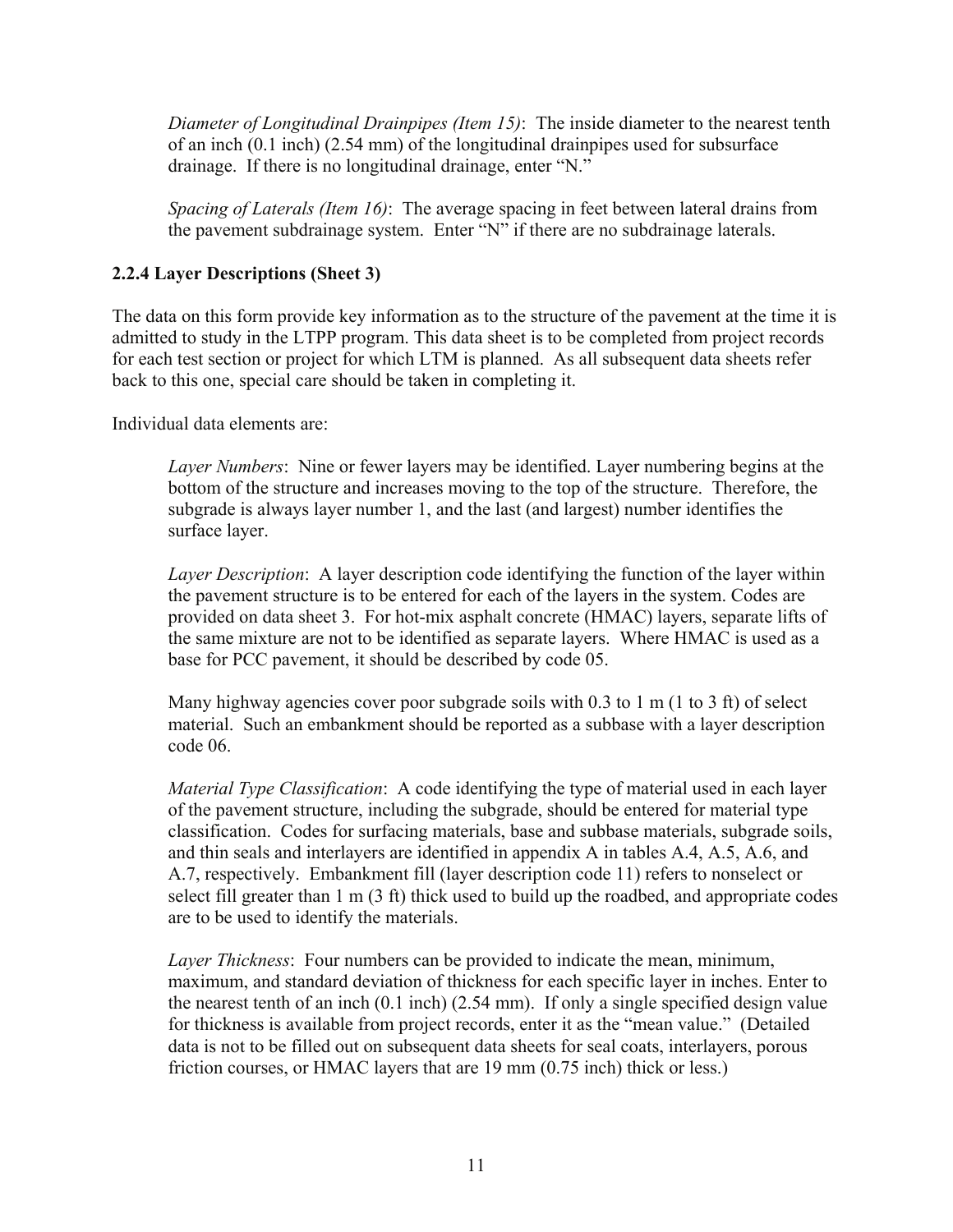<span id="page-19-0"></span>*Layer Type*: A letter code that helps identify the set of data sheets that must be completed for a particular layer. This data item is meant to be used purely for the convenience of the person(s) filling out the data forms to avoid potential confusion over which data sheets are required for a given project. Layer type codes and the required sheets for each layer type are shown in note 4 on the data sheet.

*Depth Below Surface to "Rigid" Layer*: A number should be entered to indicate the mean depth from the pavement surface to the top of a relatively rigid rock, stone, or dense shale formation. Enter to nearest tenth of a foot (0.1 ft) (0.305 m). If such a formation does not exist, enter "N" in the space provided. If such a layer has not been encountered at the depths bored, or it is not known whether it exists, enter a "U" for unknown.

# **2.2.5 Age and Major Pavement Improvements (Sheet 4)**

This data sheet provides information regarding dates of construction for the primary pavement structure and any major improvements or rehabilitation that has occurred since that construction. This sheet is to be completed from project records for each test section or project for which LTM is planned.

Individual data elements are:

*Date of Latest (Re)Construction (Item 1)*: Month and year in which construction or reconstruction (if any, not including overlay or mill and overlay) of the pavement to be monitored was completed. The first two digits represent the numerical sequence of the month as it occurs during the year, and the remaining four digits are the year.

*Date Subsequently Opened to Traffic (Item 2)*: The month and year that the pavement originally was opened to traffic (not the date when the project was accepted). The first two digits represent the numerical sequence of the month as it occurs during the year, and the remaining four digits are the year.

*Latest (Re)Construction Cost per Lane-Mile (Item 3)*: The total average original construction or reconstruction cost in thousands of dollars per lane-mile for the project that includes the test section exclusive of nonpavement costs such as bridges, culverts, lighting, and guard rails. This cost is to be reported as a cost indexed to the year reported in the data entry for "Date of Latest (Re)Construction."

*Major Improvements Since Latest (Re)Construction (Items 4 through 8)*: Space is provided for identifying six major improvement activities by the year in which they were accomplished. This does not include bridges, culverts, lighting, etc. Major improvements do include overlays and associated pretreatments (patching, milling, joint repair, etc.), inlays (mill and fill), pressure relief joints in PCC pavements, subsealing or undersealing, retrofitted subdrainage, joint load transfer restoration, and shoulder restoration.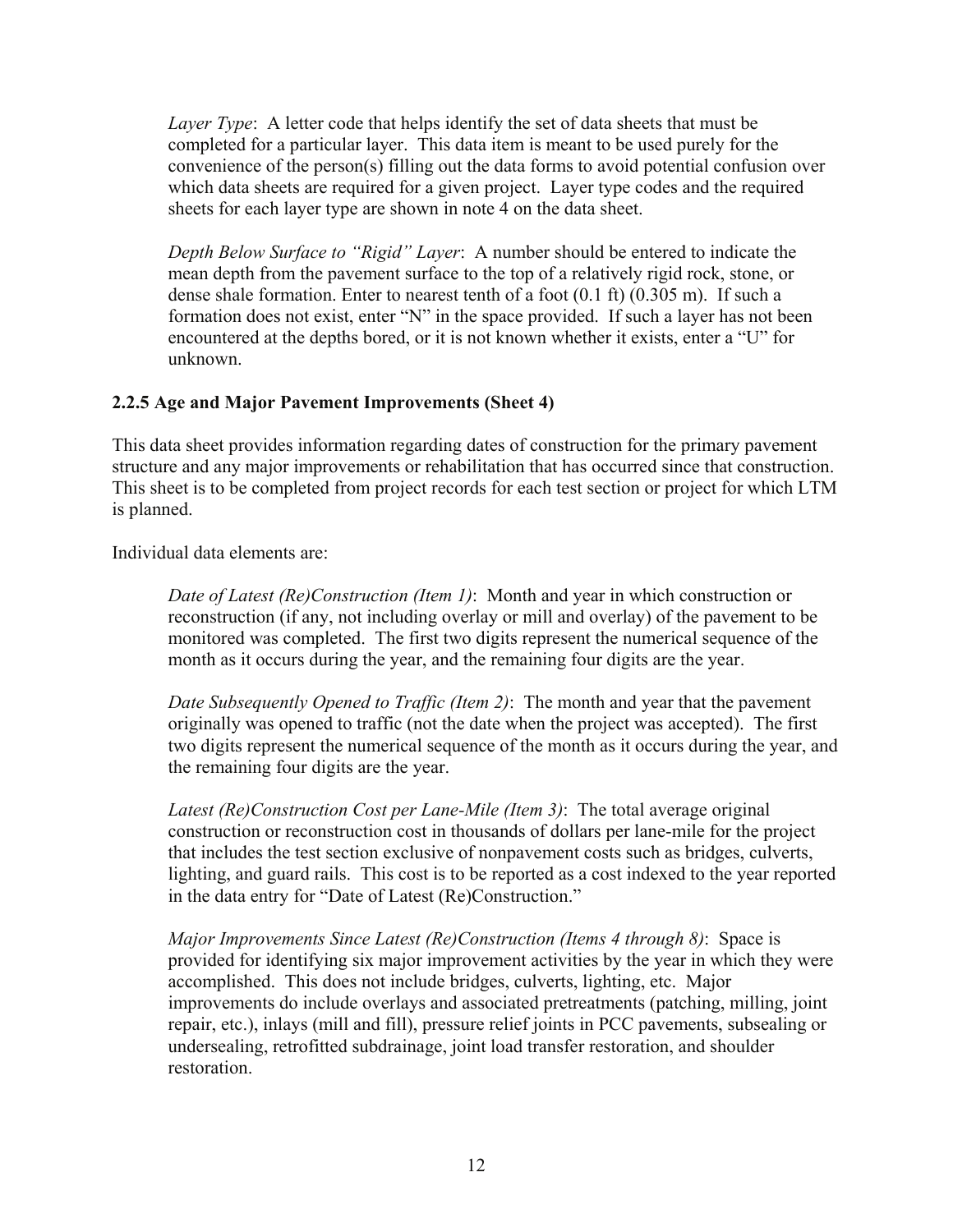<span id="page-20-0"></span>*Year (Item 4)*: The year in which the major improvement was constructed.

*Work Type Code (Item 5)*: A code to identify the type of maintenance work performed. Codes are provided in appendix A, table A.16.

*Work Quantity (Item 6)*: The quantity of work applied to the section in appropriate units (refer to appendix A, table A.16 for determining appropriate units).

*Thickness (Item 7)*: For improvements that increase the thickness of the pavement structure (such as "surface treatment, single layer" or "surface treatment, double layer," etc.), enter the thickness of the improvement to the nearest tenth of an inch (0.1 inch) (2.54 mm).

*Total Cost (Item 8)*: The cost for the major improvements, exclusive of nonpavement costs, reported in thousands of dollars per lane-mile.

*Additional Roadway Widening Information (Items 9 through 12)*: The following data items are applicable only if the roadway has been widened.

*Year when Roadway Widened (Item 9)*: The year when the roadway was widened. If the roadway has not been widened, enter "N."

*Original Number of Lanes (Item 10)*: The original number of lanes in the survey direction before roadway widening. If the roadway has not been widened, enter "N."

*Final Number of Lanes (Item 11)*: The final number of lanes after the roadway has been widened. If the roadway has not been widened, enter "N."

*Lane Number of Lane Added (Item 12)*: Lane number added when roadway has been widened. The outside lane is lane 1; the next lane is lane 2, etc. If the roadway has not been widened, enter "N."

#### **2.2.6 Portland Cement Concrete Layers, Joint Data (Sheet 5)**

This sheet provides information regarding the contraction joints in the PCC pavement as well as any expansion joints in the section. The sheet is completed from project records for each PCC layer identified on sheet 3, except for continuously reinforced concrete pavements (CRCP) without joints. Where dowels or other mechanical load transfer devices are not provided at joints, enter "N" in the spaces for describing these devices.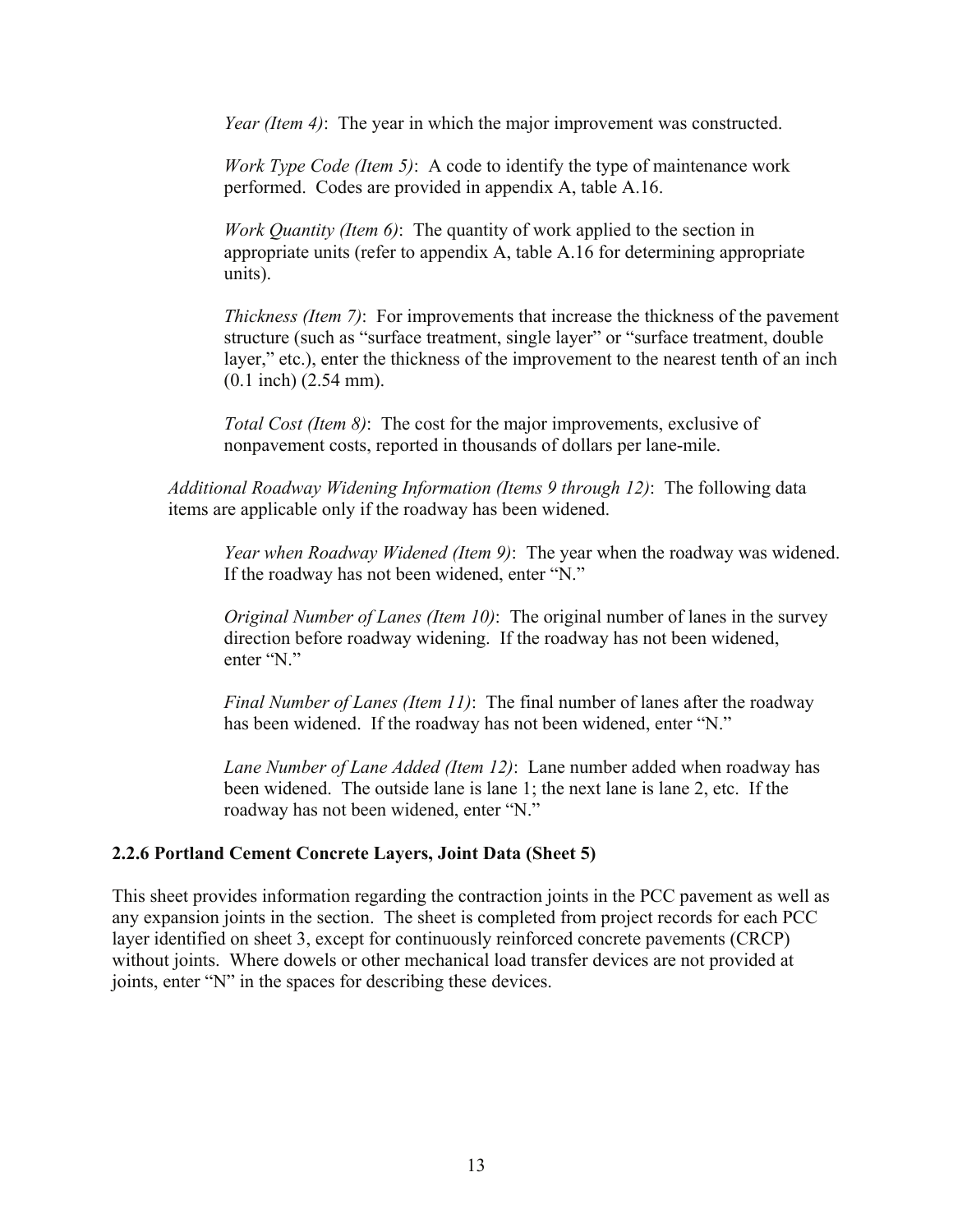Individual data elements are:

*Layer Number (Item 1)*: The number of the PCC layer for which a description is provided (from sheet 3).

*Average Contraction Joint Spacing (Item 2)*: The average spacing in feet (to the nearest tenth of a foot (0.1 ft) (0.305 m) between consecutive contraction joints (length of the concrete slab) of the pavement under survey. A space is provided to write in a description of any *Random Joint Spacing (Item 3)*.

*Built-in Expansion Joint Spacing (Item 4)*: The mean spacing in feet between consecutive expansion joints of the pavement under survey. If there are no expansion joints in the original construction, enter "N."

*Skewness of Joints (Item 5)*: The average distance in feet of the contraction joint from a normal right-angled joint at the opposite side of the lane. This is measured in feet to the nearest tenth (0.1 ft) (0.305 m). If joints are not skewed, enter "N."

*Transverse Contraction Joint Load Transfer System (Item 6)*: The mechanism by which a portion of the moving load is transferred across the transverse contraction joint to the adjacent slab. A space is provided to write in a description of another load transfer system if different from those for which codes are provided on data sheet 5. Where dowels or other mechanical load transfer devices are not provided at joints, enter "N" in the spaces for describing these devices.

*Round Dowel Diameter (Item 7)*: The outer diameter of the round dowel bars used as the load transfer device across a contraction joint of the pavement under survey, assuming that round dowel bars are used as the joint load transfer system. This number is to be entered to the nearest hundredth of an inch (0.01 inch) (0.254 mm). If round dowel bars are not used, enter "N."

*Dowel or Mechanical Load Transfer Device Spacing (Item 8)*: The average center-tocenter distance in inches between mechanical load transfer devices (round or I-beam dowels, star lugs, etc.) across the contraction joint of the PCC layer being described.

*Average Intermediate Sawed Joint Spacing (Item 9)*: The average distance between joints sawed at intervals between contraction joints (called "warping joints" by some SHAs). The distance is to be entered to the nearest tenth of a foot  $(0.1 \text{ ft})$   $(0.305 \text{ m})$ . If no intermediate sawed joints are provided, enter "N."

*Dimensions for I-Beam Dowel Bars (Items 10 and 11)*: The height and width of I-beam dowel bars to the nearest hundredth of an inch (0.01 inch) (0.254 mm) assuming that I-beam dowel bars are used as the joint load transfer system. If I-beam dowel bars are not used, enter "N."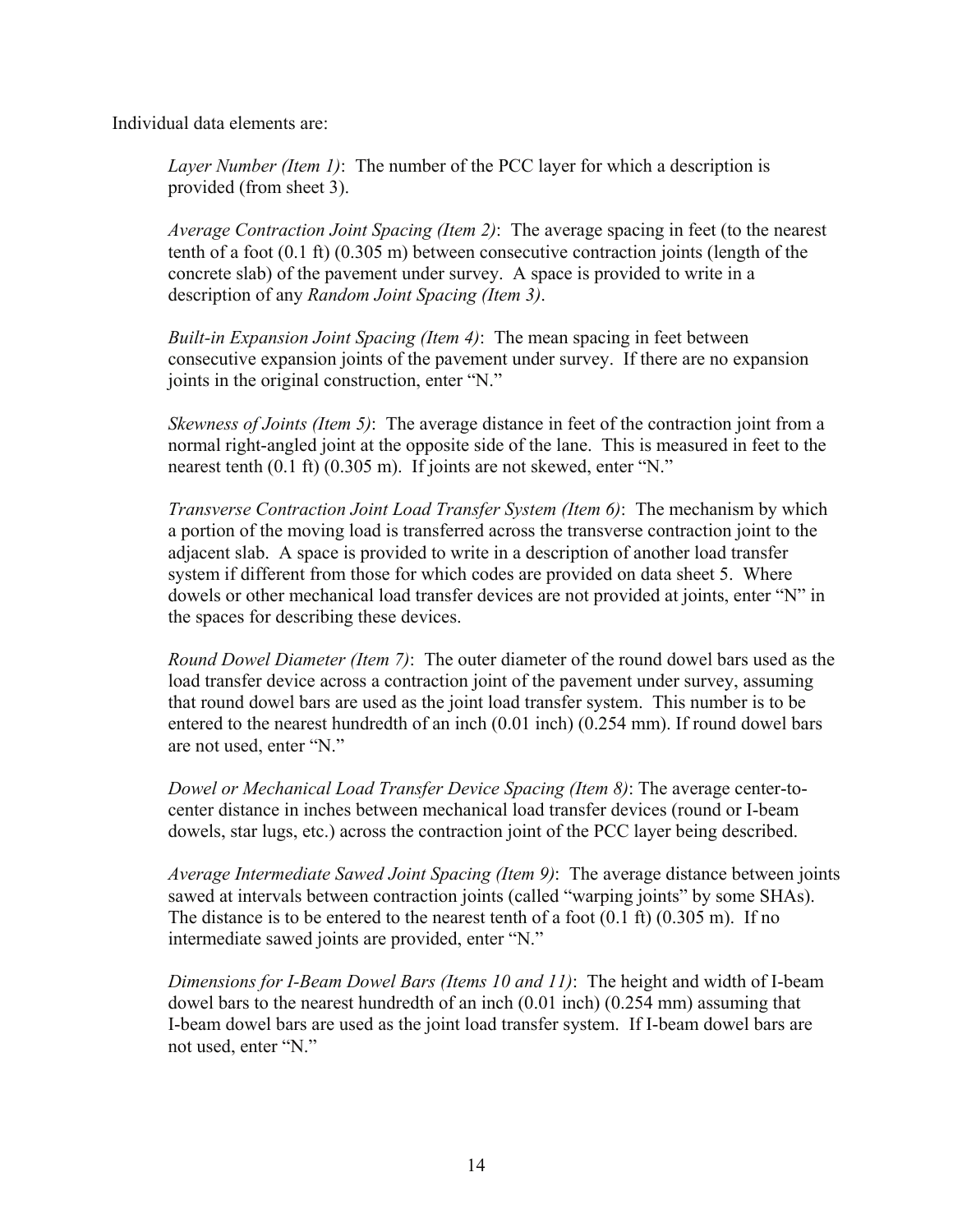<span id="page-22-0"></span>*Distance of Nearest Dowel (or Mechanical Load Transfer Device) from Outside Lane-Shoulder Edge (Item 12)*: The distance between the outside lane-shoulder edge and the dowel or mechanical load transfer device nearest to the outside lane-shoulder edge to a tenth of an inch  $(0.1$  inch)  $(2.54$  mm).

*Dowel Length (Item 13)*: The mean length in inches of the round or I-beam dowel bars used for mechanical load transfer across contraction joints in the PCC layer being described.

*Dowel Coating (Item 14)*: The material covering the dowel bar surfaces when installed in the concrete slab. A space is provided to write in a description if the dowel coating used differs from those for which codes are provided on data sheet 5.

*Method Used to Install Mechanical Load Transfer Devices (Item 15)*: A code identifying the method used to install the dowels, I-beams, or other mechanical load transfer device. Space is provided for describing another method if the method used differs from those for which codes are provided on data sheet 5.

# **2.2.7 Portland Cement Concrete Layers, Joint Data (Continued) (Sheet 6)**

This sheet is for continuation of sheet 5 to provide additional information on the joints in a PCC layer, and is filled out for each PCC layer identified on sheet 3, except for CRCP pavements without joints. These additional data items are described below.

*Layer Number (Item 1)*: The number of the PCC layer for which a description is being provided (from sheet 3).

*Method Used to Form Transverse Joints (Item 2)*: A code as defined on sheet 6 is entered that describes whether the contraction joints have been constructed by sawing the hardened slab at the proper time, by placing an insert into the slab surface while the concrete was plastic, or by any other construction method used to form the joint. Space is provided for describing another method if none of the other codes provided on sheet 6 are applicable.

*Type of Longitudinal Joint (Item 3)*: A code as defined on sheet 6 is entered that indicates how the longitudinal joint between the lanes was formed. Space is provided for describing another way of forming the joints if none of the other codes provided on sheet 6 are applicable.

*Type of Shoulder-Traffic Lane Joint (Item 4)*: A code is entered, as provided on data sheet 6, that describes how the joint between the concrete shoulder and the traffic lane was formed. "Tied concrete curb" indicates that a curb is provided in lieu of a shoulder. Space is provided for describing another way of forming the joints if none of those for which codes are provided has been used.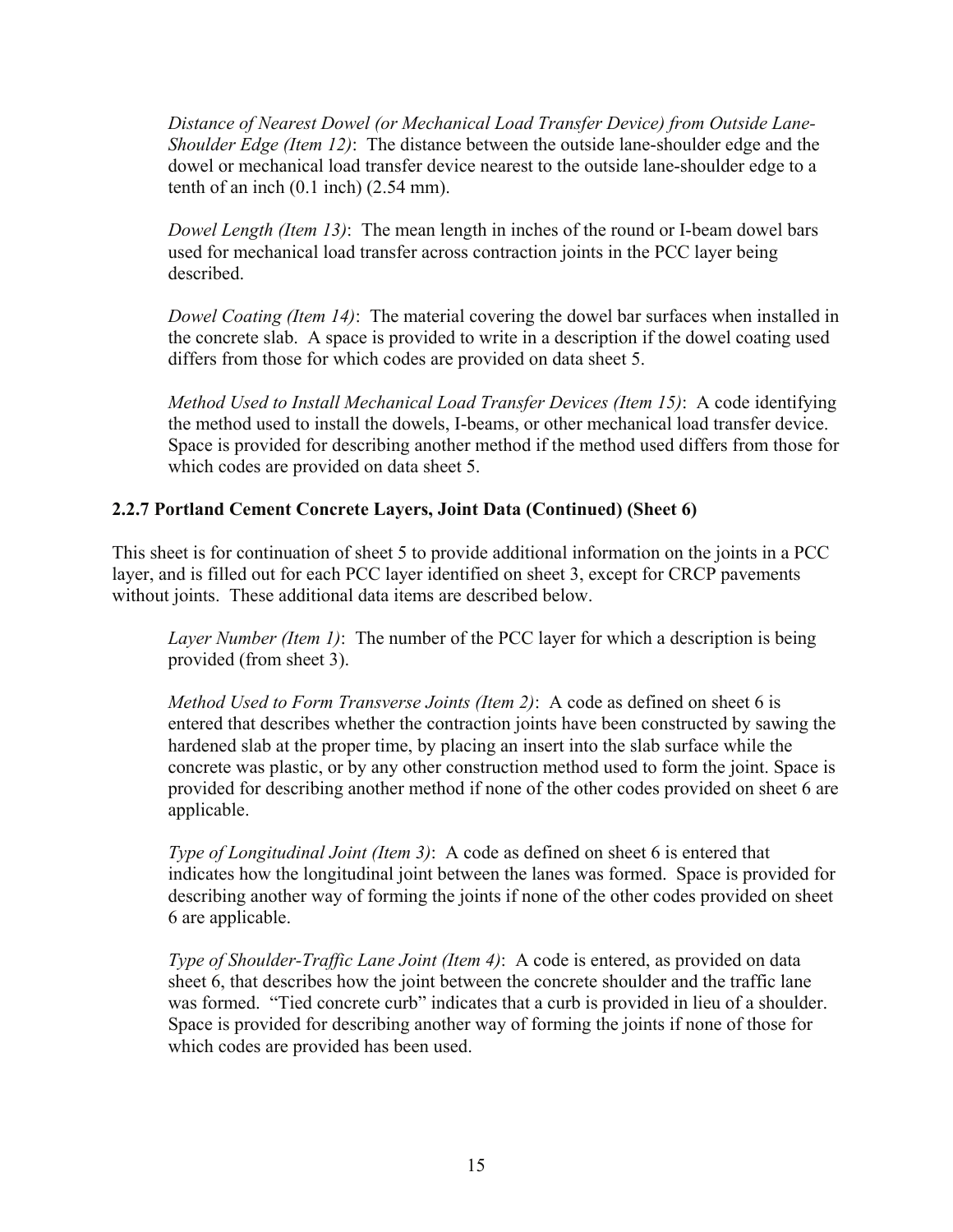<span id="page-23-0"></span>*Transverse Joint Sealant Type (Item 5)*: A code provided on data sheet 6 defines the type of material used as joint sealant in the transverse joints. Space is provided for describing another type of sealant if none of the other codes provided on data sheet 6 is used.

*Transverse Joint Sealant Reservoir (Items 6 and 7)*: The mean as-constructed width and depth of the transverse joint sealant reservoir to the nearest hundredth of an inch (0.01 inch) (0.254 mm).

*Longitudinal Joint Sealant Reservoir (Items 8 and 9)*: The average width and depth of the as-built longitudinal joint sealant reservoir to the nearest hundredth of an inch (0.01 inch) (0.254 mm). If butt or keyed joints have been used without a sealant reservoir, enter "0.00" in both of the spaces provided.

*Between Lane Tie Bar (Items 10, 11, and 12)*: The nominal diameter to the nearest hundredth of an inch (0.01 inch) (0.254 mm) and the mean length in inches of the tie bars used across the longitudinal joints between the lanes entered to the nearest hundredth of an inch (0.01 inch) (0.254 mm). The mean center-to-center spacing between consecutive tie bars across the longitudinal joint between the lanes to the nearest tenth of an inch (0.1 inch) (2.54 mm).

*Shoulder-Traffic Lane Joint Sealant Reservoir (Items 13 and 14)*: The average width and depth of the as-built joint sealant reservoir between the shoulder and traffic lane. If butt or keyed joints are used without a sealant reservoir, enter "0.00" in both of the spaces provided.

*Shoulder-Traffic Lane Joint Tie Bars (Items 15, 16, and 17)*: The outer diameter of the tie bars used across the joint between the shoulder and the traffic lane to the nearest hundredth of an inch (0.01 inch) (0.254 mm), the mean length of the tie bars to the nearest inch (1.0 inch) (25.4 mm), and the average center-to-center distance (spacing) in inches between consecutive tie bars across the concrete shoulder-traffic lane joint. If no concrete shoulder exists, enter "N" for these data entry spaces.

# **2.2.8 Portland Cement Concrete Layers, Reinforcing Steel Data (Sheet 7)**

This data sheet provides a description of the type of reinforcement used in the PCC layer. It is filled out from project records for each reinforced PCC layer identified on sheet 3.

Individual data elements are:

*Layer Number (Item 1)*: The number of the reinforced PCC layer for which a description is being provided (from sheet 3).

*Type of Reinforcing (Item 2)*: The type of material used in reinforcing the PCC layer being described. A space is provided for entering a written description of a reinforcing type other than deformed bars or welded wire fabric as coded on data sheet 7.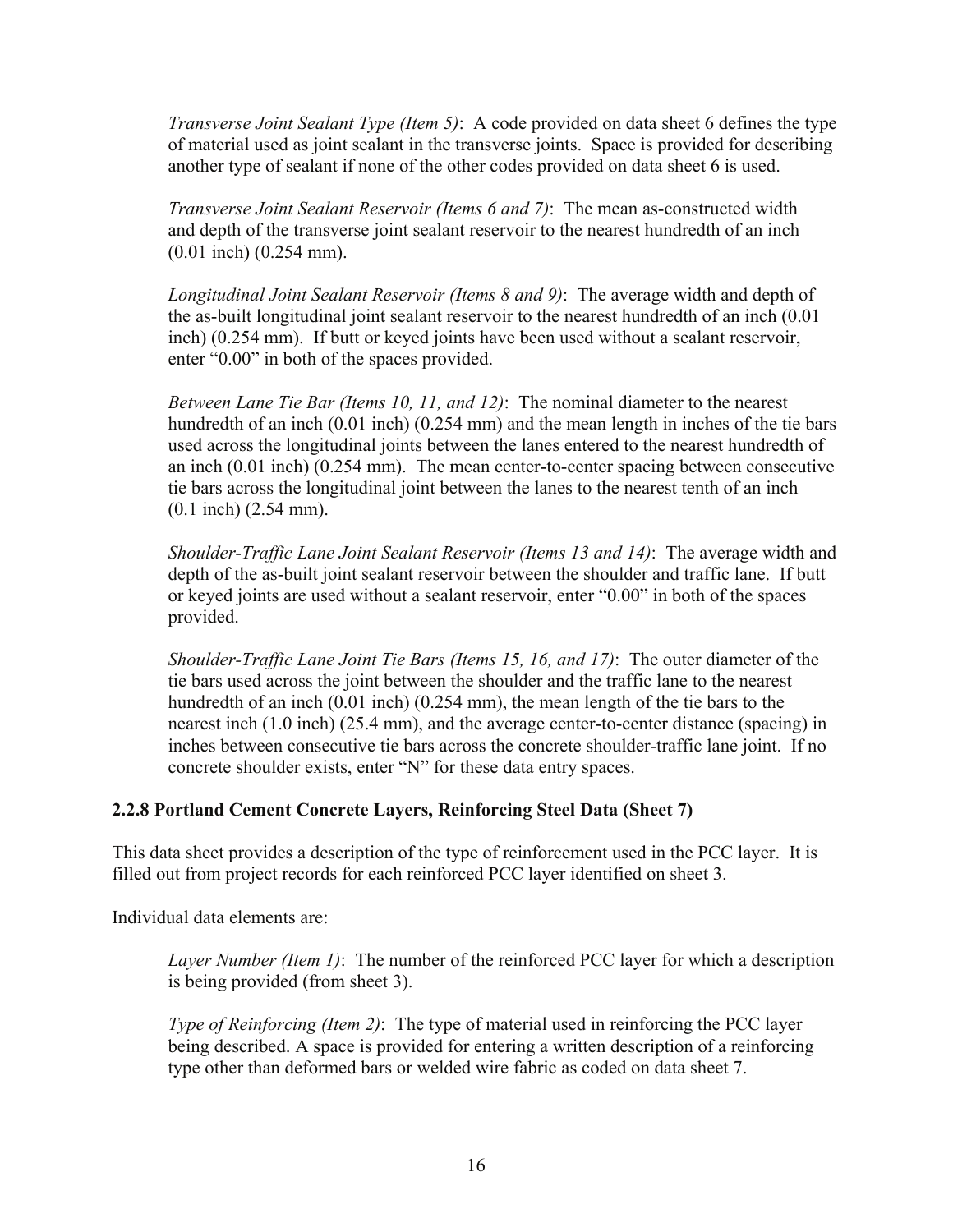<span id="page-24-0"></span>*Transverse Bar Diameter (Item 3)*: The nominal diameter of the transverse bars to the nearest hundredth of an inch (0.01 inch) (0.254 mm).

*Transverse Bar Spacing (Item 4)*: The mean center-to-center spacing between transverse bars to the nearest tenth of an inch (0.1 inch) (2.54 mm).

*Longitudinal Bar Diameter (Item 5)*: The nominal diameter of the longitudinal bars to the nearest hundredth of an inch (0.01 inch) (0.254 mm).

*Design Percentage of Longitudinal Steel (Item 6)*: The percentage of reinforcing steel relative to the PCC cross section as required by the design to the nearest hundredth of one percent (0.01 percent).

*Depth to Reinforcement from Slab Surface (Item 7)*: The mean depth, to the nearest tenth of an inch (0.1 inch) (2.54 mm), of the concrete cover over the top of the reinforcing steel.

*Longitudinal Bar Spacing (Item 8)*: The mean center-to-center spacing between longitudinal bars to the nearest tenth of an inch (0.1 inch) (2.54 mm).

*Yield Strength of Reinforcing (Item 9)*: The mean yield strength of the reinforcing steel to the nearest tenth of a kip per square inch  $(0.1 \text{ ks} \cdot (7 \text{ kg/cm}^2))$ . If tests have not been conducted for the steel used, enter the minimum yield strength allowed for the grade of steel used.

*Method Used to Place Reinforcement (Item 10)*: The method used to install the reinforcing steel bars or wire fabric during pavement construction. Codes are provided on data sheet 7 for these methods including presetting the reinforcement on chairs, placing it mechanically by means of special equipment used for that purpose, or placing it between layers of concrete. A space is also provided to describe another method of placement if a code is not provided on data sheet 7 for the method used.

*Lap Length of Longitudinal Steel Splices (Item 11)*: The length to the nearest inch (1.0 inch) (25.4 mm) of the longitudinal reinforcing steel overlap at a CRCP construction joint. If the rigid pavement is not CRCP, enter "N."

# **2.2.9 Portland Cement Concrete Layers, Mixture Data (Sheet 8)**

This data sheet provides information regarding the mixture proportions used for the PCC layer. It is to be filled out from project records for each PCC layer identified on sheet 3.

Individual data elements are:

*Layer Number (Item 1)*: The number of the PCC layer from sheet 3 for which a description is provided.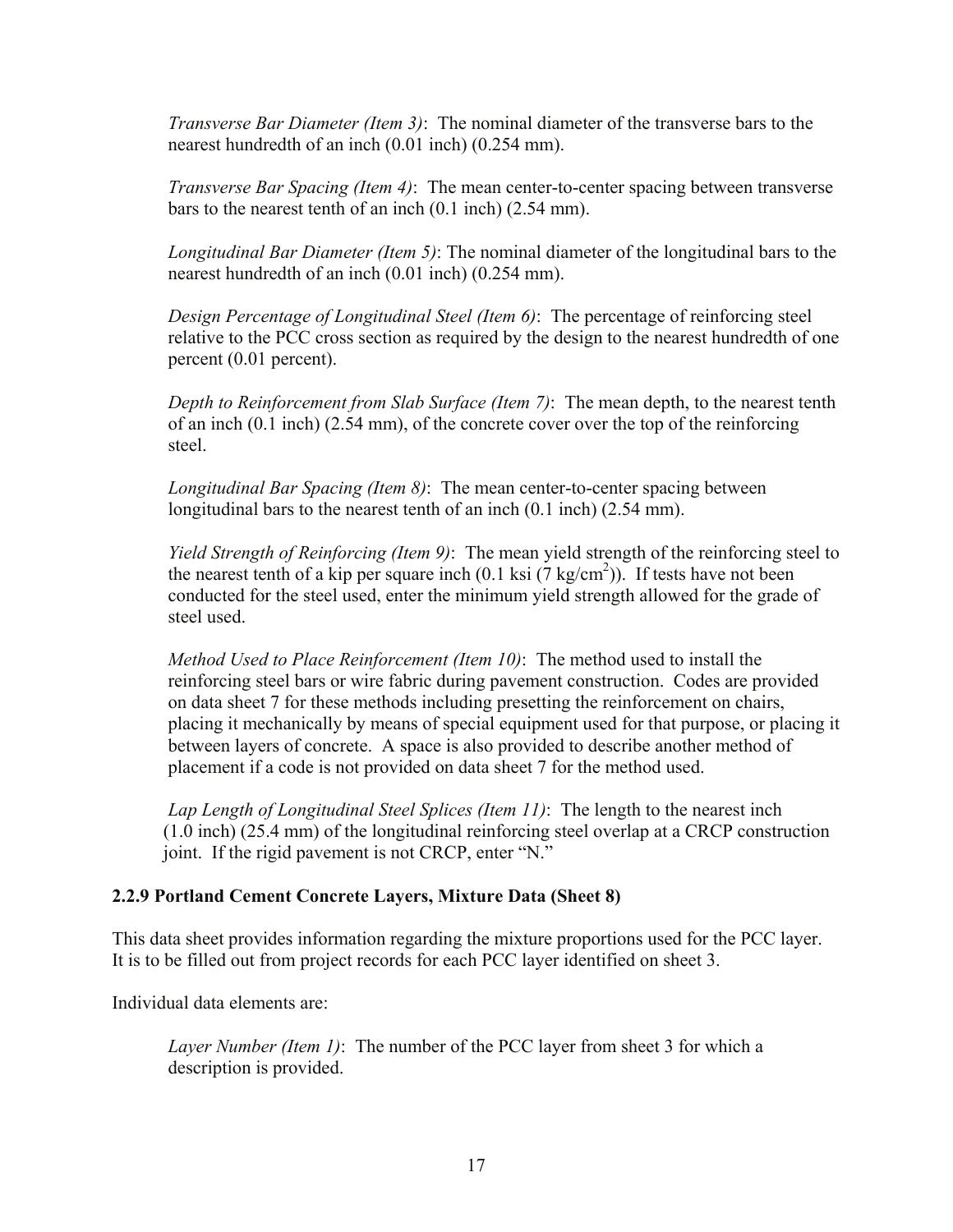<span id="page-25-0"></span>*Mix Design (Items 2 through 5)*: The oven dry weights in pounds of coarse aggregate, fine aggregate, and cement; and the weight of water provided by the mix design for a cubic yard of concrete.

*Type Cement Used (Item 6)*: The type of cement used in the slab concrete. These cement type codes appear in appendix A, table A.10. Additionally, if none of the codes provided are applicable to the type used, space is provided for identifying another type.

*Alkali Content of Cement (Item 7)*: The alkali content of the cement to the nearest tenth of a percent (0.1 percent).

*Entrained Air Content (Items 8 through 10)*: The mean, minimum, and maximum values of entrained air (as a percent of mixture volume) as measured during construction to the nearest tenth of a percent (0.1 percent). Any of the following test methods may be used to measure the amount of entrained air: American Association of State Highway and Transportation Officials (AASHTO) T121, American Society for Testing and Materials (ASTM) C138, AASHTO T152 (ASTM C231), or AASHTO T196 (ASTM C173).

*Admixtures (Items 11 through 13)*: The types and amounts, in percent by weight of cement to the nearest thousandth (0.001 percent), of admixtures used in the concrete. The codes for concrete admixture types appear in appendix A, table A.11, and space is provided for identifying an admixture type for which a code is not provided.

*Slump (Items 14 through 18)*: The mean of the slump measurements made for quality control purposes during construction of the PCC layer. In addition, space is provided for the maximum and minimum values and the standard deviation from the mean, all to the nearest tenth of an inch (0.1 inch) (2.54 mm). Space is also provided for the number of tests from which the values are obtained. The slump test is described in AASHTO T119 (ASTM C143). The maximum, minimum, and standard deviation of slump should be left blank if only one test result is available.

# **2.2.10 Portland Cement Concrete Layers, Mixture Data (Continued) (Sheet 9)**

This data sheet is a continuation of the information provided on sheet 8 and is filled out from project records for each PCC layer identified on sheet 3.

Individual data elements are:

*Layer Number (Item 1)*: The number of the PCC layer for which a description is provided (from sheet 3).

*Composition of Coarse Aggregate (Items 2 through 4)*: The types and percentages by weight of coarse aggregate materials (that portion of an aggregate retained on the No. 4 (4.75-mm) sieve as defined by the Portland Cement Association (PCA)) for up to three separate materials in the coarse aggregate used in the concrete mix. Codes are provided on data sheet 9 for various types of aggregate. Space also is provided for the description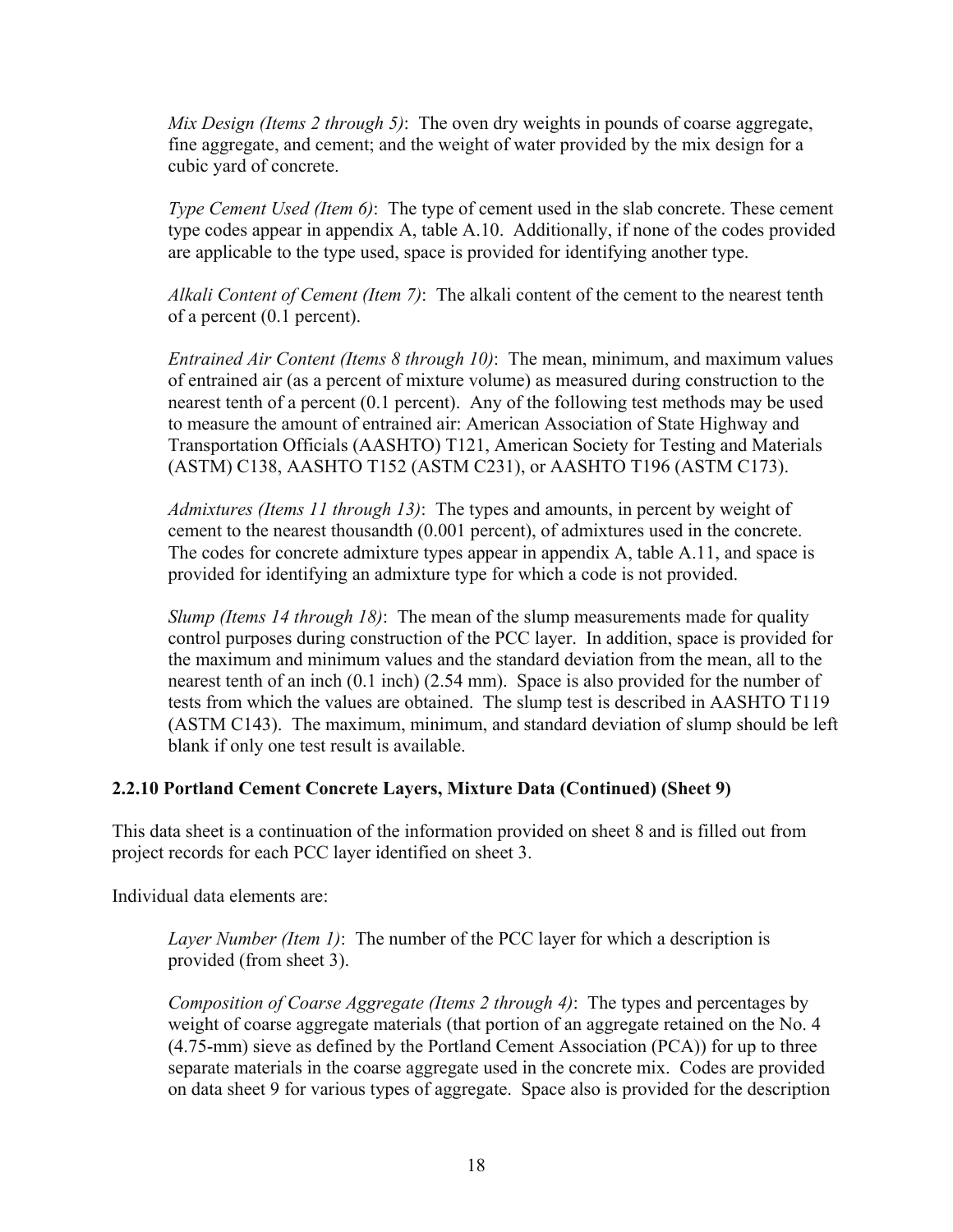<span id="page-26-0"></span>of another type if none of the types for which codes are provided are used. Where only one type of material was used, enter its type code and 100 in the top set of data spaces, leaving the others blank.

*Geologic Classification of Coarse Aggregate (Item 5)*: The geologic classification of the natural stone used as coarse aggregate in the concrete. These codes appear in appendix A, table A.8, and provide identification as to which of the three major classes of rock the coarse aggregate belongs, and the type of rock within those classes. If a blend is used, enter the code for the geological classification for the material representing the majority of the coarse aggregate. If a crushed slag, manufactured lightweight, or recycled concrete is used as coarse aggregate, enter "N."

*Composition of Fine Aggregate (Items 6 through 8)*: The types and percentages by weight of fine aggregate materials (passing the No. 4 (4.75-mm) sieve and retained on the No. 200 (75-µm) sieve) for up to three separate fine aggregates used in the concrete mix. Codes are provided on data sheet 9 for various types of fine aggregate. Space is provided for identifying another type if none of those for which codes are provided are used. Where only one type of material was used, enter its type code and 100 in the top set of data spaces, leaving the others blank.

*Insoluble Residue (Item 9)*: The percentage of insoluble residue (noncarbonate material) as determined using ASTM D3042.

*Gradation of Coarse Aggregate (Item 10)*: The percent of coarse aggregate passing various standard sieve sizes to the nearest one percent (1.0 percent). It is not expected that values will be available for all of the sieve sizes shown. The objective is to provide space for a sufficient number of sieve sizes to accommodate testing and specification practices for most agencies.

*Gradation of Fine Aggregate (Item 11)*: The percent of fine aggregate passing various standard sieve sizes to the nearest one percent (1.0 percent). It is not expected that values will be available for all sieve sizes shown. The objective is to provide space for a sufficient number of sieve sizes to accommodate testing and specification practices for most agencies.

*Bulk Specific Gravities (Items 12 and 13)*: The mean bulk specific gravities, to the nearest thousandth (0.001), for coarse aggregate and fine aggregate. The bulk specific gravities for the aggregate fractions are measured using these laboratory procedures: 1) coarse aggregate—AASHTO T85 (ASTM C127), and 2) fine aggregate—AASHTO T84 (ASTM C128).

# **2.2.11 Portland Cement Concrete Layers, Mixture Data (Continued) (Sheet 10)**

This data sheet is for continuation of the data on sheets 8 and 9, and is completed for each PCC layer identified on sheet 3. These additional data entries are discussed below.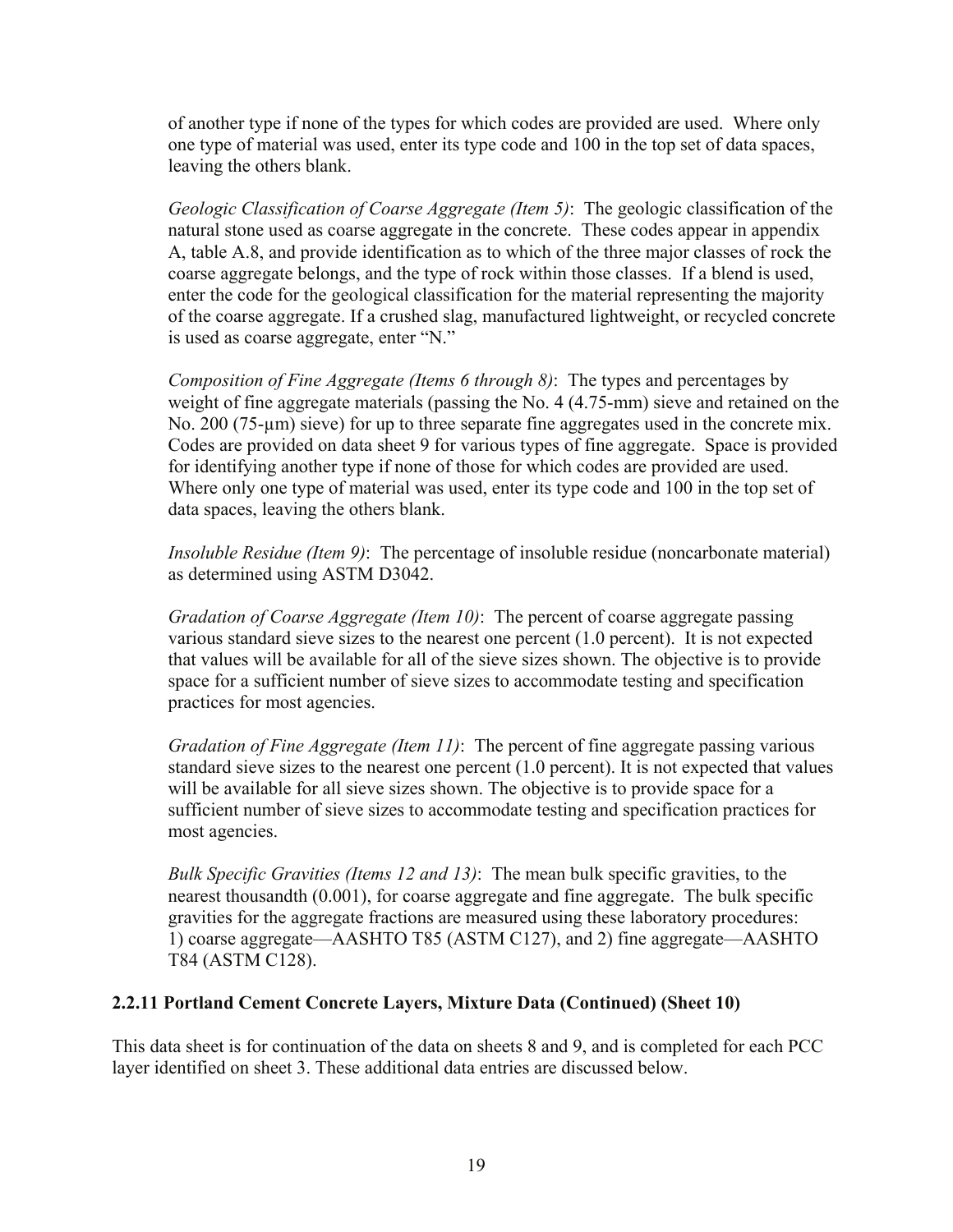*Layer Number (Item 1)*: The number of the PCC layer for which a description is provided (from sheet 3).

*Type of Paver Used (Item 2)*: A code to indicate whether a slip-form or side-form paver has been used to place the concrete. The codes appear on the data sheet along with a space to describe a different type not listed. Enter "N" if a paver has not been used (i.e., roller compacted concrete).

*Aggregate Durability Test Results (Items 3 through 6)*: The type of tests used for evaluating the durability of the aggregate and the results in tenths (0.1) recorded in units specified for the particular test. Three of these sets are for coarse aggregates, and one is for the combination of coarse and fine aggregates. The durability test type codes and the units for reporting appear in appendix A, table A.12.

*Method Used to Cure Concrete (Item 7)*: The method used to cure the concrete pavement. Codes are provided on data sheet 10 for various methods. Space is provided for identifying another curing method if none of those with codes listed has been used.

*Method Used to Texture Concrete (Item 8)*: A code to indicate how the concrete surface has been textured. Codes are provided on data sheet 10 for various methods. Space is provided for identifying another texturing method if none of those with codes has been used.

*Elastic Modulus (Items 9 through 13)*: The mean, minimum, maximum, and standard deviation of elastic moduli of the concrete in kips per square inch and the number of tests performed. The elastic moduli are obtained either through compression testing of cylindrical samples collected and tested during construction, or through relationships published by the American Concrete Institute (ACI) and others relating elastic modulus to compressive strength. In the event that only one test result is available, enter it as the "mean value." The standard deviation is to be left blank unless at least four test results are available. The ACI formula in general use (ACI 318–83, section 8.5) is:

$$
E_C = 57,000\sqrt{f_C} \tag{1}
$$

where:

 $E_C$  = Modulus of elasticity, psi<br> $f_C$  = 28-day compressive strens  $f_C$  = 28-day compressive strength, psi

*Method for Determination of Elastic Modulus (Item 14)*: The test method for measuring the elastic modulus of the mix; ASTM test method C469 (drilled core specimens), ASTM C469 (molded cylinders), ACI (equation 1 above), or some other test procedure as indicated in the space provided. Codes are provided for these methods on data sheet 10.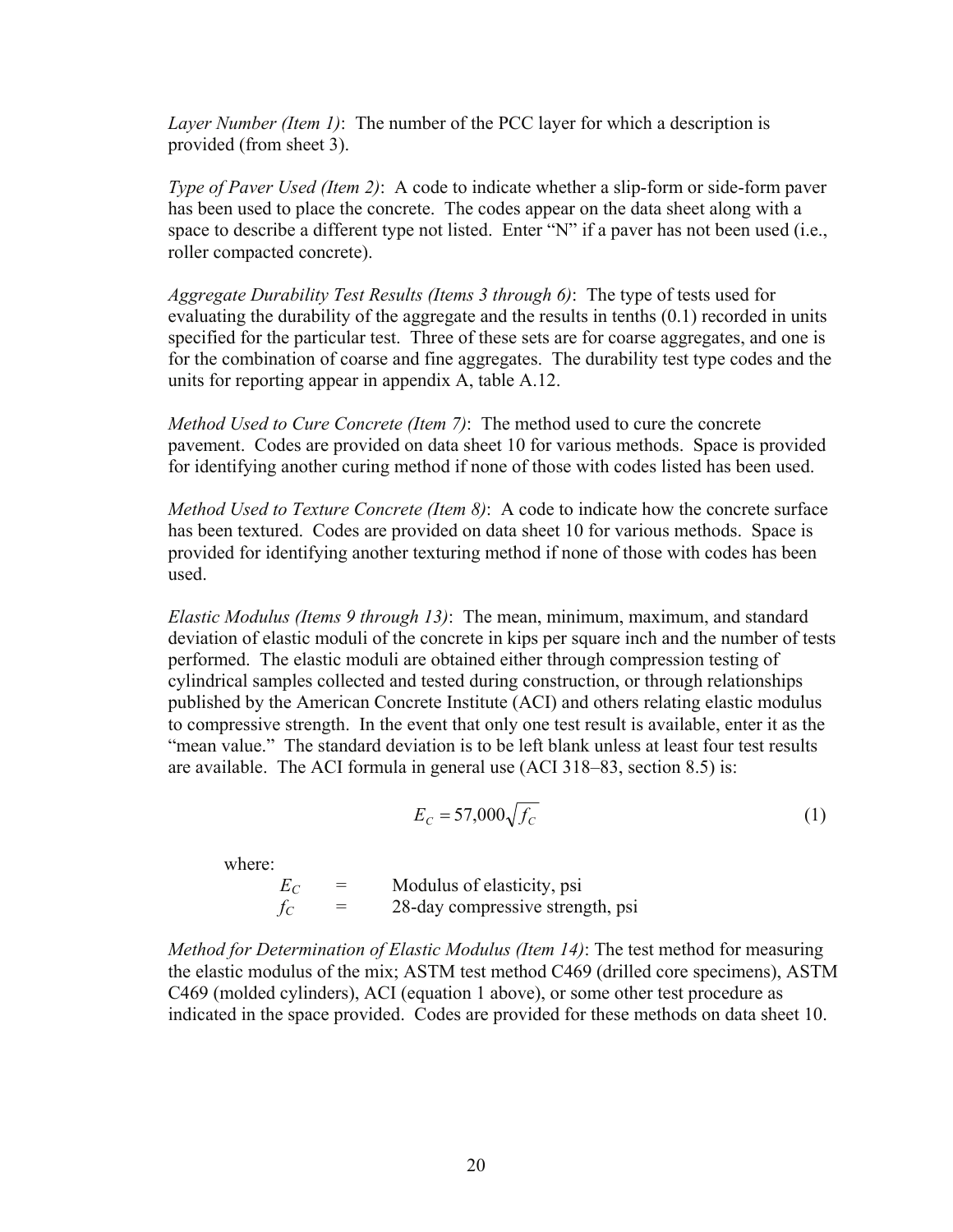# <span id="page-28-0"></span>**2.2.12 Portland Cement Concrete Layers, Strength Data (Sheet 11)**

This data sheet is used to provide strength data on cylinders or beams molded from plastic concrete during construction, and is to be completed for each PCC layer identified on sheet 3. These data entries are discussed below.

*Layer Number (Item 1)*: The number of the PCC layer for which a description is provided (from sheet 3).

*Flexural Strength (Items 2 through 8)*: The type of test (third-point or center-point loading as coded on sheet 11), the age of the sample at testing, the number of tests performed, and the mean, minimum, maximum, and standard deviation of flexural strength tests, in psi. Testing for LTPP test sections built after 1988 should be done using third-point loading (AASHTO T97 (ASTM C78)).

*Compressive Strength (Items 9 through 14)*: The age of the sample at testing, the number of tests performed, and the mean, minimum, maximum, and standard deviation of compressive strength in psi, measured according to the test procedures as established by AASHTO T22 (ASTM C39).

*Splitting Tensile Strength (Items 15 through 20)*: The age of the sample at testing, the number of tests, and the mean, minimum, maximum, and standard deviation of splitting tensile strength in psi, measured according to AASHTO T198 (ASTM C496).

# **2.2.13 Plant Mixed Asphalt Bound Layers, Aggregate Properties (Sheet 12)**

This sheet is filled out from project records for each AC layer identified on sheet 3 that is thicker than 19 mm (0.75 inches). Detailed mixture data is not considered necessary for thin seal coats, porous friction treatments, etc. Although various SHAs discriminate between fine and coarse aggregates on the basis of different sieve sizes, the following definition is applied for LTPP studies: All aggregate retained on the No. 8 (2.36-mm) sieve is coarse aggregate as defined by the Asphalt Institute and all aggregate passing the No. 8 (2.36-mm) sieve is fine aggregate. "Mineral filler" as used in the LTPP program is defined by ASTM D242 as that portion passing the No. 30 (0.600-mm) sieve. At least 95 percent must pass the No. 50 (0.300-mm) sieve, and at least 70 percent must also pass the No. 200 (75-µm) sieve.

Individual data elements are:

*Layer Number (Item 1)*: The number of the AC layer for which a description is provided (from sheet 3).

*Composition of Coarse Aggregate (Items 2 through 4)*: The type and percentage by weight of materials in the coarse aggregate (aggregate retained on the No. 8 (2.36-mm) sieve) for up to three types of aggregate used in the AC mix. Codes for identifying the type are provided on sheet 12. Space is provided for identifying a type of coarse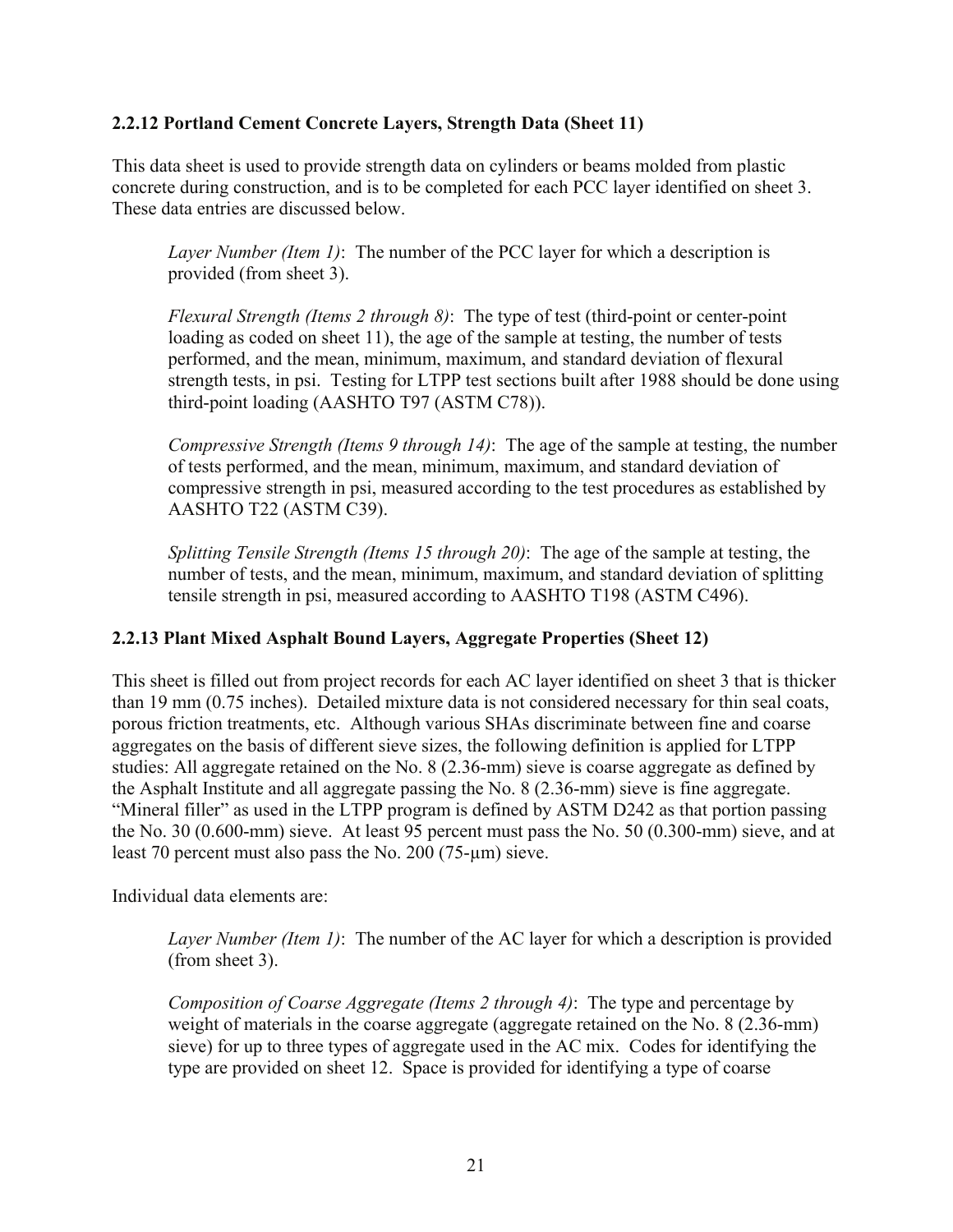<span id="page-29-0"></span>aggregate other than those with codes. Where only one type of material is used, enter the type code and 100 in the top set of data spaces, leaving the others blank.

*Geologic Classification of Coarse Aggregate (Item 5)*: The geologic classification of the natural stone used as coarse aggregate (aggregate retained on the No. 8 (2.36-mm) sieve) in the AC. These codes appear in appendix A, table A.8, and help identify to which of the three major classes of rock the coarse aggregate belongs and the type of rock within those classes. If a blend is used, enter the code for the geological classification for the material representing the majority of the coarse aggregate. If a crushed slag, manufactured lightweight, or recycled concrete is used as coarse aggregate, enter "N."

*Composition of Fine Aggregate (Items 6 through 8)*: The type and percentage by weight of materials in the fine aggregate (passing the No. 8 (2.36-mm) sieve and retained on the No. 200 (75-µm) sieve) for up to three types of aggregate used in the AC mix. Space is provided for identifying another type if none of those for which codes are provided on sheet 12 is used. Where only one type of material is used, enter its type code and 100 in the top set of data spaces, leaving the others blank.

*Type of Mineral Filler (Item 9)*: The type of mineral filler used in the AC mix. The codes appear on the data sheet, including space for entering some other type for which a code is not provided.

*Aggregate Durability Test Results (Items 10 through 13)*: The type of tests used to evaluate the durability of the aggregate and the results in tenths recorded in units specified for the test. Three of these sets are for coarse, and one is for the combination of coarse and fine aggregates. The durability test type codes appear in appendix A, table A.12.

*Polish Value of Coarse Aggregates (Item 14)*: The accelerated polish value of the coarse aggregates used in the surface layer, as determined by AASHTO T279 (ASTM D3319).

# **2.2.14 Plant Mixed Asphalt Bound Layers, Aggregate Properties (Continued) (Sheet 13)**

This data sheet is a continuation of the aggregate property data on sheet 12, and is filled out for each AC layer identified on sheet 3 that is thicker than 19 mm (0.75 inches). These additional data items are described below.

*Layer Number (Item 1)*: The number of the AC layer for which a description is provided (from sheet 3).

*Gradation of Combined Aggregates (Item 2)*: The percent passing on various standard sieve sizes, to the nearest one percent (1.0 percent). It is not expected that values will be available for all 18 sieve sizes; the objective is to provide space for a sufficient number of sieve sizes to accommodate testing and specification practices for most agencies.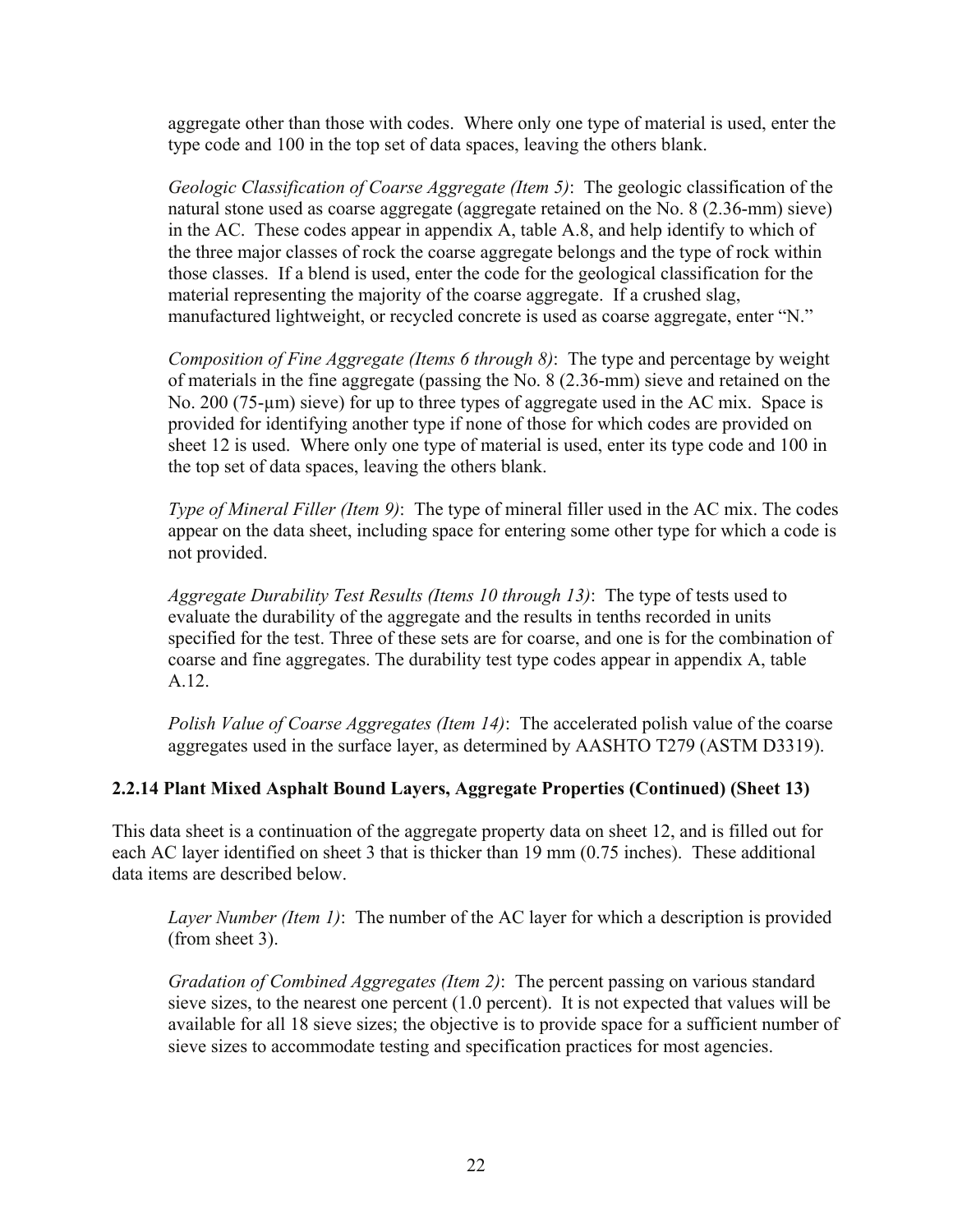*Bulk Specific Gravities (Items 3 through 6)*: The mean bulk specific gravities (to the nearest thousandth—0.001) for coarse aggregate (aggregate retained on the No. 8 (2.36 mm) sieve), fine aggregate (aggregate passing the No. 8 (2.36-mm) sieve and retained on the No. 200 (75-µm) sieve), mineral filler, and the value for the combined aggregate. The bulk specific gravities for the aggregate fractions are measured using the laboratory procedures indicated below:

- Coarse aggregate—AASHTO T85 (ASTM C127)
- Fine aggregate—AASHTO T84 (ASTM C128)
- Mineral filler—AASHTO T100 (ASTM D854)

The bulk specific gravity of the combined aggregate (usually called simply "bulk specific gravity of aggregate") is calculated using equation 2 below.

$$
G_{sb} = \frac{P_1 + P_2 + P_3}{\frac{P_1}{G_1} + \frac{P_2}{G_2} + \frac{P_3}{G_3}}
$$
(2)

where:

 $G_{sb}$  = Bulk specific gravity for the total aggregate  $P_1, P_2, P_3$  = Percentages of weight of coarse aggregate, fine aggregate, and mineral filler  $G_1, G_2, G_3$  = Specific gravities of coarse aggregate, fine aggregate, and mineral filler

*Effective Specific Gravity of Aggregate Combination (Item 7)*: The mean calculated effective specific gravity to the nearest thousandth (0.001). This calculation requires the maximum specific gravity (no air voids) of the paving mixture, which is obtained by test method AASHTO T209 or ASTM D2041. The effective specific gravity of the aggregate is calculated as shown in equation 3 below.

$$
G_{se} = \frac{100 - P_b}{\frac{100}{G_{mm}} - \frac{P_b}{G_b}}
$$
\n(3)

where:

 $G_{s}$  = Effective specific gravity of aggregate

 $P_b$  = Asphalt cement, percent by total weight of mixture

- $G_b$  = Specific gravity of asphalt
- *Gmm* = Maximum specific gravity of paving mixtures (no air voids)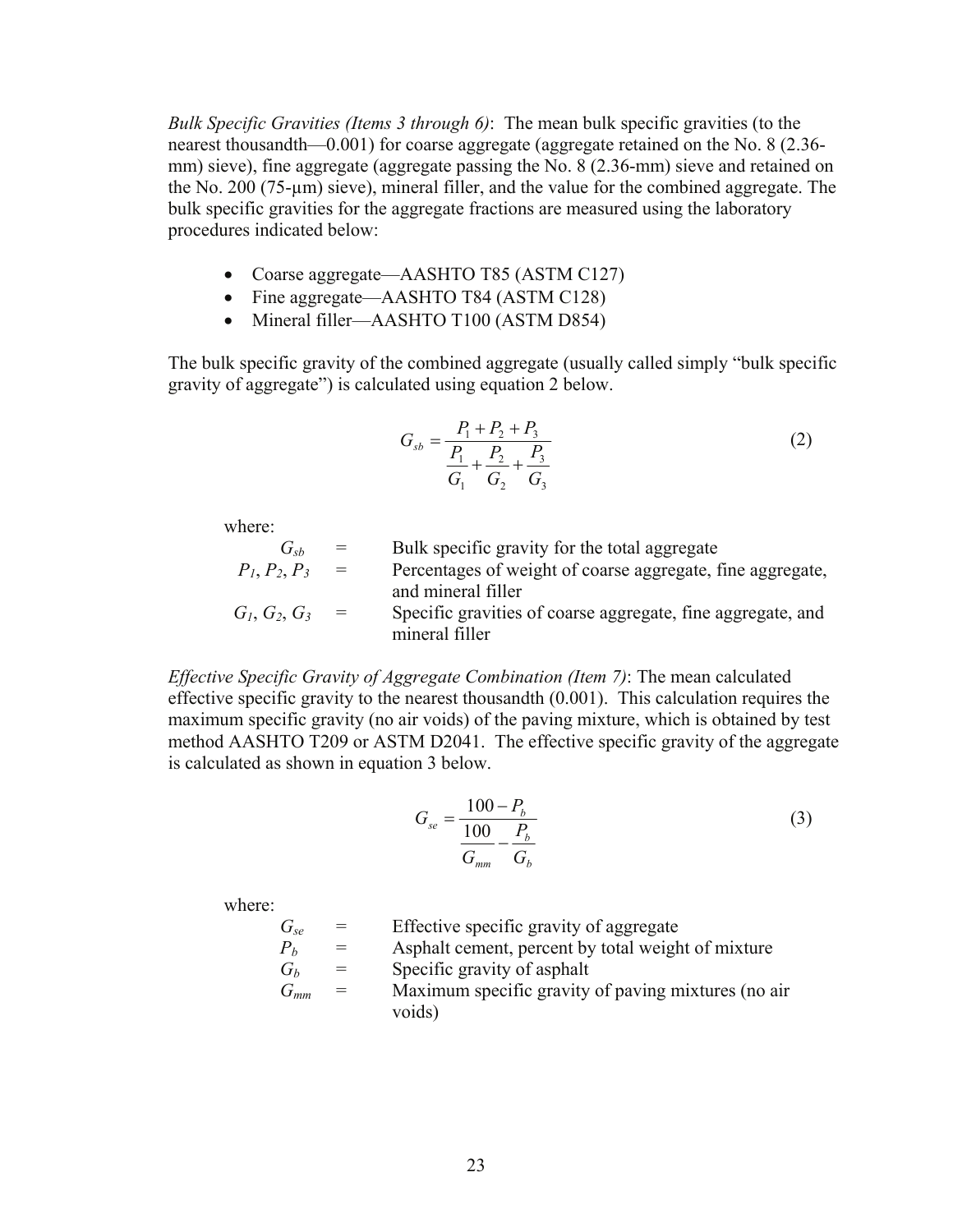#### <span id="page-31-0"></span>**2.2.15 Plant Mixed Asphalt Bound Layers, Asphalt Cement Properties (Sheet 14)**

This data sheet provides information regarding the properties of the asphalt cement used in the AC mixture. This sheet is filled out from project records for each AC layer identified on sheet 3 that is thicker than 19 mm (0.75 inches).

Individual data elements are:

*Layer Number (Item 1)*: The number of the AC layer described on this sheet (from sheet 3).

*Asphalt Grade (Item 2)*: The grade of asphalt cement used (see appendix A, table A.15). Space is provided on the data sheet for identifying another grade of asphalt cement not appearing in table A.15.

*Source (Item 3)*: The source refinery for the asphalt cement used in the AC layer being described. A list of asphalt refiners and processors is provided in appendix A, table A.13. Space is provided to specify other sources that may not be included in the table provided.

*Specific Gravity of Asphalt Cement (Item 4)*: The mean specific gravity of the asphalt cement (to the nearest thousandth—0.001) when it is available. If the precise value for that material is unavailable, a typical specific gravity for asphalt cements produced at the source refinery may be entered. If the source refinery is unknown, enter 1.010 as a reasonable estimate. This specific gravity is measured as specified by AASHTO T228 (ASTM D70).

*Original Asphalt Cement Properties (Items 5 through 7)*: The following data items should be provided when available for the original asphalt cement, tested before its use in the construction.

*Viscosity of Asphalt at 140 °F (60 °C) (Item 5)*: The results, in poises, for absolute viscosity testing using test method AASHTO T202 (ASTM D2171) on samples of the original asphalt cement before its use in construction of the pavement section.

*Viscosity of Asphalt at 275 °F (135 °C) (Item 6)*: The results to the nearest hundredth centistokes (0.01 centistokes) for kinematic viscosity testing using test method AASHTO T201 (ASTM D2170) on samples of the original asphalt cement.

*Penetration at 77 °F (25 °C) (Item 7)*: The penetration, in tenths of a millimeter (0.1 mm (0.039 inch)), from testing the original asphalt cement in the mixture at 77 °F (25 °C), using a 100-gram load and a 5-second load duration with test method AASHTO T49 (ASTM D5) on samples of the original asphalt cement material.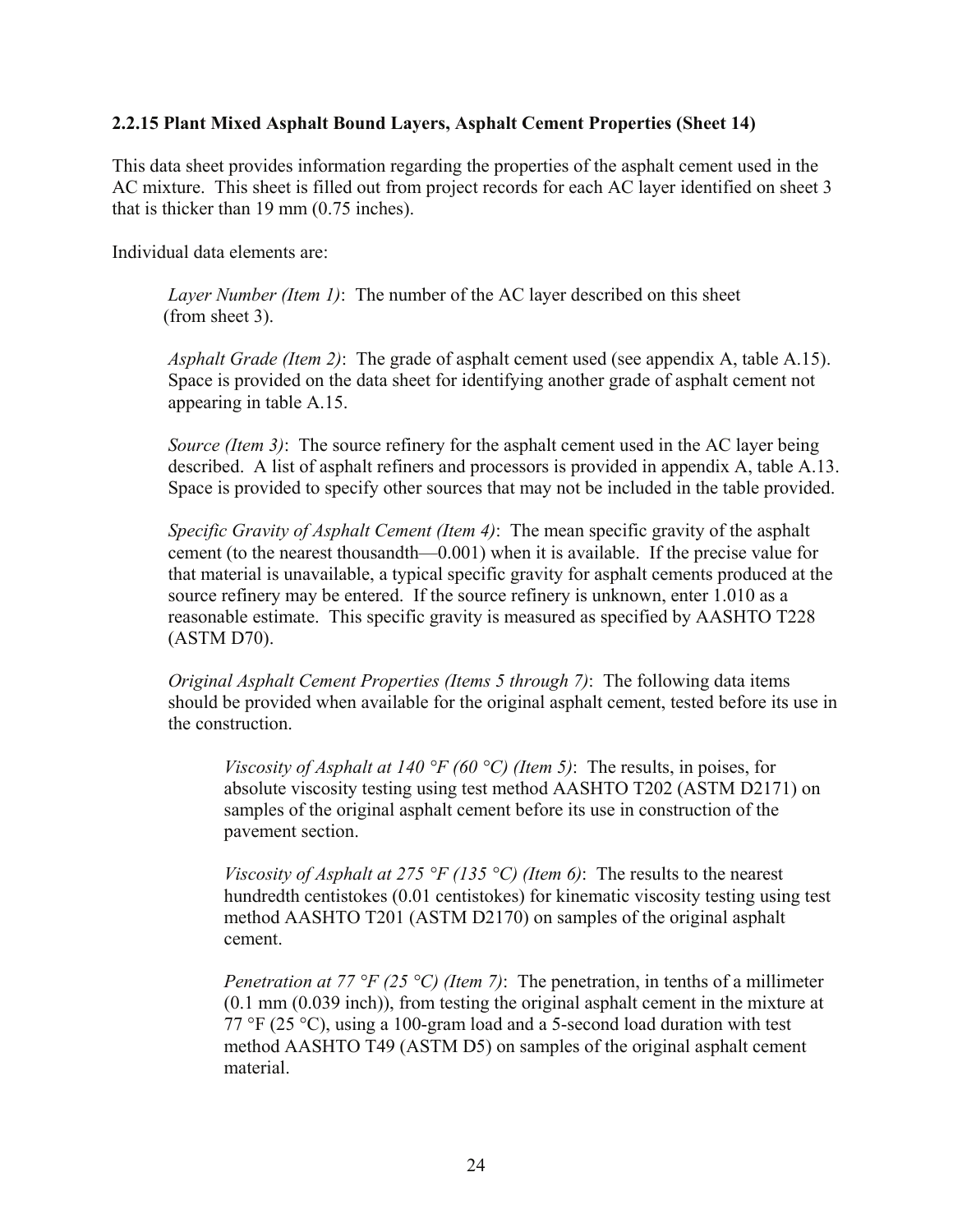<span id="page-32-0"></span>*Type and Quantity of Asphalt Modifiers (Items 8 and 9)*: Codes to identify up to two modifiers added to the asphalt cement for whatever purpose. A list of possible asphalt cement modifiers and codes for data entry are provided in appendix A, table A.14. If a material other than those listed in table A.14 is used, space is provided to record the pertinent information. If no modifier is used, enter "N." Enter the quantity of asphalt modifier in percent by weight of asphalt cement. Some modifiers (such as lime) may be specified in terms of percent of aggregate weight, but they must be converted to percent by weight of asphalt cement for uniformity. Space is provided for up to two types of modifiers. If no modifier is used, enter "N."

*Ductility at 77 °F (25 °C) (Item 10)*: The ductility in centimeters of the original asphalt cement material as measured by test method AASHTO T51 (ASTM D113) at 77 °F  $(25 \text{ °C})$ .

*Ductility at 39.2 °F (4 °C) (Item 11)*: The ductility in centimeters of the original asphalt cement material at 39.2 °F (4 °C), using the procedures of test method AASHTO T51 (ASTM D113).

*Test Rate for Ductility Measurement at 39.2 °F (4 °C) (Item 12)*: The test speed in centimeters per minute (0.1 cm/min) for the ductility measurement taken at 39.2  $\textdegree F$  $(4 °C)$ .

*Penetration at 39.2 °F (4 °C) (Item 13)*: The penetration value at 39.2 °F (4 °C) using a 200-gram weight and 60-second loading duration, tested in accordance with test method AASHTO T49 (ASTM D5) on samples of the original asphalt cement, before its use as a construction material.

*Ring and Ball Softening Point (Item 14)*: The softening point of the asphalt cement in degrees Fahrenheit as measured with the ring-ball apparatus used in test method AASHTO T53 (ASTM D36), on samples of the original asphalt cement before its use as a construction material.

# **2.2.16 Plant Mixed Asphalt Bound Layers, Asphalt Cement Properties (Continued) (Sheet 15)**

This data sheet is for continuation of the data on sheet 14, and is filled out for each AC layer identified on sheet 3 that is thicker than 19 mm (0.75 inches).

These additional data entries are discussed below.

*Layer Number (Item 1)*: The number of the AC layer for which data are provided (from sheet 3).

*Laboratory Aged Asphalt Cement Properties (Items 2 through 11)*: The following data items should be provided for laboratory aged asphalt cement samples, using virgin asphalt cement samples aged in accordance with the provisions of test method AASHTO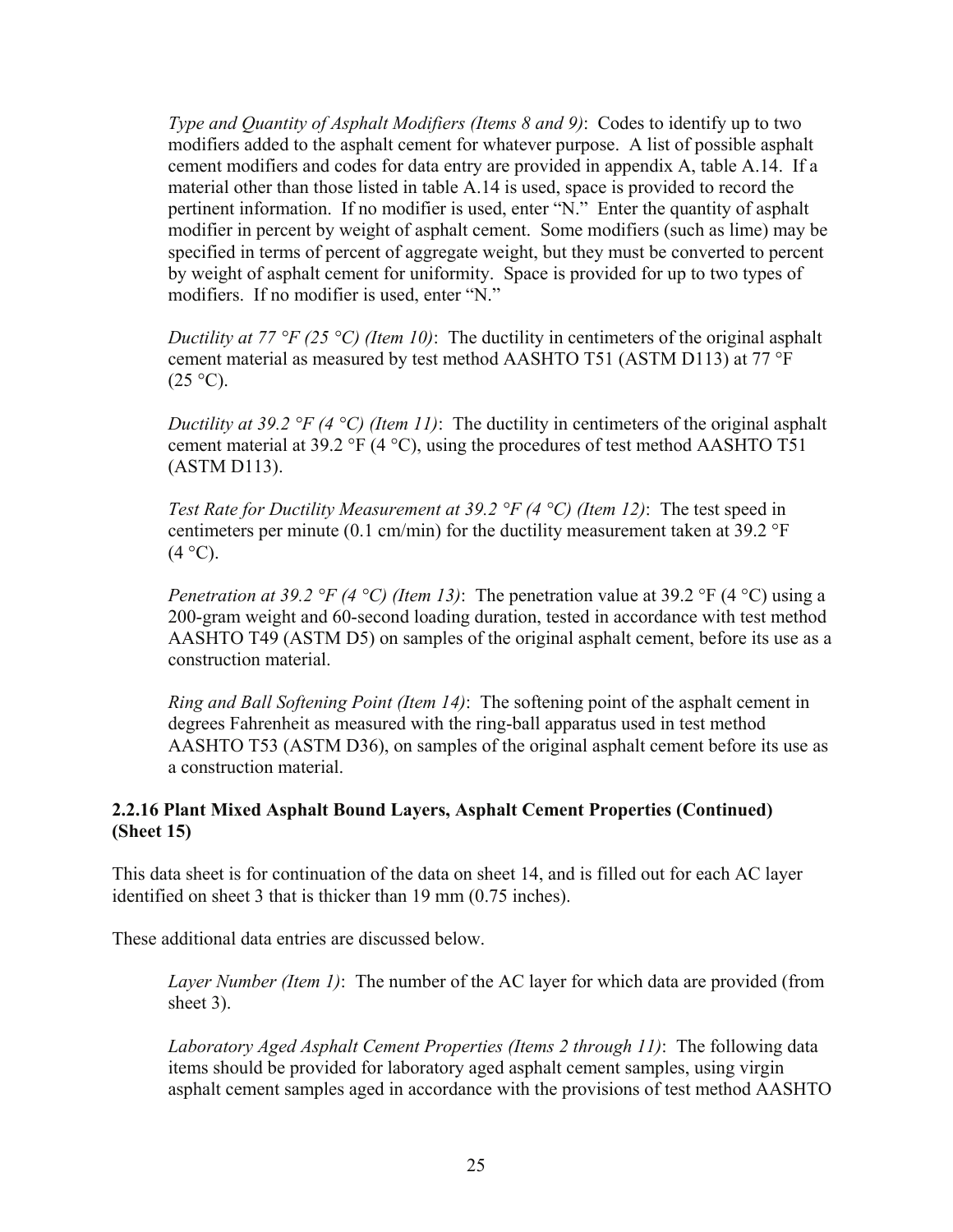T179 (ASTM D1754—Thin Film Oven Test) or test method AASHTO T240 (ASTM D2872—Rolling Thin Film Oven Test). Space is provided on the data sheet to describe the aging process used, if other than those stated above.

*Test Procedure Used to Measure Aging Effects (Item 2)*: The test procedure used to age the asphalt cement in the laboratory, and to measure the effects of the aging. Codes to indicate the procedure are provided on data sheet 15.

*Viscosity of Asphalt at 140 °F (60 °C) (Item 3)*: The mean of the results in poises from absolute viscosity testing on laboratory aged asphalt cement samples using test method AASHTO T202 (ASTM D2171).

*Viscosity of Asphalt at 275 °F (135 °C) (Item 4)*: The mean of the results in centistokes, to the nearest hundredth (0.01), from kinematic viscosity testing using test method AASHTO T201 (ASTM D2170) on laboratory aged asphalt cement samples.

*Ductility at 77 °F (25 °C) (Item 5)*: The mean ductility in centimeters at 77 °F (25 °C) as measured by test method AASHTO T51 (ASTM D113) on laboratory aged samples of the asphalt cement.

*Ductility at 39.2 °F (4 °C) (Item 6)*: The mean ductility in centimeters of laboratory aged asphalt specimens at 39.2  $\degree$ F (4  $\degree$ C), using the procedures of test method AASHTO T51 (ASTM D113).

*Test Rate for Ductility Measurement at 39.2 °F (4 °C) (Item 7)*: The test rate to the nearest tenth of a centimeter per minute (0.1 cm/min) for the ductility test performed at  $39.2 \text{ }^{\circ}$ F (4  $^{\circ}$ C).

*Penetration at 77 °F (25 °C) (Item 8)*: The mean penetration in tenths of millimeters (0.1 mm) from testing the laboratory aged asphalt cement used in the mixture at 77 °F (25 °C), using a 100-gram load and a 5-second load duration, in accordance with test method AASHTO T49 (ASTM D5).

*Penetration at 39.2 °F (4 °C) (Item 9)*: The results in mean penetration in tenths of millimeters (0.1 mm) from testing the laboratory aged asphalt cement used in the mixture at 39.2 °F (4 °C), using a 200-gram load and 60-second load duration, in accordance with test method AASHTO T49 (ASTM D5).

*Ring and Ball Softening Point (Item 10)*: The mean of the results in degrees Fahrenheit from the ring and ball softening point test for bitumen (AASHTO T53 (ASTM D36)) conducted on laboratory aged asphalt cement samples.

*Weight Loss (Item 11)*: The mean weight loss resulting from the laboratory aging process to the nearest one-tenth of one percent (0.1 percent).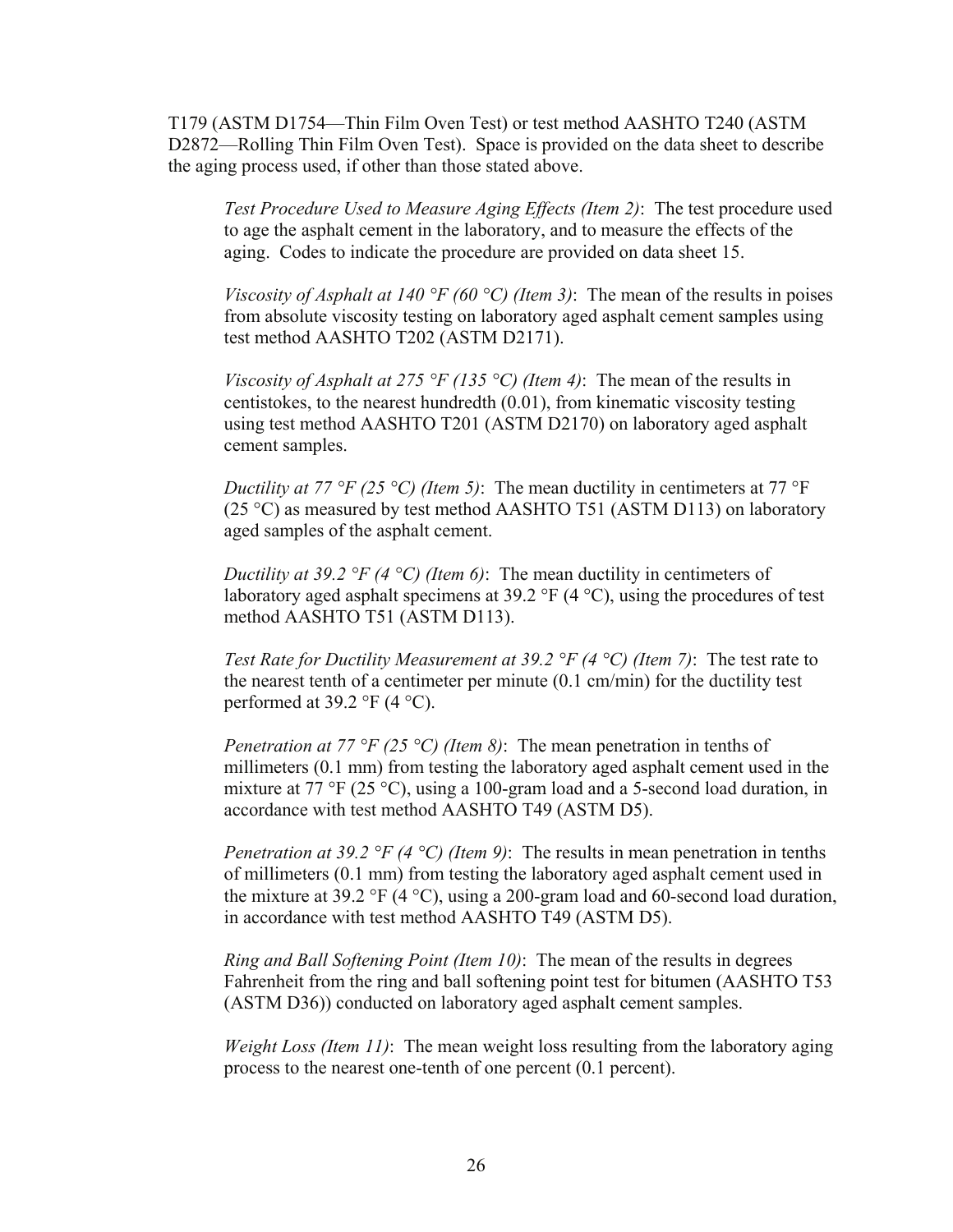#### <span id="page-34-0"></span>**2.2.17 Plant Mixed Asphalt Bound Layers, Original Mixture Properties (Sheet 16)**

The data on this sheet are derived from tests conducted on the mixture during or soon after construction. These values should represent the as-constructed values for the AC layer. Calculations for calculated values (i.e., percent air voids) should be made separately for individual samples, using data applicable to those samples. This data sheet is filled out from project records for each AC layer identified on sheet 3 that is thicker than 19 mm (0.75 inches).

The test samples can be obtained through laboratory compaction after sampling in the field, or by coring, cutting, or sawing after the mixture is compacted in place. In the event that both types of samples are tested, separate data sheets are filled out for those compacted in the laboratory and those compacted in the field. Although tests are conducted on core samples from the field for LTPP (and reported on other data sheets), data from project files are entered when available.

Data elements are:

*Layer Number (Item 1)*: The number of the AC layer described on the sheet (from sheet 3).

*Type of Samples (Item 2)*: A code to indicate whether the test samples have been sampled in the field and compacted in the laboratory or removed from the compacted pavement. The codes appear on the data sheet.

*Maximum Specific Gravity (Item 3)*: The theoretical maximum specific gravity (no air voids) of a mixture sampled during or soon after construction, as an average from testing of several samples according to AASHTO 209 or ASTM D2041. When possible, several samples should be tested and the average entered. The resulting maximum specific gravity and the design asphalt content for the mixture are used to calculate the effective specific gravity of aggregate using equation 3. After the effective specific gravity of the aggregate is established, it is used to calculate other maximum specific gravities for the mixture at other measured asphalt contents using equation 4 below.

$$
G_{mm} = \frac{100}{\frac{P_s}{G_{se}} + \frac{P_b}{G_b}}
$$
(4)

where:

 *Gmm* = Maximum specific gravity of paving mixture (no air voids)  $P_s$  = Aggregate, percent by total weight of mixture<br>  $P_b$  = Asphalt, percent by total weight of mixture  $P_b$  = Asphalt, percent by total weight of mixture<br> $G_{se}$  = Effective specific gravity of aggregate = Effective specific gravity of aggregate  $G_b$  = Specific gravity of asphalt

These other calculated values of maximum specific gravity (from equation 4) are not entered into the database, but are needed to calculate the percent air voids for measured asphalt contents for individual extractions on cores.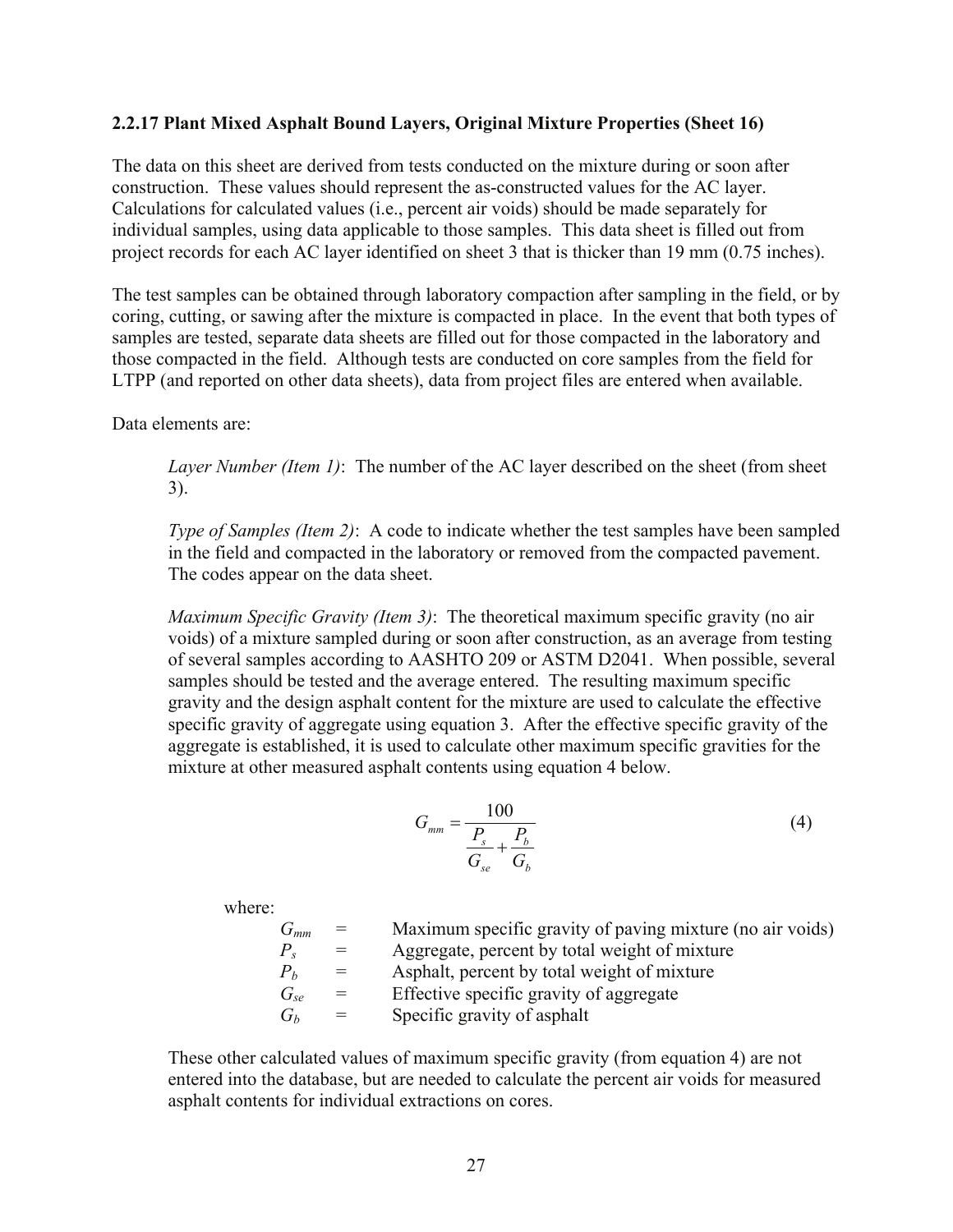*Bulk Specific Gravity (Items 4 through 6)*: The number of tests and the mean, minimum, maximum, and standard deviation of bulk specific gravities, to the nearest thousandth (0.001), of compacted mixtures measured on cores removed from the pavement during or right after construction. While the test method specified in ASTM D1188 is preferable, the results from nuclear density tests (ASTM D2950), appropriately calibrated to measurements on cores, also can be used.

*Asphalt Content (Items 7 through 9)*: The number of samples and the mean, minimum, maximum, and standard deviation of percent by weight of the total asphalt cement (including that absorbed by the aggregate) in the AC mixture to the nearest one-tenth of a percent (0.1 percent). Asphalt contents measured by extraction tests (AASHTO T164 (ASTM D2172)) on field samples are preferred, but results from nuclear test methods may also be used. If no such test results are available, enter the specified asphalt content as the mean, and leave the other spaces blank.

*Percent Air Voids (Items 10 through 12)*: The number of samples and the mean, minimum, maximum, and standard deviation of calculated air voids, to the nearest tenth of a percent (0.1 percent), as a percent of the material volume. This data is frequently not available, but can be calculated using other available data from reports on mix design and density measurements on samples from the pavement. Percent air voids is calculated as shown in equation 5.

$$
P_a = 100 \frac{G_{mm} - G_{mb}}{G_{mm}}
$$
\n
$$
\tag{5}
$$

where:

 $P_a$  = Air voids in compacted mixture, percent of total volume *Gmm* = Maximum specific gravity of paving mixture (zero air voids) as determined by ASTM method D2041  $G_{mb}$  = Bulk specific gravity of compacted mixture

*Voids in Mineral Aggregate (Item 13)*: The mean void space between the aggregate particles of a compacted AC mixture, which includes air voids and the effective asphalt content, to the nearest one-tenth of a percent (0.1 percent). Percent of voids in mineral aggregate (VMA) is calculated as shown in equation 6.

$$
VMA = 100 - \frac{G_{mb}P_s}{G_{sb}}\tag{6}
$$

where:

| $VMA =$     |     | Voids in mineral aggregate (percent of bulk volume)  |
|-------------|-----|------------------------------------------------------|
| $G_{sb}$    | $=$ | Bulk specific gravity of aggregate                   |
| $G_{mb}$    | $=$ | Bulk specific gravity of compacted mixture (ASTM)    |
|             |     | D2726)                                               |
| $P_{\rm s}$ |     | Aggregate, percent by total weight of mixture        |
| 100         | $=$ | Percent of asphalt cement by total weight of mixture |
|             |     |                                                      |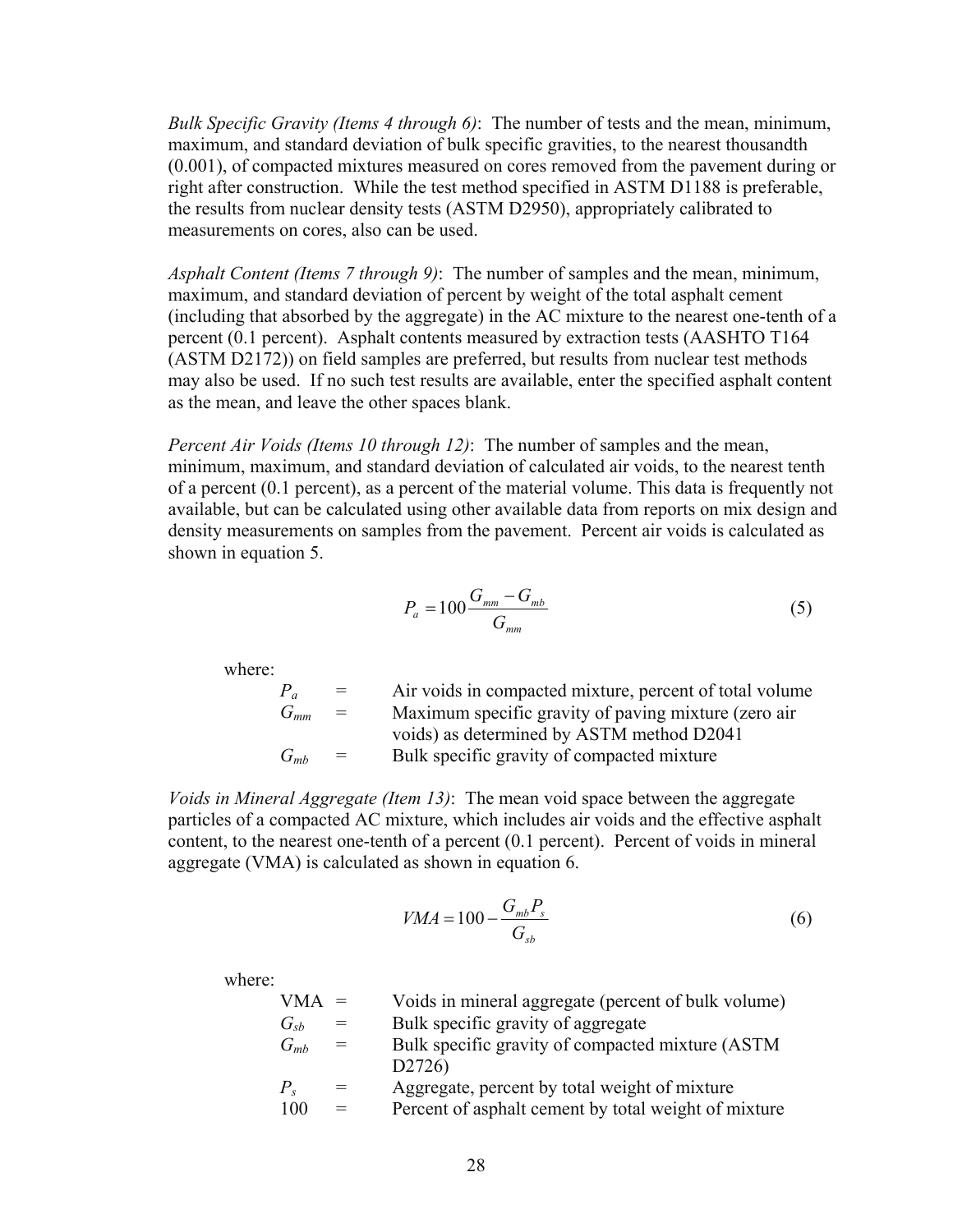*Effective Asphalt Content (Item 14)*: The mean effective asphalt content is the total asphalt content of the paving mixture minus the mean portion of asphalt that is lost by absorption into the aggregate particles, expressed by weight of total mixture to the nearest one-tenth of one percent (0.1 percent). The percentage of asphalt absorbed into the aggregate particles, expressed as a percentage of the weight of total mix, may be calculated as shown in equation 7.

$$
P_{ab} = P_{ba} P_s = \frac{G_{se} - G_{sb}}{G_{sb} G_{se}} G_b P_s \tag{7}
$$

where:

| $=$ | Absorbed as phalt, percent by total weight of mixture |
|-----|-------------------------------------------------------|
| $=$ | Absorbed asphalt, percent by weight of aggregate      |
| $=$ | Aggregate, percent by total weight of mixture         |
| $=$ | Effective specific gravity of aggregate               |
| $=$ | Bulk specific gravity of aggregate                    |
| $=$ | Specific gravity of asphalt                           |
|     |                                                       |

*Marshall Stability (Item 15)*: The mean Marshall stability measured on the mixture at optimum asphalt content during laboratory mix design using either test method AASHTO T245 (ASTM D1559), recorded in pounds.

*Number of Blows (Item 16)*: The number of blows of the compaction hammer that are applied to each end of the specimen during laboratory compaction before Marshall stability and flow testing.

*Marshall Flow (Item 17)*: The mean Marshall flow (average of measured results) as the whole number of hundredths of an inch (i.e., measure 0.15 inch—enter "15") measured by test method AASHTO T245 (ASTM D1559) for the mixture at optimum asphalt content during the laboratory mix design.

*Hveem Stability (Item 18)*: The mean Hveem stability or "stabilometer value" as measured with the Hveem apparatus using test method AASHTO T246 (ASTM D1560).

*Hveem Cohesiometer Value (Item 19)*: The cohesiometer value, in grams per 25-mm (1 inch) width (or diameter) of specimen, obtained by test method AASHTO T246 (ASTM D<sub>1560</sub>).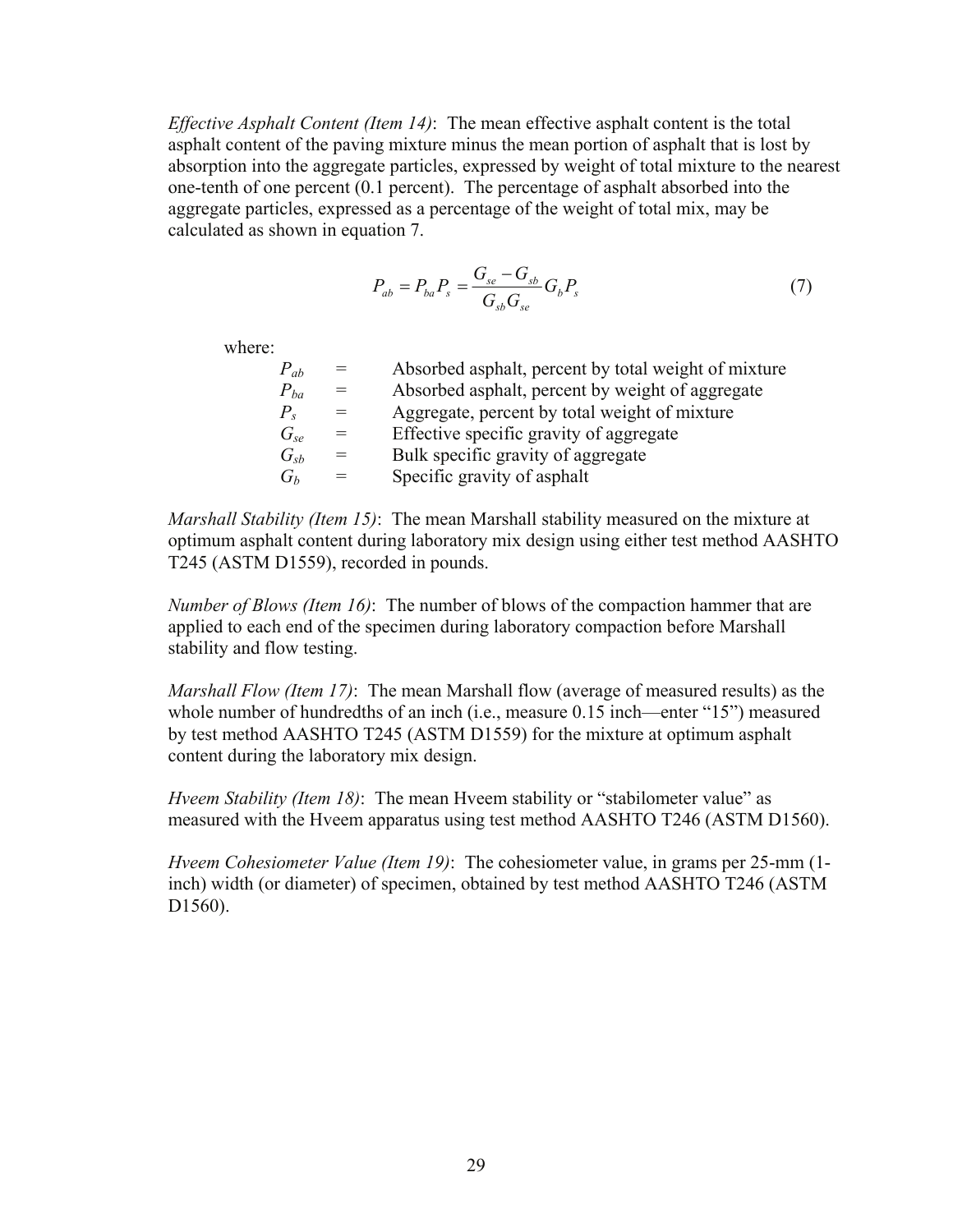## **2.2.18 Plant Mixed Asphalt Bound Layers, Original Mixture Properties (Continued) (Sheet 17)**

This data sheet provides for continuation of the data on sheet 16, and is filled out for each AC layer identified on sheet 3 that is thicker than 19 mm (0.75 inches).

These additional data entries are discussed below.

*Layer Number (Item 1)*: The number of the AC layer for which a description is provided (from sheet 3).

*Type Asphalt Plant (Item 2)*: The type of plant that produced the AC mixture. Codes are provided on the data sheet for a batch plant, a drum mix plant, or another type of plant as described by the person(s) completing the form.

*Type of Antistripping Agent (Item 3)*: The type of antistripping agent used in the mixture. The codes are provided in appendix A, table A.20. Space is provided to identify an antistripping agent other than those shown in the table.

*Antistripping Agent Liquid or Solid (Item 4)*: A code to indicate whether the antistripping agent used is a liquid or solid. Codes are provided on the data sheet.

*Amount of Antistripping Agent (Item 5)*: The amount of antistripping agent used in the mixture by weight to the nearest tenth of a percent (0.1 percent) of weight of asphalt if the agent is liquid and weight of aggregate if the agent is solid.

*Moisture Susceptibility Test Type (Item 6)*: The type of moisture susceptibility test used during the test program. Codes are provided on sheet 17. If a procedure other than those for which codes are provided was used, space is provided to specify a name or reference for the test.

*Moisture Susceptibility Test Results (Items 7 through 10)*: The mean Hveem stability number or percent stripped and the tensile strength ratio or index of retained strength. Space is provided to record these results in varying forms, depending on the test procedure used.

# **2.2.19 Plant Mixed Asphalt Bound Layers, Construction Data (Sheet 18)**

This sheet provides information about the construction of the AC layer. The sheet is completed from project records for each AC layer identified on sheet 3 that is thicker than 19 mm (0.75 inches).

Individual data elements are:

*Layer Number (Item 1)*: The number of the AC layer for which the compaction data is described on this sheet (from sheet 3).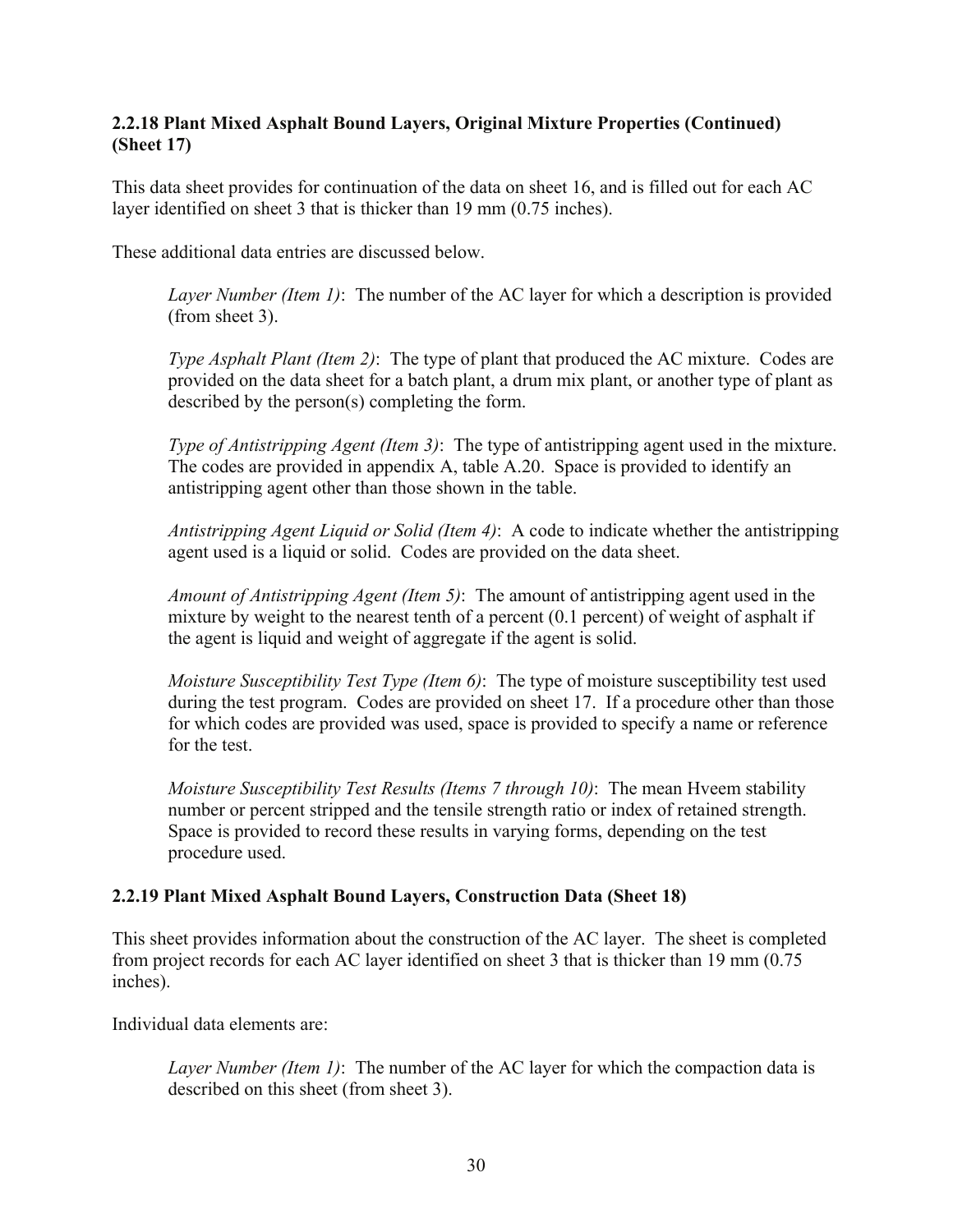*Mean Mixing Temperature (Item 2)*: The mean temperature of the mixture during mixing at the plant (i.e., the mix as discharged) in degrees Fahrenheit.

*Laydown Temperatures (Items 3 through 5)*: The number of temperature measurements taken and the mean, minimum, maximum, and standard deviation of temperatures measured in degrees Fahrenheit.

*Compaction Data (Items 6 through 31)*: Spaces are provided to enter data related to compaction of the asphalt cement.

*Roller Data (Items 6 thru 22)*: Codes appear on the data sheet for steel-wheeled tandem, pneumatic-tired, single-drum vibratory, and double-drum vibratory rollers. For each type of roller, spaces are provided to describe significant characteristics of up to four different rollers (items 6 through 22). Steel-wheeled tandem rollers are described by their gross weights to the nearest tenth of a ton (0.1 ton). Pneumatic-tired rollers are described by their gross weight and mean tire pressure in psi. Vibratory rollers are described by their gross weight in tons to the nearest tenth (0.1 ton), frequency in vibrations per minute, amplitude in inches to the nearest thousandth (0.001 inch) (0.0254 mm), and roller speed in miles per hour (mi/h) to the nearest tenth of a mile (0.1 mi/h) (0.16 kilometers per hour (km/h)).

*Description of the Roller (Items 23 thru 28)*: Spaces are provided for the description of the roller used (roller code from data sheet) and number of coverages for breakdown, intermediate, and final compactions for each lift placed. A "coverage" in this case is defined as one trip of the roller across the pavement.

*Mean Air Temperature (Item 29)*: The air temperature in degrees Fahrenheit while compaction is performed. Space is provided to record data for each of up to four AC lifts.

*Compacted Thick (Item 30)*: The mean thickness of the compacted lift in inches to the nearest tenth (0.1 inch) (2.54 mm). If coring is not performed, the planned thickness should be recorded. Space is provided to record data for each of up to four AC lifts.

*Curing Period (Item 31)*: The mean curing period in hours before a new lift is placed or the roadway is opened to traffic. Space is provided to record data for each of up to four AC lifts.

If compaction data are unavailable, enter "U" in these spaces. If partial data are available, fill in the available data and enter a "U" where data are not available, but would be applicable. Enter "N" in spaces that are not applicable (i.e., if there was no fourth lift, enter "N" in the appropriate space). Use only the roller descriptions and codes required.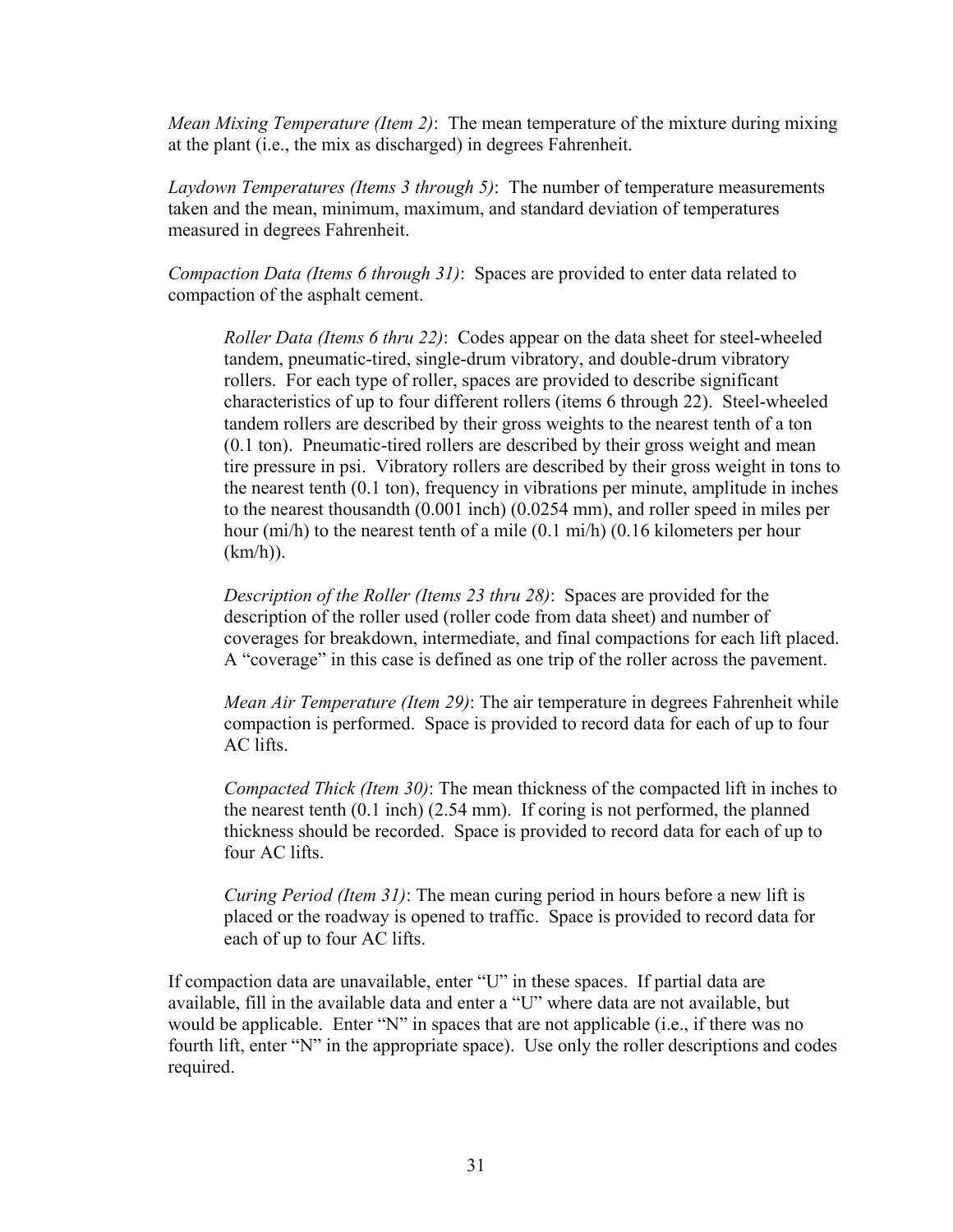## **2.2.20 Unbound or Stabilized Base or Subbase Material Description (Sheet 19)**

This data sheet is filled out from project records for each base or subbase layer identified on sheet 3. Note that a stabilized subgrade (treated with lime, cement, asphalt, etc.) is considered to be subbase, and entries for this layer should be made on this data sheet and the next.

Individual data elements are:

*Layer Number (Item 1)*: The number of the base or subbase layer described on this sheet (from sheet 3).

*AASHTO Soil Classification (Item 2)*: The AASHTO soil classification for the base or subbase material (before any stabilization). The code numbers appear in appendix A, table A.9 for the various AASHTO classifications.

*Atterberg Limits (Item 3)*: The plasticity index (PI), liquid limit (LL), and plastic limit (PL) determined by AASHTO T90 and T89 or ASTM D4318.

*Maximum Lab Dry Density (Item 4)*: The maximum laboratory dry density in pounds per cubic foot for the base or subbase material in the layer of interest.

*Optimum Lab Moisture Content (Item 5)*: The optimum moisture content obtained in the laboratory to the nearest one-tenth of a percent (0.1 percent) for the base or subbase layer.

*Test Used to Measure Maximum Dry Density (Item 6)*: The test method used to establish the maximum dry density and optimum moisture content. Codes are provided on data sheet 19 for the most commonly used test methods. Space also is provided for identifying another test method used, if different from the test methods listed.

*Compactive Energy for "Other" Method (Item 7)*: The compactive energy in footpounds per cubic inch is applied if some test method was used other than those for which codes are provided under item 6. If the test method used already had a code under item 6, this space is to be left blank.

*In Situ Dry Density (Items 8 through 10)*: The number of samples tested, and the mean, minimum, maximum, and standard deviation of field measurements of the in-place dry density in pounds per cubic foot for the base or subbase layer.

*In Situ Moisture Content (Items 11 through 13)*: The number of samples tested, and the mean, minimum, maximum, and standard deviation of field measurements of the base or subbase in-place moisture content in percent of dry weight of the material. This moisture content data is to be based on the same tests as the dry density data in items 8 through 10.

*Gradation of Base or Subbase Material (Coarse and Fine Aggregates) (Items 14 and 15)*: The percentage of material passing various standard sieve sizes to the nearest one percent (1.0 percent). It is not expected that values will be available for all 17 sieve sizes. The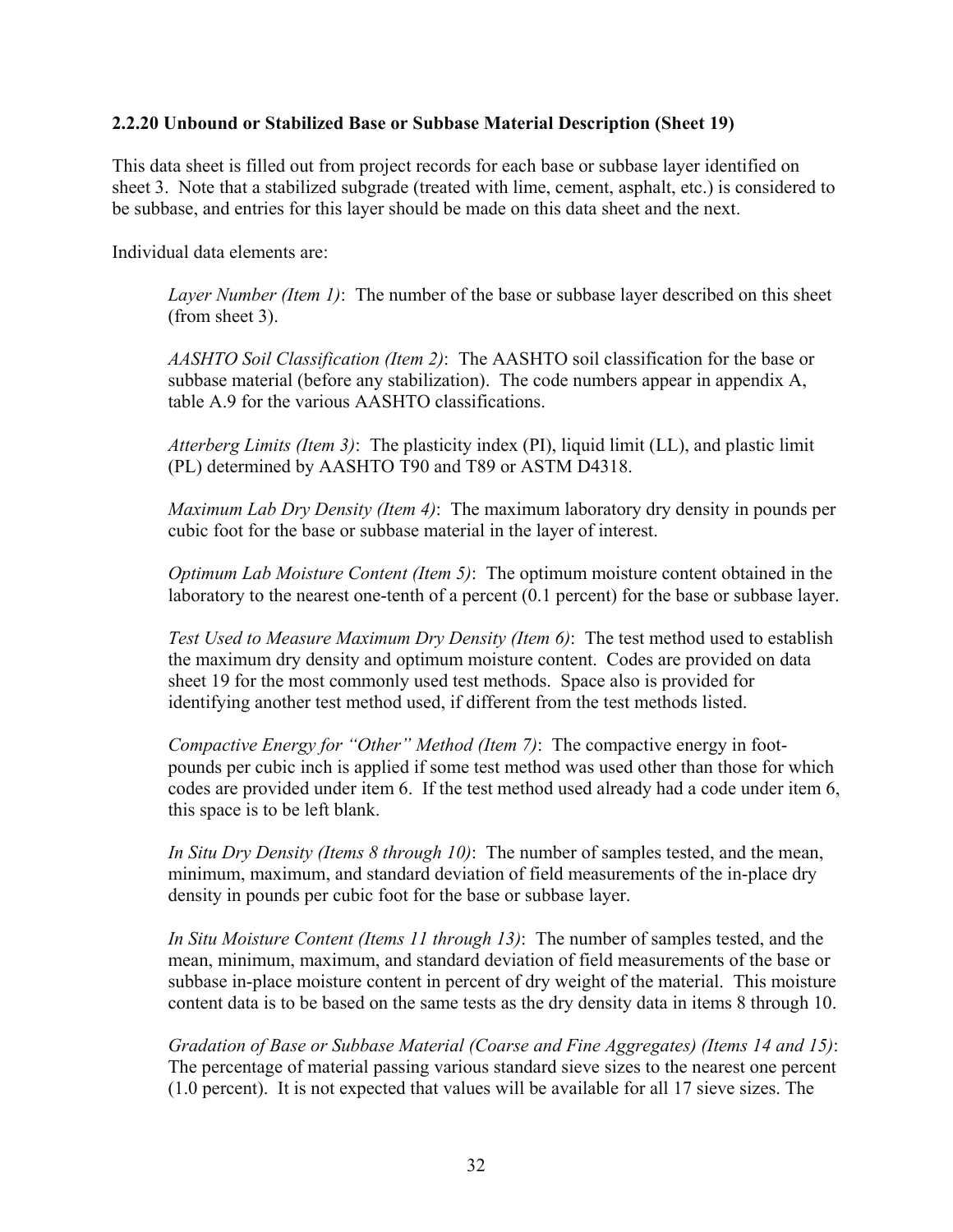objective is to provide space for a sufficient number of sieve sizes to accommodate testing practices for most agencies.

# **2.2.21 Unbound or Stabilized Base or Subbase Material Description (Continued) (Sheet 20)**

This data sheet is for continuation of the data on sheet 19, and is filled out for each base or subbase layer identified on sheet 3. Note that a stabilized subgrade (treated with lime, cement, asphalt, etc.) is considered to be a subbase, and entries for this layer should be made on this data sheet and the next.

These additional data entries are discussed below.

*Layer Number (Item 1)*: The base or subbase layer for which a description is provided (from sheet 3).

*Type and Percent Stabilizing Agent (for Stabilized Layers Only) (Items 2 and 3)*: The types of stabilizing agents and the average percent of each by dry weight of soil mixed into the base or subbase material in the layer of interest. Codes are provided on the data sheet for stabilizing agents commonly in use, and space is provided to identify an agent not listed. An average of measured percentages is used whenever available. If percentages have not been measured, the specified percentage should be entered. If neither measured nor specified data are available, but the layer is known to have been stabilized, a percentage should be estimated based on practice at the time the stabilized base or subbase layer was constructed. If only one stabilizing agent is used, leave the spaces for "Stabilizing Agent 2" blank. If the base or subbase material is not stabilized, enter "N."

*Admixtures (Item 4)*: The type of admixture and the percent added by weight of the base or subbase material, as measured by ASTM D4373. Codes are provided on the data sheet for the type of admixture used, along with space for identifying a type other than those for which codes are provided.

*Compressive Strength (Items 5 through 7)*: The number of tests performed and the mean, minimum, maximum, and standard deviation of the compressive strength in pounds per square inch (psi) of the stabilized or unstabilized material.

*Type of Compression Test (Item 8)*: The type of test used to evaluate the compressive strength of the material. Codes are provided on the data sheet along with space to identify the test type if the appropriate type is not listed.

*Confining Pressure (Item 9)*: The confining pressure applied during the compressive strength testing. If the test was unconfined, enter "0.0."

*Calcium Carbonate Content (Item 10)*: The percent by weight of the base or subbase material that is composed of calcium carbonate, as determined by ASTM D4373.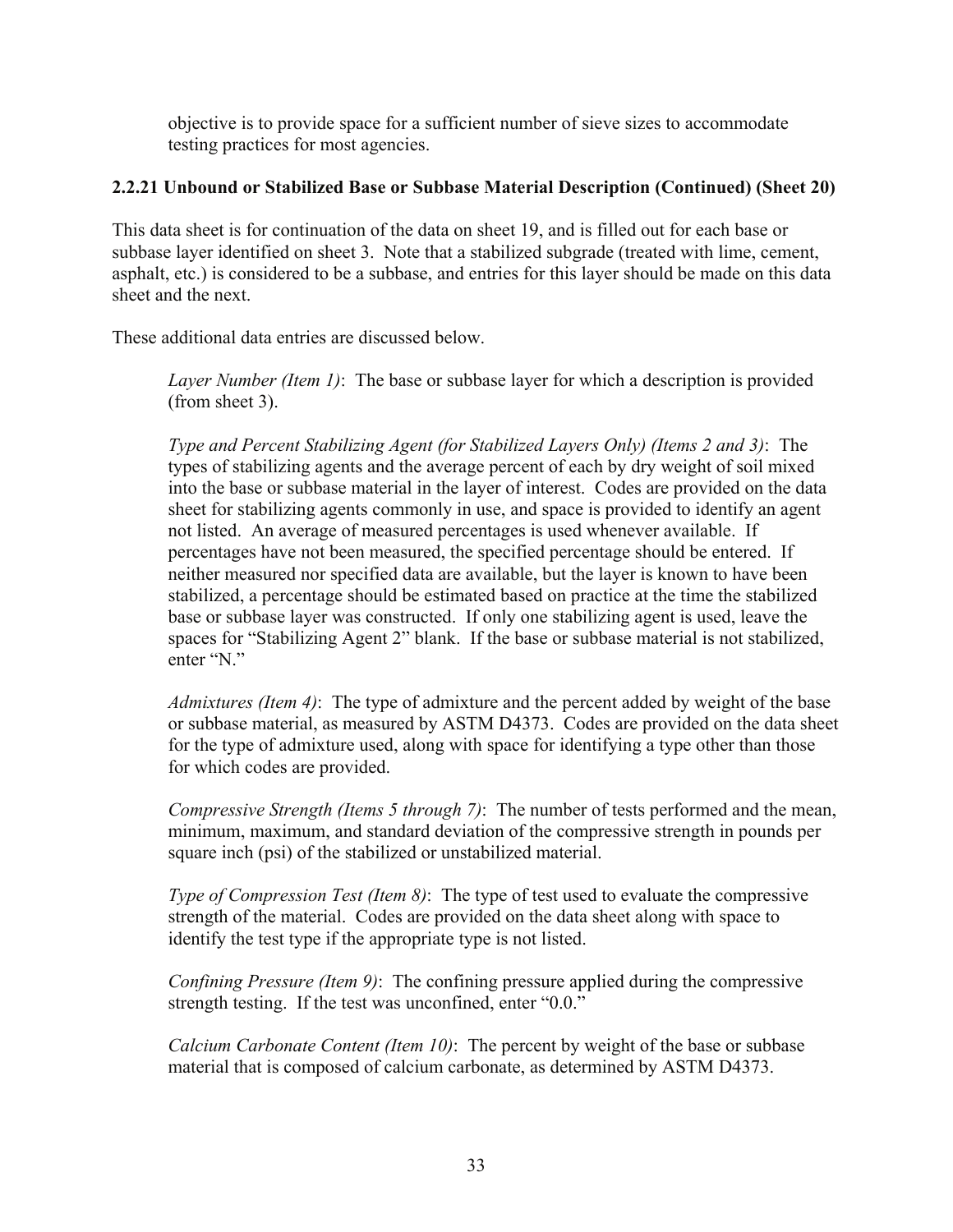*California Bearing Ratio (CBR) (Item 11)*: The mean CBR-value of the material as determined by test method AASHTO T193 or ASTM D1883.

*Resistance (R-Value) (Item 12)*: The mean *R*-value as determined by test method AASHTO T190 (ASTM D2844).

*Modulus of Subgrade Reaction (k-Value) (Items 13 and 14)*: The mean *k*-value in psi (pounds per square inch per inch of deflection) measured at the top of the base or subbase after it is compacted in place, and the type of test used. Either the repeated load test (AASHTO T221 (ASTM D1195)) or the static load test (AASHTO T222 or ASTM D1196) may be used, and codes for these are provided on the data sheet.

# **2.2.22 Subgrade Data (Sheet 21)**

This data sheet is for entering subgrade data from project records, and is filled out for each GPS test section or SPS project. If there are substantial variations in subgrade characteristics throughout the project, additional subgrade data sheets are provided for each subgrade type. Location information, such as station boundaries, is provided on these extra data sheets under the SHRP Section ID data item. Note that a portion of subgrade that is treated (or stabilized) with lime, cement, asphalt, or other such agents is considered a subbase layer. Its details should be reported on the other data sheets provided for bases and subbases.

As variations in soil type with depth are common (especially where a select fill has been used as an embankment), judgment is required in selecting subgrade soil samples for testing. Some considerations include: 1) relative thicknesses of soil strata that differ in general characteristics and 2) depth. Subgrade soils near the surface will generally have more of an effect on pavement performance than will soils at a greater depth.

For SPS projects, the properties of the predominant subgrade type encountered on the project should be entered on this data sheet. In cases where a known variation in the subgrade occurs during the project, this data sheet should be completed for each test section.

Individual data elements are:

*AASHTO Soil Classification (Item 1)*: The AASHTO soil classification for the subgrade material. These codes are provided in appendix A, table A.9.

*CBR (Item 2)*: The CBR for the subgrade soil (test method AASHTO T193 or ASTM D1883).

*R-Value (Item 3)*: The mean resistance *R*-value as determined by test method AASHTO T190 (ASTM D2844).

*k-Value (Items 4 and 5)*: The mean modulus of subgrade reaction in pci (pounds per square inch per inch of deflection) for the in situ subgrade, and the type of test used.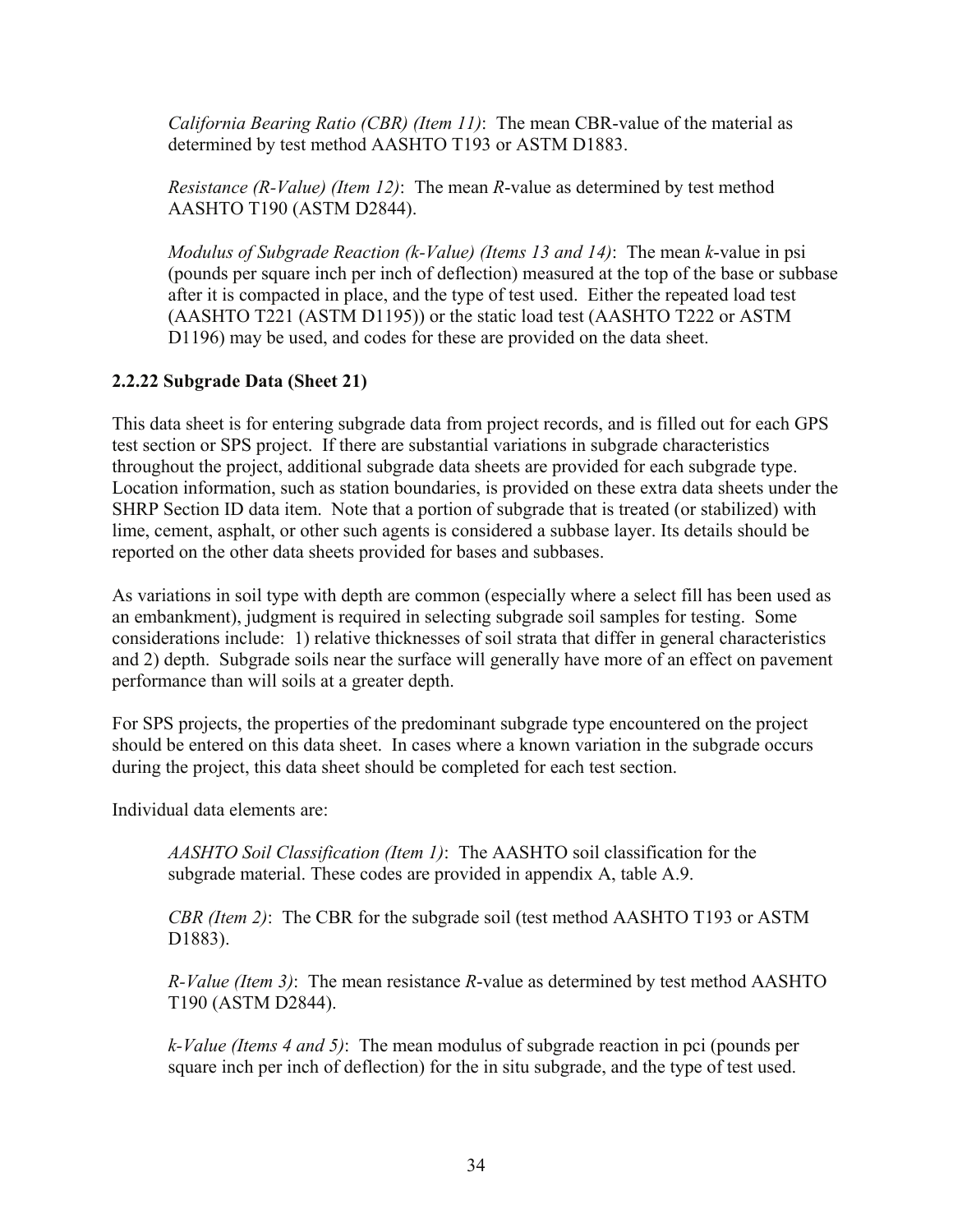Either the repeated load test (AASHTO T221 (ASTM D1195)) or the static load test (AASHTO T222 or ASTM D1196) may be used as coded on the data sheet.

*Percent Passing No. 40 Sieve (Item 6)*: The average of percentages of material passing the No. 40 (0.425-mm) sieve from available sieve test results for samples from the first 5 feet (1.5 m) of the subgrade. Enter to the nearest one-tenth of one percent (0.1 percent).

*Percent Passing No. 200 Sieve (Item 7)*: The average of percentages of material passing the No. 200 (75-µm) sieve from available sieve test results for samples from the first 5 feet (1.5 m) of the subgrade. Enter to the nearest one-tenth of one percent (0.1 percent).

*Plasticity Index (Item 8)*: The average of plasticity indices measured for samples from the first 5 feet (1.5 m) of the subgrade (test methods AASHTO T90 or ASTM D4318).

*Liquid Limit (Item 9)*: The average of the liquid limits measured for samples from the first 5 feet (1.5 m) of subgrade (test methods AASHTO T89 or ASTM D4318).

*Maximum Laboratory Dry Density (Item 10)*: The maximum laboratory dry density in pounds per cubic foot for the subgrade material.

*Optimum Laboratory Moisture Content (Item 11)*: The optimum moisture content obtained in the laboratory to the nearest tenth of a percent (0.1 percent) for the subgrade.

*Test Used to Measure Maximum Dry Density (Item 12)*: A code, provided on data sheet 21, indicates whether standard AASHTO, modified AASHTO, or some other test method is used to establish the maximum dry density and optimum moisture content.

*Compactive Energy for "Other" Method (Item 13)*: The compactive energy in footpounds per cubic inch applied if some test method is used other than the standard AASHTO or modified AASHTO. If the standard or modified AASHTO is used, leave this space blank.

*In Situ Dry Density (Percent of Optimum) (Items 14 through 16)*: The number of tests conducted, and the mean, minimum, maximum, and standard deviation of field measurements of in-place dry density for the subgrade as a percentage of the maximum lab dry density. In situ dry density may be measured successfully by several procedures. These include the rubber-balloon method (AASHTO T205 (ASTM D2167)), the sand cone method (AASHTO T191 (ASTM D1556)), or nuclear methods (AASHTO T238).

*In Situ Moisture Content (Percent of Optimum) (Items 17 through 19)*: The number of tests conducted, and the mean, minimum, maximum, and standard deviation of field measurements of in-place subgrade moisture content as a percent of the optimum moisture content obtained in the laboratory. This moisture content data is to be based on the same tests as for the dry density data above. Values should be recorded to the nearest tenth of a percent (0.1 percent).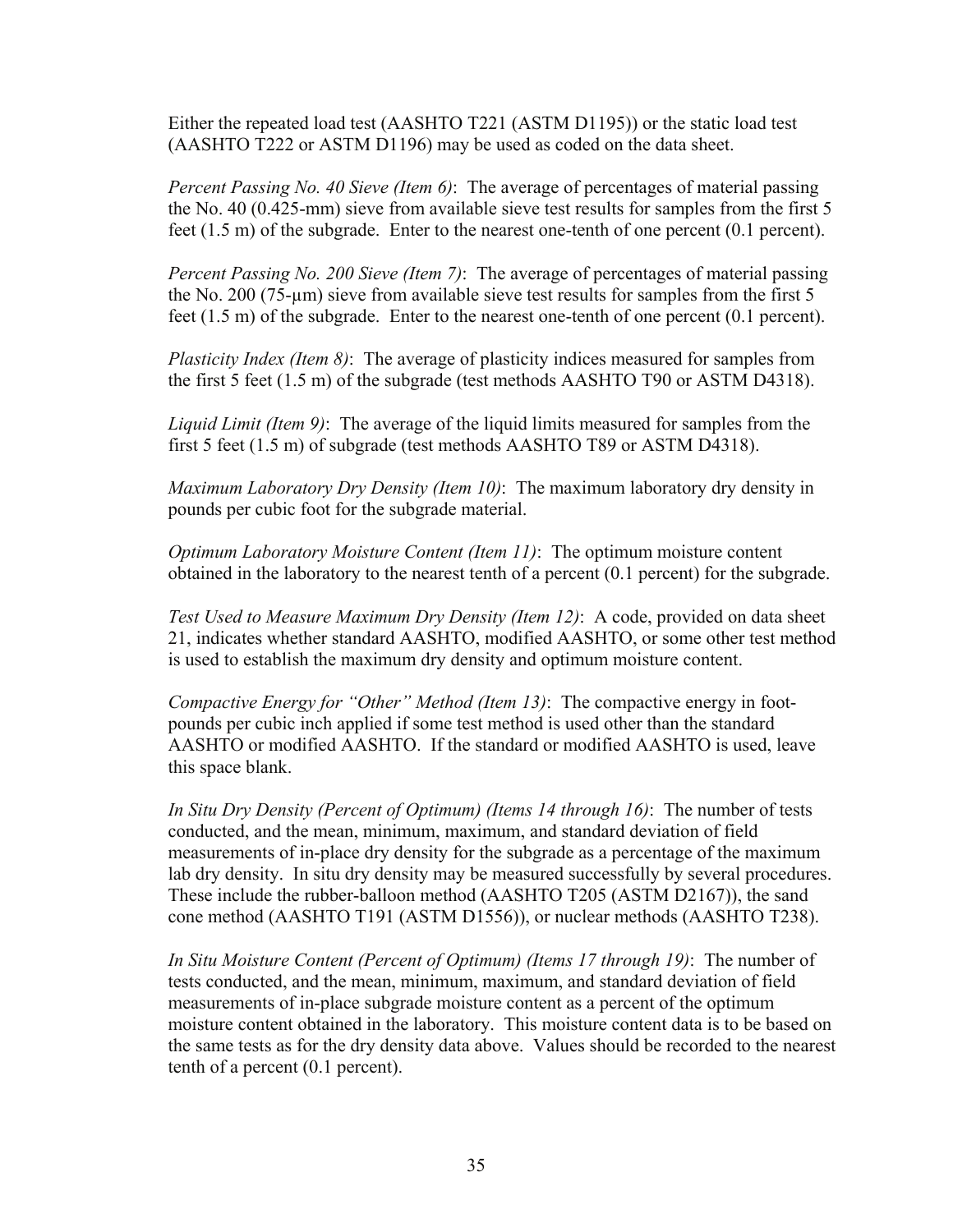*In Situ Dry Density (pcf) (Items 20 through 22)*: The number of tests conducted, and the mean, minimum, maximum, and standard deviation of field measurements of in-place dry density in pounds per cubic foot for the subgrade. This data item need not be entered if both the maximum laboratory dry density and the in situ dry density as a percent of maximum dry density have been reported.

*In Situ Moisture Content (Items 23 through 25)*: The number of tests conducted, and the mean, minimum, maximum, and standard deviation of field measurements of in-place subgrade moisture in percent of dry weight of the material. This moisture content data is to be based on the same tests used for the dry density data above, and need not be entered if the optimum laboratory moisture content and the in situ moisture content as a percent of optimum have been reported. Values should be recorded to the nearest tenth of a percent (0.1 percent).

# **2.2.23 Subgrade Data (Continued) (Sheet 22)**

This data sheet is for continuation of the data on sheet 21 and is completed for each GPS test section. For SPS projects, the properties of the predominant subgrade type encountered on the project should be entered on this data sheet per the instructions for data sheet 21.

Individual data elements are:

*Relative Density of Cohesionless Free-Draining Soil (Items 1 through 4)*: For cohesionless free-draining soils only. If more than 12 percent by weight of the subgrade is passing the No. 200 (75-µm) sieve or is otherwise known to not be free-draining, enter "N" in these spaces. Otherwise, the following values are requested: 1) minimum and maximum densities in pcf to the nearest tenth (0.1 pcf), as determined by test method ASTM D2049 (measured density); 2) mean relative density in percent to the nearest tenth (0.1 percent) and number of tests conducted; 3) minimum and maximum mean relative densities in percent to the nearest tenth (0.1 percent); and 4) standard deviation of relative density in percent to the nearest tenth (0.1 percent). The calculated relative densities and standard deviation of relative density are related to the in situ dry densities in pcf recorded on sheet 21, and are calculated using those field densities and the minimum and maximum densities from test method D2049.

*Soil Suction (Item 5)*: A value for soil suction (negative pore water pressure) to the nearest tenth of a ton per square foot (0.1 tsf) determined by AASHTO T273.

*Expansion Index (Item 6)*: The expansion index as determined by ASTM test method D4829. The expansion index has been included as a data element because it appears to offer high potential for explaining the effects of expansive soils on pavement performance in future predictive models.

*Swell Pressure (Items 7 and 8)*: A value to the nearest pound per square inch (1.0 psi) for swell pressure, and a code to identify the test used. Codes are provided on data sheet 22.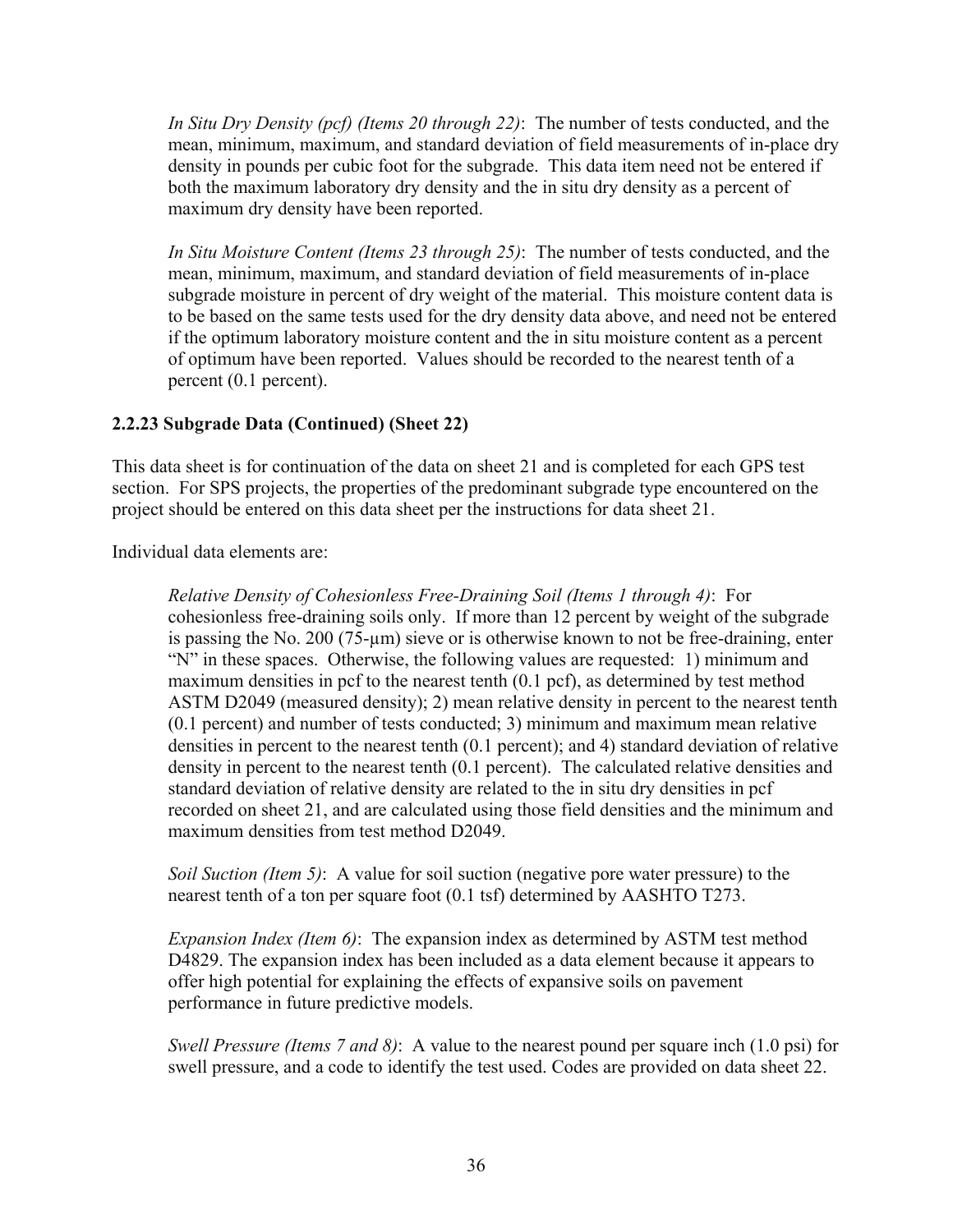*Percent by Weight Finer than 0.02 mm (Item 9)*: The percent by weight, to the nearest tenth of a percent (0.1 percent), of the subgrade sample having soil grains finer in size than 0.02 mm (0.0008 inch). This value is generally obtained by hydrometer analysis (ASTM test method D422). This data item is only required in freeze zones where frost is expected to penetrate into the subgrade.

*Average Rate of Heave During Standard Laboratory Freezing Test (Item 10)*: The average rate of heave in millimeters per day, to the nearest tenth (0.1 mm/day) (0.0039 inch), of the subgrade soil as measured by a standard laboratory freeze test.\* This data item is only required in freeze zones where frost is expected to penetrate into the subgrade. (\*Reference not available. Test used by U.S. Army Corps of Engineers.)

*Frost Susceptibility Classification Code (Item 11)*: The frost susceptibility classification of the subgrade soil. The codes appear on the data sheet. A value for the average rate of heave is required for the classification, although percent by weight finer than 0.02 mm (0.0008 inch) is indicative and significant to the heave rate. This data item is only required in freeze zones where frost is expected to penetrate into the subgrade.

# **2.2.24 Snow Removal/Deicing (Sheet 23)**

This data sheet provides information on the snow removal and deicing practices used by the SHA at the test section location.

Individual data elements:

*Frequency of Snow Removal at Test Site? (Item 1)*: A code indicating the general number of times per year that snow removal is required at the section location. Codes are provided on the data sheet.

*Frequency of Application of Deicing Chemicals on the Test Site? (Item 2)*: A code indicating the general number of times per year that deicing chemicals are applied to the test section. Codes are provided on the data sheet.

*What Type of Deicers Have Been Used on This Test Section? (Item 3)*: A code indicating the type of chemicals used for deicing on the test section. Codes are provided on the data sheet.

*Has the Use of Any of These Deicers Been Discontinued Since the Test Site was Open to Traffic? (Item 4)*: A code indicating any chemicals that were once used at the location for deicing but are no longer used on a regular basis. Codes are provided on the data sheet. In addition, space is provided to indicate the year that the deicing chemicals were discontinued.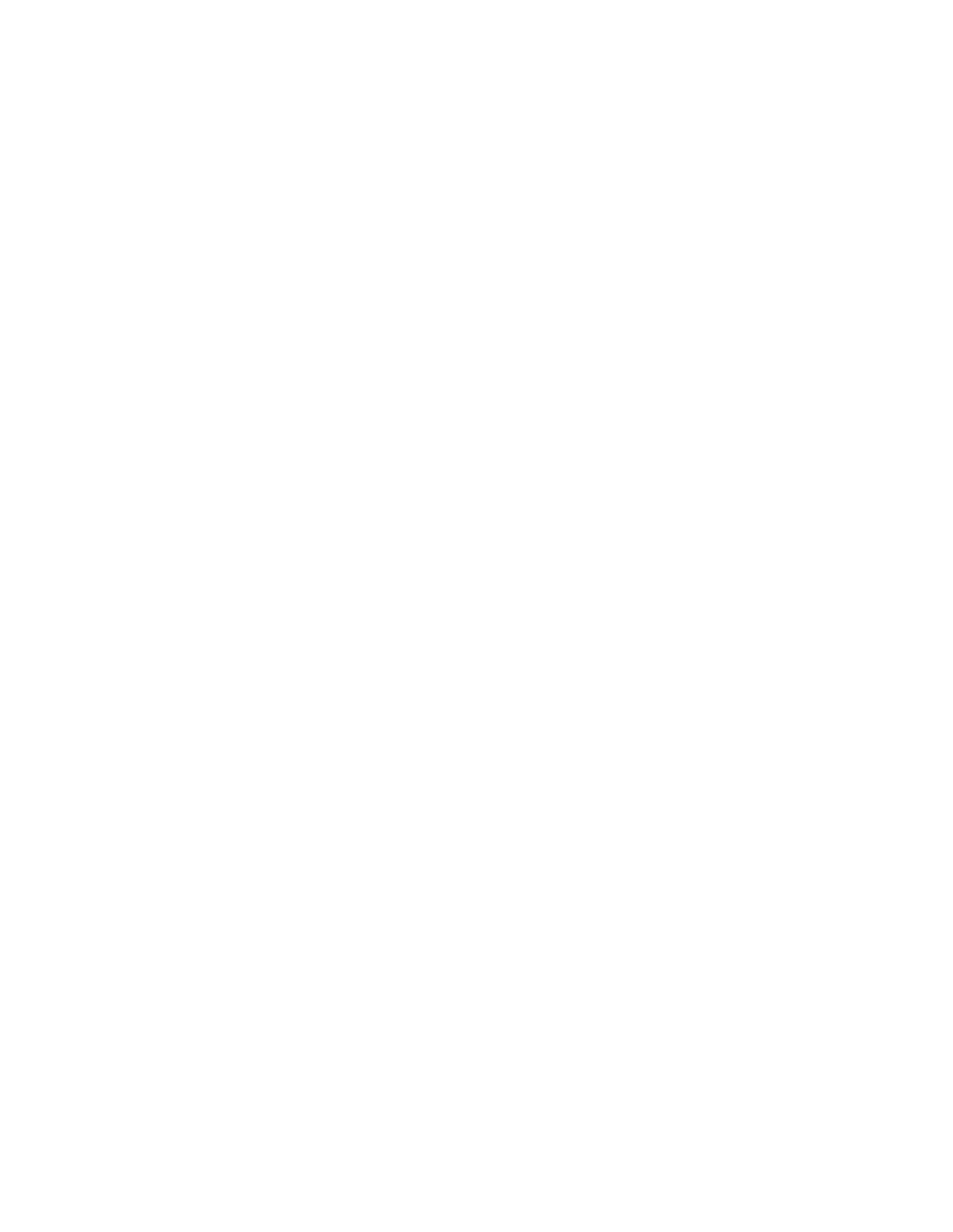# **INVENTORY DATA SHEETS**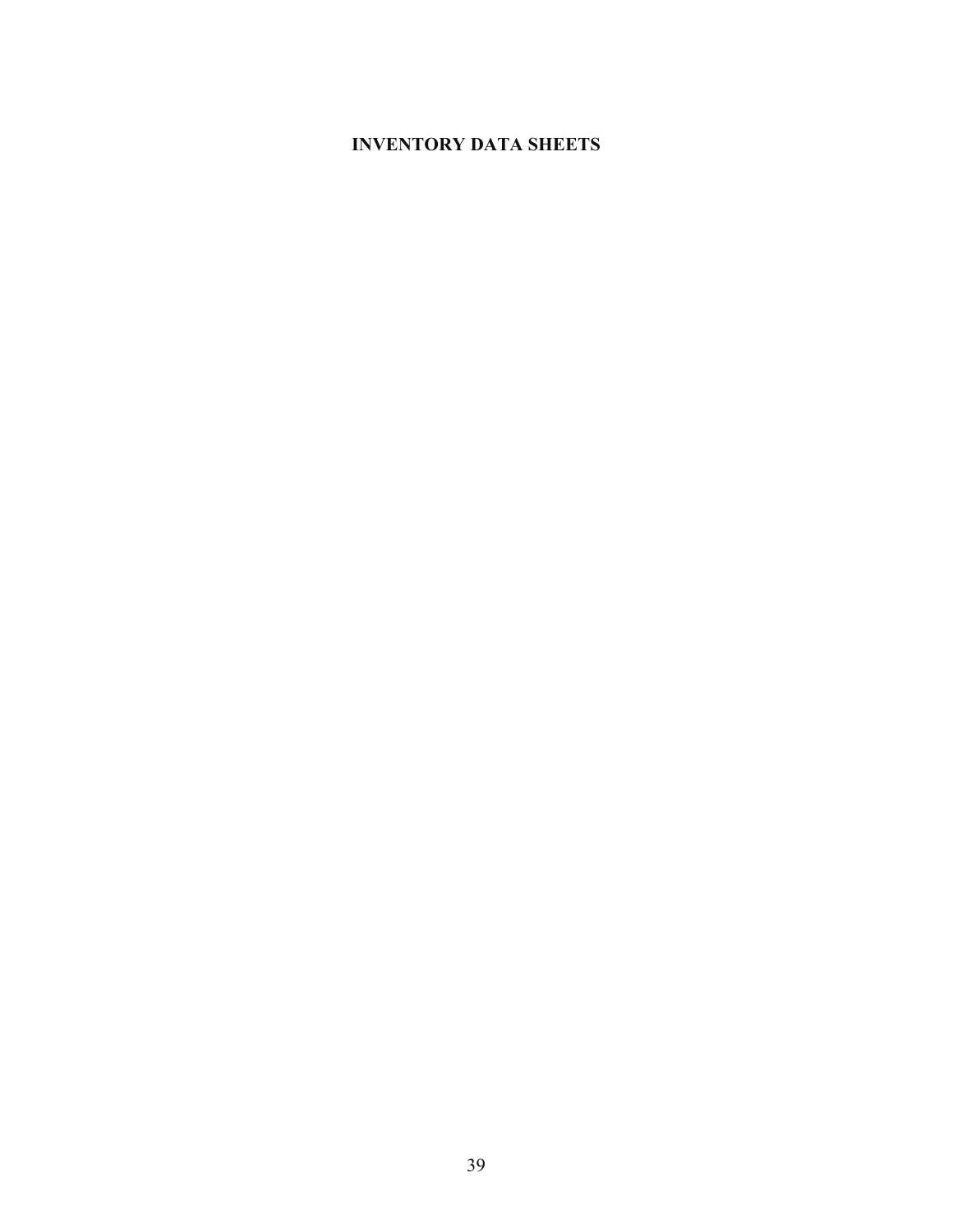|                | <b>STATE ASSIGNED ID</b> |  |
|----------------|--------------------------|--|
| SHEET 1        | *STATE CODE              |  |
| INVENTORY DATA | *SHRP SECTION ID         |  |
| LTPP PROGRAM   |                          |  |

## **PROJECT AND SECTION IDENTIFICATION**

|       | $\begin{array}{ccc} & \begin{array}{ccc} & \end{array} & & \begin{array}{ccc} & \end{array} & & \begin{array}{ccc} \end{array} & \begin{array}{ccc} \end{array} & \begin{array}{ccc} \end{array} & \begin{array}{ccc} \end{array} & \begin{array}{ccc} \end{array} & \begin{array}{ccc} \end{array} & \begin{array}{ccc} \end{array} & \begin{array}{ccc} \end{array} & \begin{array}{ccc} \end{array} & \begin{array}{ccc} \end{array} & \begin{array}{ccc} \end{array} & \begin{array}{ccc} \end{array} & \begin{array}{ccc} \end{array} & \begin{array}{ccc} \end{array} &$<br>*1. DATE OF DATA COLLECTION OR UPDATE $\text{mm/yr}$ ) |
|-------|------------------------------------------------------------------------------------------------------------------------------------------------------------------------------------------------------------------------------------------------------------------------------------------------------------------------------------------------------------------------------------------------------------------------------------------------------------------------------------------------------------------------------------------------------------------------------------------------------------------------------------------|
| *2.   | STATE HIGHWAY AGENCY (SHA) DISTRICT NUMBER                                                                                                                                                                                                                                                                                                                                                                                                                                                                                                                                                                                               |
| $*3.$ | <b>COUNTY OR PARISH</b> (See FIPS Publication 6)<br>$[$ $, ]$                                                                                                                                                                                                                                                                                                                                                                                                                                                                                                                                                                            |
| $*4.$ | <b>FUNCTIONAL CLASS</b> (See Table A.2, Appendix A)<br>$[$ $, ]$                                                                                                                                                                                                                                                                                                                                                                                                                                                                                                                                                                         |
| *5.   | ROUTE SIGNING (Numeric Code)<br>[ . ]<br>Interstate  1 State  3<br>U. S.  2 Other  4                                                                                                                                                                                                                                                                                                                                                                                                                                                                                                                                                     |
|       | *6. ROUTE NUMBER<br>$     \cdot$ $]$                                                                                                                                                                                                                                                                                                                                                                                                                                                                                                                                                                                                     |
|       | *7. TYPE OF PAVEMENT (See Table A.4, Appendix A)<br>$[$ $, ]$                                                                                                                                                                                                                                                                                                                                                                                                                                                                                                                                                                            |
| *8.   | <b>NUMBER OF THROUGH LANES</b> (One Direction)<br>[ . ]                                                                                                                                                                                                                                                                                                                                                                                                                                                                                                                                                                                  |
| ∗9.   | DIRECTION OF TRAVEL<br>[ . ]<br>East Bound  1 North Bound  3<br>West Bound  2 South Bound  4                                                                                                                                                                                                                                                                                                                                                                                                                                                                                                                                             |
|       | SECTION LOCATION STARTING POINT                                                                                                                                                                                                                                                                                                                                                                                                                                                                                                                                                                                                          |
|       | *10. MILEPOINT<br>*11. ELEVATION<br>*12. LATITUDE<br>*13. LONGITUDE                                                                                                                                                                                                                                                                                                                                                                                                                                                                                                                                                                      |
|       | *14. ADDITIONAL LOCATION INFORMATION (Significant Landmarks):                                                                                                                                                                                                                                                                                                                                                                                                                                                                                                                                                                            |
|       |                                                                                                                                                                                                                                                                                                                                                                                                                                                                                                                                                                                                                                          |
|       | 15. HPMS SAMPLE NUMBER (HPMS Item 28)                                                                                                                                                                                                                                                                                                                                                                                                                                                                                                                                                                                                    |

 **16. HPMS SECTION SUBDIVISION** (HPMS Item 29) \_\_.

\_\_ \_\_ \_\_ \_\_ \_\_ \_\_ \_\_ \_\_ \_\_ \_\_ \_\_ \_\_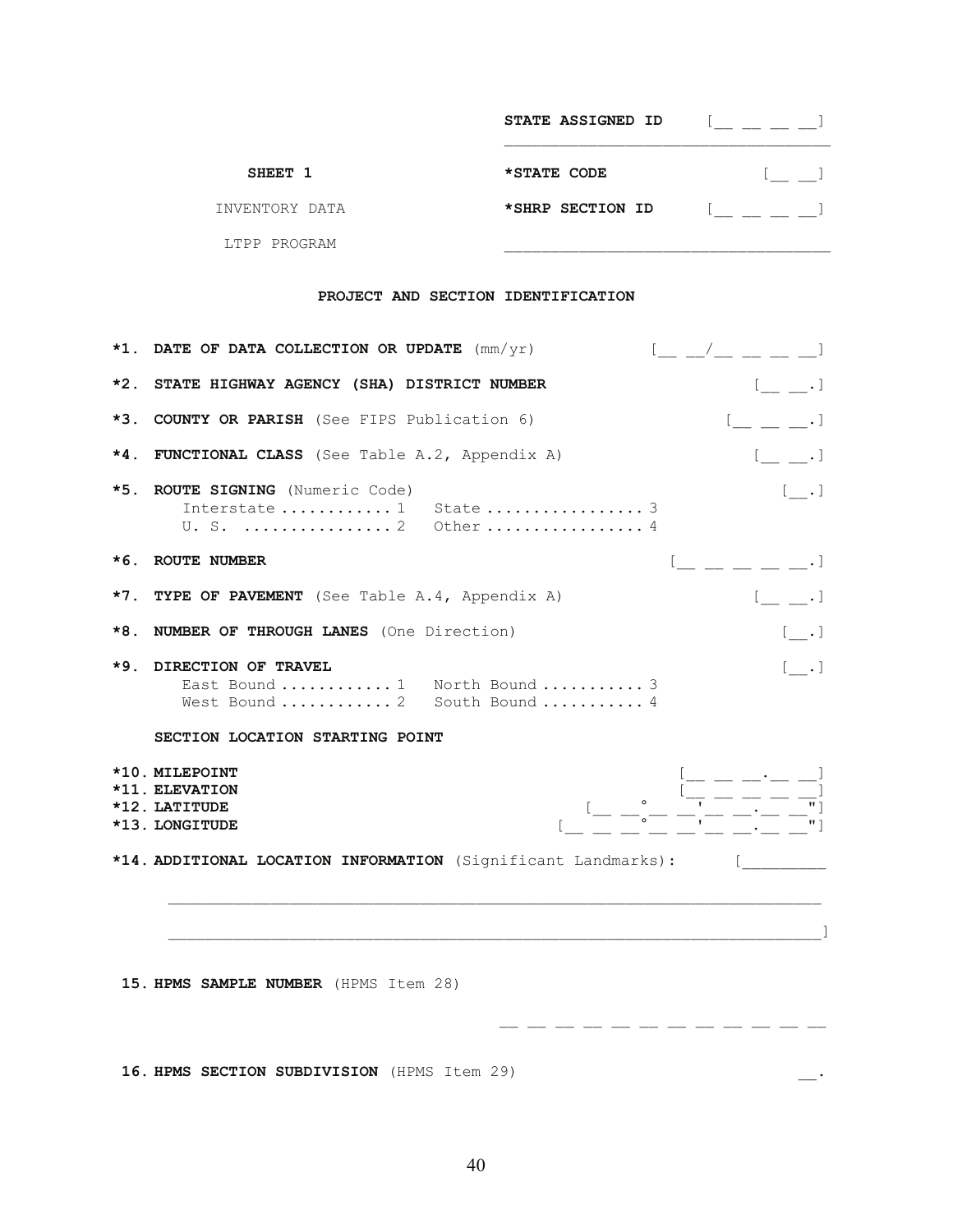|                | STATE ASSIGNED ID |  |
|----------------|-------------------|--|
| SHEET 1A       | *STATE CODE       |  |
| INVENTORY DATA | *SHRP SECTION ID  |  |
| LTPP PROGRAM   |                   |  |

### **GLOBAL POSITIONING MEASUREMENTS**

|    | 1. GPS INSTRUMENT TYPE AND MODEL NAME     |                                                         |  |                                                                                                                                                                                                                                                                                                                                                                                                                                                                                                                                                                                     |
|----|-------------------------------------------|---------------------------------------------------------|--|-------------------------------------------------------------------------------------------------------------------------------------------------------------------------------------------------------------------------------------------------------------------------------------------------------------------------------------------------------------------------------------------------------------------------------------------------------------------------------------------------------------------------------------------------------------------------------------|
|    | 2. MEASUREMENT DATE (dd/mm/yyyy)          | $\begin{array}{cccccccccccccc} & & & & & & \end{array}$ |  |                                                                                                                                                                                                                                                                                                                                                                                                                                                                                                                                                                                     |
|    | 3. LATITUDE (degree, minutes, seconds)    |                                                         |  | $[$ $\frac{1}{\sqrt{2}}$ $\frac{1}{\sqrt{2}}$ $\frac{1}{\sqrt{2}}$ $\frac{1}{\sqrt{2}}$ $\frac{1}{\sqrt{2}}$ $\frac{1}{\sqrt{2}}$ $\frac{1}{\sqrt{2}}$ $\frac{1}{\sqrt{2}}$ $\frac{1}{\sqrt{2}}$ $\frac{1}{\sqrt{2}}$ $\frac{1}{\sqrt{2}}$ $\frac{1}{\sqrt{2}}$ $\frac{1}{\sqrt{2}}$ $\frac{1}{\sqrt{2}}$ $\frac{1}{\sqrt{2}}$ $\frac{1}{\sqrt{2}}$ $\frac{1}{\sqrt{$                                                                                                                                                                                                               |
|    | 4. LONGITUDE (degrees, minutes, seconds)  |                                                         |  | $[ \begin{array}{ccc} \begin{array}{ccc} \end{array} & \begin{array}{ccc} \end{array} & \begin{array}{ccc} \end{array} & \begin{array}{ccc} \end{array} & \begin{array}{ccc} \end{array} & \begin{array}{ccc} \end{array} & \begin{array}{ccc} \end{array} & \begin{array}{ccc} \end{array} & \begin{array}{ccc} \end{array} & \begin{array}{ccc} \end{array} & \begin{array}{ccc} \end{array} & \begin{array}{ccc} \end{array} & \begin{array}{ccc} \end{array} & \begin{array}{ccc} \end{array} & \begin{array}{ccc} \end{array} & \begin{array}{ccc} \end{array} & \begin{array$ |
|    | 5. ELEVATION (meters)                     |                                                         |  | ___ __ __ __ __ __ __                                                                                                                                                                                                                                                                                                                                                                                                                                                                                                                                                               |
|    | 6. DILUTION OF PRECISION (DOP)            |                                                         |  |                                                                                                                                                                                                                                                                                                                                                                                                                                                                                                                                                                                     |
|    | 7. ESTIMATED POSITION ERROR (EPE, meters) |                                                         |  |                                                                                                                                                                                                                                                                                                                                                                                                                                                                                                                                                                                     |
| 8. | COMMENTS                                  |                                                         |  |                                                                                                                                                                                                                                                                                                                                                                                                                                                                                                                                                                                     |
|    |                                           |                                                         |  |                                                                                                                                                                                                                                                                                                                                                                                                                                                                                                                                                                                     |
|    |                                           |                                                         |  |                                                                                                                                                                                                                                                                                                                                                                                                                                                                                                                                                                                     |

Notes:

Only data elements in brackets are entered into the IMS. For GPS sections, perform measurement at station 0+00. For SPS sections, perform measurements at station 0+00 of the first test section located on the project; use project ID with 00 for last two digits.

\_\_\_\_\_\_\_\_\_\_\_\_\_\_\_\_\_\_\_\_\_\_\_\_\_\_\_\_\_\_\_\_\_\_\_\_\_\_\_\_\_\_\_\_\_\_\_\_\_\_\_\_\_\_\_\_\_\_\_\_\_\_\_\_\_\_\_\_\_\_\_\_\_\_\_\_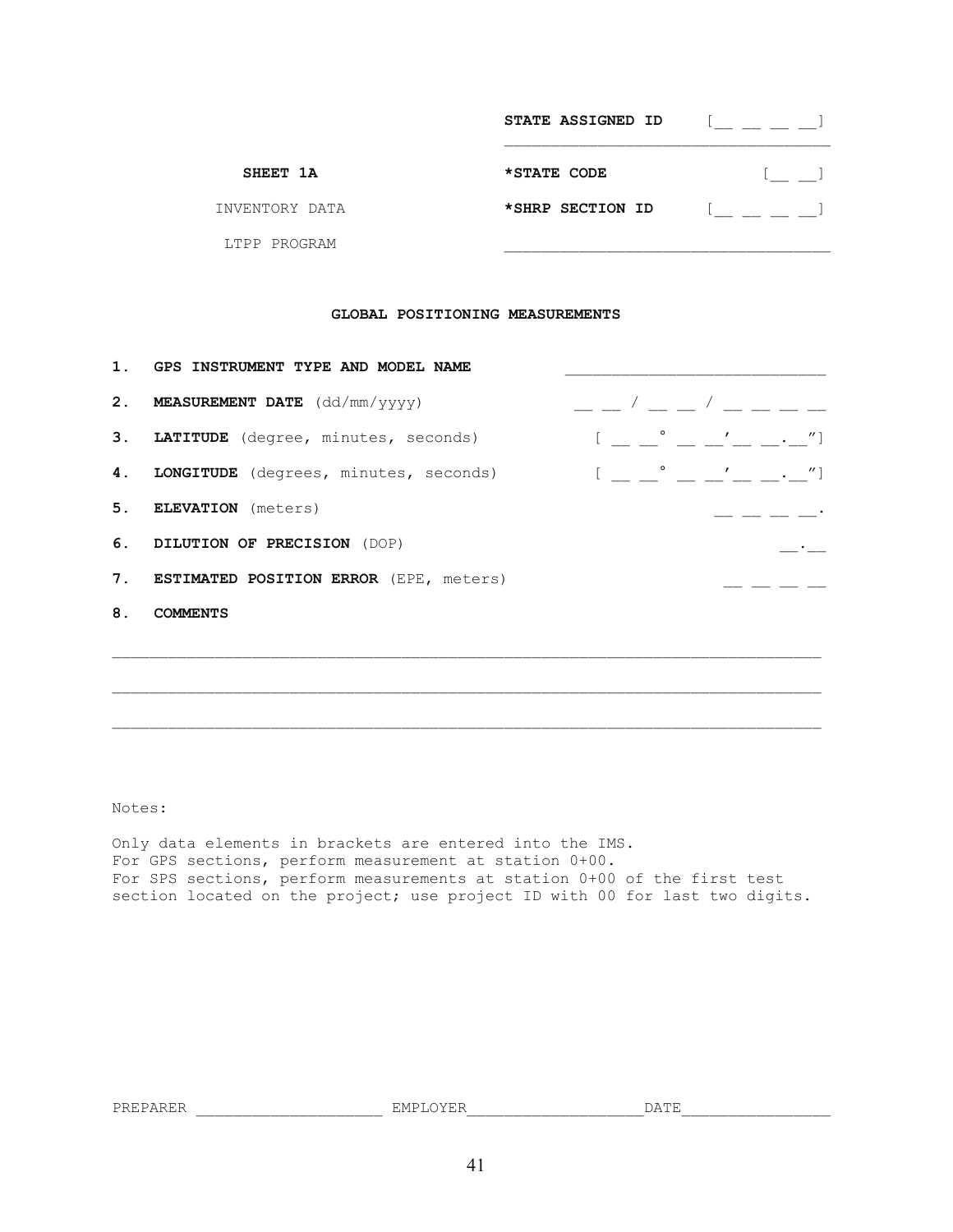|                    | STATE ASSIGNED ID |  |
|--------------------|-------------------|--|
| SHEET <sub>2</sub> | *STATE CODE       |  |
| INVENTORY DATA     | *SHRP SECTION ID  |  |
| LTPP PROGRAM       |                   |  |

## **GEOMETRIC, SHOULDER AND DRAINAGE INFORMATION**

|       | *1. LANE WIDTH (feet)                                                                                                                                                                                        |  |
|-------|--------------------------------------------------------------------------------------------------------------------------------------------------------------------------------------------------------------|--|
|       | $\star$ 2. MONITORING SITE LANE NUMBER <sup>1</sup><br>(Lane 1 is outside lane, next to shoulder<br>Lane 2 is next to Lane $1$ , etc.)                                                                       |  |
| $*3.$ | SUBSURFACE DRAINAGE LOCATION<br>Continuous Along Test Section 1<br>Intermittent 2                                                                                                                            |  |
| $*4.$ | SUBSURFACE DRAINAGE TYPE<br>Well System5<br>No Subsurface Drainage1<br>Longitudinal Drains 2<br>Drainage Blanket with<br>Longitudinal Drains6<br>Transverse Drains3<br>Drainage Blanket 4<br>Other (Specify) |  |

|                | SHOULDER DATA                                                                                                                                                                                  | INSIDE                                                                                                                                                                                                                                                                                                                                                                                                                                                                                                                                                           | OUTSIDE                         |
|----------------|------------------------------------------------------------------------------------------------------------------------------------------------------------------------------------------------|------------------------------------------------------------------------------------------------------------------------------------------------------------------------------------------------------------------------------------------------------------------------------------------------------------------------------------------------------------------------------------------------------------------------------------------------------------------------------------------------------------------------------------------------------------------|---------------------------------|
|                |                                                                                                                                                                                                | SHOULDER SHOULDER                                                                                                                                                                                                                                                                                                                                                                                                                                                                                                                                                |                                 |
| $*5.$          | <b>SURFACE TYPE</b><br>Granular 2 Surface Treatment5<br>Asphalt Concrete 3 Other (Specify)                                                                                                     |                                                                                                                                                                                                                                                                                                                                                                                                                                                                                                                                                                  | 6                               |
| 6.<br>7.<br>8. | <b>TOTAL WIDTH</b> (feet)<br><b>PAVED WIDTH</b> (feet)<br><b>SHOULDER BASE TYPE</b> (Tables A.5, Appendix A)<br>9. SHOULDER SURFACE THICKNESS (inches)<br>10. SHOULDER BASE THICKNESS (inches) | <b>Contractor</b><br>$  \cdot$ $ \cdot$<br>$\begin{tabular}{ll} \multicolumn{2}{c} {\textbf{1}} & \multicolumn{2}{c} {\textbf{2}} & \multicolumn{2}{c} {\textbf{3}} & \multicolumn{2}{c} {\textbf{4}} \\ \multicolumn{2}{c} {\textbf{5}} & \multicolumn{2}{c} {\textbf{6}} & \multicolumn{2}{c} {\textbf{7}} & \multicolumn{2}{c} {\textbf{8}} & \multicolumn{2}{c} {\textbf{9}} \\ \multicolumn{2}{c} {\textbf{1}} & \multicolumn{2}{c} {\textbf{1}} & \multicolumn{2}{c} {\textbf{1}} & \multicolumn{2}{c} {\textbf{1}} & \multicolumn$<br>__ __·___ __ __ __- | $\equiv$ $\equiv$               |
|                | ADDITIONAL DATA FOR PCC SHOULDERS:<br>11. AVERAGE JOINT SPACING (feet)<br>12. SKEWNESS OF JOINTS (feet)<br>13. JOINTS MATCH PAVEMENT JOINTS? (Yes 1, No 2)<br>14. REINFORCED? (Yes 1, No 2)    | $\frac{1}{2}$ $\frac{1}{2}$ $\frac{1}{2}$ $\frac{1}{2}$ $\frac{1}{2}$ $\frac{1}{2}$ $\frac{1}{2}$ $\frac{1}{2}$ $\frac{1}{2}$ $\frac{1}{2}$ $\frac{1}{2}$ $\frac{1}{2}$ $\frac{1}{2}$ $\frac{1}{2}$ $\frac{1}{2}$ $\frac{1}{2}$ $\frac{1}{2}$ $\frac{1}{2}$ $\frac{1}{2}$ $\frac{1}{2}$ $\frac{1}{2}$ $\frac{1}{2}$                                                                                                                                                                                                                                              | - -- -- - -- -- -- <sup>-</sup> |
|                | 15. DIAMETER OF LONGITUDINAL DRAINPIPES (inches)                                                                                                                                               |                                                                                                                                                                                                                                                                                                                                                                                                                                                                                                                                                                  |                                 |
|                | 16. SPACING OF LATERALS (feet)                                                                                                                                                                 |                                                                                                                                                                                                                                                                                                                                                                                                                                                                                                                                                                  |                                 |
| NOTES:         |                                                                                                                                                                                                |                                                                                                                                                                                                                                                                                                                                                                                                                                                                                                                                                                  |                                 |

 1. For the LTPP studies, only the outside lane will be studied, so the number "1" should always be entered.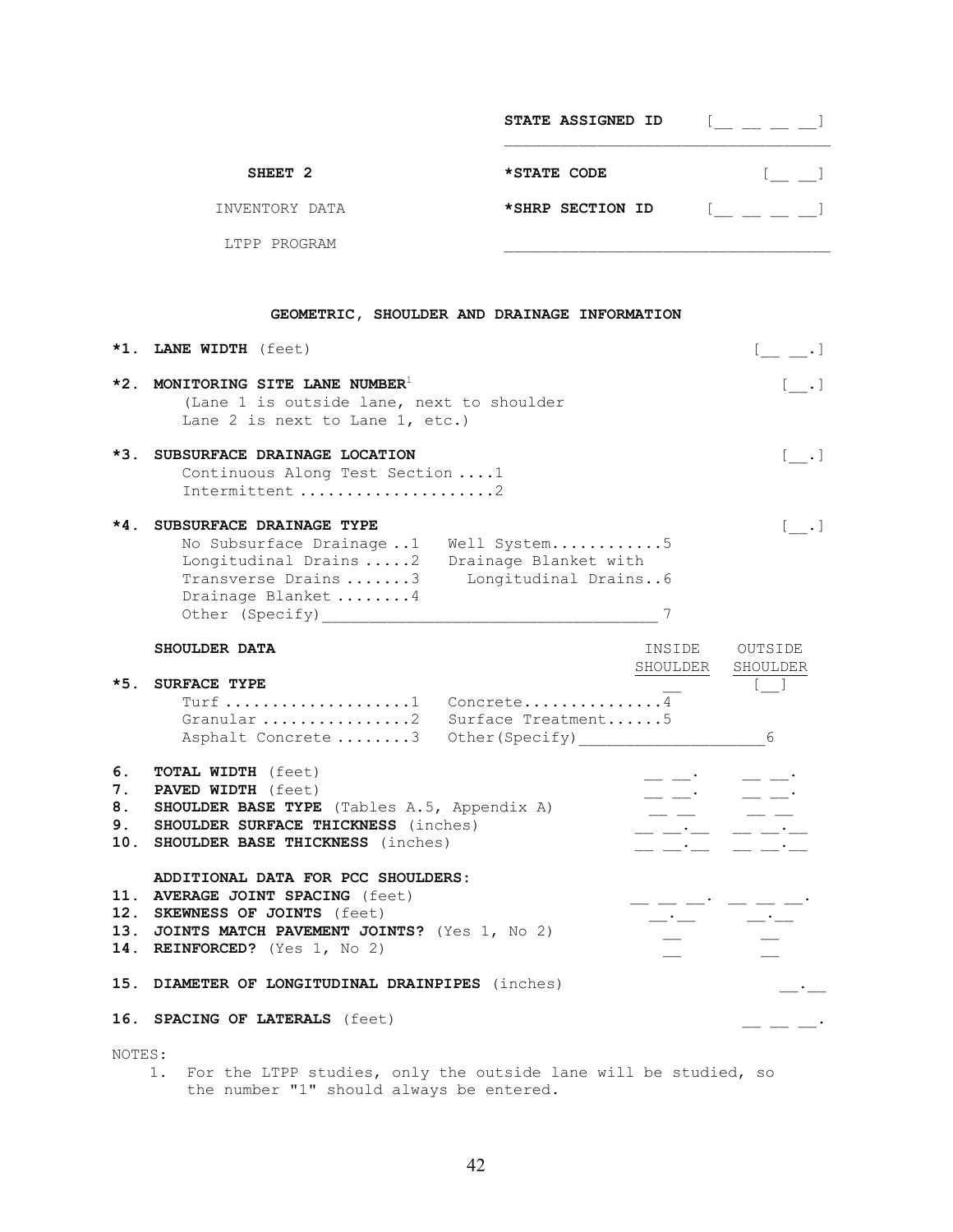|                | STATE ASSIGNED ID |  |
|----------------|-------------------|--|
| SHEET 3        | *STATE CODE       |  |
| INVENTORY DATA | *SHRP SECTION ID  |  |
| LTPP PROGRAM   |                   |  |

#### **LAYER DESCRIPTIONS**

| <b>LAYER</b>        | <b>LAYER</b>             | <b>MATERIAL TYPE</b>        |              | LAYER THICKNES | (inches)                 |              | <b>LAYER</b>      |
|---------------------|--------------------------|-----------------------------|--------------|----------------|--------------------------|--------------|-------------------|
| NUMBER <sup>1</sup> | DESCRIPTION <sup>2</sup> | CLASSIFICATION <sup>3</sup> | <b>MEAN</b>  | MIN.           | MAX.                     | STD.<br>DEV. | TYPE <sup>4</sup> |
| 1                   | SUBGRADE (7)             |                             |              |                |                          |              | $\mathsf{l}\_$    |
| 2                   |                          |                             | $\bullet$ .  |                |                          |              | L.                |
| 3                   |                          |                             | $\bullet$ .  |                |                          |              |                   |
| 4                   |                          |                             | $\sim$ $-$ . |                |                          |              | . A               |
| 5                   |                          |                             | $\bullet$ .  |                |                          |              | [ ]               |
| 6                   |                          |                             | $\bullet$    |                |                          |              | <b>Contract</b>   |
| 7                   |                          |                             | $\bullet$ .  |                |                          |              | .                 |
| 8                   |                          |                             | $\bullet$ .  |                |                          |              |                   |
| 9                   |                          |                             | $\bullet$ .  | $=$ $=$ $ -$   | in and a straight of the |              |                   |

#### \***DEPTH BELOW SURFACE TO "RIGID" LAYER** (feet) [\_\_ \_\_.\_\_]

(Rock, Stone, Dense Shale)

#### NOTES:

1. Layer 1 is subgrade soil, last layer is existing surface.

| 2. | Layer description codes: |    |                        |    |
|----|--------------------------|----|------------------------|----|
|    | Overlay                  | 01 | Subbase Layer          | 06 |
|    | Seal Coat                | 02 | Subgrade               | 07 |
|    | Original Surface         | 03 | Interlayer             | 08 |
|    | HMAC Layer (Below        |    | Porous Friction Course | 09 |
|    | Surface Layer)           | 04 | Surface Treatment      | 10 |
|    | Base Layer               | 05 | Embankment (Fill)      | 11 |

- 3. The material type classification codes for surface, base or subbase, subgrade, and seal coat or interlayer materials appear in Tables A.4, A.5, A.6 and A.7, respectively.
- 4. Layer Types: A HMAC Layer (Requires sheets 12 - 18 to be filled out) P PCC Layer (Requires sheets 5 - 11 to be filled out) B Base/Subbase Layers (Requires sheets 19 and 20 to be filled out)
	- G Subgrade (Requires sheets 21 and 22 to be filled out)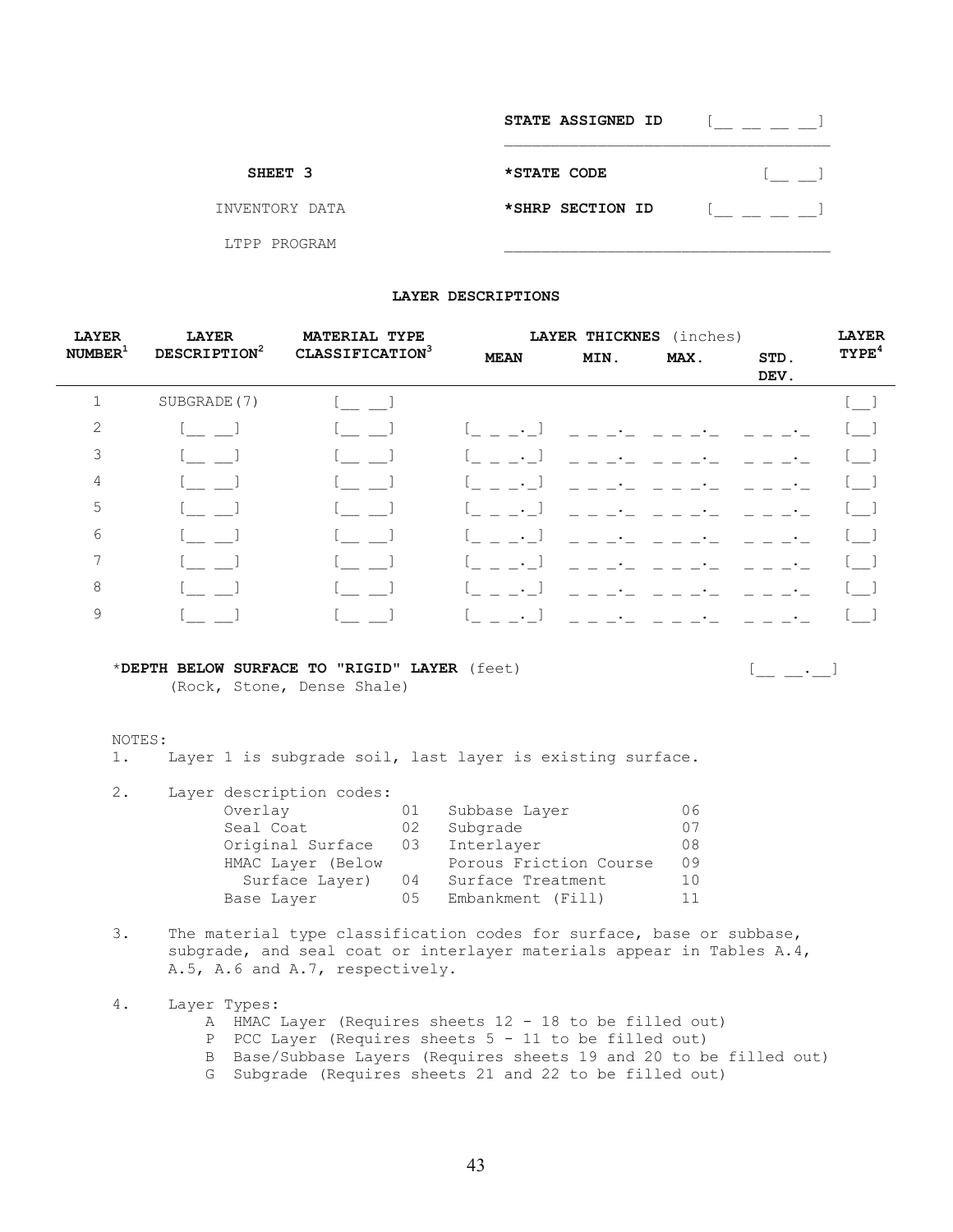|                                                      | STATE ASSIGNED ID |                                                        |
|------------------------------------------------------|-------------------|--------------------------------------------------------|
| SHEET 4                                              | *STATE CODE       |                                                        |
| INVENTORY DATA                                       | *SHRP SECTION ID  |                                                        |
| LTPP PROGRAM                                         |                   |                                                        |
| AGE AND MAJOR PAVEMENT IMPROVEMENTS                  |                   |                                                        |
| *1. DATE OF LATEST (RE) CONSTRUCTION (month/year)    |                   | $\begin{bmatrix} 1 & 1 & 1 \\ 1 & 1 & 1 \end{bmatrix}$ |
| *2. DATE SUBSEQUENTLY OPENED TO TRAFFIC (month/year) |                   |                                                        |

 **3. LATEST (RE)CONSTRUCTION COST PER LANE MILE**  (thousands of dollars) $<sup>1</sup>$ </sup>

 **MAJOR IMPROVEMENTS SINCE LATEST (RE)CONSTRUCTION** (Items 4 thru 8)

 $-$ 

| $*4.$ | $*5.$                             | $*6.$                                      | 7.                           | 8.<br>TOTAL COST                           |
|-------|-----------------------------------|--------------------------------------------|------------------------------|--------------------------------------------|
| YEAR  | WORK TYPE<br>CODE<br>(Table A.16) | WORK QUANTITY<br>(Table A.16 for<br>units) | <b>THICKNESS</b><br>(inches) | (thousands of<br>dollars per<br>lane-mile) |
|       |                                   |                                            |                              |                                            |
|       |                                   |                                            |                              |                                            |
|       |                                   |                                            |                              |                                            |
|       |                                   |                                            |                              |                                            |
|       |                                   |                                            |                              |                                            |
|       |                                   |                                            |                              |                                            |

 **ADDITIONAL ROADWAY WIDENING INFORMATION** (Items 9 thru 12)

| *9. YEAR WHEN ROADWAY WIDENED <sup>2</sup>    | <u>[ _ _ _ _ _ ]</u>    |
|-----------------------------------------------|-------------------------|
| *10. ORIGINAL NUMBER OF LANES (One Direction) | $\lceil$ $\rceil$       |
| *11. FINAL NUMBER OF LANES (One Direction)    | and the property of the |
| *12. LANE NUMBER OF LANE ADDED                | $\mathbf{1}$            |

- NOTES:1. Cost is to represent pavement structure cost. Non-pavement costs such as cut and fill work, work on bridges, culverts, lighting, and guard rails are to be excluded.
	- 2. A lane created by roadway widening should not be used for LTPP unless the pavement structure under the entire lane was constructed at the same time and is uniform.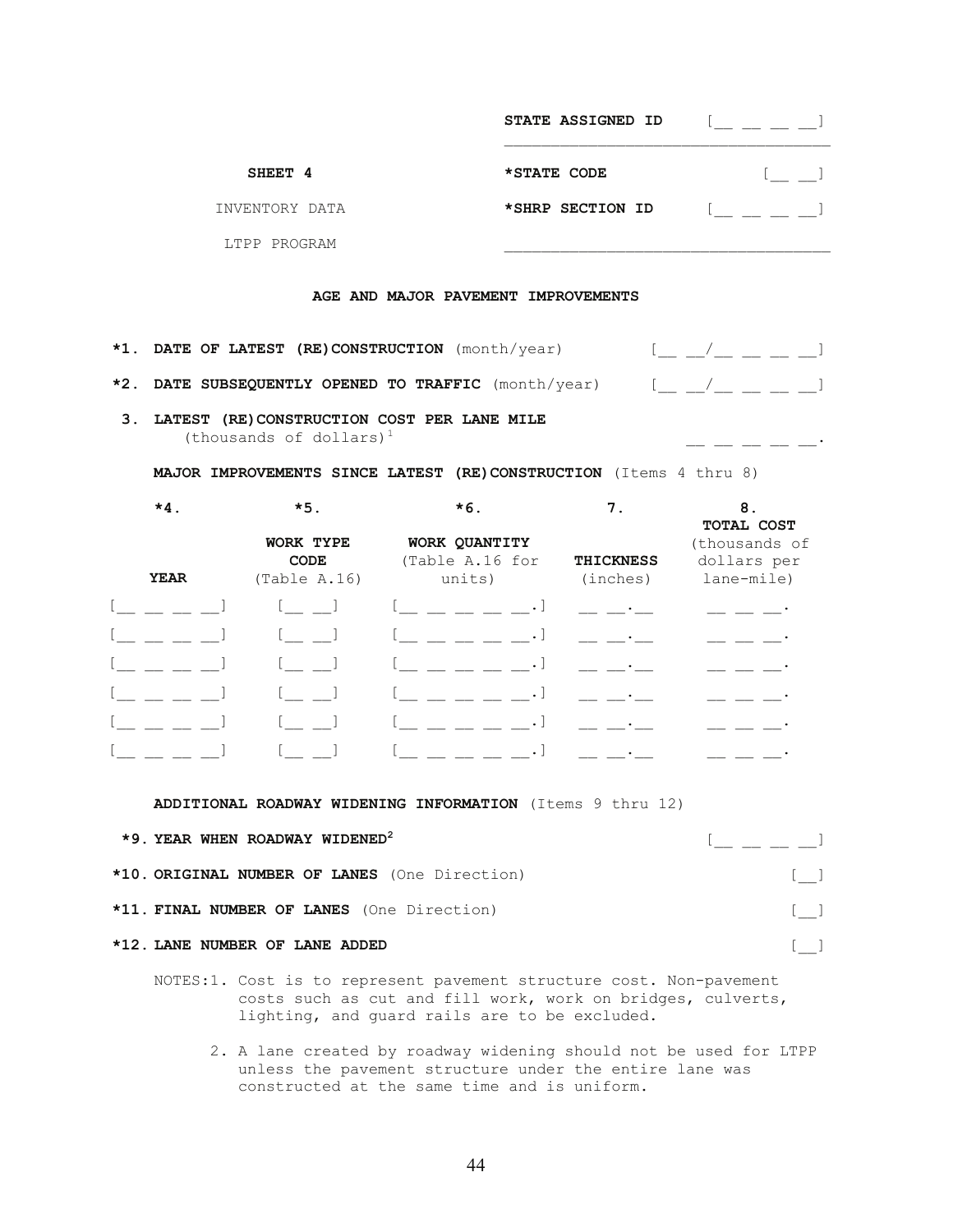|       |                                                                                                                                                                      | <b>STATE ASSIGNED ID</b> |                                                                                                                                                                                                                                                                                                                                                                                                                                                                                                                                                                                     |
|-------|----------------------------------------------------------------------------------------------------------------------------------------------------------------------|--------------------------|-------------------------------------------------------------------------------------------------------------------------------------------------------------------------------------------------------------------------------------------------------------------------------------------------------------------------------------------------------------------------------------------------------------------------------------------------------------------------------------------------------------------------------------------------------------------------------------|
|       | SHEET 5                                                                                                                                                              | *STATE CODE              | $[$ $\Box$                                                                                                                                                                                                                                                                                                                                                                                                                                                                                                                                                                          |
|       | INVENTORY DATA                                                                                                                                                       | *SHRP SECTION ID         | $\begin{array}{ccc} \begin{array}{ccc} \end{array} & \begin{array}{ccc} \end{array} & \begin{array}{ccc} \end{array} & \begin{array}{ccc} \end{array} & \begin{array}{ccc} \end{array} & \begin{array}{ccc} \end{array} & \begin{array}{ccc} \end{array} & \begin{array}{ccc} \end{array} & \begin{array}{ccc} \end{array} & \begin{array}{ccc} \end{array} & \begin{array}{ccc} \end{array} & \begin{array}{ccc} \end{array} & \begin{array}{ccc} \end{array} & \begin{array}{ccc} \end{array} & \begin{array}{ccc} \end{array} & \begin{array}{ccc} \end{array} & \begin{array}{$ |
|       | LTPP PROGRAM                                                                                                                                                         |                          |                                                                                                                                                                                                                                                                                                                                                                                                                                                                                                                                                                                     |
|       | PORTLAND CEMENT CONCRETE LAYERS<br>JOINT DATA                                                                                                                        |                          |                                                                                                                                                                                                                                                                                                                                                                                                                                                                                                                                                                                     |
|       | *1. LAYER NUMBER (From Sheet 3)                                                                                                                                      |                          |                                                                                                                                                                                                                                                                                                                                                                                                                                                                                                                                                                                     |
| $*2.$ | AVERAGE CONTRACTION JOINT SPACING (feet)                                                                                                                             |                          | $\begin{bmatrix} 1 & 1 & 1 \\ 1 & 1 & 1 \end{bmatrix}$                                                                                                                                                                                                                                                                                                                                                                                                                                                                                                                              |
|       | 3. RANDOM JOINT SPACING, IF ANY:                                                                                                                                     |                          |                                                                                                                                                                                                                                                                                                                                                                                                                                                                                                                                                                                     |
| $*4.$ | <b>BUILT-IN EXPANSION JOINT SPACING (feet)</b>                                                                                                                       |                          | $[$ $\_\_$ $\_\_$ $\_\_$ $\_\_$                                                                                                                                                                                                                                                                                                                                                                                                                                                                                                                                                     |
| *5.   | <b>SKEWNESS OF JOINTS</b> (feet/lane)                                                                                                                                |                          | $[$ $\ldots]$                                                                                                                                                                                                                                                                                                                                                                                                                                                                                                                                                                       |
| $*6.$ | TRANSVERSE CONTRACTION JOINT LOAD TRANSFER SYSTEM<br>Round Dowels  1<br>Aggregate Interlock  2<br>Star Lugs  4<br>Other (Specify) _________________________________5 |                          | $\begin{bmatrix} 1 & 1 \\ 1 & 1 \end{bmatrix}$                                                                                                                                                                                                                                                                                                                                                                                                                                                                                                                                      |
|       | *7. ROUND DOWEL DIAMETER (inches)                                                                                                                                    |                          | $[ \quad . \qquad ]$                                                                                                                                                                                                                                                                                                                                                                                                                                                                                                                                                                |
| *8.   | DOWEL OR MECHANICAL LOAD TRANSFER DEVICE SPACING (inches)                                                                                                            |                          | $[$ .]                                                                                                                                                                                                                                                                                                                                                                                                                                                                                                                                                                              |
|       | 9. AVERAGE INTERMEDIATE SAWED JOINT SPACING (feet)                                                                                                                   |                          |                                                                                                                                                                                                                                                                                                                                                                                                                                                                                                                                                                                     |
| 11.   | DIMENSIONS FOR I-BEAM DOWEL BARS<br>10. HEIGHT (inches)<br><b>WIDTH</b> (inches)                                                                                     |                          |                                                                                                                                                                                                                                                                                                                                                                                                                                                                                                                                                                                     |
| 12.   | DISTANCE OF NEAREST DOWEL OR MECHANICAL LOAD TRANSFER DEVICE<br>FROM OUTSIDE LANE SHOULDER EDGE (inches)                                                             |                          |                                                                                                                                                                                                                                                                                                                                                                                                                                                                                                                                                                                     |
| 13.   | DOWEL LENGTH (inches)                                                                                                                                                |                          |                                                                                                                                                                                                                                                                                                                                                                                                                                                                                                                                                                                     |
| 14.   | DOWEL COATING<br>Paint and/or Grease  1<br>Stainless Steel  4                                                                                                        |                          |                                                                                                                                                                                                                                                                                                                                                                                                                                                                                                                                                                                     |
| 15.   | METHOD USED TO INSTALL MECHANICAL LOAD TRANSFER DEVICES<br>Preplaced on Baskets  1<br>Mechanically Installed  2                                                      |                          |                                                                                                                                                                                                                                                                                                                                                                                                                                                                                                                                                                                     |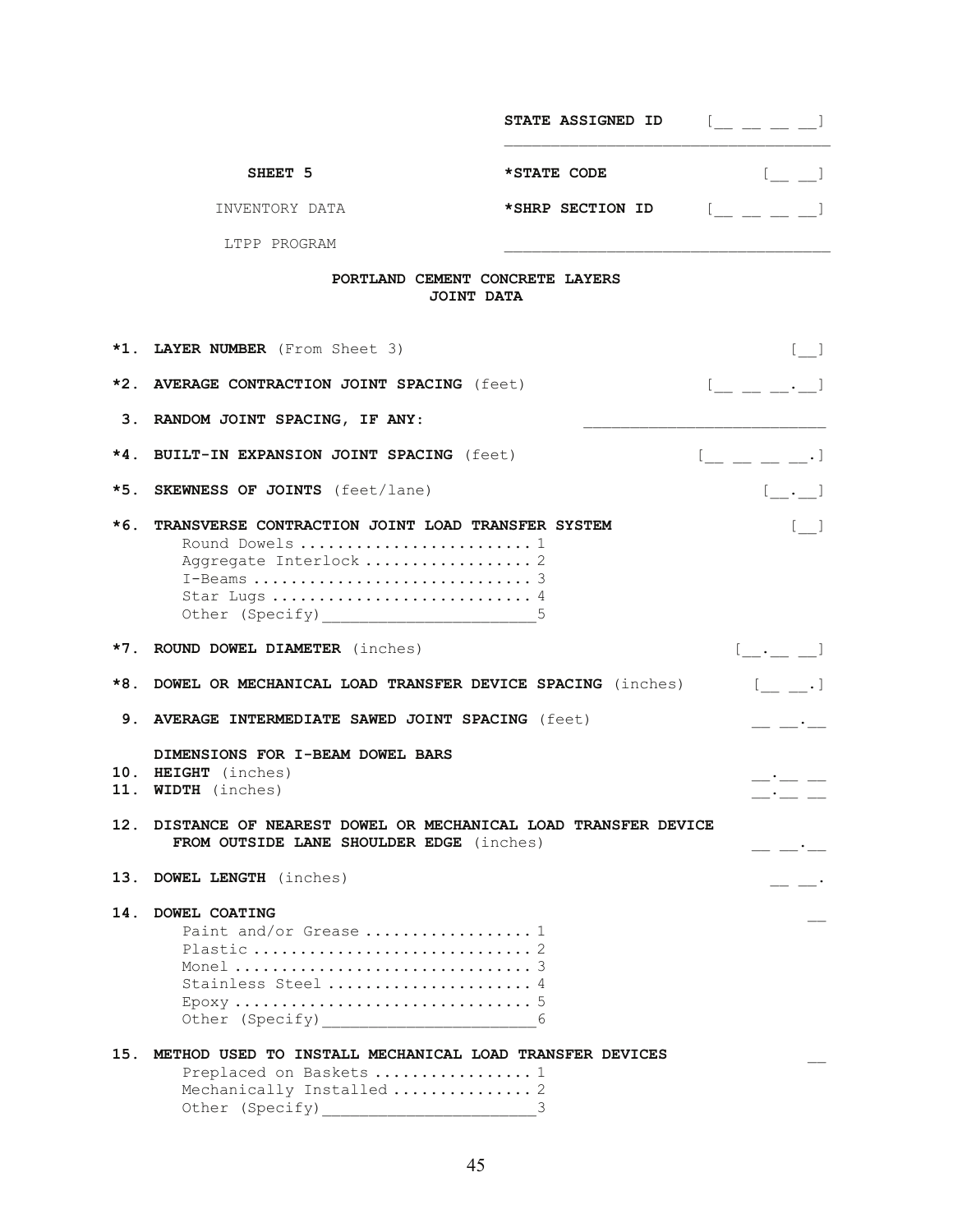|       |                                                                                                                                      | STATE ASSIGNED ID | $[$ $\_\_$ $\_\_$ $\_\_$                                                                                                          |
|-------|--------------------------------------------------------------------------------------------------------------------------------------|-------------------|-----------------------------------------------------------------------------------------------------------------------------------|
|       | SHEET 6                                                                                                                              | *STATE CODE       |                                                                                                                                   |
|       | INVENTORY DATA                                                                                                                       | *SHRP SECTION ID  | $\underline{\phantom{a}}$ $\underline{\phantom{a}}$ $\underline{\phantom{a}}$ $\underline{\phantom{a}}$ $\underline{\phantom{a}}$ |
|       | LTPP PROGRAM                                                                                                                         |                   |                                                                                                                                   |
|       | PORTLAND CEMENT CONCRETE LAYERS<br>JOINT DATA (CONTINUED)                                                                            |                   |                                                                                                                                   |
|       | *1. LAYER NUMBER (From Sheet 3)                                                                                                      |                   | $\begin{bmatrix} 1 & 1 \\ 1 & 1 \end{bmatrix}$                                                                                    |
| $*2.$ | METHOD USED TO FORM TRANSVERSE JOINTS<br>Sawed  1 Metal Insert<br>Plastic Insert  2 (i.e., Uni-Tube)  3                              |                   | $\begin{bmatrix} 1 & 1 \end{bmatrix}$                                                                                             |
|       | *3. TYPE OF LONGITUDINAL JOINT (Between Lanes)<br>Butt  1 Sawed Weakened Plane  3<br>Keyed  2 Insert Weakened Plane  4               |                   |                                                                                                                                   |
| *4.   | TYPE OF SHOULDER-TRAFFIC LANE JOINT<br>Butt  1 Insert Weakened Plane  4<br>Keyed  2 Tied Concrete Curb  5<br>Sawed Weakened Plane  3 |                   | $\begin{bmatrix} 1 & 1 \\ 1 & 1 \end{bmatrix}$                                                                                    |
| 5.    | TRANSVERSE JOINT SEALANT TYPE (As Built)<br>Preformed (Open Web)  1 Rubberized Asphalt  3<br>Asphalt  2 Low-Modulus Silicone  4      |                   |                                                                                                                                   |
|       | TRANSVERSE JOINT SEALANT RESERVOIR (As Built)<br>6. WIDTH (inches)<br>7. DEPTH (inches)                                              |                   |                                                                                                                                   |
|       | LONGITUDINAL JOINT SEALANT RESERVOIR (As Built)<br>8. WIDTH (inches)<br>9. DEPTH (inches)                                            |                   | $  -$                                                                                                                             |
|       | <b>BETWEEN LANE TIE BAR</b> (As Built)<br>10. DIAMETER (inches)<br>11. LENGTH (inches)<br>12. SPACING (inches)                       |                   | $ -$                                                                                                                              |
| 14.   | SHOULDER-TRAFFIC LANE JOINT SEALANT RESERVOIR (As Built)<br>13. WIDTH (inches)<br>DEPTH (inches)                                     |                   |                                                                                                                                   |
|       | SHOULDER-TRAFFIC LANE JOINT TIE BARS (For Concrete Shoulder)<br>15. DIAMETER (inches)<br>16. LENGTH (inches)<br>17. SPACING (inches) |                   | $ -$                                                                                                                              |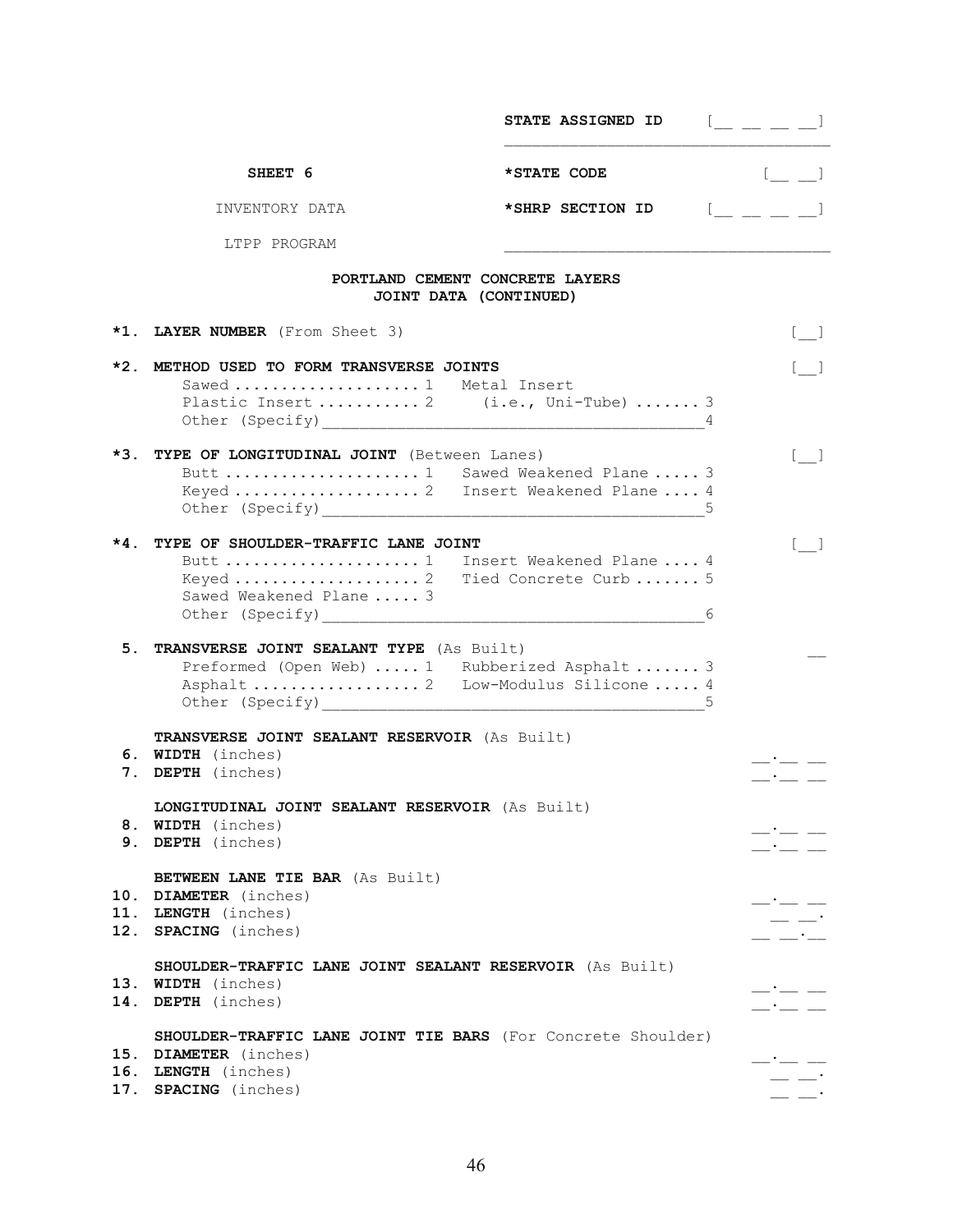|                | STATE ASSIGNED ID |  |
|----------------|-------------------|--|
| SHEET 7        | *STATE CODE       |  |
| INVENTORY DATA | *SHRP SECTION ID  |  |
| LTPP PROGRAM   |                   |  |

## **PORTLAND CEMENT CONCRETE LAYERS REINFORCING STEEL DATA**

| *1. LAYER NUMBER (From Sheet 3)                                                                                      | $\lceil$ 1                                                                                                            |
|----------------------------------------------------------------------------------------------------------------------|-----------------------------------------------------------------------------------------------------------------------|
| *2. TYPE OF REINFORCING<br>Deformed Bars  1                                                                          | $[$ ]                                                                                                                 |
| *3. TRANSVERSE BAR DIAMETER (inches)                                                                                 | $[\_\cdot\_\cdot\_\,\_]$                                                                                              |
| *4. TRANSVERSE BAR SPACING (inches)                                                                                  | $[$ $, ]$                                                                                                             |
| *5. LONGITUDINAL BAR DIAMETER (inches)                                                                               | $[\_ \cdot \_ \_ ]$                                                                                                   |
| *6. DESIGN PERCENTAGE OF LONGITUDINAL STEEL (percent)                                                                | $[ \cdot , \cdot ]$                                                                                                   |
| 7. DEPTH TO REINFORCEMENT FROM SLAB SURFACE (inches)                                                                 | $[\cdot \cdot \cdot]$                                                                                                 |
| 8. LONGITUDINAL BAR SPACING (inches)                                                                                 |                                                                                                                       |
| 9. YIELD STRENGTH OF REINFORCING (ksi)                                                                               | <u> 1999 - Alban III, politik a primeira a primeira a primeira a primeira a primeira a primeira a primeira a prim</u> |
| 10. METHOD USED TO PLACE REINFORCEMENT<br>Preset on Chairs  1<br>Between Layers of Concrete  3<br>Other (Specify) 14 |                                                                                                                       |
| 11. LAP LENGTH OF LONGITUDINAL STEEL SPLICES (inches)<br>(CRCP Only)                                                 |                                                                                                                       |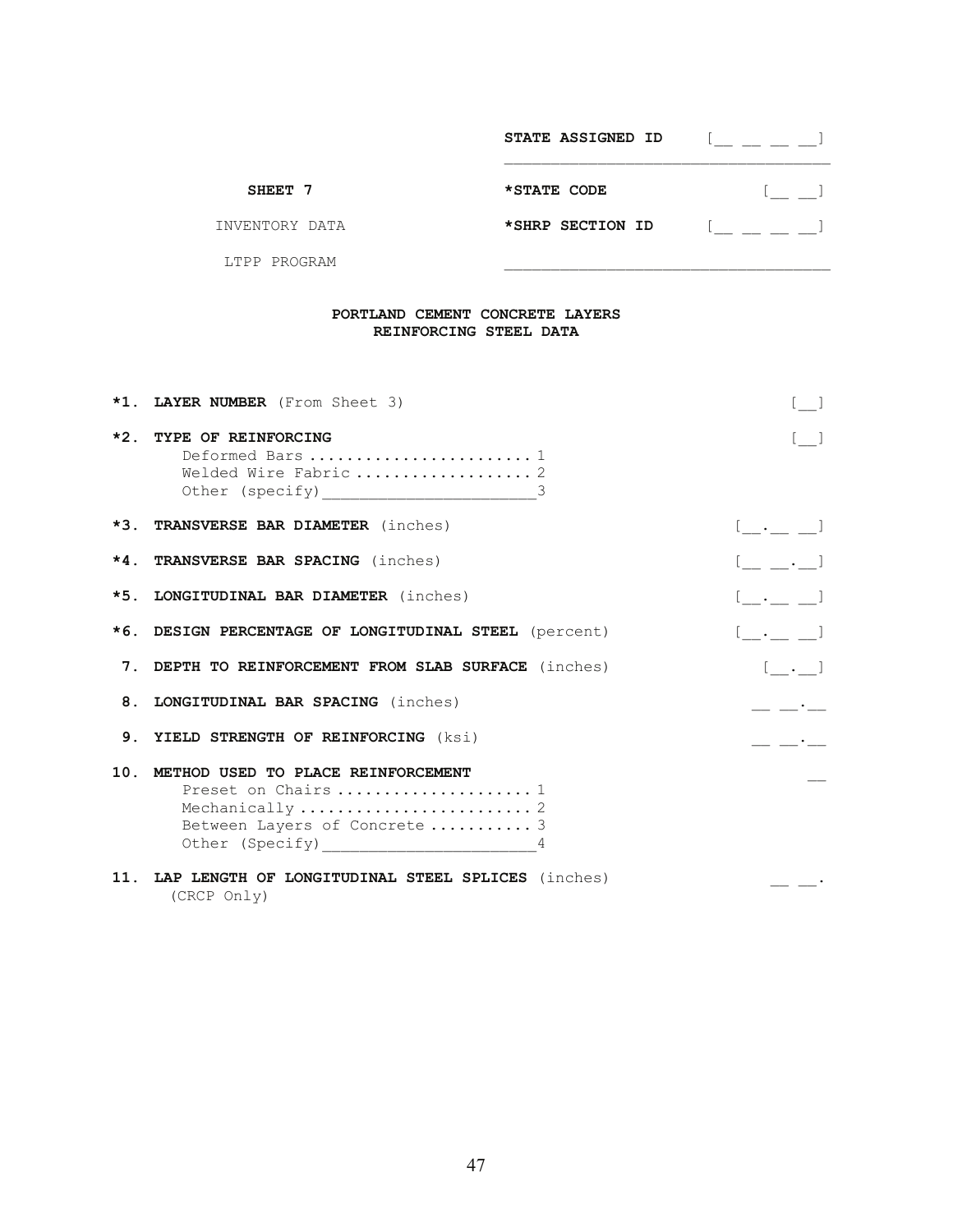|                          |                                                                                                                                                                                  | <b>STATE ASSIGNED ID</b> | $[$ $\perp$ $\perp$ $\perp$ $]$                                                                                              |
|--------------------------|----------------------------------------------------------------------------------------------------------------------------------------------------------------------------------|--------------------------|------------------------------------------------------------------------------------------------------------------------------|
|                          | SHEET 8                                                                                                                                                                          | *STATE CODE              |                                                                                                                              |
|                          | INVENTORY DATA                                                                                                                                                                   | *SHRP SECTION ID         |                                                                                                                              |
|                          | LTPP PROGRAM                                                                                                                                                                     |                          |                                                                                                                              |
|                          | PORTLAND CEMENT CONCRETE LAYERS<br><b>MIXTURE DATA</b>                                                                                                                           |                          |                                                                                                                              |
|                          | *1. LAYER NUMBER (From Sheet 3)                                                                                                                                                  |                          |                                                                                                                              |
|                          | MIX DESIGN (lbs/yd - Oven Dried Weight)                                                                                                                                          |                          |                                                                                                                              |
| $*2$ .                   | <b>COARSE AGGREGATE</b><br>*3. FINE AGGREGATE<br>$*4.$ CEMENT<br>*5. WATER                                                                                                       |                          | $\overline{\phantom{a}}$ $\overline{\phantom{a}}$ $\overline{\phantom{a}}$ $\overline{\phantom{a}}$ $\overline{\phantom{a}}$ |
|                          | *6. TYPE CEMENT USED (See Table A.10, Appendix A)<br>(If Other, Specify )                                                                                                        |                          |                                                                                                                              |
|                          | *7. ALKALI CONTENT OF CEMENT (percent by weight of cement)                                                                                                                       |                          | $\begin{bmatrix} 1 & 1 & 1 \\ 1 & 1 & 1 \end{bmatrix}$                                                                       |
|                          | <b>ENTRAINED AIR CONTENT</b> (percent)<br>(AASHTO T121 (ASTM C138), T152 (ASTM C231), or T196 (ASTM C173))<br>*8. MEAN<br><b>RANGE:</b><br>9. MINIMUM VALUE<br>10. MAXIMUM VALUE |                          |                                                                                                                              |
|                          | TYPE CODE<br>*11. ADMIXTURE #1<br>*12. ADMIXTURE #2<br>*13. ADMIXTURE #3<br>(See Cement Admixture Codes, Table A.11, Appendix A)                                                 |                          | AMOUNT<br>$\overline{\phantom{a}}$ and $\overline{\phantom{a}}$ and $\overline{\phantom{a}}$ and $\overline{\phantom{a}}$    |
|                          | SLUMP (AASHTO T119 OR ASTM C143)                                                                                                                                                 |                          |                                                                                                                              |
| 14.                      | <b>MEAN</b> (inches)<br><b>RANGE:</b>                                                                                                                                            |                          |                                                                                                                              |
| 15.<br>16.<br>17.<br>18. | <b>MINIMUM VALUE</b> (inches)<br><b>MAXIMUM VALUE</b> (inches)<br><b>STANDARD DEVIATION</b> (inches)<br>NUMBER OF TESTS                                                          |                          | — * —                                                                                                                        |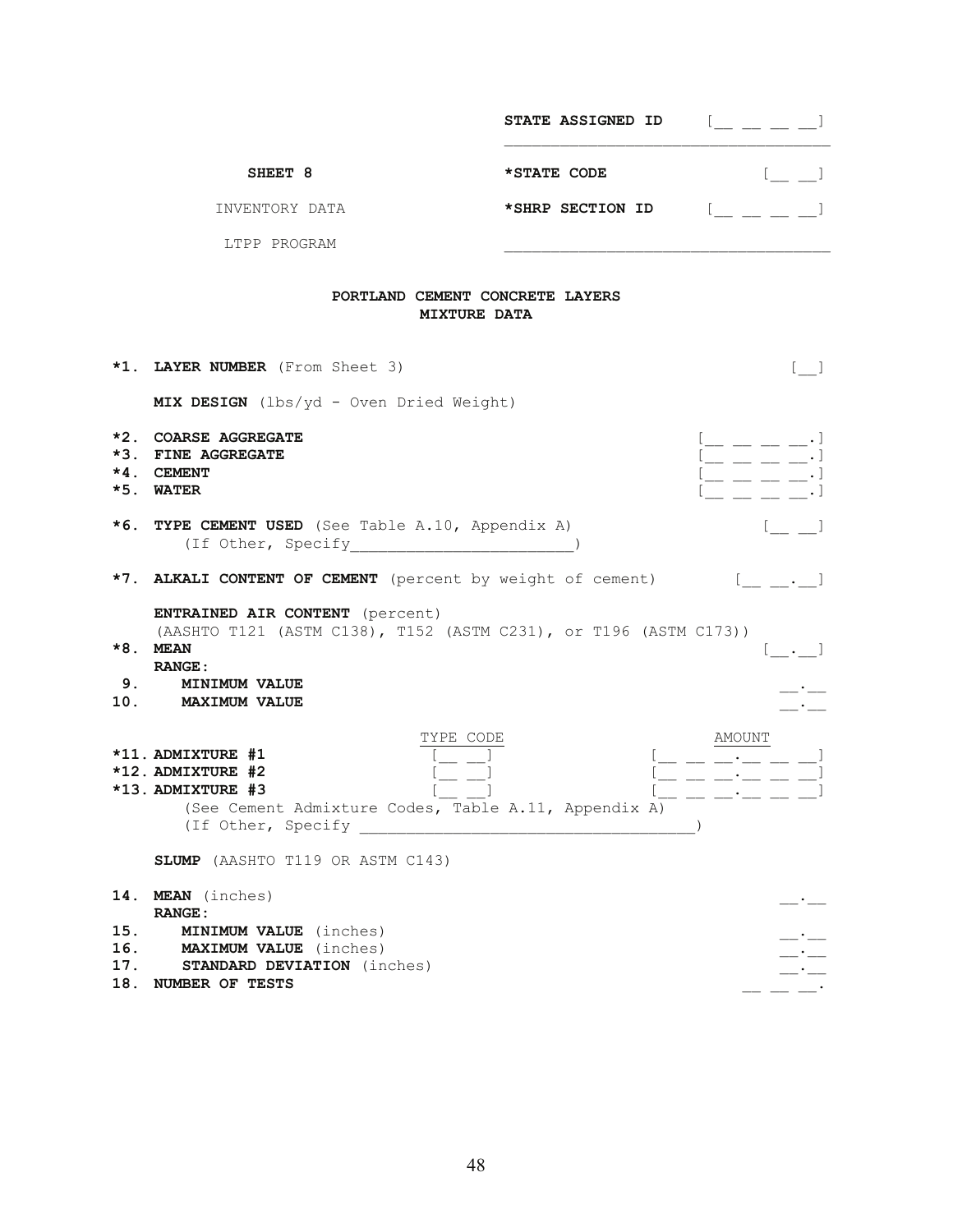|            |                                                                                                                                            |                          | STATE ASSIGNED ID                                                                                | $[$ $\qquad$ $\qquad$ $]$                                                                                                                                                                                                                                                                                                                                                                                                             |
|------------|--------------------------------------------------------------------------------------------------------------------------------------------|--------------------------|--------------------------------------------------------------------------------------------------|---------------------------------------------------------------------------------------------------------------------------------------------------------------------------------------------------------------------------------------------------------------------------------------------------------------------------------------------------------------------------------------------------------------------------------------|
|            | SHEET <sub>9</sub>                                                                                                                         |                          | *STATE CODE                                                                                      |                                                                                                                                                                                                                                                                                                                                                                                                                                       |
|            | INVENTORY DATA                                                                                                                             |                          | *SHRP SECTION ID                                                                                 |                                                                                                                                                                                                                                                                                                                                                                                                                                       |
|            | LTPP PROGRAM                                                                                                                               |                          |                                                                                                  |                                                                                                                                                                                                                                                                                                                                                                                                                                       |
|            |                                                                                                                                            | MIXTURE DATA (CONTINUED) | PORTLAND CEMENT CONCRETE LAYERS                                                                  |                                                                                                                                                                                                                                                                                                                                                                                                                                       |
|            | *1. LAYER NUMBER (From Sheet 3)                                                                                                            |                          |                                                                                                  | $\lceil$ 1                                                                                                                                                                                                                                                                                                                                                                                                                            |
|            | COMPOSITION OF COARSE AGGREGATE<br>Crushed Stone1 Manufactured<br>Crushed Gravel .3 Recycled Concrete6<br>Crushed Slag4<br>Other (Specify) |                          | TYPE<br>$*2.$<br>Gravel 2 Lightweight5 $\star$ 3. [1]<br>$*4.$                                   | PERCENT<br>$\left[ \begin{array}{ccc} \rule{0pt}{2.2ex} \rule{0pt}{2.2ex} \rule{0pt}{2.2ex} \rule{0pt}{2.2ex} \rule{0pt}{2.2ex} \rule{0pt}{2.2ex} \rule{0pt}{2.2ex} \rule{0pt}{2.2ex} \rule{0pt}{2.2ex} \rule{0pt}{2.2ex} \rule{0pt}{2.2ex} \rule{0pt}{2.2ex} \rule{0pt}{2.2ex} \rule{0pt}{2.2ex} \rule{0pt}{2.2ex} \rule{0pt}{2.2ex} \rule{0pt}{2.2ex} \rule{0pt}{2.2ex} \rule{0pt}{2.2ex} \$<br>$\mathfrak{l} \_ \_ \_ \_ \_ \cdot$ |
| $*5.$      | GEOLOGIC CLASSIFICATION OF COARSE AGGREGATE                                                                                                |                          | (See Geologic Classification Codes, Table A.8, Appendix A)                                       | $\begin{bmatrix} 1 & 1 \end{bmatrix}$                                                                                                                                                                                                                                                                                                                                                                                                 |
|            | COMPOSITION OF FINE AGGREGATE<br>Natural Sand 1<br>Crushed or Manufactured Sand (From<br>Crushed Gravel or Stone) 2<br>Recycled Concrete 3 |                          | TYPE<br>$*6.$<br>$*7.$<br>*8.                                                                    | PERCENT<br>$[$ $\_\_$ $\_\_$ $\_\_$ $\_\_$<br>「__ __ __.                                                                                                                                                                                                                                                                                                                                                                              |
| 9.         | <b>INSOLUBLE RESIDUE</b> (percent) (ASTM D3042)                                                                                            |                          |                                                                                                  |                                                                                                                                                                                                                                                                                                                                                                                                                                       |
| 10.<br>11. | <b>GRADATION OF COARSE AGGREGATE</b>                                                                                                       |                          | GRADATION OF FINE AGGREGATE                                                                      |                                                                                                                                                                                                                                                                                                                                                                                                                                       |
|            | Sieve Size                                                                                                                                 | % Passing                | Sieve Size                                                                                       | % Passing                                                                                                                                                                                                                                                                                                                                                                                                                             |
|            | 2"<br>$1 \frac{1}{2}$<br>1"<br>$7/8$ "<br>$3/4$ "<br>$5/8$ "<br>$1/2$ "<br>$3/8$ "                                                         |                          | No. 4<br>No. 8<br>No. 10<br>No. 16<br>No. 30<br>No. 40<br>No. 50<br>No. 80<br>No. 100<br>No. 200 |                                                                                                                                                                                                                                                                                                                                                                                                                                       |
| 12.        | BULK SPECIFIC GRAVITIES:<br>COARSE AGGREGATE (AASHTO T85 (ASTM C127))                                                                      |                          |                                                                                                  |                                                                                                                                                                                                                                                                                                                                                                                                                                       |

**13. FINE AGGREGATE** (AASHTO T84 (ASTM C128)) \_\_.\_\_ \_\_ \_\_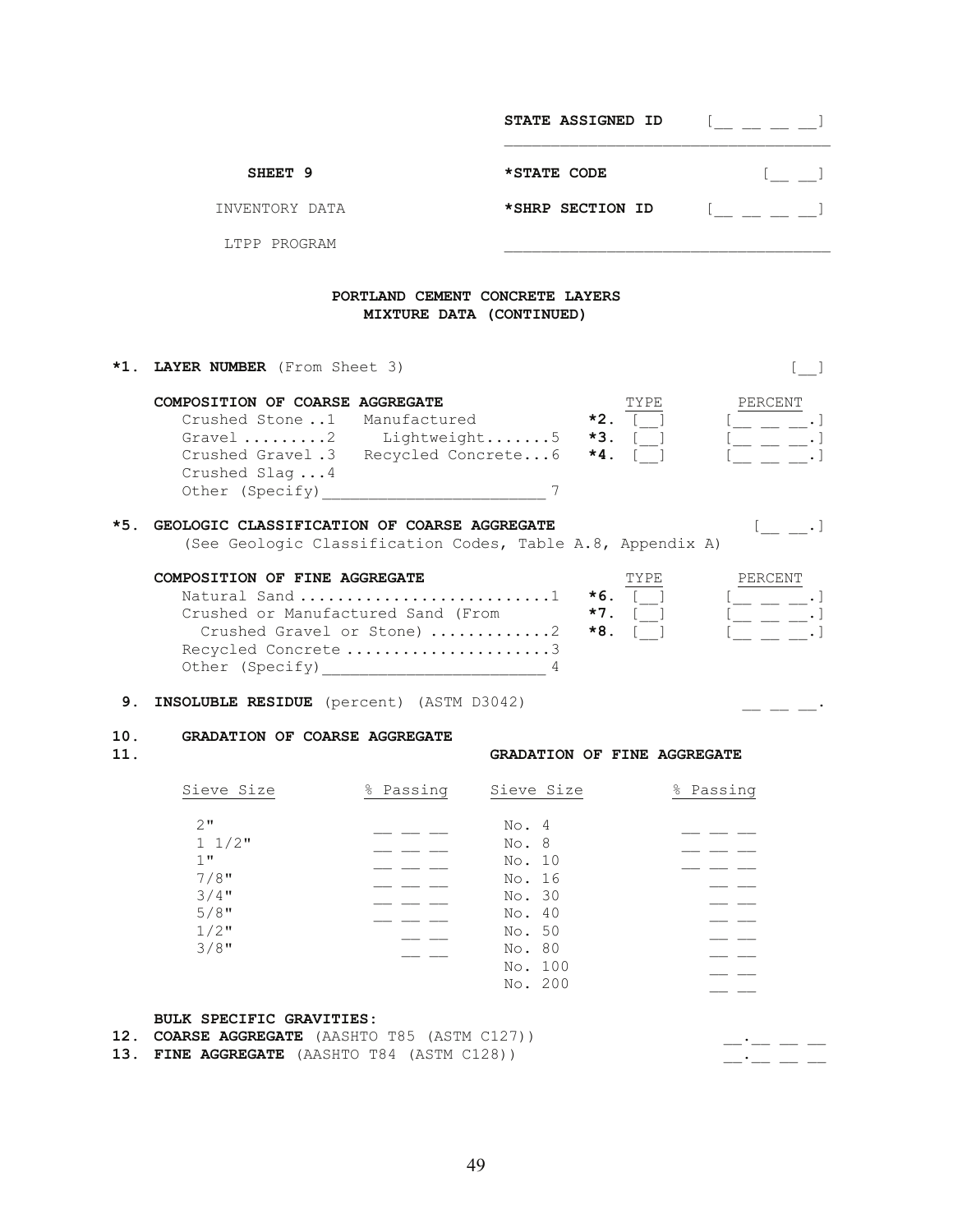|                      |                                                                                                                                                                                                                                        | <b>STATE ASSIGNED ID</b>                                                              | $\begin{bmatrix} 1 & 1 & 1 \\ 1 & 1 & 1 \end{bmatrix}$ |
|----------------------|----------------------------------------------------------------------------------------------------------------------------------------------------------------------------------------------------------------------------------------|---------------------------------------------------------------------------------------|--------------------------------------------------------|
|                      | SHEET 10                                                                                                                                                                                                                               | *STATE CODE                                                                           |                                                        |
|                      | INVENTORY DATA                                                                                                                                                                                                                         | *SHRP SECTION ID                                                                      | $\underline{\mathbb{Z}}$ $\underline{\mathbb{Z}}$ .    |
|                      | LTPP PROGRAM                                                                                                                                                                                                                           |                                                                                       |                                                        |
|                      | PORTLAND CEMENT CONTRETE LAYERS<br>MIXTURE DATA (CONTINUED)                                                                                                                                                                            |                                                                                       |                                                        |
| *1.                  | LAYER NUMBER (From Sheet 3)                                                                                                                                                                                                            |                                                                                       | $\lfloor \ \ \ \rfloor$                                |
| $*2.$                | TYPE OF PAVER USED<br>Slip-Form Paver  1 Side-Form  2                                                                                                                                                                                  |                                                                                       |                                                        |
| 3.<br>4.<br>5.<br>6. | <b>AGGREGATE DURABILITY TEST RESULTS</b><br>(See Durability Test Type Codes, Table A.12, Appendix A)<br>TYPE OF AGGREGATE<br>TYPE OF TEST<br><b>COARSE</b><br><b>COARSE</b><br><b>COARSE</b><br><b>COARSE AND FINE</b>                 | RESULTS<br>$\equiv$ $\equiv$ $\equiv$ $\equiv$<br>__ __ __ <del>_</del> _<br>$- - --$ |                                                        |
| 7.                   | METHOD USED TO CURE CONCRETE<br>Membrane Curing Compound 1<br>Burlap Curing Blankets 2<br>Waterproof Paper Blankets 3<br>White Polyethylene Sheeting  4                                                                                | Burlap-Polyethylene Blanket5<br>Cotton Mat Curing6<br>Hay7                            | 8                                                      |
| 8.                   | METHOD USED TO TEXTURE CONCRETE<br>Tine  1 Grooved Float  4<br>$\texttt{Broom}\ldots\ldots\ldots\ldots\ldots\ldots\text{2}$<br>Burlap Drag  3                                                                                          | Astro Turf  5                                                                         | 6                                                      |
| 9.<br>10.<br>11.     | <b>ELASTIC MODULUS</b><br>MEAN (ksi)<br><b>MINIMUM</b> (ksi)<br><b>MAXIMUM</b> (ksi)<br>12. NUMBER OF TESTS<br>13. STANDARD DEVIATION (ksi)                                                                                            |                                                                                       | - -- -- -- -<br>. __ __ __ _                           |
| 14.                  | METHOD FOR DETERMINATION OF ELASTIC MODULUS<br>Compression Test on Cores (ASTM C469) 1<br>Compression Test on Cylinders Molded<br>Calculated Using ACI Relation Between<br>Elastic Modulus and Compressive Strength<br>Other (Specify) |                                                                                       | 4                                                      |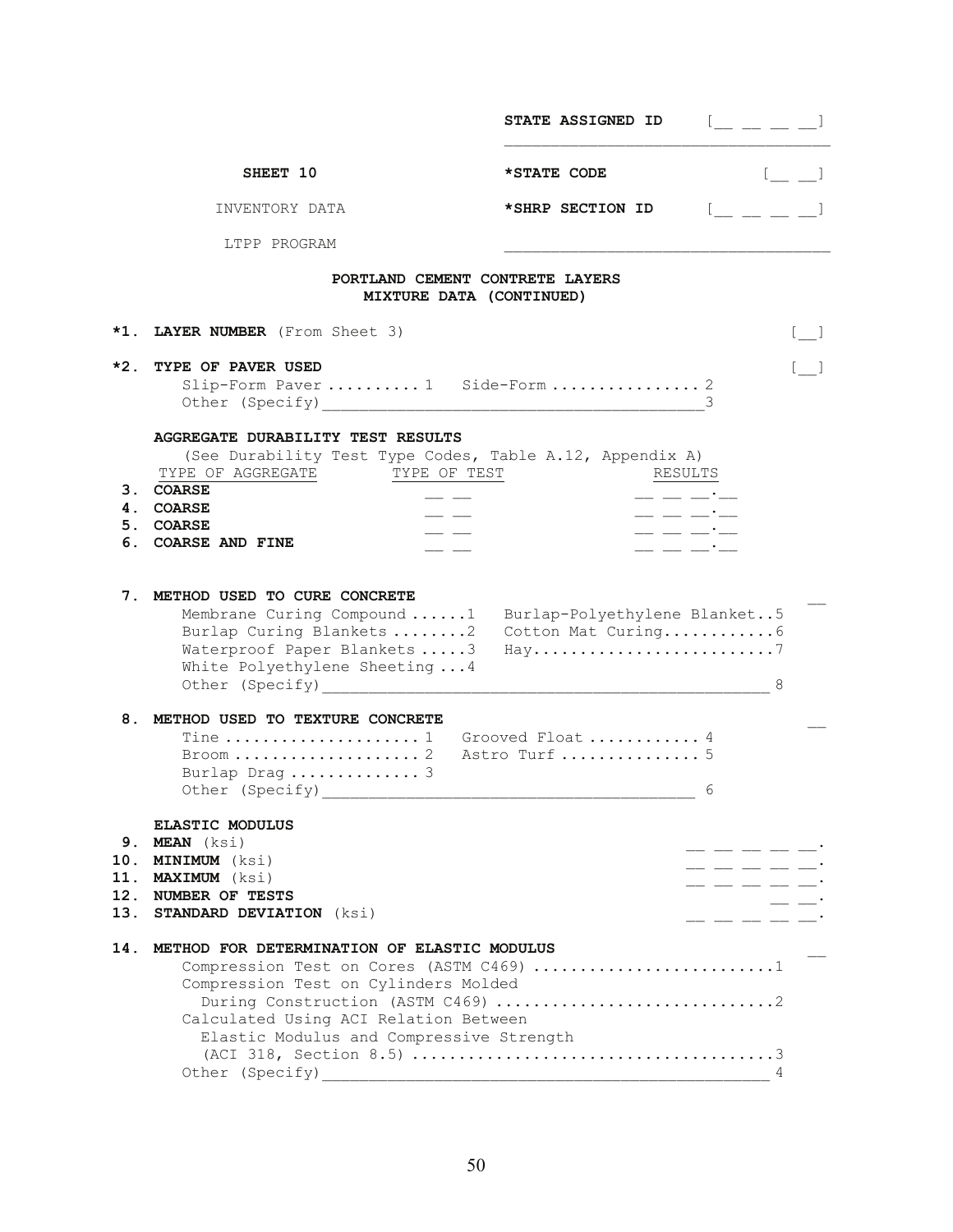|       |                                                                                                                                                                                      | STATE ASSIGNED ID | $[$ $\perp$ $\perp$ $\perp$ $\perp$                                                                                                                                                                                                                                                                                                                                                          |
|-------|--------------------------------------------------------------------------------------------------------------------------------------------------------------------------------------|-------------------|----------------------------------------------------------------------------------------------------------------------------------------------------------------------------------------------------------------------------------------------------------------------------------------------------------------------------------------------------------------------------------------------|
|       | SHEET 11                                                                                                                                                                             | *STATE CODE       | $[$ $\_$ $\_$                                                                                                                                                                                                                                                                                                                                                                                |
|       | INVENTORY DATA                                                                                                                                                                       | *SHRP SECTION ID  | $\mathbb{R}^n$ and $\mathbb{R}^n$                                                                                                                                                                                                                                                                                                                                                            |
|       | LTPP PROGRAM                                                                                                                                                                         |                   |                                                                                                                                                                                                                                                                                                                                                                                              |
|       | PORTLAND CEMENT CONCRETE LAYERS<br>STRENGTH DATA                                                                                                                                     |                   |                                                                                                                                                                                                                                                                                                                                                                                              |
|       | *1. LAYER NUMBER (From Sheet 3)                                                                                                                                                      |                   |                                                                                                                                                                                                                                                                                                                                                                                              |
|       | FLEXURAL STRENGTH <sup>1</sup> (Modulus of Rupture)                                                                                                                                  |                   |                                                                                                                                                                                                                                                                                                                                                                                              |
| $*2.$ | TYPE OF TEST<br>Third-Point Loading (AASHTO T97 (ASTM C78))  1                                                                                                                       |                   | $\begin{bmatrix} 1 & 1 \\ 1 & 1 \end{bmatrix}$                                                                                                                                                                                                                                                                                                                                               |
|       | Center-Point Loading (AASHTO T177 (ASTM C293))  2<br>$*3.$ AGE (days)<br>*4. MEAN (psi)<br>5. MINIMUM (psi)<br>6. MAXIMUM (psi)<br>7. NUMBER OF TESTS<br>8. STANDARD DEVIATION (psi) |                   | $\frac{1}{2} \frac{1}{2} \frac{1}{2} \frac{1}{2} \frac{1}{2} \frac{1}{2} \frac{1}{2} \frac{1}{2} \frac{1}{2} \frac{1}{2} \frac{1}{2} \frac{1}{2} \frac{1}{2} \frac{1}{2} \frac{1}{2} \frac{1}{2} \frac{1}{2} \frac{1}{2} \frac{1}{2} \frac{1}{2} \frac{1}{2} \frac{1}{2} \frac{1}{2} \frac{1}{2} \frac{1}{2} \frac{1}{2} \frac{1}{2} \frac{1}{2} \frac{1}{2} \frac{1}{2} \frac{1}{2} \frac{$ |
|       | COMPRESSIVE STRENGTH OF CONCRETE<br>(Test Method AASHTO T22 (ASTM C39))                                                                                                              |                   |                                                                                                                                                                                                                                                                                                                                                                                              |
|       | $*9.$ AGE $(days)$<br>$*10$ . MEAN ( $psi$ )                                                                                                                                         |                   |                                                                                                                                                                                                                                                                                                                                                                                              |
|       | 11. MINIMUM (psi)                                                                                                                                                                    |                   |                                                                                                                                                                                                                                                                                                                                                                                              |
|       | 12. MAXIMUM (psi)<br>13. NUMBER OF TESTS<br>14. STANDARD DEVIATION (psi)                                                                                                             |                   | $\frac{1}{2} \frac{1}{2} \frac{1}{2} \frac{1}{2} \frac{1}{2} \frac{1}{2} \frac{1}{2} \frac{1}{2} \frac{1}{2} \frac{1}{2} \frac{1}{2} \frac{1}{2} \frac{1}{2} \frac{1}{2} \frac{1}{2} \frac{1}{2} \frac{1}{2} \frac{1}{2} \frac{1}{2} \frac{1}{2} \frac{1}{2} \frac{1}{2} \frac{1}{2} \frac{1}{2} \frac{1}{2} \frac{1}{2} \frac{1}{2} \frac{1}{2} \frac{1}{2} \frac{1}{2} \frac{1}{2} \frac{$ |
|       | SPLITTING TENSILE STRENGTH OF CONCRETE<br>(Test Method AASHTO T198 (ASTM C496))                                                                                                      |                   |                                                                                                                                                                                                                                                                                                                                                                                              |
|       | $15.$ AGE $(days)$                                                                                                                                                                   |                   |                                                                                                                                                                                                                                                                                                                                                                                              |
|       | 16. MEAN (psi)<br>17. MINIMUM (psi)                                                                                                                                                  |                   |                                                                                                                                                                                                                                                                                                                                                                                              |
|       | 18. MAXIMUM (psi)                                                                                                                                                                    |                   |                                                                                                                                                                                                                                                                                                                                                                                              |
|       | 19. NUMBER OF TESTS                                                                                                                                                                  |                   |                                                                                                                                                                                                                                                                                                                                                                                              |
|       | 20. STANDARD DEVIATION (psi)                                                                                                                                                         |                   |                                                                                                                                                                                                                                                                                                                                                                                              |

 NOTE 1: For new construction of test sections for LTPP, use third point loading.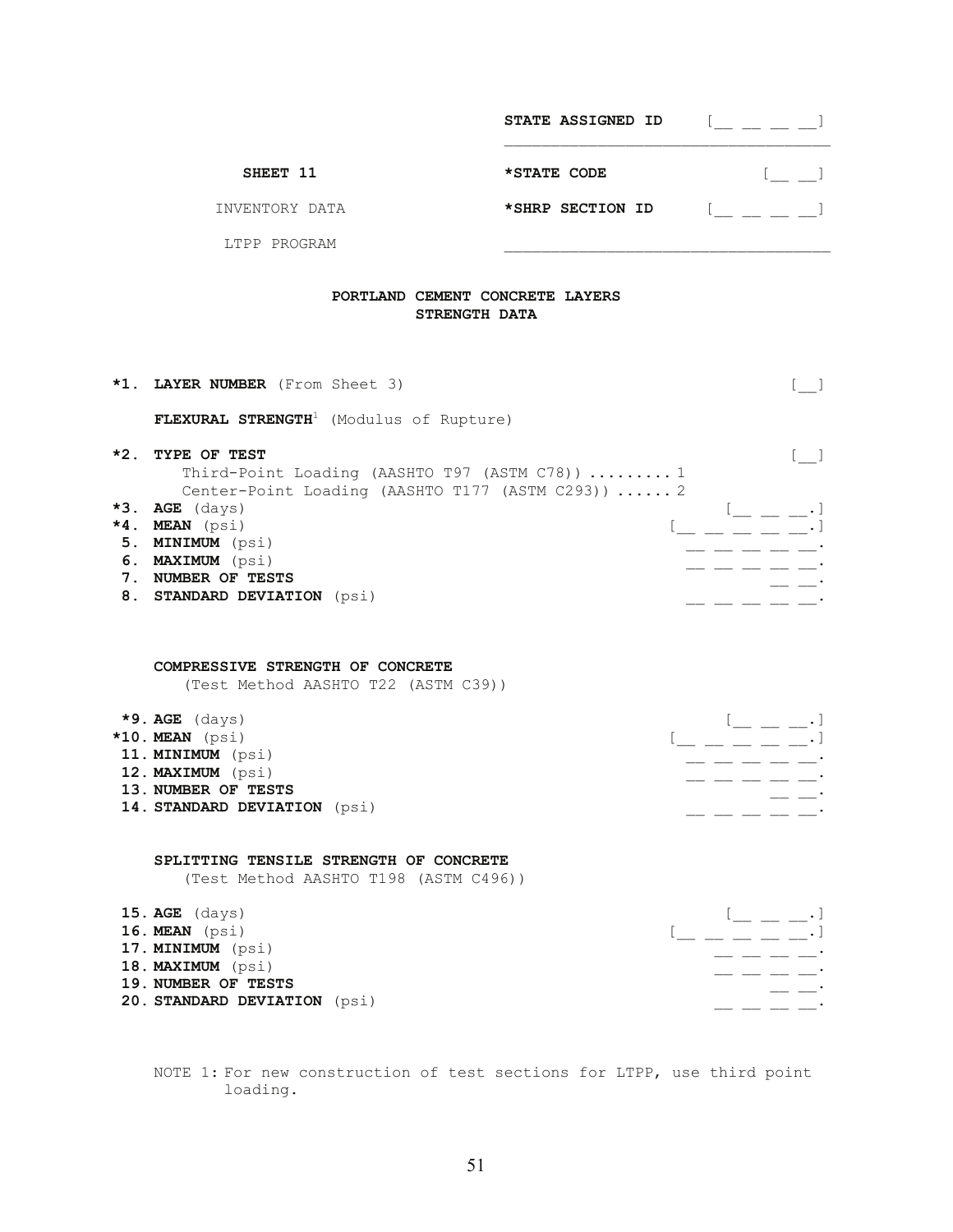|            |                                                                                                                                                                                                                       | STATE ASSIGNED ID<br>$\begin{array}{ccc} & & & \end{array}$                      |
|------------|-----------------------------------------------------------------------------------------------------------------------------------------------------------------------------------------------------------------------|----------------------------------------------------------------------------------|
|            | SHEET 12                                                                                                                                                                                                              | *STATE CODE<br>$l_{\rm{}}=1$                                                     |
|            | INVENTORY DATA                                                                                                                                                                                                        | $\begin{bmatrix} 1 & 1 \\ 1 & 1 \end{bmatrix}$<br>*SHRP SECTION ID               |
|            | LTPP PROGRAM                                                                                                                                                                                                          |                                                                                  |
|            | PLANT MIXED ASPHALT BOUND LAYERS<br>AGGREGATE PROPERTIES                                                                                                                                                              |                                                                                  |
|            | *1. LAYER NUMBER (From Sheet 3)                                                                                                                                                                                       | $\begin{bmatrix} 1 & 1 \\ 1 & 1 \end{bmatrix}$                                   |
|            | COMPOSITION OF COARSE AGGREGATE<br>Crushed Stone  1 Crushed Slag 4 $\star$ 2. [ ]<br>Gravel  2 Manufactured<br>Crushed Gravel  3 Lightweight 5 $*4.$ [1]                                                              | TYPE<br>PERCENT<br>$[$ _ _ _ _ $]$<br>$*3. [ ]$                                  |
| *5.        | GEOLOGIC CLASSIFICATION OF COARSE AGGREGATE<br>(See Geologic Classification Codes, Table A.8, Appendix A)                                                                                                             | $[$ $\_\_$ $\_$                                                                  |
|            | COMPOSITION OF FINE AGGREGATE<br>Crushed or Manufactured Sand (From                                                                                                                                                   | PERCENT<br>TYPE<br>$*7.$ [ ]<br>$\mathfrak{l} \_$ $\_$ $\_$                      |
| $*9.$      | TYPE OF MINERAL FILLER<br>Stone Dust  1 Portland Cement  3<br>Hydrated Lime  2 Fly Ash  4                                                                                                                             | $[\quad]$                                                                        |
| 10.<br>11. | <b>AGGREGATE DURABILITY TEST RESULTS</b><br>(See Durability Test Type Codes, Table A.12, Appendix A)<br>TYPE OF AGGREGATE TYPE OF TEST RESULTS<br><b>COARSE</b><br><b>COARSE</b><br>12. COARSE<br>13. COARSE AND FINE | _ __ __ __ __<br>_ __ __ <b>·</b> __ __ _<br>__ __ __'__ __ _<br>_ __ __'__ __ _ |
| 14.        | POLISH VALUE OF COARSE AGGREGATES                                                                                                                                                                                     |                                                                                  |

(Surface Layer Only) (AASHTO T279 (ASTM D3319))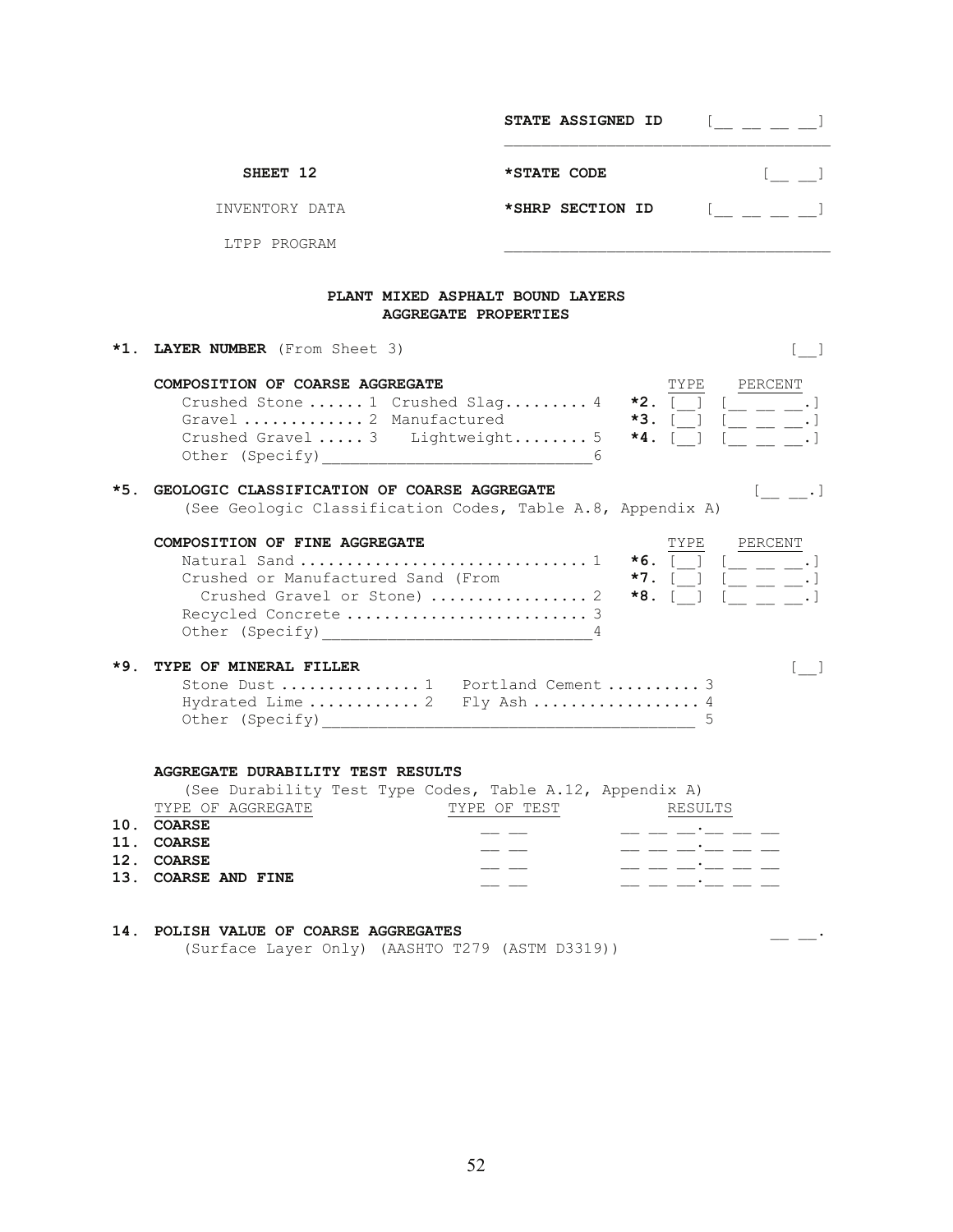|                | STATE ASSIGNED ID |  |
|----------------|-------------------|--|
| SHEET 13       | *STATE CODE       |  |
| INVENTORY DATA | *SHRP SECTION ID  |  |
| LTPP PROGRAM   |                   |  |

## **PLANT MIXED ASPHALT BOUND LAYERS AGGREGATE PROPERTIES (CONTINUED)**

## **\*1. LAYER NUMBER** (From Sheet 3) [\_\_]

#### **\*2. GRADATION OF COMBINED AGGREGATES**

| Sieve Size or No. | % Passing                | Sieve Size or No. | % Passing                |
|-------------------|--------------------------|-------------------|--------------------------|
| 2"                |                          | No. 4             | <b>Contract Contract</b> |
| $1 \t1/2$ "       |                          | No. 8             |                          |
| $1$ "             |                          | No. 10            |                          |
| $7/8$ "           |                          | No. 16            | $\lfloor$ $\lfloor$      |
| $3/4$ "           |                          | No. 30            | $\lceil$ $\lceil$        |
| $5/8$ "           |                          | No. 40            |                          |
| $1/2$ "           |                          | No. 50            | . <u>. .</u>             |
| $3/8$ "           | <b>Contract Contract</b> | No. 80            |                          |
|                   |                          | No. 100           |                          |
|                   |                          | No. 200           |                          |

#### **BULK SPECIFIC GRAVITIES:**

| *3. COARSE AGGREGATE (AASHTO T85 (ASTM C127)) | [ ]                                                                                                          |
|-----------------------------------------------|--------------------------------------------------------------------------------------------------------------|
| *4. FINE AGGREGATE (AASHTO T84 (ASTM C128))   | $\begin{bmatrix} 1 & 1 & 1 \\ 1 & 1 & 1 \end{bmatrix}$                                                       |
| *5. MINERAL FILLER (AASHTO T100 (ASTM D854))  | $\begin{smallmatrix} 1 & 1 & 1 \end{smallmatrix}$ . The set of $\begin{smallmatrix} 1 & 1 \end{smallmatrix}$ |
| *6. AGGREGATE COMBINATION (Calculated)        | $[$ $\ldots$ $\ldots$ $\ldots$ $]$                                                                           |
|                                               |                                                                                                              |

 **7. EFFECTIVE SPECIFIC GRAVITY OF AGGREGATE COMBINATION** (Calculated) \_\_.\_\_ \_\_ \_\_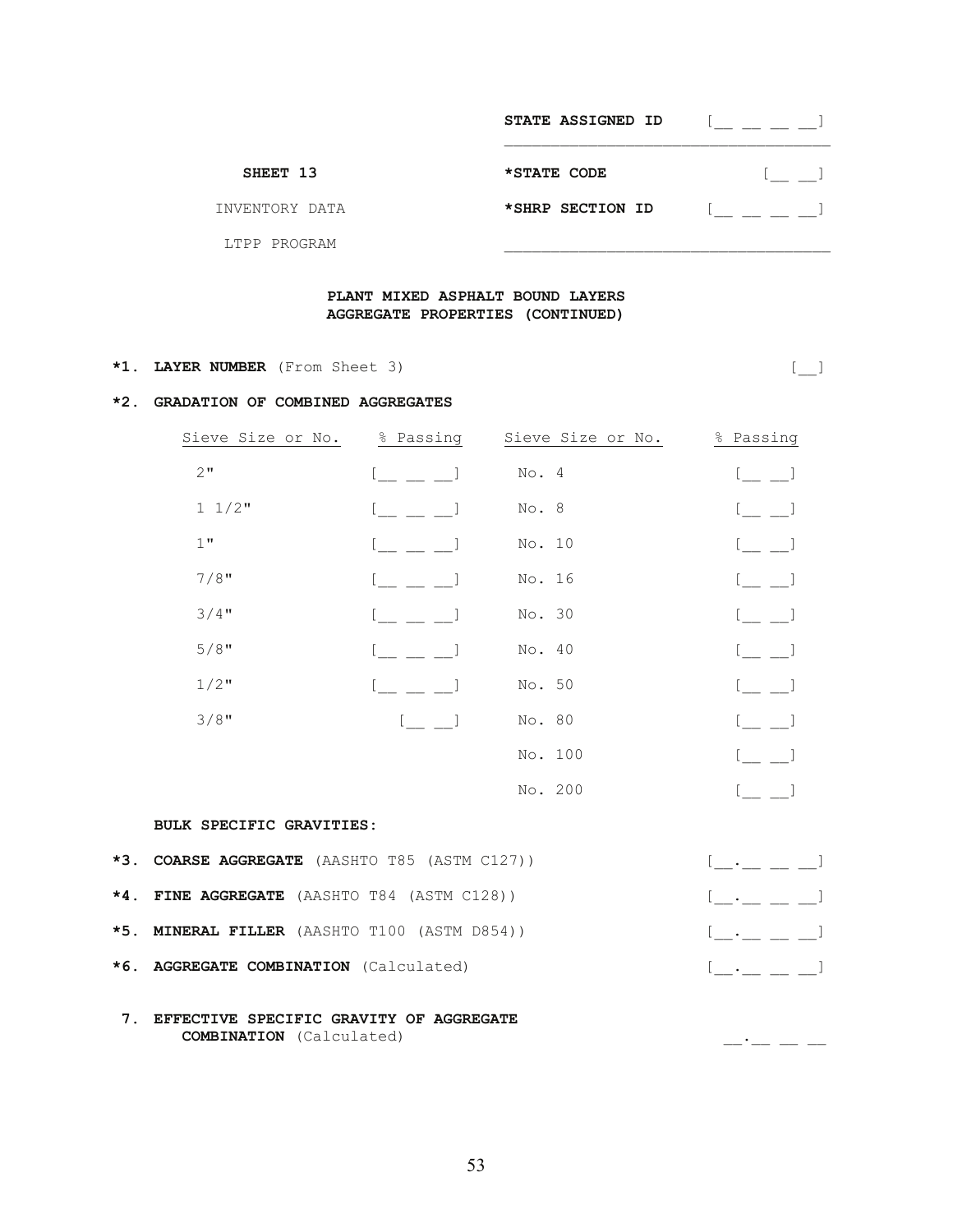|     |                                                                                                                       | <b>STATE ASSIGNED ID</b> | $[\_$ $[\_$ $\_$ $\_$ $\_$                                                                  |
|-----|-----------------------------------------------------------------------------------------------------------------------|--------------------------|---------------------------------------------------------------------------------------------|
|     | SHEET 14                                                                                                              | *STATE CODE              |                                                                                             |
|     | INVENTORY DATA                                                                                                        | *SHRP SECTION ID         | $\mathbb{C} \sqcup \sqcup \sqcup \sqcup$                                                    |
|     | LTPP PROGRAM                                                                                                          |                          |                                                                                             |
|     | PLANT MIXED ASPHALT BOUND LAYERS<br>ASPHALT CEMENT PROPERTIES                                                         |                          |                                                                                             |
|     | *1. LAYER NUMBER (From Sheet 3)                                                                                       |                          | $\begin{bmatrix} 1 & 1 \end{bmatrix}$                                                       |
|     | *2. ASPHALT GRADE (See Table A.15, Appendix A)                                                                        |                          | $\begin{bmatrix} 1 & 1 \\ 1 & 1 \end{bmatrix}$                                              |
| *3. | <b>SOURCE</b> (See Table A.13, Appendix A)<br>(If Other, Specify                                                      |                          |                                                                                             |
|     | *4. SPECIFIC GRAVITY OF ASPHALT CEMENT (AASHTO T228 (ASTM D70)) [ . ]                                                 |                          |                                                                                             |
|     | ORIGINAL ASPHALT CEMENT PROPERTIES                                                                                    |                          |                                                                                             |
|     | *5. VISCOSITY OF ASPHALT AT 140°F (poises)<br>(AASHTO T202 (ASTM D2171))                                              |                          | $\mathfrak{l}$ $\equiv$ $\equiv$ $\equiv$ $\equiv$ $\equiv$ $\equiv$ $\cdot$ $\mathfrak{l}$ |
|     | *6. VISCOSITY OF ASPHALT AT 275°F (centistokes)<br>(AASHTO T201 (ASTM D2170))                                         |                          | $\begin{bmatrix} 1 & 1 & 1 \\ 1 & 1 & 1 \\ 1 & 1 & 1 \end{bmatrix}$                         |
|     | *7. PENETRATION AT 77°F, 100 g., 5. sec (tenths of a mm)<br>(AASHTO T49 (ASTM D5))                                    |                          | $[$ $, ]$                                                                                   |
|     | ASPHALT MODIFIERS (See Type Code, Table A.14, Appendix A)                                                             |                          |                                                                                             |
|     | *8. MODIFIER #1<br>*9. MODIFIER #2<br>(If Other, Specify Type                                                         | TYPE                     | QUANTITY (%)                                                                                |
|     | 10. DUCTILITY AT $77^{\circ}$ F (cm) (AASHTO T51 (ASTM D113))                                                         |                          |                                                                                             |
| 11. | DUCTILITY AT 39.2°F (cm) (AASHTO T51 (ASTM D113))                                                                     |                          | $- - - -$                                                                                   |
| 12. | TEST RATE FOR DUCTILITY MEASUREMENT AT 39.2°F (cm/min)                                                                |                          | $- - - -$                                                                                   |
| 13. | PENETRATION AT 39.2°F, 200 g., 60 sec. (tenths of a mm)<br>(AASHTO T49 (ASTM D5))                                     |                          | _ __ __ ·                                                                                   |
| 14. | <b>RING AND BALL SOFTENING POINT</b> (AASHTO T53 (ASTM D36)) $(^{\circ}F)$                                            |                          | $=$ $ -$                                                                                    |
|     | NOTE: If emulsified or cutback asphalt was used, enter "N" in the spaces<br>for "Original Asphalt Cement Properties." |                          |                                                                                             |

54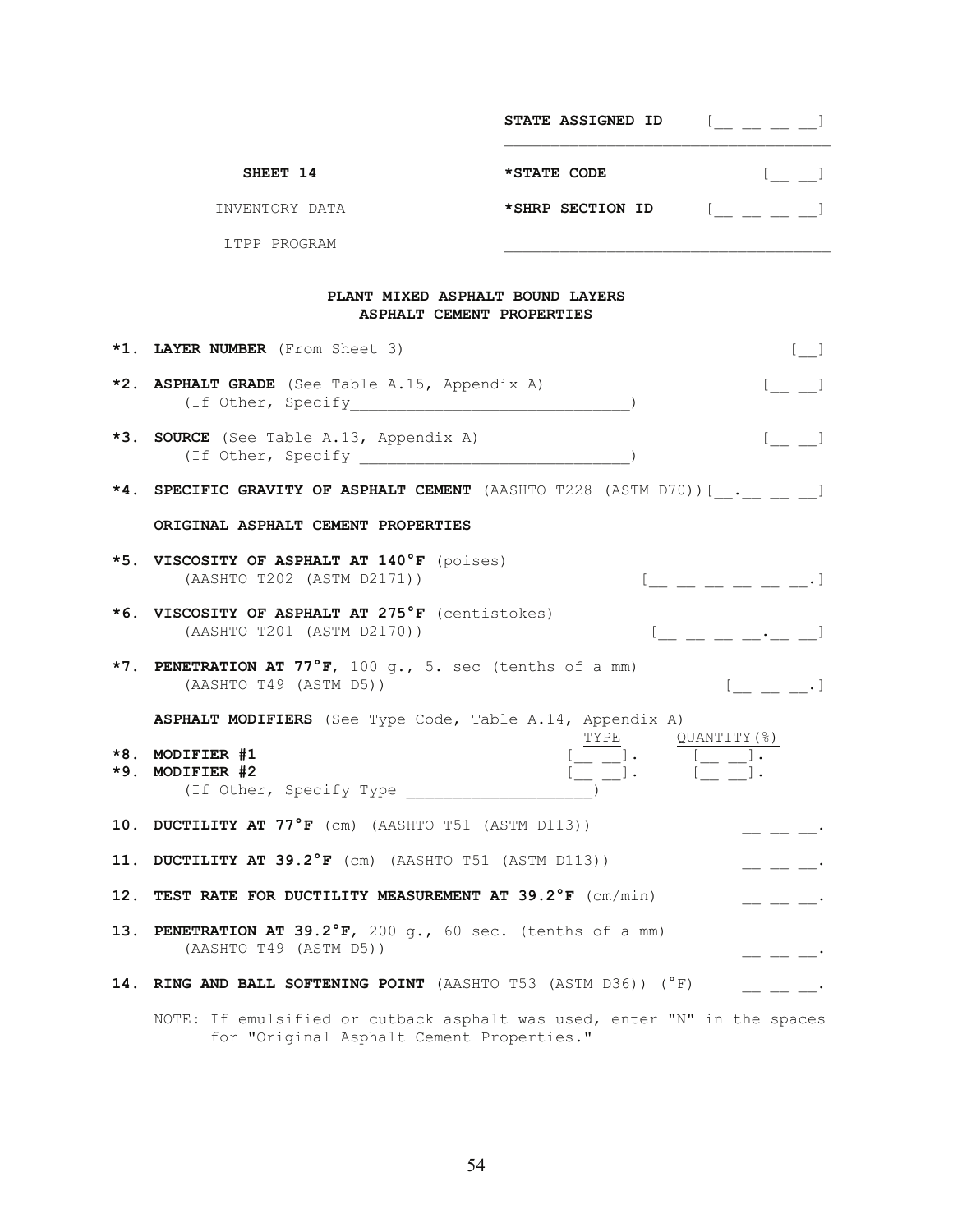|                | STATE ASSIGNED ID |  |
|----------------|-------------------|--|
| SHEET 15       | *STATE CODE       |  |
| INVENTORY DATA | *SHRP SECTION ID  |  |
| LTPP PROGRAM   |                   |  |

## **PLANT MIXED ASPHALT BOUND LAYERS ASPHALT CEMENT PROPERTIES (CONTINUED)**

| *1. LAYER NUMBER (From Sheet 3)                                                                                                                                                                                                                                                                                                                                                                     |  |
|-----------------------------------------------------------------------------------------------------------------------------------------------------------------------------------------------------------------------------------------------------------------------------------------------------------------------------------------------------------------------------------------------------|--|
| LABORATORY AGED ASPHALT CEMENT PROPERTIES                                                                                                                                                                                                                                                                                                                                                           |  |
| 2. TEST PROCEDURE USED TO MEASURE AGING EFFECTS<br>AASHTO T179 (ASTM D1754) - Thin Film Oven Test  1<br>AASHTO T240 (ASTM D2872) - Rolling Thin Film Oven Test  2<br>Other (Specify) 2014 2022 2022 2023 2024 2022 2023 2024 2022 2023 2024 2022 2023 2024 2022 2023 2024 2022 2023 2024 2022 2023 2024 2022 2023 2024 2022 2023 2024 2022 2023 2024 2022 2023 2024 2022 2023 2024 2022 2023 2024 2 |  |
| 3. VISCOSITY OF ASPHALT AT 140°F (poise)<br>(AASHTO T202 (ASTM D2171))                                                                                                                                                                                                                                                                                                                              |  |
| 4. VISCOSITY OF ASPHALT AT 275°F (centistokes)<br>(AASHTO T201 (ASTM D2170))                                                                                                                                                                                                                                                                                                                        |  |
| 5. DUCTILITY AT 77°F (cm) (AASHTO T51 (ASTM D113))                                                                                                                                                                                                                                                                                                                                                  |  |
| 6. DUCTILITY AT 39.2°F (cm) (AASHTO T51 (ASTM D113))                                                                                                                                                                                                                                                                                                                                                |  |
| 7. TEST RATE FOR DUCTILITY MEASUREMENT AT<br>$39.2^{\circ}$ F (cm/min)                                                                                                                                                                                                                                                                                                                              |  |
| 8. PENETRATION AT 77°F, 100 q., 5 Sec.<br>(tenths of a mm) (AASHTO T49 (ASTM D5))                                                                                                                                                                                                                                                                                                                   |  |
| 9. PENETRATION AT 39.2°F, 200 q., 60 Sec.<br>(tenths of a mm) (AASHTO T49 (ASTM D5))                                                                                                                                                                                                                                                                                                                |  |
| 10. RING AND BALL SOFTENING POINT (°F) (AASHTO T53 (ASTM D36))                                                                                                                                                                                                                                                                                                                                      |  |
| 11. WEIGHT LOSS (percent)                                                                                                                                                                                                                                                                                                                                                                           |  |

 NOTE: If emulsified or cutback asphalt was used, enter "N" in the spaces for "Laboratory Aged Asphalt Cement Properties."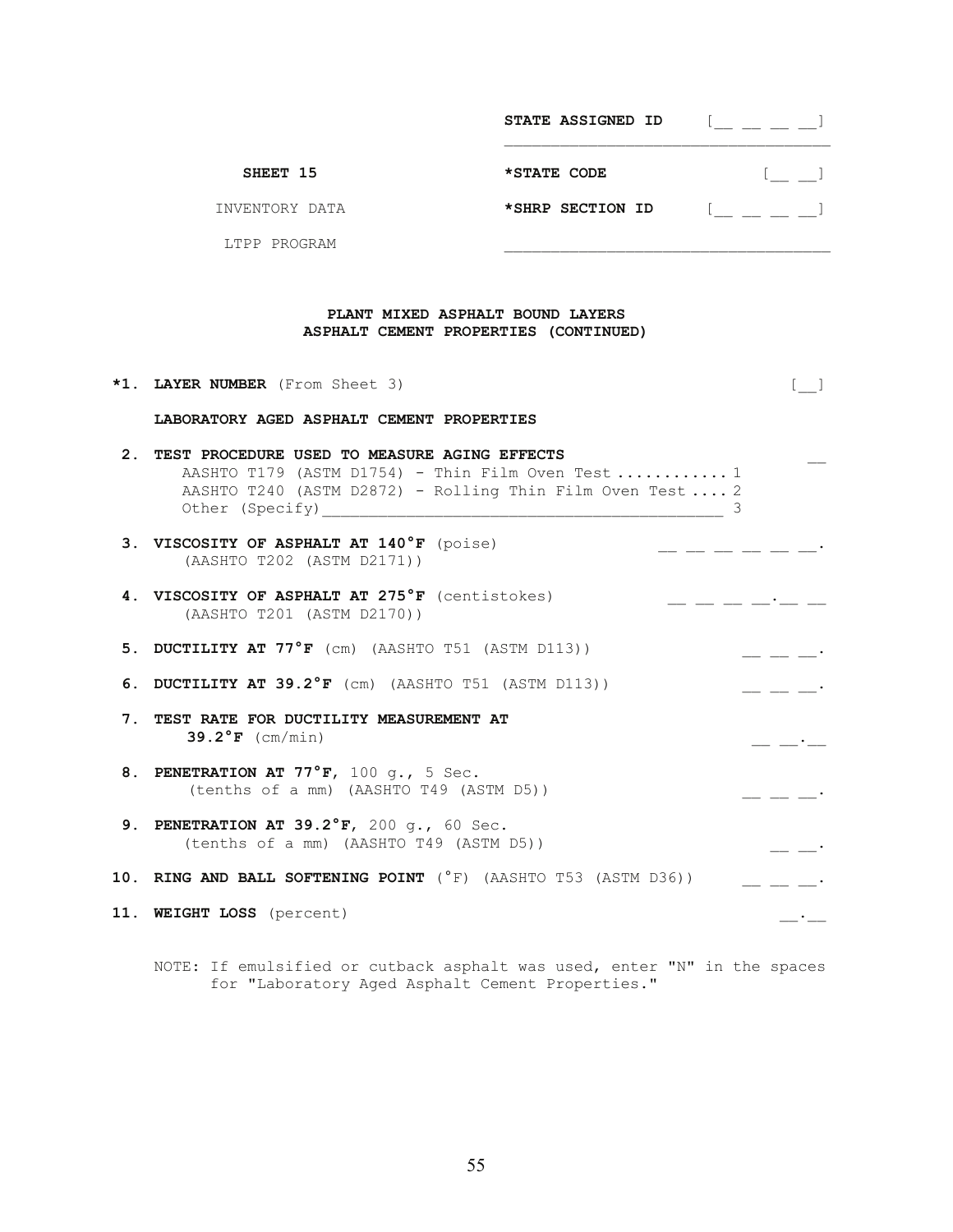|             |                                                                                                                              | STATE ASSIGNED ID                                                                     | $[$ $\_$ $\_$ $\_$ $\_$ $\_$                                                                                                                                                                                                                                                                                                                                                                                                                                                      |
|-------------|------------------------------------------------------------------------------------------------------------------------------|---------------------------------------------------------------------------------------|-----------------------------------------------------------------------------------------------------------------------------------------------------------------------------------------------------------------------------------------------------------------------------------------------------------------------------------------------------------------------------------------------------------------------------------------------------------------------------------|
|             | SHEET 16                                                                                                                     | *STATE CODE                                                                           | $\begin{bmatrix} 1 & 1 \\ 1 & 1 \end{bmatrix}$                                                                                                                                                                                                                                                                                                                                                                                                                                    |
|             | INVENTORY DATA                                                                                                               | *SHRP SECTION ID                                                                      | $\mathbb{L}$ $\mathbb{L}$ $\mathbb{L}$                                                                                                                                                                                                                                                                                                                                                                                                                                            |
|             | LTPP PROGRAM                                                                                                                 |                                                                                       |                                                                                                                                                                                                                                                                                                                                                                                                                                                                                   |
|             |                                                                                                                              | PLANT MIXED ASPHALT BOUND LAYERS<br>ORIGINAL MIXTURE PROPERTIES                       |                                                                                                                                                                                                                                                                                                                                                                                                                                                                                   |
|             | *1. LAYER NUMBER (From Sheet 3)                                                                                              |                                                                                       | $[ \quad \  \, ]$                                                                                                                                                                                                                                                                                                                                                                                                                                                                 |
| $*2.$       | TYPE OF SAMPLES<br>Samples Compacted in Laboratory  1<br>Samples Taken From Test Section  2                                  |                                                                                       | $[$ $]$                                                                                                                                                                                                                                                                                                                                                                                                                                                                           |
|             | *3. MAXIMUM SPECIFIC GRAVITY (No Air Voids)<br>(AASHTO T209 or ASTM D2041)                                                   |                                                                                       | $[\underline{\phantom{a}}\underline{\phantom{a}}\underline{\phantom{a}}\underline{\phantom{a}}\underline{\phantom{a}}]$                                                                                                                                                                                                                                                                                                                                                           |
|             | BULK SPECIFIC GRAVITY (ASTM D1188)                                                                                           |                                                                                       |                                                                                                                                                                                                                                                                                                                                                                                                                                                                                   |
| $*4.$<br>6. | <b>MEAN</b><br>5. MINIMUM<br>$   -$                                                                                          | $[$ <sub>___</sub> __ _ _ _ ] NUMBER OF TESTS<br><b>MAXIMUM</b><br>STANDARD DEVIATION | <b>Committee Committee</b>                                                                                                                                                                                                                                                                                                                                                                                                                                                        |
|             | ASPHALT CONTENT (percent by weight of total mix)<br>(AASHTO T164 (ASTM D2172))                                               |                                                                                       |                                                                                                                                                                                                                                                                                                                                                                                                                                                                                   |
| 8.<br>9.    | *7. MEAN<br>$[\underline{\qquad} \underline{\qquad} \underline{\cdot} \underline{\qquad}]$<br><b>MINIMUM</b>                 | NUMBER OF SAMPLES<br><b>MAXIMUM</b><br>STANDARD DEVIATION                             |                                                                                                                                                                                                                                                                                                                                                                                                                                                                                   |
|             | PERCENT AIR VOIDS (percent)                                                                                                  |                                                                                       |                                                                                                                                                                                                                                                                                                                                                                                                                                                                                   |
| 12.         | $*10.$ MEAN<br>$[\underline{\qquad} \underline{\qquad} \cdot \underline{\qquad} \cdot]$<br>11. MINIMUM<br>— — <sup>-</sup> — | NUMBER OF SAMPLES<br><b>MAXIMUM</b><br>STANDARD DEVIATION                             | — — <sup>-</sup> —                                                                                                                                                                                                                                                                                                                                                                                                                                                                |
|             | 13. VOIDS IN MINERAL AGGREGATE (percent)                                                                                     |                                                                                       | $  -$                                                                                                                                                                                                                                                                                                                                                                                                                                                                             |
|             | 14. EFFECTIVE ASPHALT CONTENT (percent)                                                                                      |                                                                                       | $- - -$                                                                                                                                                                                                                                                                                                                                                                                                                                                                           |
|             | 15. MARSHALL STABILITY (1bs) (AASHTO T245 (ASTM D1559))                                                                      |                                                                                       | $\equiv$ $\equiv$ $\equiv$ $\equiv$                                                                                                                                                                                                                                                                                                                                                                                                                                               |
|             | 16. NUMBER OF BLOWS                                                                                                          |                                                                                       |                                                                                                                                                                                                                                                                                                                                                                                                                                                                                   |
|             | 17. MARSHALL FLOW (hundredths of an inch)<br>(AASHTO T245 (ASTM D1559))                                                      |                                                                                       | $=$ $  -$                                                                                                                                                                                                                                                                                                                                                                                                                                                                         |
|             | 18. HVEEM STABILITY (AASHTO T246 (ASTM D1560))                                                                               |                                                                                       | $\frac{1}{1-\alpha} \frac{1}{1-\alpha} \frac{1}{1-\alpha} \frac{1}{1-\alpha} \frac{1}{1-\alpha} \frac{1}{1-\alpha} \frac{1}{1-\alpha} \frac{1}{1-\alpha} \frac{1}{1-\alpha} \frac{1}{1-\alpha} \frac{1}{1-\alpha} \frac{1}{1-\alpha} \frac{1}{1-\alpha} \frac{1}{1-\alpha} \frac{1}{1-\alpha} \frac{1}{1-\alpha} \frac{1}{1-\alpha} \frac{1}{1-\alpha} \frac{1}{1-\alpha} \frac{1}{1-\alpha} \frac{1}{1-\alpha} \frac{1}{1-\alpha} \frac{1}{1-\alpha} \frac{1}{1-\alpha} \frac{1$ |
|             | 19. HVEEM COHESIOMETER VALUE (grams/25 mm of width)<br>(AASHTO T246 (ASTM D1560))                                            |                                                                                       |                                                                                                                                                                                                                                                                                                                                                                                                                                                                                   |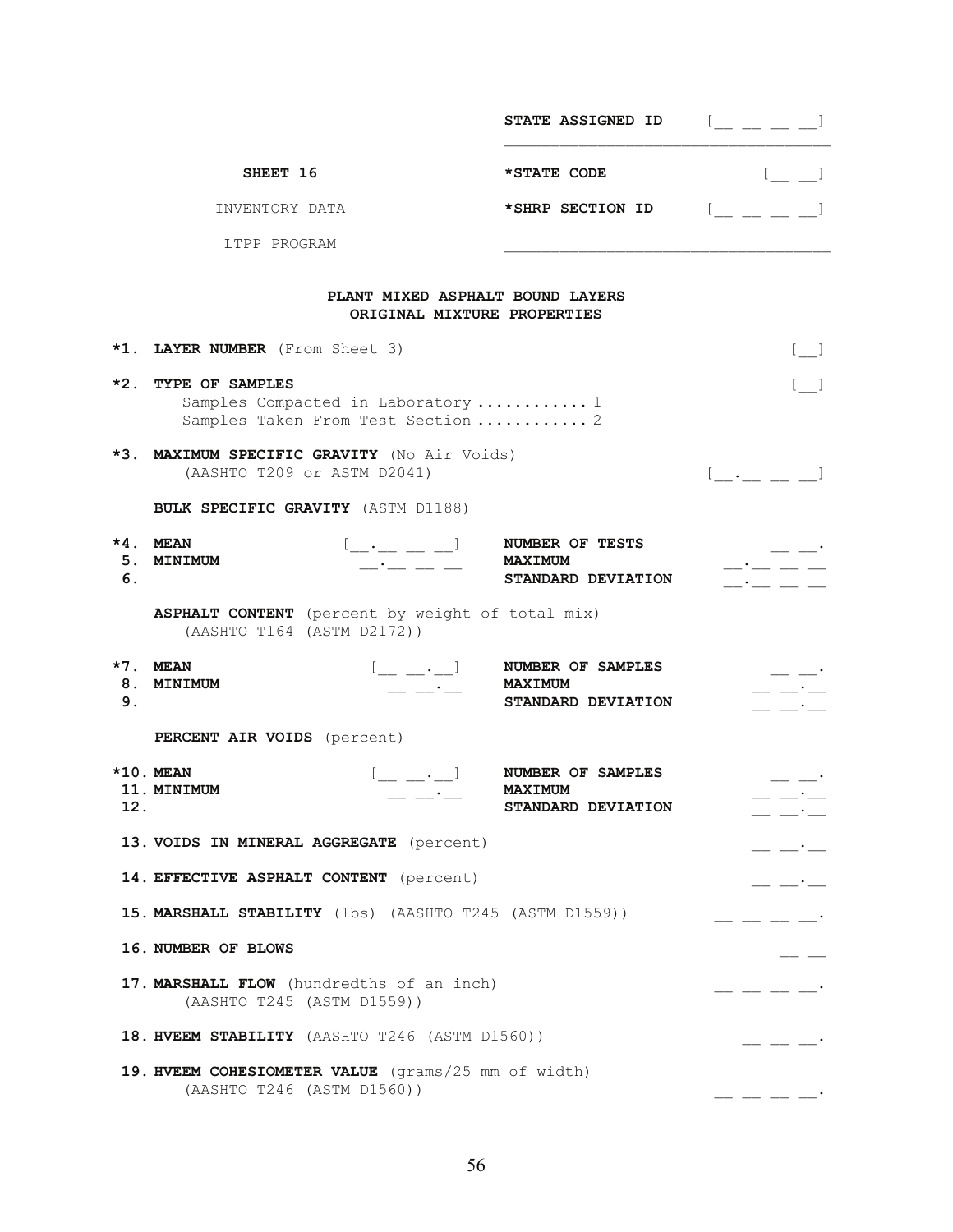|                | STATE ASSIGNED ID |  |
|----------------|-------------------|--|
| SHEET 17       | *STATE CODE       |  |
| INVENTORY DATA | *SHRP SECTION ID  |  |
| LTPP PROGRAM   |                   |  |

## **PLANT MIXED ASPHALT BOUND LAYERS ORIGINAL MIXTURE PROPERTIES (CONTINUED)**

|       | *1. LAYER NUMBER (From Sheet 3)                                                                                                                                                                                                                | <b>Contract</b> |
|-------|------------------------------------------------------------------------------------------------------------------------------------------------------------------------------------------------------------------------------------------------|-----------------|
| $*2.$ | <b>TYPE ASPHALT PLANT</b>                                                                                                                                                                                                                      |                 |
|       | Batch Plant  1 Drum Mix Plant  2<br>Other (Specify) 2014 2022 2022 2023 2024 2022 2023 2024 2022 2023 2024 2022 2023 2024 2022 2023 2024 2022 2023                                                                                             |                 |
| $*3.$ | TYPE OF ANTISTRIPPING AGENT USED<br>(See Type Codes, Table A.20, Appendix A)<br>(Other, Specify 1999)                                                                                                                                          |                 |
|       | *4. ANTISTRIPPING LIQUID OR SOLID CODE<br>Liquid  1 Solid  2                                                                                                                                                                                   |                 |
| $*5.$ | AMOUNT OF ANTISTRIPPING AGENT USED<br>(If liquid, enter amount as percent of asphalt cement<br>weight. If solid, enter amount as percent of aggregate<br>$weight.$ )                                                                           |                 |
| 6.    | MOISTURE SUSCEPTIBILITY TEST TYPE<br>AASHTO T165 (ASTM D1075)  1<br>Texas Freeze-Thaw Pedestal Test (Ref. 21)  2<br>Revised Lottman Procedure (AASHTO T283)  4<br>Other (Specify)<br>5<br><u> 1989 - Johann John Stone, mars et al. (1989)</u> |                 |
|       | MOISTURE SUSCEPTIBILITY TEST RESULTS:                                                                                                                                                                                                          |                 |
| 7.    | HVEEM STABILITY NO.                                                                                                                                                                                                                            |                 |
| 8.    | PERCENT STRIPPED                                                                                                                                                                                                                               |                 |
| 9.    | <b>TENSILE STRENGTH RATIO (AASHTO T283)</b>                                                                                                                                                                                                    |                 |
|       | 10. INDEX OF RETAINED STRENGTH (AASHTO T165)                                                                                                                                                                                                   |                 |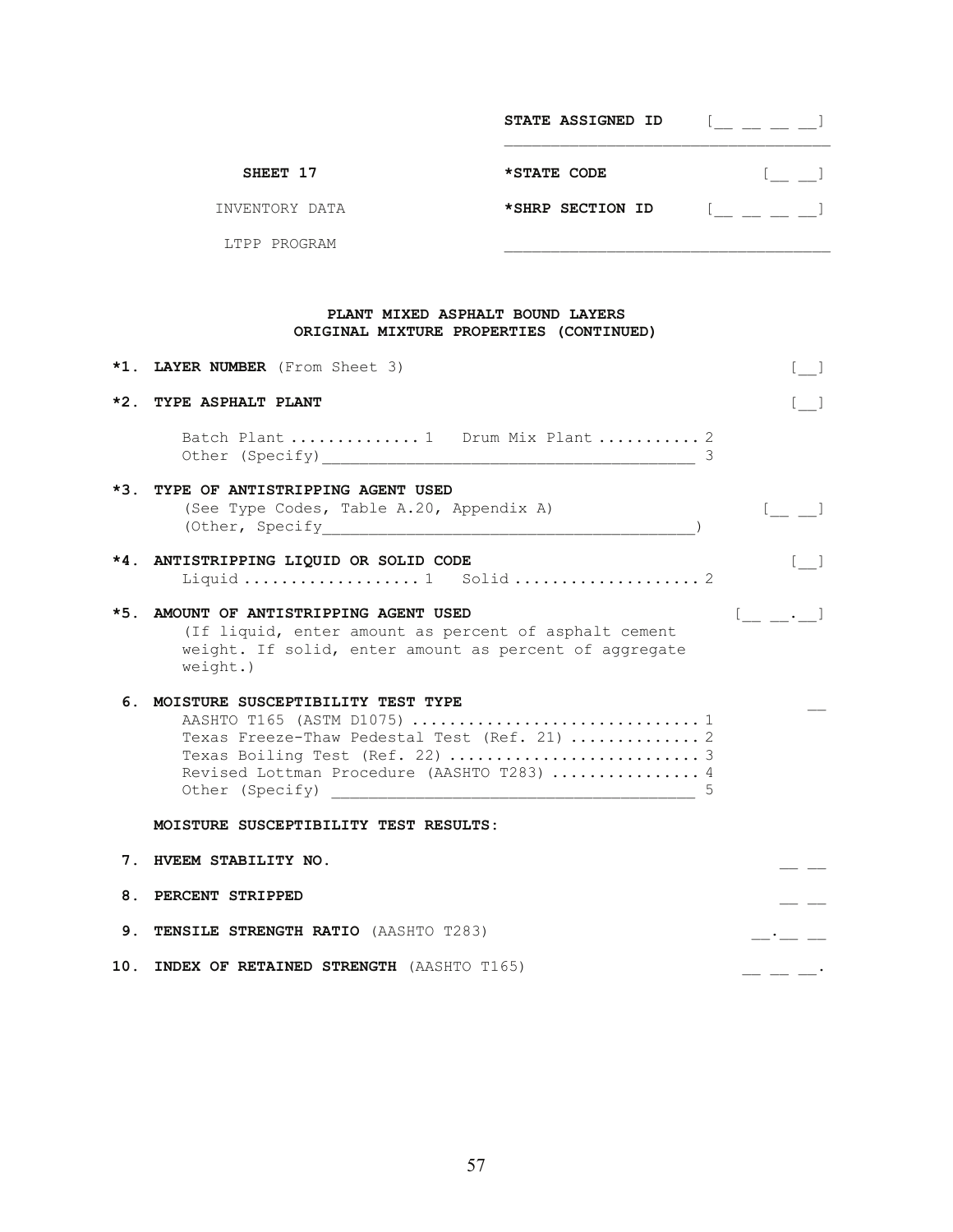|                                                                                                                 |                                                                                                                                                                                                                                                                                                                                                                                                                                                                                                           |                                                                                                                                                                                                                                                                                                                                                                                                                                      | <b>STATE ASSIGNED ID</b>                                                                                                                                                                                                                  |                                                                                                                                                               |                                                |
|-----------------------------------------------------------------------------------------------------------------|-----------------------------------------------------------------------------------------------------------------------------------------------------------------------------------------------------------------------------------------------------------------------------------------------------------------------------------------------------------------------------------------------------------------------------------------------------------------------------------------------------------|--------------------------------------------------------------------------------------------------------------------------------------------------------------------------------------------------------------------------------------------------------------------------------------------------------------------------------------------------------------------------------------------------------------------------------------|-------------------------------------------------------------------------------------------------------------------------------------------------------------------------------------------------------------------------------------------|---------------------------------------------------------------------------------------------------------------------------------------------------------------|------------------------------------------------|
|                                                                                                                 | SHEET 18                                                                                                                                                                                                                                                                                                                                                                                                                                                                                                  |                                                                                                                                                                                                                                                                                                                                                                                                                                      | *STATE CODE                                                                                                                                                                                                                               |                                                                                                                                                               | $[$ $\Box$                                     |
|                                                                                                                 | INVENTORY DATA                                                                                                                                                                                                                                                                                                                                                                                                                                                                                            |                                                                                                                                                                                                                                                                                                                                                                                                                                      | *SHRP SECTION ID                                                                                                                                                                                                                          |                                                                                                                                                               |                                                |
|                                                                                                                 | LTPP PROGRAM                                                                                                                                                                                                                                                                                                                                                                                                                                                                                              |                                                                                                                                                                                                                                                                                                                                                                                                                                      |                                                                                                                                                                                                                                           |                                                                                                                                                               |                                                |
|                                                                                                                 |                                                                                                                                                                                                                                                                                                                                                                                                                                                                                                           |                                                                                                                                                                                                                                                                                                                                                                                                                                      | PLANT-MIXED ASPHALT BOUND LAYERS<br><b>CONSTRUCTION DATA</b>                                                                                                                                                                              |                                                                                                                                                               |                                                |
| *1.                                                                                                             | LAYER NUMBER (See Sheet 3)                                                                                                                                                                                                                                                                                                                                                                                                                                                                                |                                                                                                                                                                                                                                                                                                                                                                                                                                      |                                                                                                                                                                                                                                           |                                                                                                                                                               | $\begin{bmatrix} 1 & 1 \\ 1 & 1 \end{bmatrix}$ |
|                                                                                                                 | 2. MEAN MIXING TEMPERATURE $(^{\circ}F)$                                                                                                                                                                                                                                                                                                                                                                                                                                                                  |                                                                                                                                                                                                                                                                                                                                                                                                                                      |                                                                                                                                                                                                                                           |                                                                                                                                                               |                                                |
|                                                                                                                 | LAYDOWN TEMPERATURES $(^{\circ}F)$                                                                                                                                                                                                                                                                                                                                                                                                                                                                        |                                                                                                                                                                                                                                                                                                                                                                                                                                      |                                                                                                                                                                                                                                           |                                                                                                                                                               |                                                |
| 4.<br>5.                                                                                                        | 3. MEAN<br><b>MINIMUM</b>                                                                                                                                                                                                                                                                                                                                                                                                                                                                                 |                                                                                                                                                                                                                                                                                                                                                                                                                                      | NUMBER OF TESTS<br><b>MAXIMUM</b><br>STANDARD DEVIATION                                                                                                                                                                                   |                                                                                                                                                               |                                                |
| 6.<br>7.<br>8.<br>9.<br>10.<br>11.<br>12.<br>13.<br>14.<br>15.<br>16.<br>17.<br>18.<br>19.<br>20.<br>21.<br>22. | <b>ROLLER</b><br><b>ROLLER</b><br><b>CODE</b><br><b>DESCRIPTION</b><br>A<br>STEEL-WHL TANDEM<br>B<br>STEEL-WHL TANDEM<br>C<br>STEEL-WHL TANDEM<br>STEEL-WHL TANDEM<br>D<br>Е<br>PNEUMATIC-TIRED<br>PNEUMATIC-TIRED<br>F<br>PNEUMATIC-TIRED<br>G<br>PNEUMATIC-TIRED<br>H.<br>I.<br>SINGLE-DRUM VIBR.<br>SINGLE-DRUM VIBR.<br>J<br>K SINGLE-DRUM VIBR.<br>L SINGLE-DRUM VIBR.<br>DOUBLE-DRUM VIBR.<br>М<br>DOUBLE-DRUM VIBR.<br>N<br>DOUBLE-DRUM VIBR.<br>$\Omega$<br>Ρ<br>DOUBLE-DRUM VIBR.<br>OTHER<br>Q. | <b>GROSS WGT</b><br>(tons)<br>_ __·__<br>$\overline{\phantom{a}}$<br>$\mathcal{L} \subset \mathcal{L}$<br>$\overline{\phantom{a}}$ and $\overline{\phantom{a}}$<br>$\mathcal{L} \subset \mathcal{L}$<br>$- - - -$<br>$\equiv$ $\equiv$ $\equiv$<br>$\overline{\phantom{iiiiiiii}}$ $\overline{\phantom{iiiiiiii}}$<br>and a series of the series of the series of the series of the series of the series of the series of the series | TIRE PRES. FREQ.<br>(psi) (vibr/min)<br>__ __ _<br>-- -- --<br>__ __ __•<br>$   \cdot$<br>$\frac{1}{2}$ and $\frac{1}{2}$ and $\frac{1}{2}$ and $\frac{1}{2}$<br>$--- \ \_\_$<br>__ __ __ __ <sup>_</sup><br>__ __ __ __'<br>__ __ __ __' | <b>AMPLITUDE</b><br>(in)<br>- - - - - - - - -<br>$\cdot$ $\_\_$ $\_\_$<br>$\cdot$ $\_\_$ $\_\_$ $\_\_$<br>$\cdot$ $\_\_$ $\_\_$<br>$\cdot$ $  -$<br>.__ __ __ | <b>SPEED</b><br>(mph)<br>__ __ *__             |
| 23.<br>24.<br>25.<br>26.                                                                                        | COMPACTION DATA<br><b>BREAKDOWN</b><br><b>ROLLER CODE</b> $(A - Q)$<br><b>COVERAGES</b><br>INTERMEDIATE<br><b>ROLLER CODE</b> $(A - Q)$<br><b>COVERAGES</b><br>FINAL<br>27. ROLLER CODE $(A - Q)$<br>28. COVERAGES<br>29. MEAN AIR TEMP $(^{\circ}F)$                                                                                                                                                                                                                                                     |                                                                                                                                                                                                                                                                                                                                                                                                                                      | First Lift Second Lift Third Lift Fourth Lift                                                                                                                                                                                             |                                                                                                                                                               |                                                |
|                                                                                                                 | 30. COMPACTED THICK. (inch)<br>31. CURING PERIOD (hours)                                                                                                                                                                                                                                                                                                                                                                                                                                                  |                                                                                                                                                                                                                                                                                                                                                                                                                                      |                                                                                                                                                                                                                                           |                                                                                                                                                               |                                                |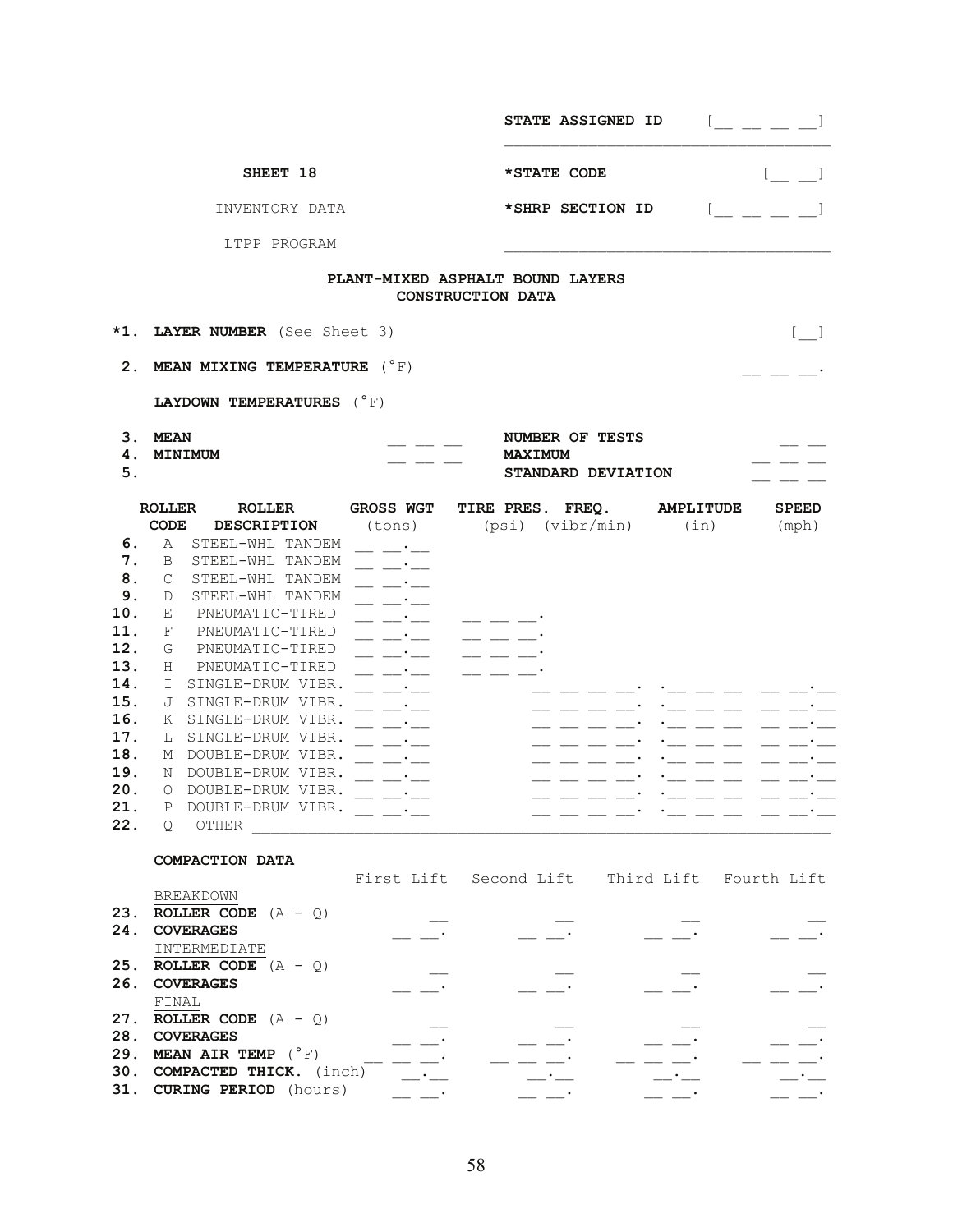|     |                                                                                                                                              |                              | <b>STATE ASSIGNED ID</b>                                                                                                                                                                                                                                                                                                                                                                                                           | $\mathbb{Z} = \mathbb{Z}$        |
|-----|----------------------------------------------------------------------------------------------------------------------------------------------|------------------------------|------------------------------------------------------------------------------------------------------------------------------------------------------------------------------------------------------------------------------------------------------------------------------------------------------------------------------------------------------------------------------------------------------------------------------------|----------------------------------|
|     | SHEET 19                                                                                                                                     |                              | *STATE CODE                                                                                                                                                                                                                                                                                                                                                                                                                        | $[$ $\perp$ $\perp$ <sup>1</sup> |
|     | INVENTORY DATA                                                                                                                               |                              | *SHRP SECTION ID $[\underline{\hspace{1cm}} \underline{\hspace{1cm}} \underline{\hspace{1cm}} \underline{\hspace{1cm}} ]$                                                                                                                                                                                                                                                                                                          |                                  |
|     | LTPP PROGRAM                                                                                                                                 |                              |                                                                                                                                                                                                                                                                                                                                                                                                                                    |                                  |
|     |                                                                                                                                              | SUBBASE MATERIAL DESCRIPTION | UNBOUND OR STABILIZED BASE OR                                                                                                                                                                                                                                                                                                                                                                                                      |                                  |
|     | *1. LAYER NUMBER (From Sheet 3)                                                                                                              |                              |                                                                                                                                                                                                                                                                                                                                                                                                                                    |                                  |
|     | *2. AASHTO SOIL CLASSIFICATION (See Codes, Table A.9)                                                                                        |                              |                                                                                                                                                                                                                                                                                                                                                                                                                                    |                                  |
|     | *3. ATTERBERG LIMITS (AASHTO T90 and T90 or ASTM D4318)<br>PI                                                                                |                              | $\begin{array}{cccccccccccccc} & & & & & & & & \text{L} & & & & & & \text{L} & \text{L} & \text{L} & \text{L} & \text{L} & \text{L} & \text{L} & \text{L} & \text{L} & \text{L} & \text{L} & \text{L} & \text{L} & \text{L} & \text{L} & \text{L} & \text{L} & \text{L} & \text{L} & \text{L} & \text{L} & \text{L} & \text{L} & \text{L} & \text{L} & \text{L} & \text{L} & \text{L} & \text{L} & \text{L} & \text{L} & \text{L}$ | PL [ .]                          |
|     | 4. MAXIMUM LAB DRY DENSITY (pcf)                                                                                                             |                              |                                                                                                                                                                                                                                                                                                                                                                                                                                    |                                  |
|     | 5. OPTIMUM LAB MOISTURE CONTENT (percent)                                                                                                    |                              |                                                                                                                                                                                                                                                                                                                                                                                                                                    |                                  |
| 6.  | TEST USED TO MEASURE MAXIMUM DRY DENSITY<br>AASHTO T134 (Soil-Cement) 3                                                                      |                              | Standard AASHTO T99 1 ASTM D5584<br>Modified AASHTO T180 2 ASTM D42235                                                                                                                                                                                                                                                                                                                                                             | 6                                |
|     | 7. COMPACTIVE ENERGY FOR "OTHER" METHOD<br>(foot-pounds/cubic inch)                                                                          |                              |                                                                                                                                                                                                                                                                                                                                                                                                                                    |                                  |
| 10. | IN SITU DRY DENSITY (pcf)<br>8. MEAN<br>9. MINIMUM                                                                                           |                              | NUMBER OF SAMPLES<br><b>MAXIMUM</b><br>STANDARD DEVIATION                                                                                                                                                                                                                                                                                                                                                                          |                                  |
| 13. | IN SITU MOISTURE CONTENT (percent of dry weight)<br>11. MEAN<br>12. MINIMUM                                                                  |                              | NUMBER OF SAMPLES<br><b>MAXIMUM</b><br>STANDARD DEVIATION                                                                                                                                                                                                                                                                                                                                                                          |                                  |
| 14. | COARSE GRADATION OF BASE/SUBBASE MATL.                                                                                                       |                              |                                                                                                                                                                                                                                                                                                                                                                                                                                    |                                  |
| 15. | FINE GRADATION OF BASE/SUBBASE MATL.<br>Sieve Size or No.<br>$1 \frac{1}{2}$<br>$1$ "<br>$7/8$ "<br>$3/4$ "<br>$5/8$ "<br>$1/2$ "<br>$3/8$ " | % Passing                    | Sieve Size or No.<br>No. 4<br>No. 8<br>No. 10<br>No. 16<br>No. 30<br>No. 40<br>No. 50<br>No. 80                                                                                                                                                                                                                                                                                                                                    | % Passing                        |
|     |                                                                                                                                              |                              | No. 100                                                                                                                                                                                                                                                                                                                                                                                                                            |                                  |

No. 200 \_\_ \_\_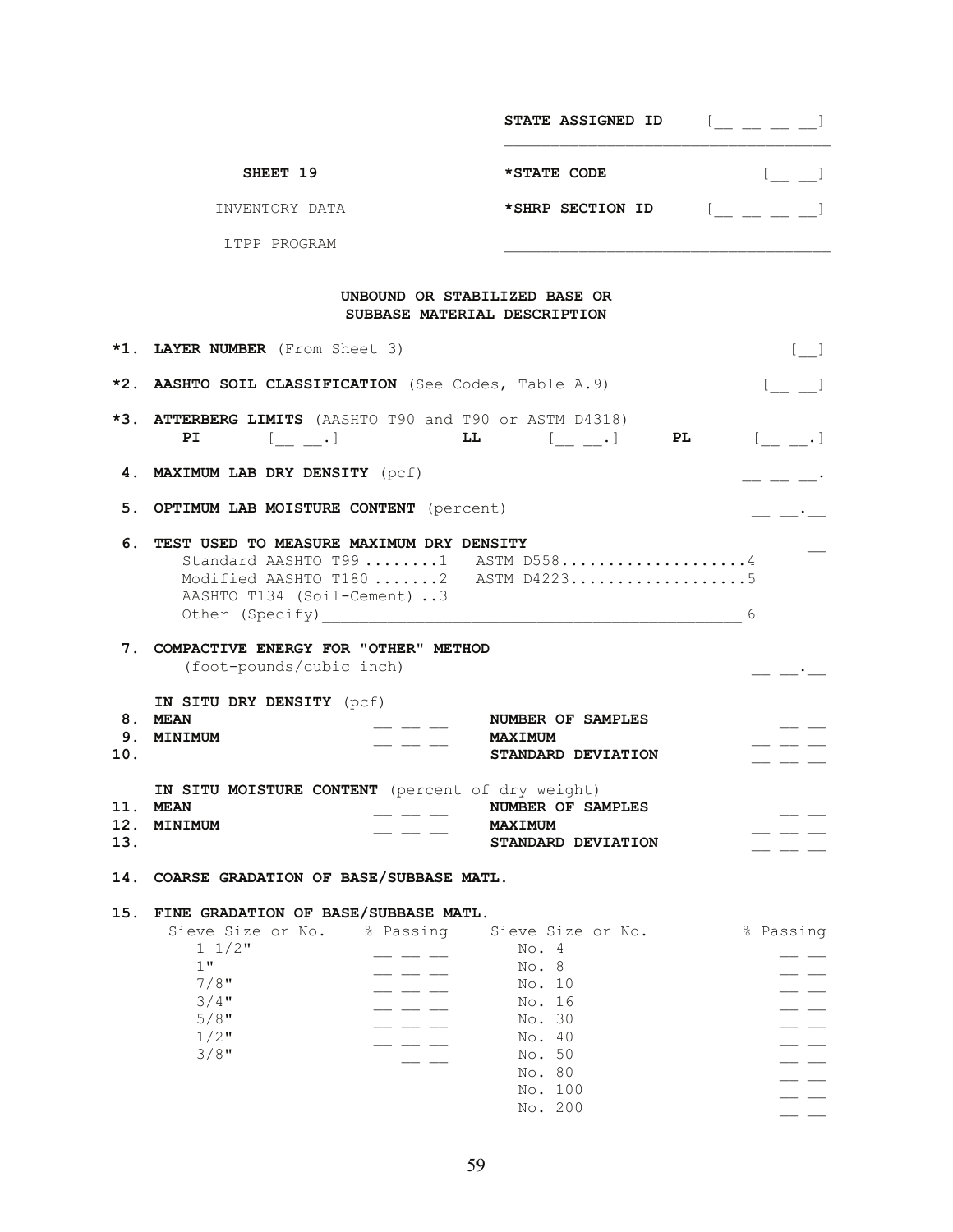|          |                                                                                                                                    | <b>STATE ASSIGNED ID</b>                                                                                                          | $[\_$ $[\_$ $\_$ $\_$ $\_$                                                                                                                                                                                                                                                                                                                                                                   |
|----------|------------------------------------------------------------------------------------------------------------------------------------|-----------------------------------------------------------------------------------------------------------------------------------|----------------------------------------------------------------------------------------------------------------------------------------------------------------------------------------------------------------------------------------------------------------------------------------------------------------------------------------------------------------------------------------------|
|          | SHEET 20                                                                                                                           | *STATE CODE                                                                                                                       |                                                                                                                                                                                                                                                                                                                                                                                              |
|          | INVENTORY DATA                                                                                                                     | *SHRP SECTION ID                                                                                                                  |                                                                                                                                                                                                                                                                                                                                                                                              |
|          | LTPP PROGRAM                                                                                                                       |                                                                                                                                   |                                                                                                                                                                                                                                                                                                                                                                                              |
|          |                                                                                                                                    | UNBOUND OR STABILIZED BASE OR<br>SUBBASE MATERIAL DESCRIPTION (CONTINUED)                                                         |                                                                                                                                                                                                                                                                                                                                                                                              |
|          | *1. LAYER NUMBER (From Sheet 3)                                                                                                    |                                                                                                                                   |                                                                                                                                                                                                                                                                                                                                                                                              |
|          | TYPE AND PERCENT STABILIZING AGENT (For Stabilized Layers Only)                                                                    |                                                                                                                                   |                                                                                                                                                                                                                                                                                                                                                                                              |
|          | *2. STABILIZING AGENT 1<br>*3. STABILIZING AGENT 2                                                                                 | $\begin{tabular}{ll} \bf{TYPE} & \tt{CODE} & [\_] & \tt{PERCENT} \\ \bf{TYPE} & \tt{CODE} & [\_] & \tt{PERCENT} \\ \end{tabular}$ |                                                                                                                                                                                                                                                                                                                                                                                              |
|          | STABILIZING AGENT TYPE CODES<br>Portland Cement  4<br>Other (Specify)                                                              | 8                                                                                                                                 |                                                                                                                                                                                                                                                                                                                                                                                              |
|          | *4. ADMIXTURES:<br>Calcium Chloride  1 Magnesium Chloride  3<br>Sodium Chloride  2                                                 | $[ \quad ] \qquad \qquad \textbf{PERCENT} \quad [ \qquad . \qquad ]$<br>TYPE                                                      |                                                                                                                                                                                                                                                                                                                                                                                              |
| 6.<br>7. | <b>COMPRESSIVE STRENGTH</b> (psi)<br>*5. MEAN<br>$[$ $\_\_$ $\_\_$<br><b>MINIMUM</b>                                               | <b>NUMBER OF TESTS</b><br><b>MAXIMUM</b><br>STANDARD DEVATION                                                                     |                                                                                                                                                                                                                                                                                                                                                                                              |
| *8.      | TYPE OF COMPRESSION TEST<br>AASHTO T167 (ASTM D1074) . 1 AASHTO T220  3<br>AASHTO T24 (ASTM D1633)  2 AASHTO T234 (ASTM D2850) . 4 |                                                                                                                                   | $\lfloor \ \ \rfloor$                                                                                                                                                                                                                                                                                                                                                                        |
|          | *9. CONFINING PRESSURE $(psi)^1$                                                                                                   |                                                                                                                                   | $[\underline{\qquad} \underline{\qquad} \underline{\cdot} \underline{\qquad}]$                                                                                                                                                                                                                                                                                                               |
|          | 10. CALCIUM CARBONATE CONTENT (percent) (ASTM D4373)                                                                               |                                                                                                                                   | $\frac{1}{2} \frac{1}{2} \frac{1}{2} \frac{1}{2} \frac{1}{2} \frac{1}{2} \frac{1}{2} \frac{1}{2} \frac{1}{2} \frac{1}{2} \frac{1}{2} \frac{1}{2} \frac{1}{2} \frac{1}{2} \frac{1}{2} \frac{1}{2} \frac{1}{2} \frac{1}{2} \frac{1}{2} \frac{1}{2} \frac{1}{2} \frac{1}{2} \frac{1}{2} \frac{1}{2} \frac{1}{2} \frac{1}{2} \frac{1}{2} \frac{1}{2} \frac{1}{2} \frac{1}{2} \frac{1}{2} \frac{$ |
|          | 11. CALIFORNIA BEARING RATIO (CBR)<br>(AASHTO T193 OR ASTM D3668)                                                                  |                                                                                                                                   |                                                                                                                                                                                                                                                                                                                                                                                              |
|          | 12. RESISTANCE (R-VALUE) (AASTHO T190 (ASTM D2844))                                                                                |                                                                                                                                   | <u>__</u> __ __ __                                                                                                                                                                                                                                                                                                                                                                           |
| 14.      | 13. MODULUS OF SUBGRADE REACTION (K-VALUE) (psi/sq.in.)<br><b>TYPE OF TEST</b><br>AASHTO T221 (ASTM D1195)  1 AASHTO T222  2       |                                                                                                                                   |                                                                                                                                                                                                                                                                                                                                                                                              |
|          | NOTE: 1. If the test is unconfined, enter "0.0."                                                                                   |                                                                                                                                   |                                                                                                                                                                                                                                                                                                                                                                                              |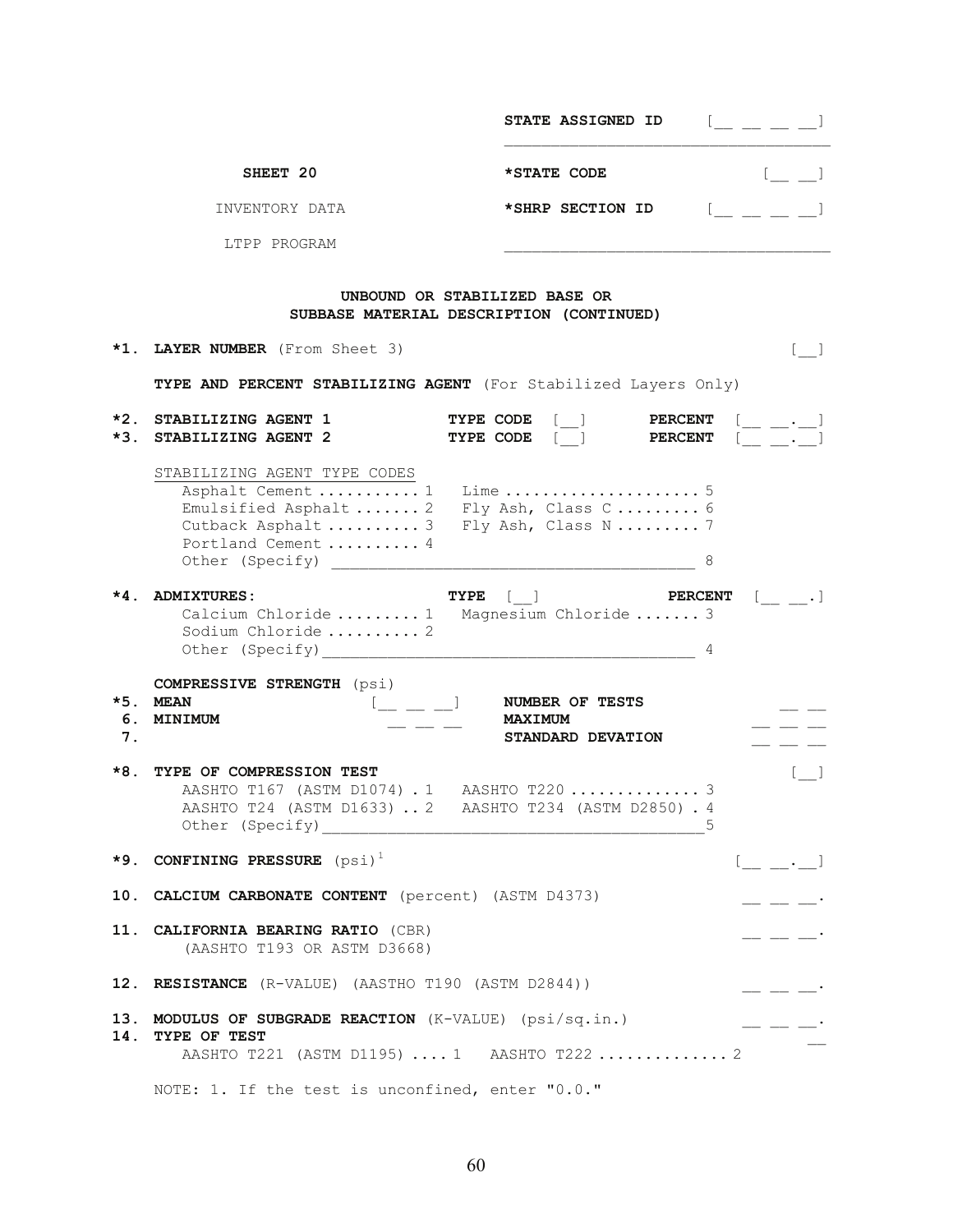|                | STATE ASSIGNED ID |  |
|----------------|-------------------|--|
| SHEET 21       | *STATE CODE       |  |
| INVENTORY DATA | *SHRP SECTION ID  |  |
| LTPP PROGRAM   |                   |  |

## **SUBGRADE DATA**

| 5.         | *1. AASHTO SOIL CLASSIFICATION (See Table A.9, Appendix A)<br>2. CALIFORNIA BEARING RATIO (CBR) (AASHTO T193 or ASTM D1883)<br>3. RESISTANCE (R-VALUE) (AASHTO T190 (ASTM D2844))<br>4. MODULUS OF SUBGRADE REACTION (K-VALUE) (psi/sq. in.)<br>TYPE OF TEST                                                                                                                                                                                                           |                                                         | $[$ $]$                                                                                                                                                                                                                                                                                                                                                                                                                                                                         |
|------------|------------------------------------------------------------------------------------------------------------------------------------------------------------------------------------------------------------------------------------------------------------------------------------------------------------------------------------------------------------------------------------------------------------------------------------------------------------------------|---------------------------------------------------------|---------------------------------------------------------------------------------------------------------------------------------------------------------------------------------------------------------------------------------------------------------------------------------------------------------------------------------------------------------------------------------------------------------------------------------------------------------------------------------|
|            | AASHTO T221 (ASTM D1195) 1 AASHTO T222 or ASTM D11962                                                                                                                                                                                                                                                                                                                                                                                                                  |                                                         |                                                                                                                                                                                                                                                                                                                                                                                                                                                                                 |
| 6.         | PERCENT PASSING NO. 40 SIEVE                                                                                                                                                                                                                                                                                                                                                                                                                                           |                                                         |                                                                                                                                                                                                                                                                                                                                                                                                                                                                                 |
|            | 7. PERCENT PASSING NO. 200 SIEVE                                                                                                                                                                                                                                                                                                                                                                                                                                       |                                                         | $\equiv$ $\equiv$ $\equiv$                                                                                                                                                                                                                                                                                                                                                                                                                                                      |
|            | 8. PLASTICITY INDEX (AASHTO T90 or ASTM D4318)                                                                                                                                                                                                                                                                                                                                                                                                                         |                                                         |                                                                                                                                                                                                                                                                                                                                                                                                                                                                                 |
|            | 9. LIQUID LIMIT (AASHTO T89 or ASTM D4318)                                                                                                                                                                                                                                                                                                                                                                                                                             |                                                         |                                                                                                                                                                                                                                                                                                                                                                                                                                                                                 |
|            | 10. MAXIMUM LAB DRY DENSITY (pcf)                                                                                                                                                                                                                                                                                                                                                                                                                                      |                                                         |                                                                                                                                                                                                                                                                                                                                                                                                                                                                                 |
|            | 11. OPTIMUM LAB MOISTURE CONTENT (percent)                                                                                                                                                                                                                                                                                                                                                                                                                             |                                                         |                                                                                                                                                                                                                                                                                                                                                                                                                                                                                 |
|            | 12. TEST USED TO MEASURE MAXIMUM DRY DENSITY                                                                                                                                                                                                                                                                                                                                                                                                                           |                                                         |                                                                                                                                                                                                                                                                                                                                                                                                                                                                                 |
|            | Standard AASHTO (T-99)  1 Modified AASHTO (T-180)  2                                                                                                                                                                                                                                                                                                                                                                                                                   |                                                         |                                                                                                                                                                                                                                                                                                                                                                                                                                                                                 |
|            | Other (Specify)<br>13. <b>COMPACTIVE ENERGY FOR "OTHER" METHOD</b> $(ft.-lbs./cu. in.)$                                                                                                                                                                                                                                                                                                                                                                                |                                                         |                                                                                                                                                                                                                                                                                                                                                                                                                                                                                 |
| 14.<br>16. | IN SITU DRY DENSITY (percent of optimum)<br><b>MEAN</b><br>$\frac{1}{2} \frac{1}{2} \frac{1}{2} \frac{1}{2} \frac{1}{2} \frac{1}{2} \frac{1}{2} \frac{1}{2} \frac{1}{2} \frac{1}{2} \frac{1}{2} \frac{1}{2} \frac{1}{2} \frac{1}{2} \frac{1}{2} \frac{1}{2} \frac{1}{2} \frac{1}{2} \frac{1}{2} \frac{1}{2} \frac{1}{2} \frac{1}{2} \frac{1}{2} \frac{1}{2} \frac{1}{2} \frac{1}{2} \frac{1}{2} \frac{1}{2} \frac{1}{2} \frac{1}{2} \frac{1}{2} \frac{$<br>15. MINIMUM | NUMBER OF TESTS<br><b>MAXIMUM</b><br>STANDARD DEVIATION |                                                                                                                                                                                                                                                                                                                                                                                                                                                                                 |
|            | IN SITU MOISTURE CONTENT (percent of optimum)                                                                                                                                                                                                                                                                                                                                                                                                                          |                                                         |                                                                                                                                                                                                                                                                                                                                                                                                                                                                                 |
|            | 17. MEAN<br>$\frac{1}{2}$ - $\frac{1}{2}$ - NUMBER OF TESTS                                                                                                                                                                                                                                                                                                                                                                                                            |                                                         |                                                                                                                                                                                                                                                                                                                                                                                                                                                                                 |
| 18.        | <b>MINIMUM</b><br>$- - - -$                                                                                                                                                                                                                                                                                                                                                                                                                                            | MAXIMUM                                                 | $\overline{\phantom{a}}$ $\overline{\phantom{a}}$ $\overline{\phantom{a}}$ $\overline{\phantom{a}}$ $\overline{\phantom{a}}$ $\overline{\phantom{a}}$ $\overline{\phantom{a}}$ $\overline{\phantom{a}}$ $\overline{\phantom{a}}$ $\overline{\phantom{a}}$ $\overline{\phantom{a}}$ $\overline{\phantom{a}}$ $\overline{\phantom{a}}$ $\overline{\phantom{a}}$ $\overline{\phantom{a}}$ $\overline{\phantom{a}}$ $\overline{\phantom{a}}$ $\overline{\phantom{a}}$ $\overline{\$ |
| 19.        |                                                                                                                                                                                                                                                                                                                                                                                                                                                                        | STANDARD DEVIATION                                      | the contract of the contract of                                                                                                                                                                                                                                                                                                                                                                                                                                                 |
| 20.<br>22. | IN SITU DRY DENSITY (pcf)<br><b>MEAN</b><br>21. MINIMUM                                                                                                                                                                                                                                                                                                                                                                                                                | NUMBER OF TESTS<br><b>MAXIMUM</b><br>STANDARD DEVIATION |                                                                                                                                                                                                                                                                                                                                                                                                                                                                                 |
| 24.<br>25. | IN SITU MOISTURE CONTENT (percent of dry weight)<br>23. MEAN<br>MINIMUM                                                                                                                                                                                                                                                                                                                                                                                                | NUMBER OF TESTS<br><b>MAXIMUM</b><br>STANDARD DEVIATION |                                                                                                                                                                                                                                                                                                                                                                                                                                                                                 |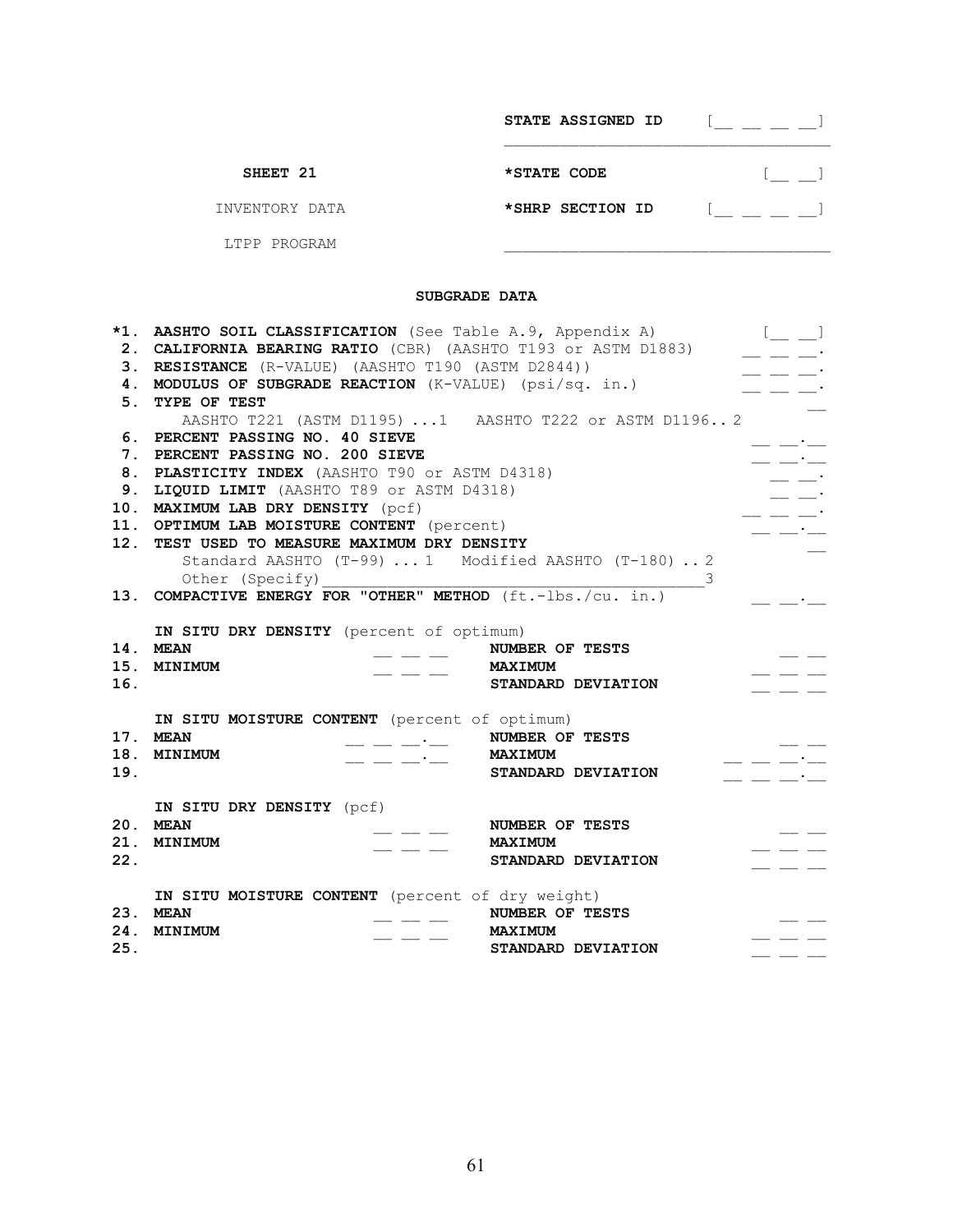|     |                                                                                                    | <b>STATE ASSIGNED ID</b>                                                                                            | $[$ $\_$ $\_$ $\_$ $\_$                                                                                                                                                                                                                                                                                                       |  |  |
|-----|----------------------------------------------------------------------------------------------------|---------------------------------------------------------------------------------------------------------------------|-------------------------------------------------------------------------------------------------------------------------------------------------------------------------------------------------------------------------------------------------------------------------------------------------------------------------------|--|--|
|     | SHEET 22                                                                                           | *STATE CODE                                                                                                         | $[$ $\Box$                                                                                                                                                                                                                                                                                                                    |  |  |
|     | INVENTORY DATA                                                                                     | *SHRP SECTION ID                                                                                                    | $\begin{bmatrix} 1 & 0 & 0 & 0 \\ 0 & 0 & 0 & 0 \\ 0 & 0 & 0 & 0 \\ 0 & 0 & 0 & 0 \\ 0 & 0 & 0 & 0 \\ 0 & 0 & 0 & 0 \\ 0 & 0 & 0 & 0 \\ 0 & 0 & 0 & 0 \\ 0 & 0 & 0 & 0 \\ 0 & 0 & 0 & 0 \\ 0 & 0 & 0 & 0 & 0 \\ 0 & 0 & 0 & 0 & 0 \\ 0 & 0 & 0 & 0 & 0 \\ 0 & 0 & 0 & 0 & 0 & 0 \\ 0 & 0 & 0 & 0 & 0 & 0 \\ 0 & 0 & 0 & 0 & $ |  |  |
|     | LTPP PROGRAM                                                                                       |                                                                                                                     |                                                                                                                                                                                                                                                                                                                               |  |  |
|     | SUBGRADE DATA (CONTINUED)                                                                          |                                                                                                                     |                                                                                                                                                                                                                                                                                                                               |  |  |
|     | RELATIVE DENSITY OF COHESIONLESS FREE-DRAINING SOILS<br>(ASTM D2049)                               |                                                                                                                     |                                                                                                                                                                                                                                                                                                                               |  |  |
|     | <b>MEASURED DENSITIES FROM LABORATORY TESTS</b> (pcf):                                             |                                                                                                                     |                                                                                                                                                                                                                                                                                                                               |  |  |
|     | 1. MINIMUM<br><b>MAXIMUM</b>                                                                       |                                                                                                                     |                                                                                                                                                                                                                                                                                                                               |  |  |
|     | <b>RELATIVE DENSITIES</b> (percent):                                                               |                                                                                                                     |                                                                                                                                                                                                                                                                                                                               |  |  |
| 4.  | 2. MEAN<br>3. MINIMUM<br>$\overline{\phantom{iiiiii}}$ $\overline{\phantom{iiiiii}}$               | NUMBER OF TESTS<br><b>MAXIMUM</b><br>STANDARD DEVIATION                                                             |                                                                                                                                                                                                                                                                                                                               |  |  |
|     | 5. SOIL SUCTION (tsf) (AASHTO T273)                                                                |                                                                                                                     |                                                                                                                                                                                                                                                                                                                               |  |  |
|     | 6. EXPANSION INDEX (ASTM D4829)                                                                    |                                                                                                                     |                                                                                                                                                                                                                                                                                                                               |  |  |
|     | <b>SWELL PRESSURE</b> (psi)<br>7. TEST VALUE<br>8. TEST CODE<br>Other                              | AASHTO T190 or ASTM D2844 1 AASHTO T258, Method 1 2<br><u> 1980 - Jan Barbarat, martin al-Amerikaansk politik (</u> |                                                                                                                                                                                                                                                                                                                               |  |  |
|     | 9. PERCENT BY WEIGHT FINER THAN 0.02 MM <sup>1</sup>                                               |                                                                                                                     |                                                                                                                                                                                                                                                                                                                               |  |  |
| 10. | AVERAGE RATE OF HEAVE DURING STANDARD<br><b>LABORATORY FREEZING TEST</b> ( $mm/day$ ) <sup>1</sup> |                                                                                                                     |                                                                                                                                                                                                                                                                                                                               |  |  |
| 11. | FROST SUSCEPTIBILITY CLASSIFICATION CODE <sup>1</sup>                                              |                                                                                                                     |                                                                                                                                                                                                                                                                                                                               |  |  |
|     | Negligible  1<br>Very Low  2<br>$Low \dots \dots \dots \dots \dots \dots \dots \dots 3$            | Medium  4<br>High  5<br>Very High  6                                                                                |                                                                                                                                                                                                                                                                                                                               |  |  |

 NOTE: 1. This data is only required in "Freeze Zones" where frost may be expected to penetrate into the subgrade.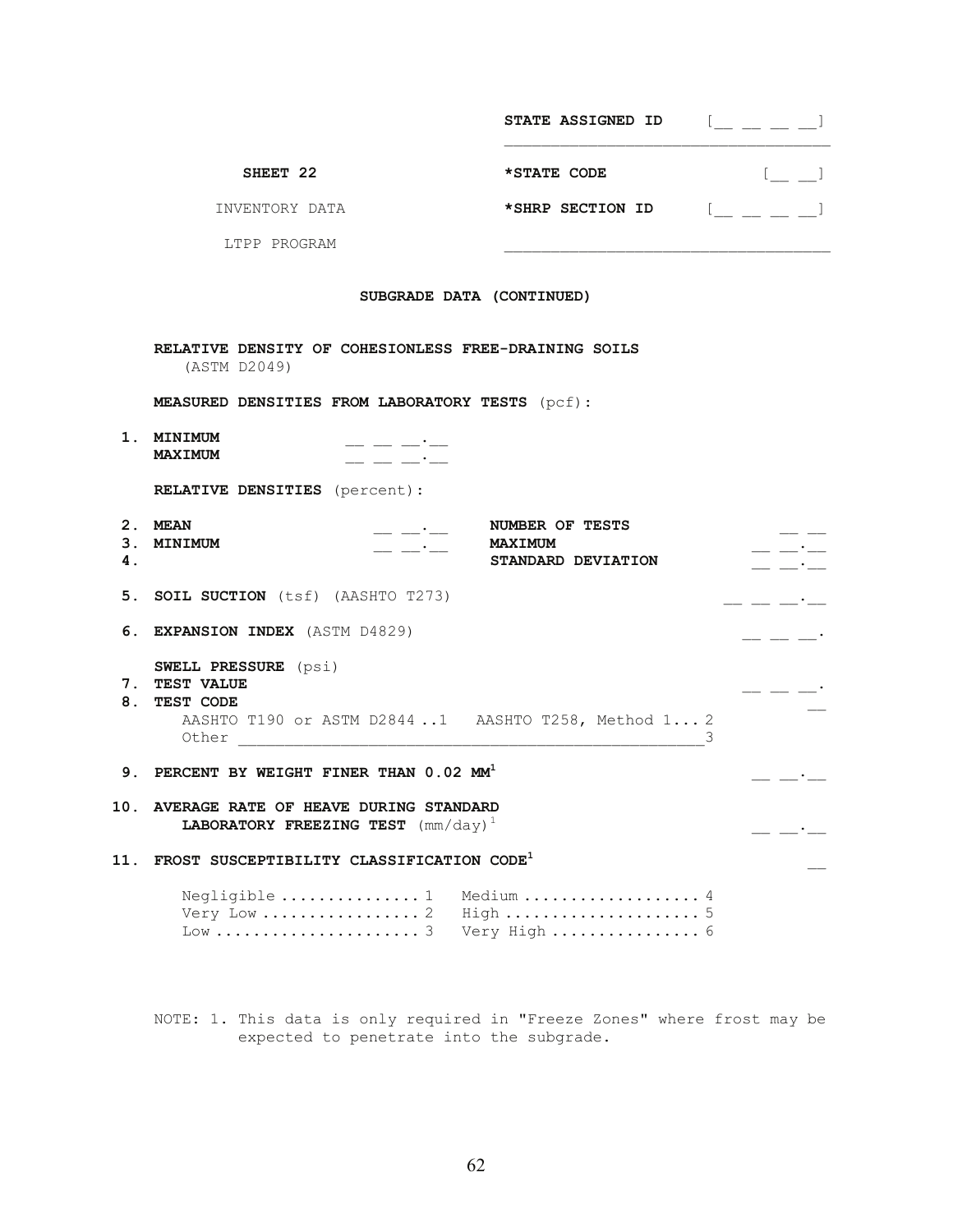|                      |                                                                                                                | STATE ASSIGNED ID | $[$ $\_$ $\_$ $\_$ $\_$               |  |  |
|----------------------|----------------------------------------------------------------------------------------------------------------|-------------------|---------------------------------------|--|--|
|                      | SHEET 23                                                                                                       | *STATE CODE       | $[$ $\Box$                            |  |  |
|                      | INVENTORY DATA                                                                                                 | *SHRP SECTION ID  | $[$                                   |  |  |
|                      | LTPP PROGRAM                                                                                                   |                   |                                       |  |  |
| SNOW REMOVAL/DEICING |                                                                                                                |                   |                                       |  |  |
| *1.                  | FREQUENCY OF SNOW REMOVAL AT TEST SITE?                                                                        |                   | $\lfloor - \rfloor$                   |  |  |
|                      | $\leq$ 1 x per year1                                                                                           |                   |                                       |  |  |
|                      | *2. FREQUENCY OF APPLICATION OF DEICING CHEMICALS ON THE TEST SITE?                                            |                   | $\mathbf{1}$                          |  |  |
|                      | $\leq$ 1 x per year 1                                                                                          |                   |                                       |  |  |
| *3.                  | WHAT TYPE OF DE-ICERS HAVE BEEN USED ON THIS TEST SECTION?                                                     |                   | $\mathbf{1}$                          |  |  |
|                      | Other (Specify) 2008 2009 2010 2021 2022 2023 2024 2022 2023 2024 2022 2023 2024 2022 2023 2024 2025 2026 2027 | 5                 |                                       |  |  |
| $*4$ .               | HAS THE USE OF ANY OF THESE DE-ICERS BEEN DISCONTINUED SINCE THE<br>TEST SECTION WAS OPEN TO TRAFFIC?          |                   | $\begin{bmatrix} 1 & 1 \end{bmatrix}$ |  |  |
|                      | Other (Specify)                                                                                                | 5                 |                                       |  |  |
|                      | IF YES, IN WHAT YEAR?                                                                                          |                   |                                       |  |  |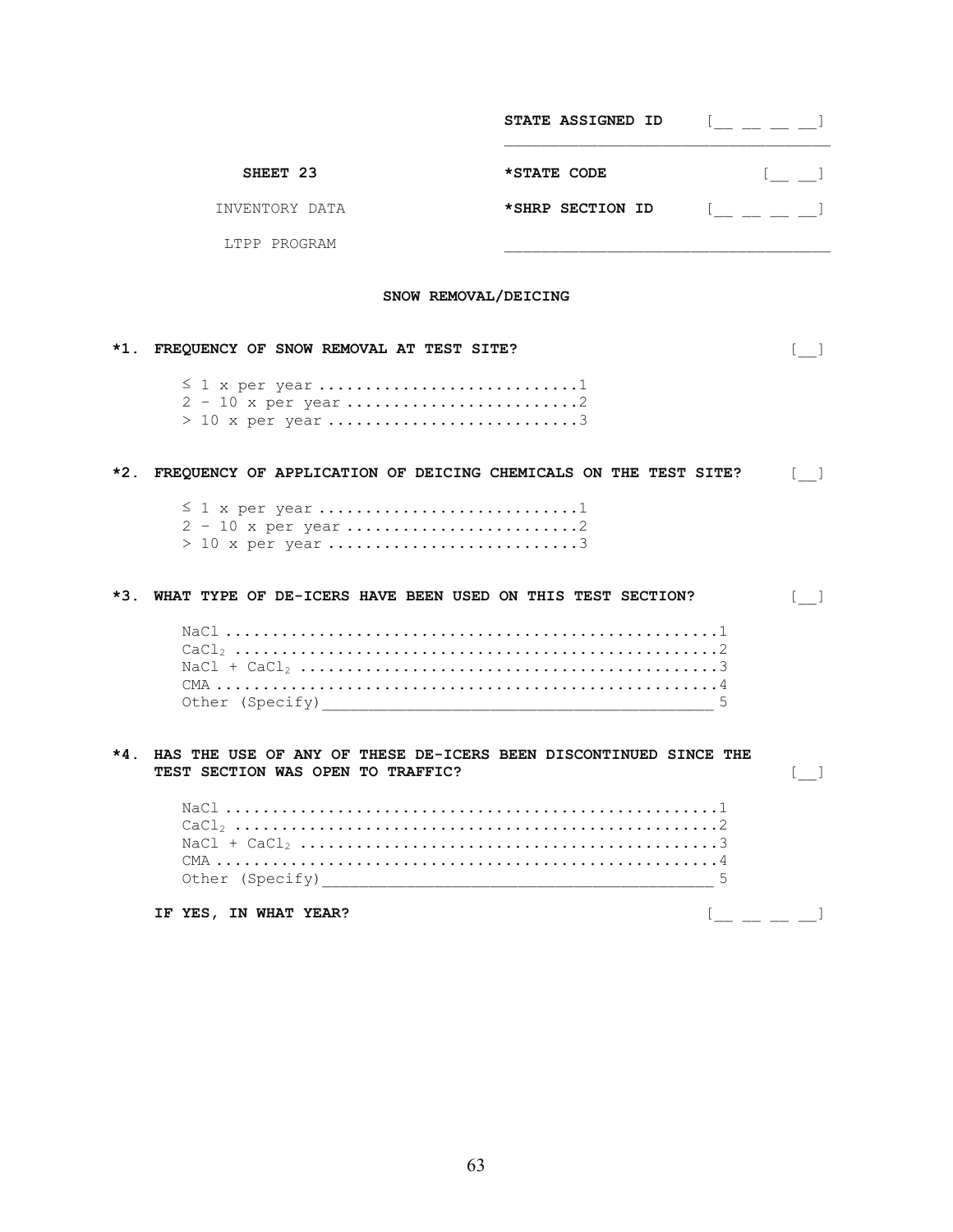# **APPENDIX A. STANDARD CODES**

| <b>State</b>         | Code            | <b>State</b>            | Code            |
|----------------------|-----------------|-------------------------|-----------------|
| Alabama              | 01              | North Carolina          | 37              |
| Alaska               | 02              | North Dakota            | $\overline{38}$ |
| Arizona              | 04              | Ohio                    | $\overline{39}$ |
| Arkansas             | $\overline{05}$ | Oklahoma                | 40              |
| California           | 06              | Oregon                  | 41              |
| Colorado             | 08              | Pennsylvania            | 42              |
| Connecticut          | 09              | Rhode Island            | 44              |
| Delaware             | 10              | South Carolina          | $\overline{45}$ |
| District of Columbia | 11              | South Dakota            | $\overline{46}$ |
| Florida              | 12              | Tennessee               | 47              |
| Georgia              | 13              | Texas                   | 48              |
| Hawaii               | 15              | Utah                    | 49              |
| Idaho                | 16              | Vermont                 | 50              |
| Illinois             | 17              | Virginia                | $\overline{51}$ |
| Indiana              | 18              | Washington              | $\overline{53}$ |
| Iowa                 | 19              | West Virginia           | $\overline{54}$ |
| Kansas               | 20              | Wisconsin               | $\overline{55}$ |
| Kentucky             | 21              | Wyoming                 | $\overline{56}$ |
| Louisiana            | 22              | American Samoa          | 60              |
| Maine                | $\overline{23}$ | Guam                    | 66              |
| Maryland             | 24              | Puerto Rico             | 72              |
| Massachusetts        | 25              | Virgin Islands          | 78              |
| Michigan             | 26              | Alberta                 | $\overline{81}$ |
| Minnesota            | 27              | <b>British Columbia</b> | 82              |
| Mississippi          | 28              | Manitoba                | 83              |
| Missouri             | 29              | New Brunswick           | 84              |
| Montana              | 30              | Newfoundland            | 85              |
| Nebraska             | $\overline{31}$ | Nova Scotia             | 86              |
| Nevada               | 32              | Ontario                 | $\overline{87}$ |
| New Hampshire        | 33              | Prince Edward Island    | 88              |
| New Jersey           | $\overline{34}$ | Quebec                  | 89              |
| New Mexico           | $\overline{35}$ | Saskatchewan            | 90              |
| New York             | $\overline{36}$ |                         |                 |

# **Table A.1. Table of Standard Codes for States, District of Columbia, Puerto Rico, American Protectorates, and Canadian Provinces**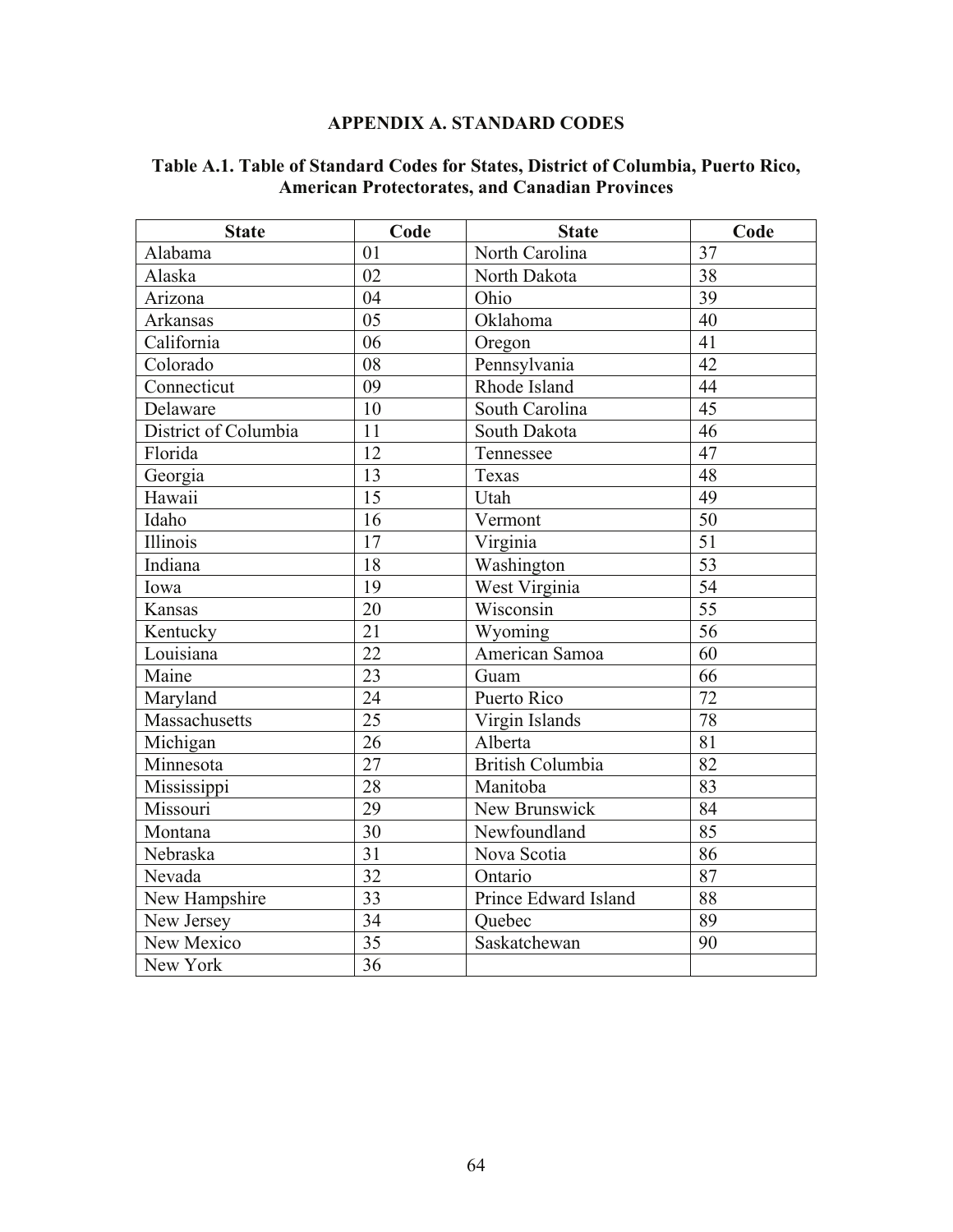| <b>Functional Class</b>                          | Code |
|--------------------------------------------------|------|
| Rural:                                           |      |
| Principal Arterial—Interstate                    | 01   |
| Principal Arterial-Other                         | 02   |
| Minor Arterial                                   | 06   |
| Major Collector                                  | 07   |
| Minor Collector                                  | 08   |
| <b>Local Collector</b>                           | 09   |
| Urban:                                           |      |
| Principal Arterial—Interstate                    | 11   |
| Principal Arterial-Other Freeways or Expressways | 12   |
| Other Principal Arterial                         | 14   |
| Minor Arterial                                   | 16   |
| Collector                                        | 17   |
| Local                                            | 19   |

### **Table A.2. Functional Class Codes**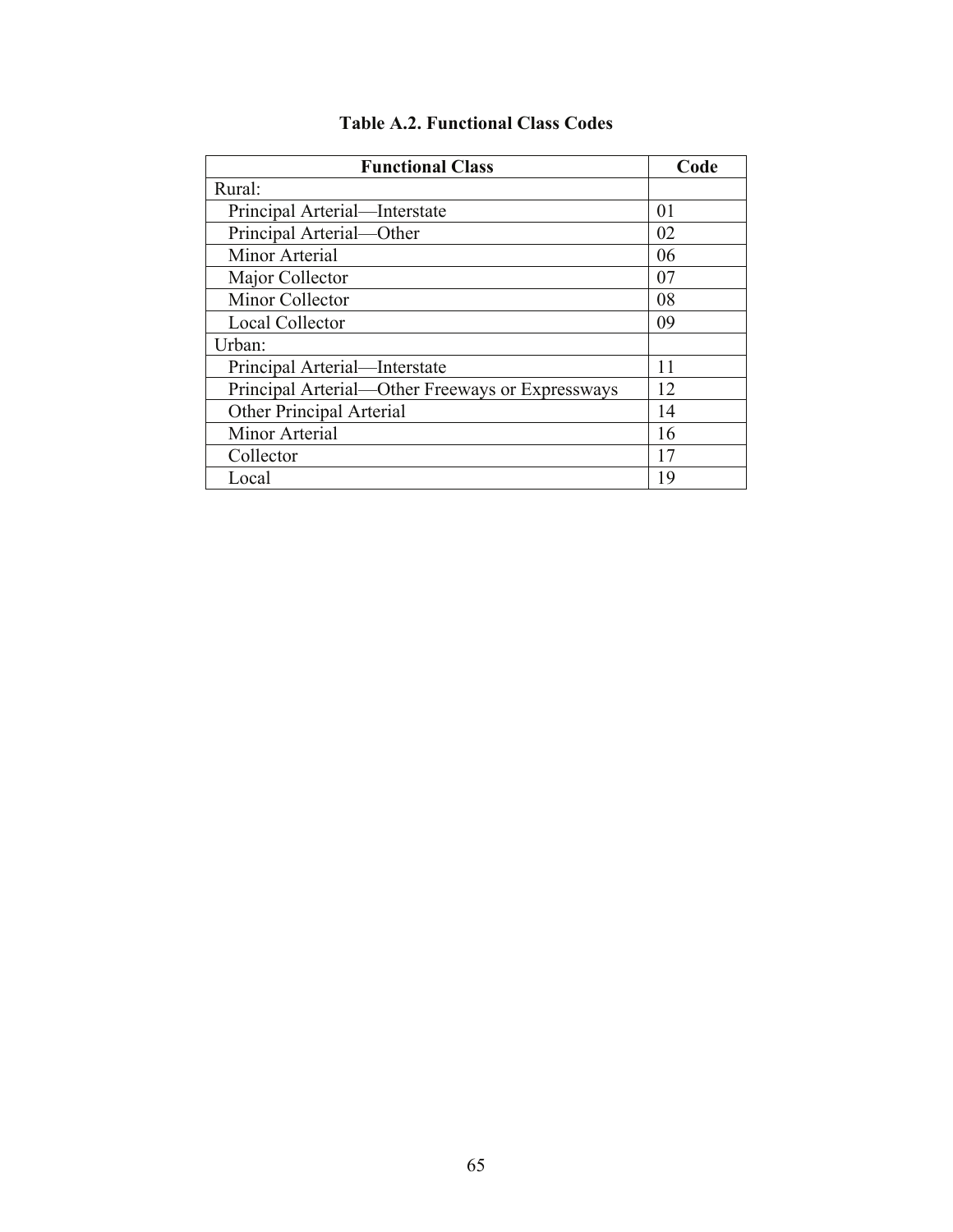#### **Experiment Type Definitions**

#### *General Pavement Studies*

#### *(01) Asphalt Concrete Pavement with Granular Base*

Acceptable pavements for this study include a dense-graded HMAC surface layer, with or without other HMAC layers, placed over untreated granular base. One or more subbase layers may also be present, but are not required. A treated subgrade is classified as a subbase layer. Full depth AC pavements—defined as an HMAC surface layer combined with one or more subsurface HMAC layers beneath the surface layer with a minimum total HMAC thickness of 152 mm (6 inches) placed directly upon a treated or untreated subgrade—are also allowed in this study. Two or more consecutive lifts of the same mixture design are to be treated as one layer.

Seal coats or porous friction courses are allowed on the surface, but not in combination. For example, a porous friction course placed over a seal coat is not acceptable. Seal coats are permissible on top of granular layers. At least one layer of dense-graded HMAC is required, regardless of the existence of seal coats or porous friction courses.

#### *(02) Asphalt Concrete Pavement with Bound Base*

Acceptable pavements for this study include a dense-graded HMAC surface layer with or without other HMAC layers, placed over a bound base layer. To properly account for a variety of bound base types in the sampling design, two classifications of binder types, bituminous and nonbituminous, are defined as factor levels. Bituminous binders include asphalt cements, cutbacks, emulsions, and road tars. Nonbituminous binders include all hydraulic cements (those which harden by a chemical reaction with water and are capable of hardening under water), lime, fly ashes, and natural pozzolans, or combinations thereof. Stabilized bases with lower quality materials such as sand asphalt or soil cement are also allowed. Stabilization practices of primary concern for this study are those in which the structural characteristics of the material are improved due to the cementing action of the stabilizing agent. Thus, the description of the study actually refers to treatments improving the structural properties of the base materials. Two or more consecutive lifts of the same mixture design are to be treated as one layer. One or more subbase layers may be present but are not required.

Seal coats or porous friction courses are permitted on the surface but not in combination. For example, a porous friction course placed over a seal coat is not acceptable. Project selection is often—to those constructed on both fine and coarse subgrades.

#### *(03) Jointed Plain Concrete Pavement—JPCP*

Acceptable pavements for this study include a jointed, unreinforced PCC slab placed over an untreated granular base, HMAC, or stabilized base. One or more subbase layers may also be present, but are not required. The joints may have either no load transfer devices or smooth dowel bars. A seal coat above a granular base layer is permissible. Jointed slabs with load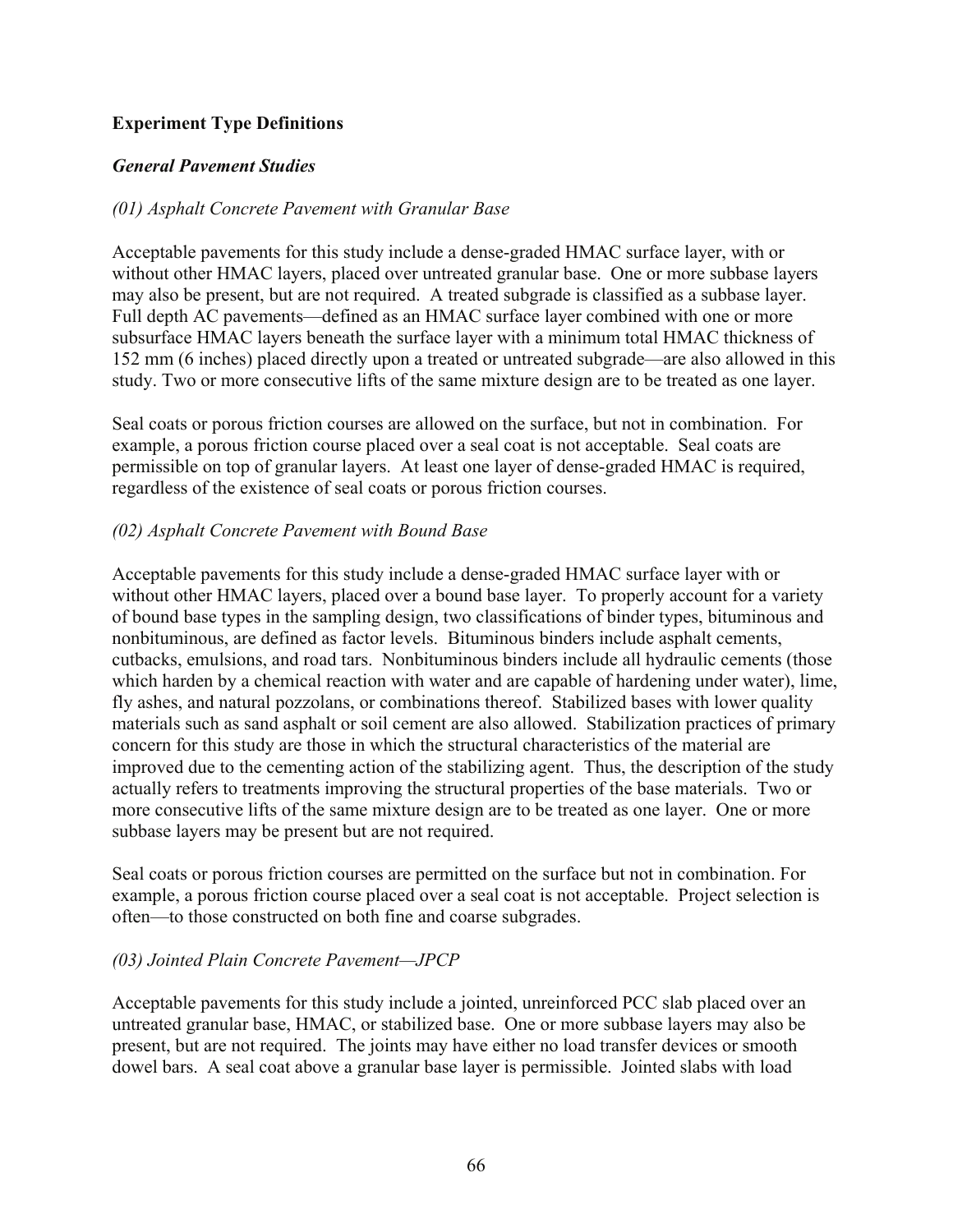transfer devices other than dowel bars, and pavements placed directly upon a treated or untreated subgrade also are not acceptable.

#### *(04) Jointed Reinforced Concrete Pavement—JRCP*

Acceptable projects include jointed reinforced PCC pavements with doweled joints spaced between 66 and 213 m (20 and 65 ft). The slab may rest directly on a base layer or on unstabilized coarse-grained subgrade. A base layer and one or more subbase layers may exist, but are not required. A seal coat is also permissible over a granular base layer. JRCP placed directly over a fine-grained soil/aggregate layer or a fine-grained subgrade will not be considered for this study. JRCPs without load transfer devices or using devices other than smooth dowel bars at the joints are not acceptable.

#### *(05) Continuously Reinforced Concrete Pavement—CRCP*

Acceptable projects include continuously reinforced PCC pavements placed directly over a base layer or over unstabilized coarse-grained subgrade. One or more subbase layers can exist but are not required. A seal coat (prime coat) is permissible just above a granular base layer. The placement of CRCPs directly over a fine-grained soil/aggregate layer or a fine-grained subgrade is not acceptable for this study.

#### *(06) AC Overlay of AC Pavement*

Pavements in the GPS–6A, 6B, 6C, 6D, and 6S experiments include a dense-graded HMAC surface layer, with or without other HMAC layers, placed over an existing AC pavement.

The designation 6A refers to those sections that were overlaid before acceptance in the GPS program.

The 6B, 6C, 6D, and 6S designations refer to LTPP sections on which an overlay was placed after the section had been accepted into the LTPP program.

Seal coats or porous friction courses are allowed, but not in combination. Fabric interlayers and stress-absorbing membrane interlayers (SAMI) are permitted between the original surface and the overlay. The total thickness of HMAC used in the overlay is required to be at least 25.4 mm (1.0 inch).

#### *(07) AC Overlay of Concrete Pavement*

Pavements classified in the GPS–7A, 7B, 7C, 7D, 7F, 7R, and 7S experiments primarily consist of JPCP, JRCP, and CRCP pavements in which a dense-graded HMAC surface layer with or without other HMAC surface layers was constructed.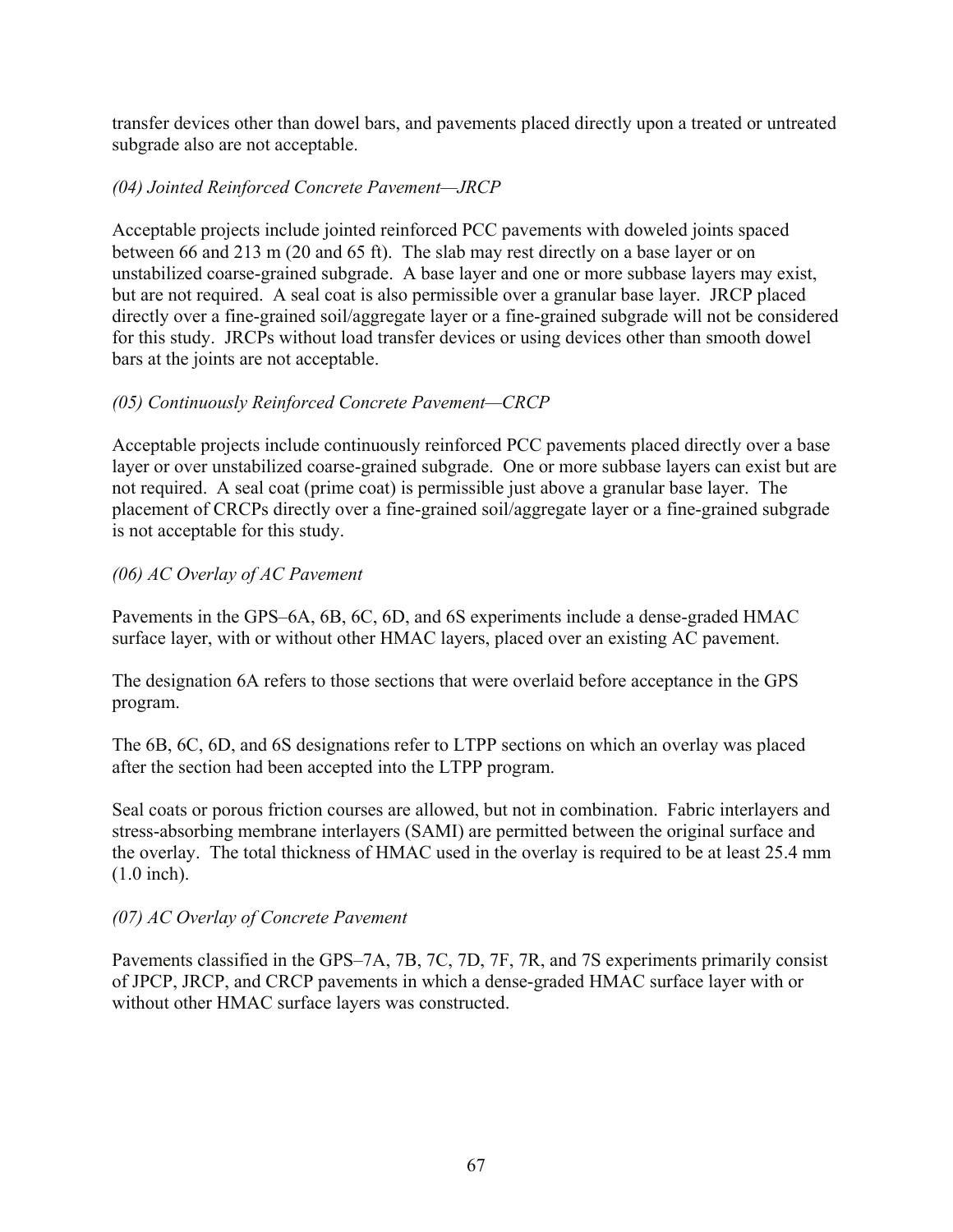The exception is the 7R classification that has been added to account for PCC pavement test sections rehabilitated using Concrete Pavement Restoration (CPR) techniques. (To date, no test sections have been classified in the 7R category.)

The designation 7A refers to sections that were overlaid before acceptance in the GPS program. The 7B, 7C, 7D, 7F, and 7S designation refers to those test sections over which an overlay was placed after the section had been accepted into the LTPP program.

The PCC slab may rest upon a combination of the base and/or subbase layers. The existing concrete slab can also be placed directly over lime or cement-treated fine or coarse-grained subbase, or over untreated coarse-grained subgrade soil. Slabs placed directly over untreated fine-grained subgrade are not acceptable.

Seal coats or porous friction courses are permissible but not allowed in combination. Fabric interlayers and SAMIs are acceptable when placed between the original surface (concrete) and the overlay. Overlaid pavements involving aggregate interlayers and open-graded AC interlayers are not included in this study. The total thickness of HMAC used in the overlay is required to be at least 38 mm (1.5 inches).

#### *(09) Unbonded JCP Overlays of Concrete Pavement*

Acceptable projects for this study include unbonded JPCP, JRCP, or CRCP overlays with a thickness of 129 mm (5 inches) or more placed over an existing JPCP, JRCP, or CRCP pavement. An interlayer used to prevent bonding of the existing and the overlay slabs is required. The overlaid concrete pavement can rest on a base and/or a subbase or directly on the subgrade.

#### *Specific Pavement Studies*

#### *(01) Structural Factors for Flexible Pavements*

The experiment on Strategic Study of Structural Factors for Flexible Pavements (SPS–1) examines the performance of specific HMAC-surfaced pavement structural factors under different environmental conditions. Pavements within SPS–1 must start with either the original construction of the entire pavement structure or removal and complete reconstruction of an existing pavement. The pavement structural factors included in this experiment are in-pavement drainage layer, surface thickness, base type, and base thickness. The experiment design stipulates a traffic loading level in the study lane in excess of 100,000–80-kN (18-kip) equivalent single axle loads (ESAL) per year. The combination of the study factors in this experiment result in 24 different pavement structures. The experiment is designed using a fractional factorial approach to enhance implementation practicality; permitting the construction of 12 test sections at one site and the construction of a complementary set of 12 test sections at another site within the same climatic region on a similar subgrade type.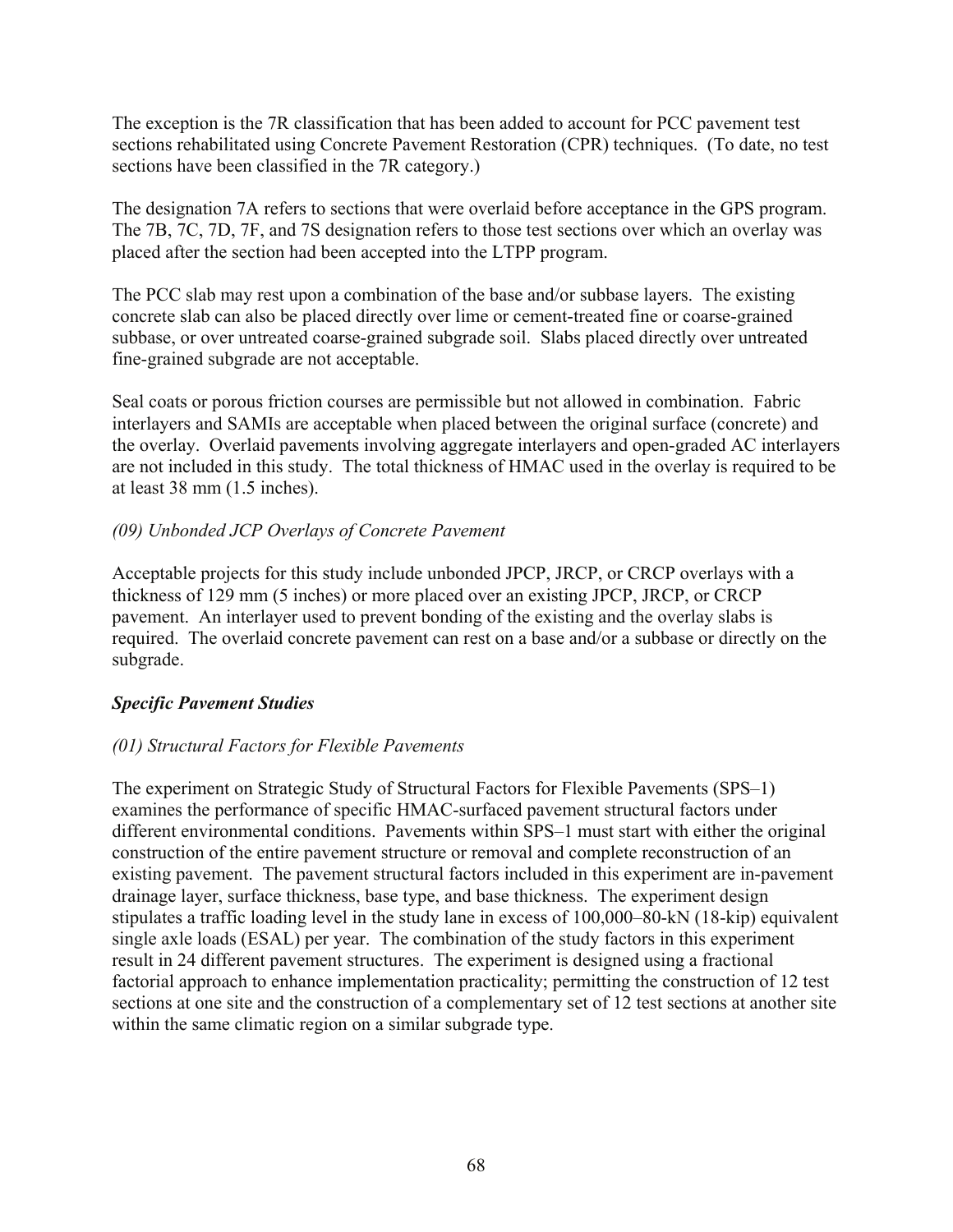#### *(02) Structural Factors for Rigid Pavements*

The experiment on Strategic Study of Structural Factors for Rigid Pavements (SPS–2) examines the performance of specific JPCP structural factors under different environmental conditions. Pavements within SPS–2 must start with either the original construction of the entire pavement structure or removal and complete reconstruction of an existing pavement. The pavement structural factors included in this experiment are in-pavement drainage layer, PCC surface thickness, base type, PCC flexural strength, and lane width. The experiment requires that all test sections be constructed with perpendicular doweled joints at 4.9-m (15-ft) spacing and stipulate a traffic loading level in the lane in excess of 200,000 ESAL/year. The experiment is designed using a fractional factorial approach to enhance implementation practicality; permitting the construction of twelve test sections at one site and the construction of a complementary set of twelve test sections at another site within the same climatic region on a similar subgrade type.

#### *(03) Preventive Maintenance Effectiveness of Flexible Pavements*

The experiment on Preventive Maintenance Effectiveness of Flexible Pavements (SPS–3) examines the performance of four preventive maintenance treatments (cracking seal, chip seal, slurry seal, and thin overlay) on AC-surfaced pavement sections within the four climatic regions, on the two classes of subgrade soil. The experimental design stipulates that the effectiveness of each of the four treatments be evaluated independently. The effectiveness of combinations of treatments is not considered. Therefore, each site includes four treated test sections in addition to a control section. In most cases, the control (or "do nothing") section is classified as a GPS test section.

#### *(04) Preventive Maintenance Effectiveness of Jointed Concrete Pavements*

The experiment on Preventive Maintenance Effectiveness of Jointed Concrete Pavements (SPS– 4) was designed to study the effects of crack/joint sealing and undersealing on jointed PCC pavement structures. Both JRCP and JPCP are included in the study. Undersealing is included as an optional factor and is only performed on a section for which the need for undersealing is indicated. The experiment design stipulates that the effectiveness of each of the two treatments be evaluated independently. The effectiveness of combinations of treatments is not considered. Each test site includes two treated test sections in addition to a control section. The treatment sections on joint/crack seal test sites consist of one section in which all joints have no sealant, and one in which a water tight seal is maintained on all cracks and joints.

#### *(05) Rehabilitation of Asphalt Concrete Pavements*

The experiment on Rehabilitation of Asphalt Concrete Pavements (SPS–5) examines the performance of eight combinations of AC overlays on existing AC-surfaced pavements. The rehabilitation treatment factors included in the study are intensity of surface preparation, recycled versus virgin AC overlay mixture, and overlay thickness. The experiment design includes all four climatic regions and conditions of existing pavement. The experiment design stipulates a traffic loading level in the study lane in excess of 100,000 ESALs/year.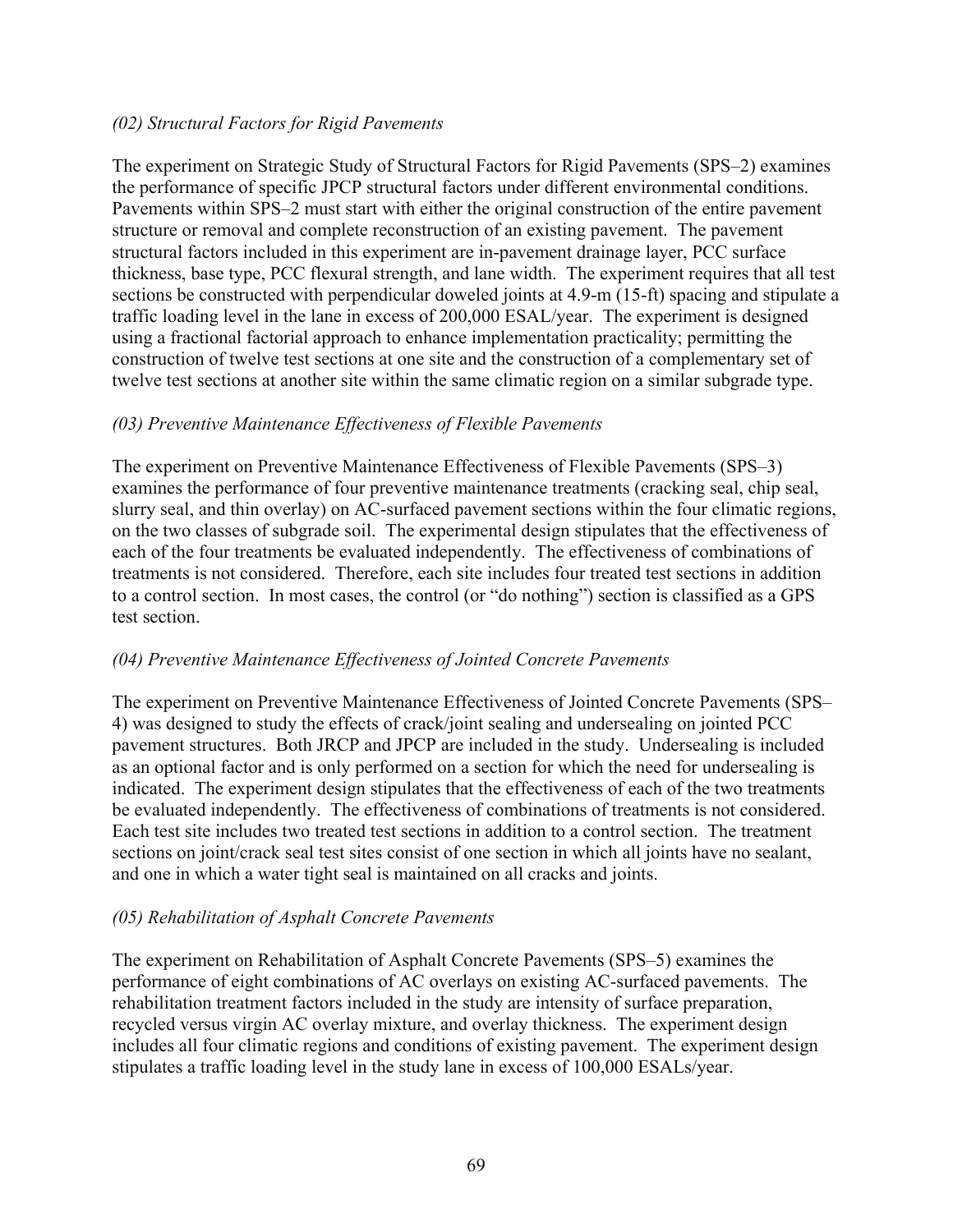#### *(06) Rehabilitation of Jointed Portland Cement Concrete Pavements*

The experiment on Rehabilitation of Jointed Portland Cement Concrete Pavements (SPS–6) examines the performance of seven rehabilitation treatment options as a function of climatic region, type of pavement (plain and reinforced), and condition of existing pavement. The rehabilitation methods include surface preparation (a limited preparation and full CPR) with a 102-mm (4-inch) thick AC overlay or without an overlay, crack/break and seat with two AC overlay thicknesses of 102 and 203 mm (4 and 8 inches), and limited surface preparation with a 102-mm (4-inch) thick AC overlay with sawed and sealed joints.

#### *(07) Bonded Concrete Overlays of Concrete Pavements*

The experiment on Bonded Concrete Overlays on Concrete Pavements (SPS–7) examines the performance of eight combinations of bonded PCC treatment alternatives as a function of climatic region, pavement type (jointed and continuously reinforced), and condition of existing pavement. The rehabilitation treatment factors include combinations of surface preparation methods (cold milling plus sand blasting and shot blasting), bonding agents (neat cement grout or none), and overlay thickness (76 and 127 mm (3 and 5 inches)). The experiment design stipulates a traffic loading level in the study lane in excess of 200,000 ESAL/year.

#### *(08) Environmental Effects in the Absence of Heavy Loads*

The experiment on Environmental Effects in the Absence of Heavy Loads (SPS–8) examines the effect of climatic factors in the four environmental regions, subgrade type (frost-susceptible, expansive, fine, and coarse) on pavement sections incorporating flexible and rigid pavement designs that are subjected to limited traffic loading. The experiment design requires either two flexible pavement structures or two rigid pavement structures to be constructed at each site. The two flexible pavement sections consist of a 102-mm (4-inch) AC surface on 102-mm (8-inch) thick untreated granular base, and a 178-mm (7-inch) AC surface over a 305-mm (12-inch) thick granular base. The two rigid pavement test sections consist of doweled JPCP with PCC surface thicknesses of 203 mm (8 inches) and 279 mm (11 inches) PCC over a 152-mm (6-inch) thick dense-graded granular base. The pavement structures included in this study match pavement structures included in the SPS–1 and SPS–2 experiments. The experiment design stipulates that traffic volume in the study lane be at least 100 vehicles per day but not more than 10,000 ESAL/year. The flexible and rigid pavement sections may be constructed at the same site or at different sites.

#### *(09) Validation of SHRP Asphalt Specifications and Mix Design*

The SPS–9P pilot effort was launched at the end of the SHRP with the objective of gaining experience in implementing the Superpave® specifications. Test sections classified as SPS–9P were constructed using a very limited set of guidelines. In some instances, specifications were based on interim Superpave specifications that were changed at a later date. Many of the test sections were constructed before material sampling and testing guidelines were established.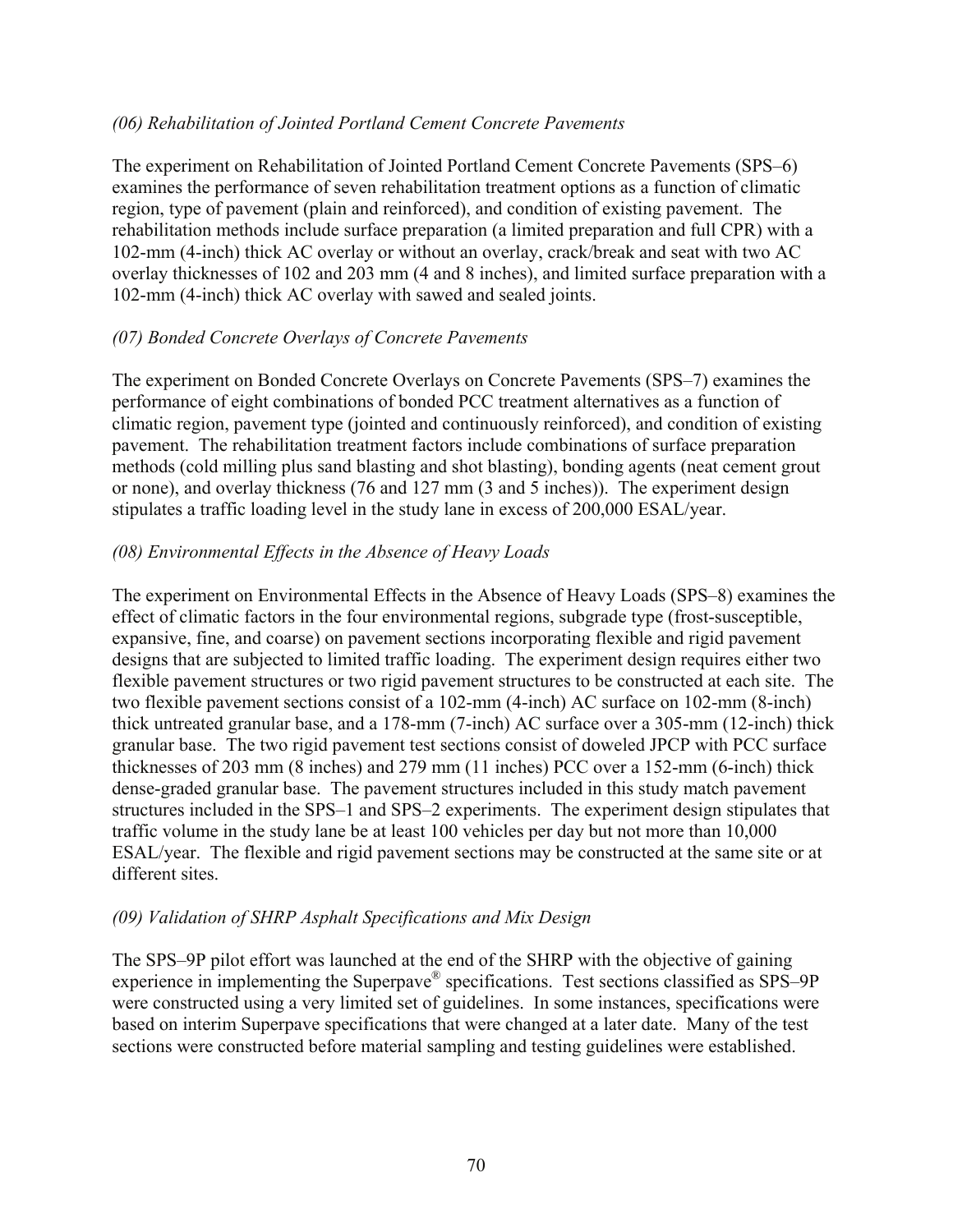The SPS–9A experiment, Superpave Asphalt Binder Study, requires construction of a minimum of two test sections at each project site. Construction may include new construction, reconstruction, or overlay. The minimum test sections consist of: 1) Highway agencies' standard mix, 2) Superpave Level 1 designed standard mix, and 3) Superpave mix with alternate binder grade either higher or lower than the specified Superpave binder. The minimum of two test sections at some sites results from the agency's declaration that the Superpave test section is the same as the standard agency mixture. This experiment will provide the opportunity to evaluate and improve the practical aspects of implementing the Superpave mix design through a hands-on field trial by interested highway agencies. It will also make it possible to compare the performance of the Superpave mixes and mixes designed with highway agencies' current asphalt specifications, asphalt-aggregate specifications, and mix design procedures. In addition, there will be an opportunity to test the sensitivity of the Superpave asphalt binder specifications relative to low temperature cracking, fatigue, and permanent deformation distress factors.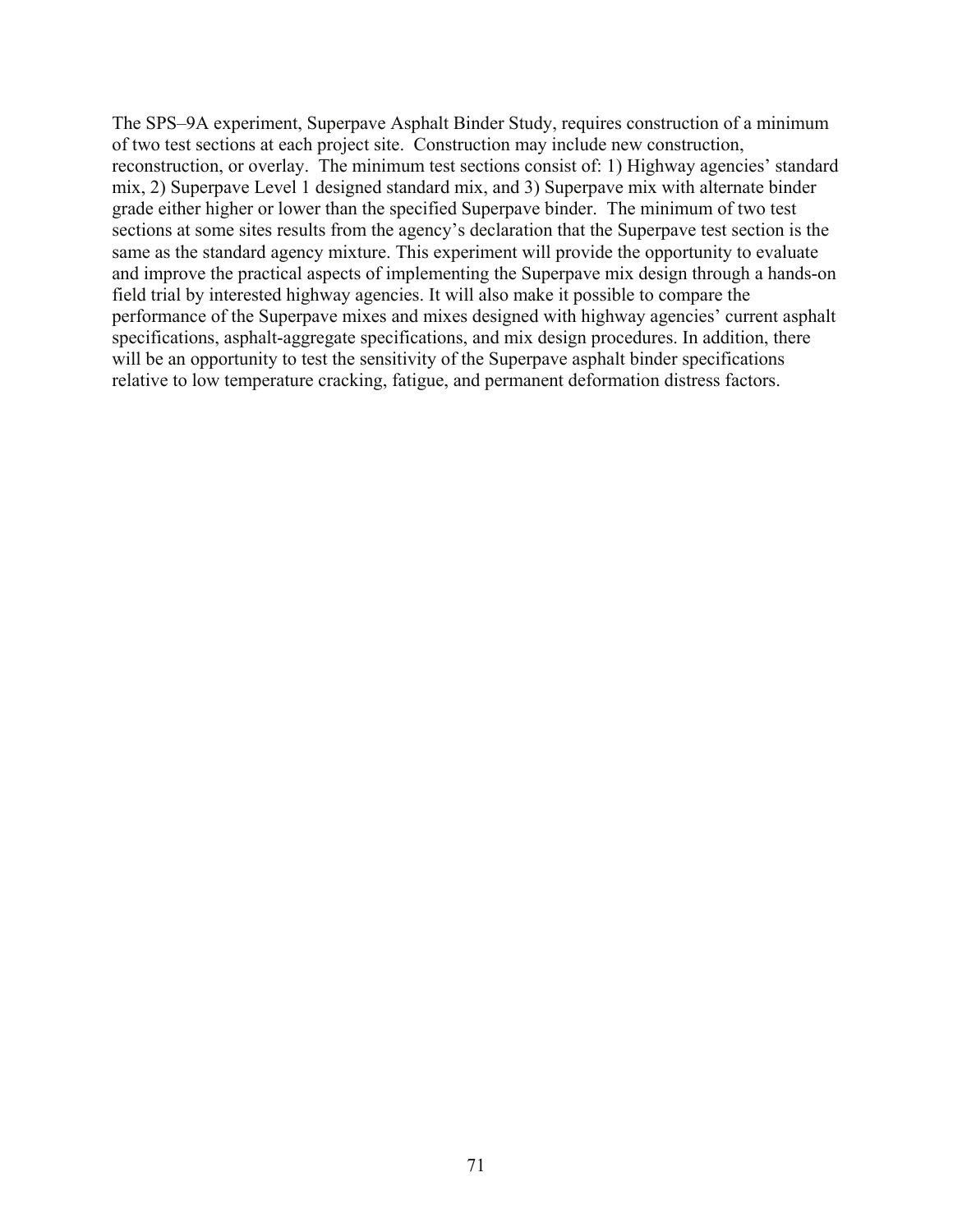| <b>Type of Pavement</b>                                                  | Code |
|--------------------------------------------------------------------------|------|
| <b>AC Surfaced Pavements:</b>                                            |      |
| <b>AC</b> with Granular Base                                             | 01   |
| AC with Bituminous Treated Base                                          | 02   |
| <b>AC</b> with Nonbituminous Treated Base                                | 07   |
| AC Overlay on AC Pavement                                                | 03   |
| AC Overlay on JPCP Pavement                                              | 28   |
| AC Overlay on JRCP Pavement                                              | 29   |
| <b>AC Overlay on CRCP Pavement</b>                                       | 30   |
| Other                                                                    | 10   |
| <b>PCC Surfaced Pavements:</b>                                           |      |
| JPCP-Placed Directly on Untreated Subgrade                               | 11   |
| JRCP-Placed Directly on Untreated Subgrade                               | 12   |
| CRCP-Placed Directly on Untreated Subgrade                               | 13   |
| JPCP-Placed Directly on Treated Subgrade                                 | 14   |
| JRCP-Placed Directly on Treated Subgrade                                 | 15   |
| CRCP-Placed Directly on Treated Subgrade                                 | 16   |
| <b>JPCP</b> over Unbound Base                                            | 17   |
| <b>JRCP</b> over Unbound Base                                            | 18   |
| <b>CRCP</b> over Unbound Base                                            | 19   |
| <b>JPCP</b> over Bituminous Treated Base                                 | 20   |
| <b>JRCP</b> over Bituminous Treated Base                                 | 21   |
| <b>CRCP</b> over Bituminous Treated Base                                 | 22   |
| <b>JPCP</b> over Nonbituminous Treated Base                              | 23   |
| <b>JRCP</b> over Nonbituminous Treated Base                              | 24   |
| <b>CRCP</b> over Nonbituminous Treated Base                              | 25   |
| JPCP Overlay on JPCP Pavement                                            | 31   |
| JPCP Overlay on JRCP Pavement                                            | 33   |
| JPCP Overlay on CRCP Pavement                                            | 35   |
| <b>JRCP Overlay on JPCP Pavement</b>                                     | 32   |
| <b>JRCP Overlay on JRCP Pavement</b>                                     | 34   |
| <b>JRCP</b> Overlay on CRCP Pavement                                     | 36   |
| CRCP Overlay on JPCP Pavement                                            | 38   |
| <b>CRCP Overlay on JRCP Pavement</b>                                     | 39   |
| <b>CRCP Overlay on CRCP Pavement</b>                                     | 37   |
| JPCP Overlay on AC Pavement                                              | 04   |
| JRCP Overlay on AC Pavement                                              | 05   |
| <b>CRCP</b> Overlay on AC Pavement                                       | 06   |
| <b>Prestressed Concrete Pavement</b>                                     | 40   |
| Other                                                                    | 49   |
| *Composite Pavements (Wearing Surface Included in Initial Construction): |      |
| JPCP with Asphalt Concrete Wearing Surface                               | 51   |
| <b>JRCP</b> with Asphalt Concrete Wearing Surface                        | 52   |
| CRCP with Asphalt Concrete Wearing Surface                               | 53   |
| Other                                                                    | 59   |
|                                                                          |      |

### **Table A.3. Pavement Type Codes**

\*"Composite Pavements" are pavements originally constructed with an AC wearing surface over a PCC slab (1986 "AASHTO Guide for Design of Pavement Structures").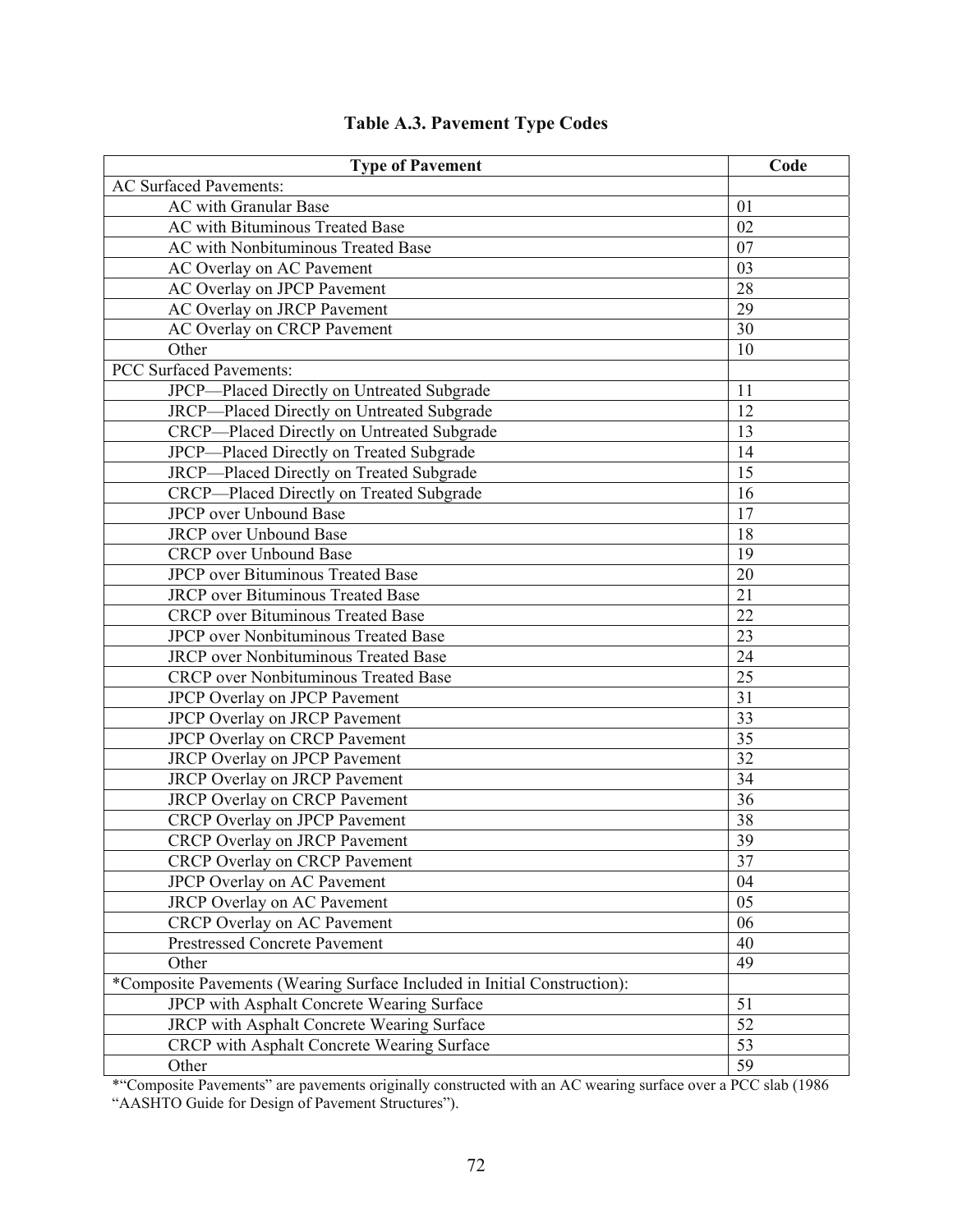| <b>Material Type</b>                                                       | Code |
|----------------------------------------------------------------------------|------|
| Hot-Mixed, Hot-Laid Asphalt Concrete, Dense Graded                         | 01   |
| Hot-Mixed, Hot-Laid Asphalt Concrete, Open Graded (Porous Friction Course) | 02   |
| Sand Asphalt                                                               | 03   |
| PCC (JPCP)                                                                 | 04   |
| PCC (JRCP)                                                                 | 05   |
| PCC (CRCP)                                                                 | 06   |
| PCC (Prestressed)                                                          | 07   |
| PCC (Fiber Reinforced)                                                     | 08   |
| Plain PCC (Only Used for SPS-7 Overlays of CRCP)                           | 90   |
| Plant Mix (Emulsified Asphalt) Material, Cold Laid                         | 09   |
| Plant Mix (Cutback Asphalt) Material, Cold Laid                            | 10   |
| <b>Single Surface Treatment</b>                                            | 11   |
| Double Surface Treatment                                                   | 12   |
| <b>Recycled Asphalt Concrete</b>                                           |      |
| Hot-Laid, Central Plant Mix                                                | 13   |
| Cold-Laid, Central Plant Mix                                               | 14   |
| Cold-Laid, Mixed-In-Place                                                  | 15   |
| Heater Scarification/Recompaction                                          | 16   |
| Recycled PCC                                                               |      |
| <b>JPCP</b>                                                                | 17   |
| <b>JRCP</b>                                                                | 18   |
| <b>CRCP</b>                                                                | 19   |
| Other                                                                      | 20   |

## **Table A.4. Pavement Surface Material Type Classification Codes**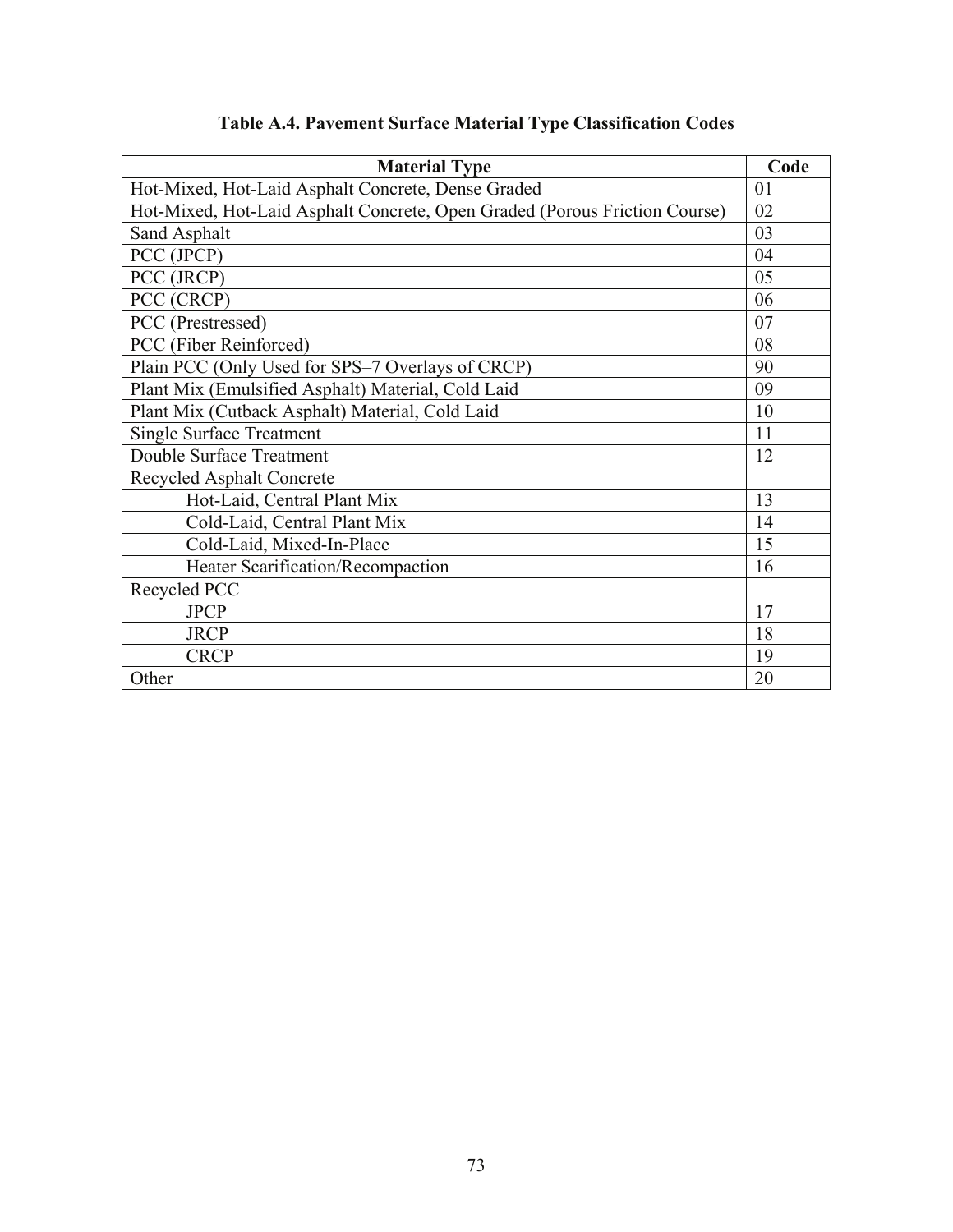| <b>Material Type</b>                                       | Code |
|------------------------------------------------------------|------|
| Gravel (Uncrushed)                                         | 22   |
| Crushed Stone, Gravel or Slag                              | 23   |
| Sand                                                       | 24   |
| Soil-Aggregate Mixture (Predominantly Fine-Grained Soil)   | 25   |
| Soil-Aggregate Mixture (Predominantly Coarse-Grained Soil) | 26   |
| Soil Cement                                                | 27   |
| Asphalt Bound Base or Subbase Materials                    |      |
| Dense-Graded, Hot-Laid, Central Plant Mix                  | 28   |
| Dense-Graded, Cold-Laid, Central Plant Mix                 | 29   |
| Dense-Graded, Cold-Laid, Mixed-In-Place                    | 30   |
| Open-Graded, Hot-Laid, Central Plant Mix                   | 31   |
| Open-Graded, Cold-Laid, Central Plant Mix                  | 32   |
| Open-Graded, Cold-Laid, Mixed-In-Place                     | 33   |
| Recycled Asphalt Concrete, Plant Mix, Hot Laid             | 34   |
| Recycled Asphalt Concrete, Plant Mix, Cold Laid            | 35   |
| Recycled Asphalt Concrete, Mixed-In-Place                  | 36   |
| Sand Asphalt                                               | 46   |
| Cement-Aggregate Mixture                                   | 37   |
| Lean Concrete (<3 sacks cement/cubic yard)                 | 38   |
| Recycled PCC                                               | 39   |
| Sand-Shell Mixture                                         | 40   |
| Limerock, Caliche (Soft Carbonate Rock)                    | 41   |
| Lime-Treated Subgrade Soil                                 | 42   |
| Cement-Treated Subgrade Soil                               | 43   |
| Pozzolanic-Aggregate Mixture                               | 44   |
| Cracked and Seated PCC Layer                               | 45   |
| Other                                                      | 49   |

## **Table A.5. Base and Subbase Material Type Classification Codes**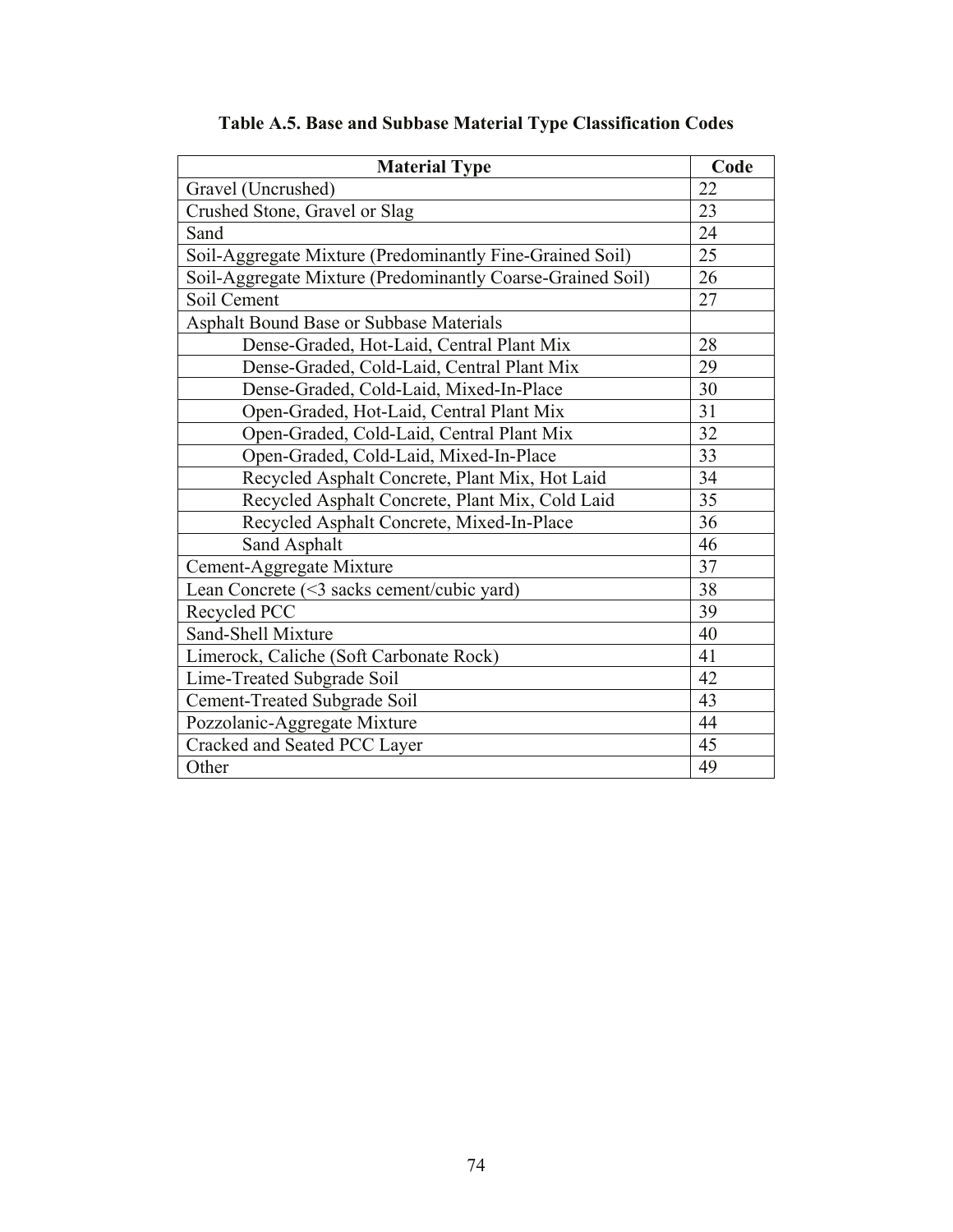| <b>Soil Description</b>       | Code |
|-------------------------------|------|
| Fine-Grained Subgrade Soils   |      |
| Clay (Liquid Limit $> 50$ )   | 51   |
| Sandy Clay                    | 52   |
| <b>Silty Clay</b>             | 53   |
| Silt                          | 54   |
| Sandy Silt                    | 55   |
| Clayey Silt                   | 56   |
| Coarse-Grained Subgrade Soils |      |
| Sand                          | 57   |
| Poorly Graded Sand            | 58   |
| <b>Silty Sand</b>             | 59   |
| Clayey Sand                   | 60   |
| Gravel                        | 61   |
| Poorly Graded Gravel          | 62   |
| Clayey Gravel                 | 63   |
| Shale                         | 64   |
| Rock                          | 65   |

## **Table A.6. Subgrade Soil Description Codes**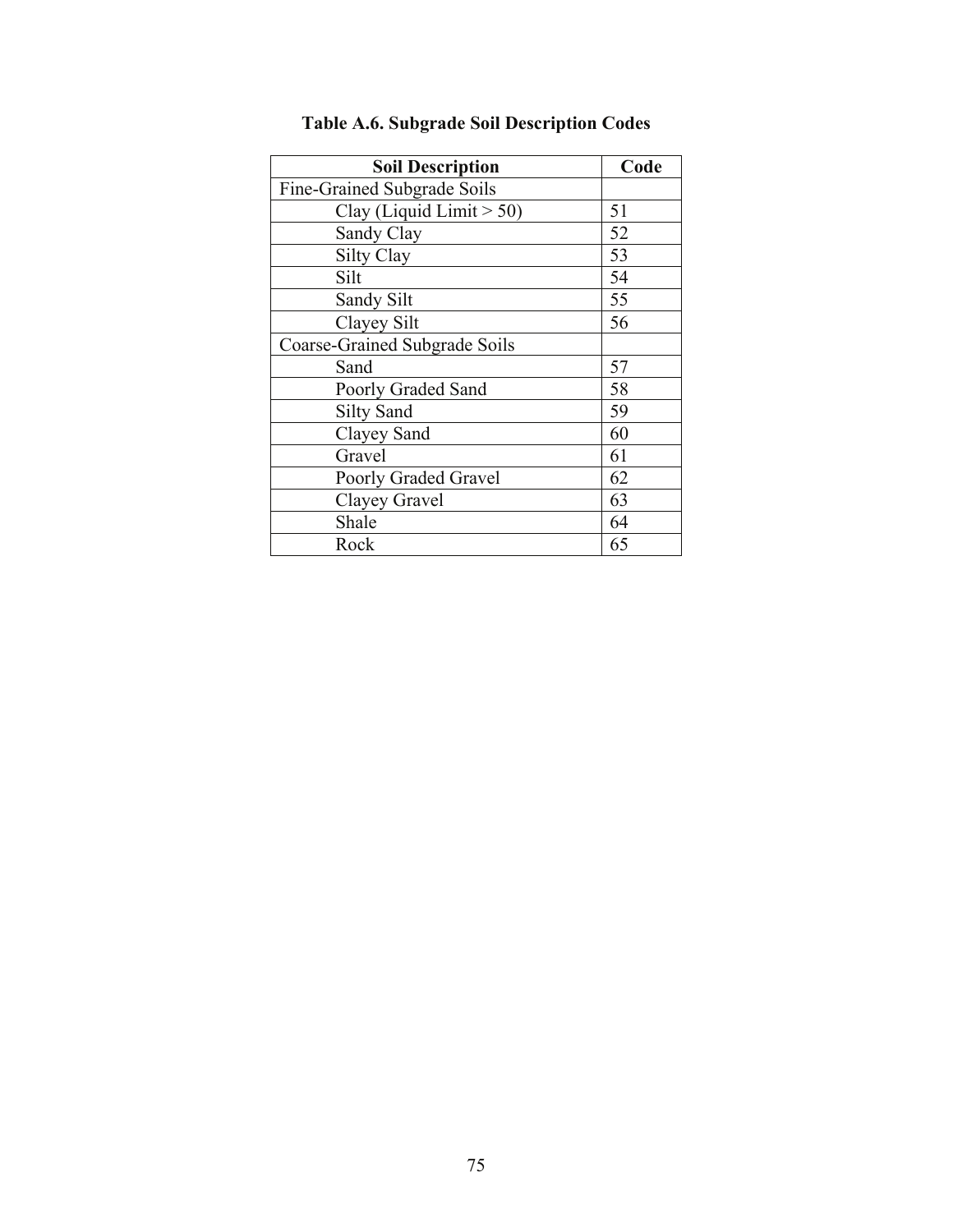| <b>Material Type</b>                                           | Code |
|----------------------------------------------------------------|------|
| Grout                                                          | 70   |
| Chip Seal Coat                                                 | 71   |
| <b>Slurry Seal Coat</b>                                        | 72   |
| Fog Seal Coat                                                  | 73   |
| <b>Woven Geotextile</b>                                        | 74   |
| Nonwoven Geotextile                                            | 75   |
| <b>Stress Absorbing Membrane Interlayer</b>                    | 77   |
| Dense-Graded Asphalt Concrete Interlayer                       | 78   |
| Aggregate Interlayer                                           | 79   |
| Open-Graded Asphalt Concrete Interlayer                        | 80   |
| Chip Seal with Modified Binder (Does Not Include Crumb Rubber) | 81   |
| Sand Seal                                                      | 82   |
| Asphalt-Rubber Seal Coat (Stress Absorbing Membrane)           | 83   |
| Sand Asphalt                                                   | 84   |
| Other                                                          | 85   |
| Thin Seal Interlayer                                           | 86   |
| Plain Portland Cement Concrete (Only Used for SPS-7)           | 90   |

## **Table A.7. Material Type Codes for Thin Seals and Interlayers**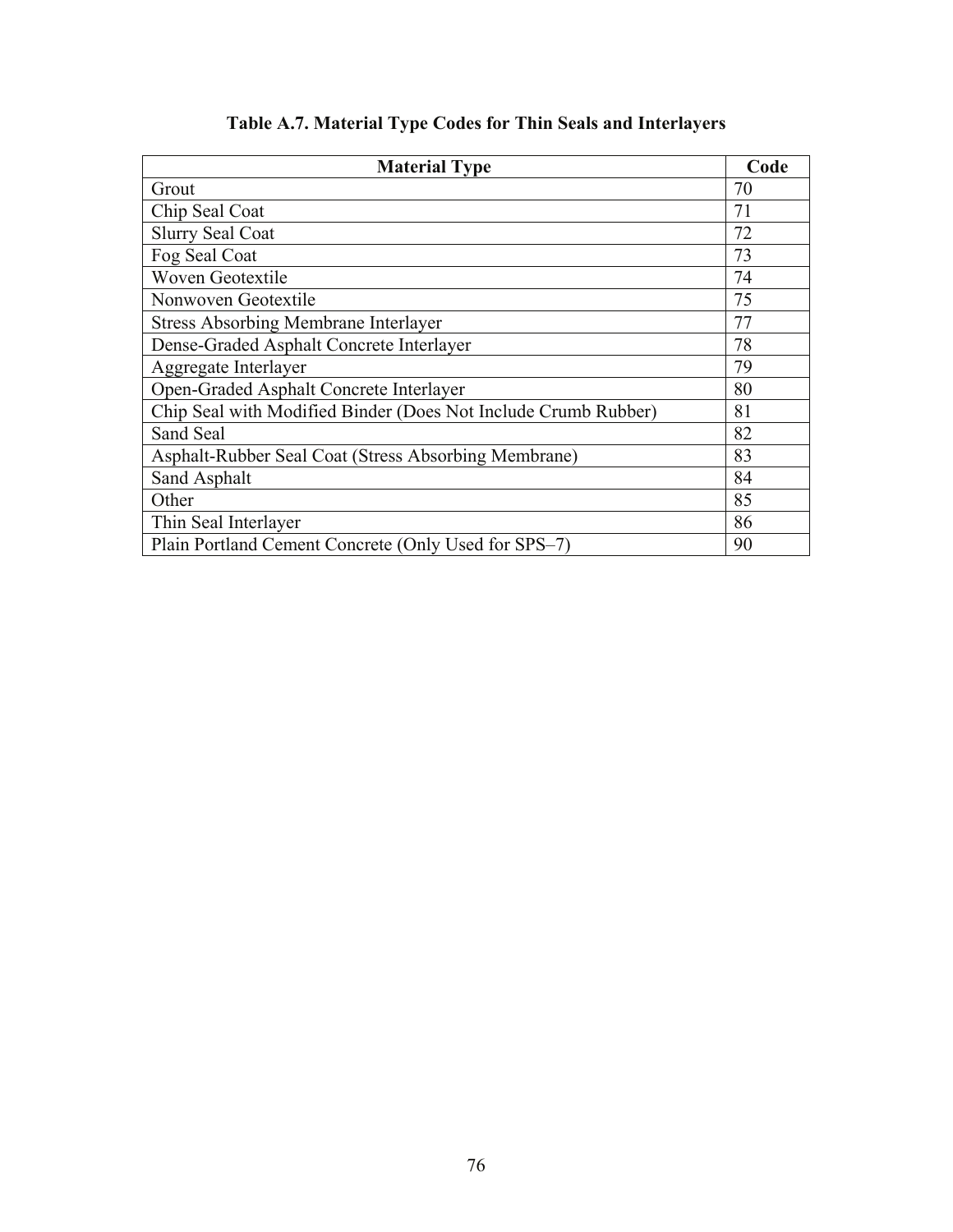| <b>Material</b>                                  | Code            |
|--------------------------------------------------|-----------------|
| Igneous                                          |                 |
| Granite                                          | 01              |
| Syenite                                          | 02              |
| Diorite                                          | 03              |
| Gabbro                                           | 04              |
| Peridotite                                       | 05              |
| Felsite                                          | 06              |
| <b>Basalt</b>                                    | 07              |
| Diabase                                          | 08              |
| Sedimentary                                      |                 |
| Limestone                                        | 09              |
| Dolomite                                         | 10              |
| Shale                                            | 11              |
| Sandstone                                        | 12              |
| Chert                                            | 13              |
| Conglomerate                                     | 14              |
| <b>Breccia</b>                                   | 15              |
| Metamorphic                                      |                 |
| Gneiss                                           | 16              |
| Schist                                           | 17              |
| Amphibolite                                      | 18              |
| Slate                                            | 19              |
| Quartzite                                        | 20              |
| Marble                                           | $\overline{21}$ |
| Serpentine                                       | $\overline{22}$ |
| Other Rock Type (Specify if Possible or Unknown) | 30              |
| <b>Glacial Soils</b>                             |                 |
| <b>Glacial Soils</b>                             | 31              |
| <b>Boulder Clay</b>                              | 32              |
| <b>Glacial Sands and Gravels</b>                 | 33              |
| Laminated Silts and Laminated Clays              | 34              |
| Varved Clays                                     | 35              |
| <b>Ground Moraine</b>                            | 36              |
| Fluvio-Glacial Sands and Gravels                 | 37              |
| Other Glacial Soils                              | 38              |

## **Table A.8. Geologic Classification Codes**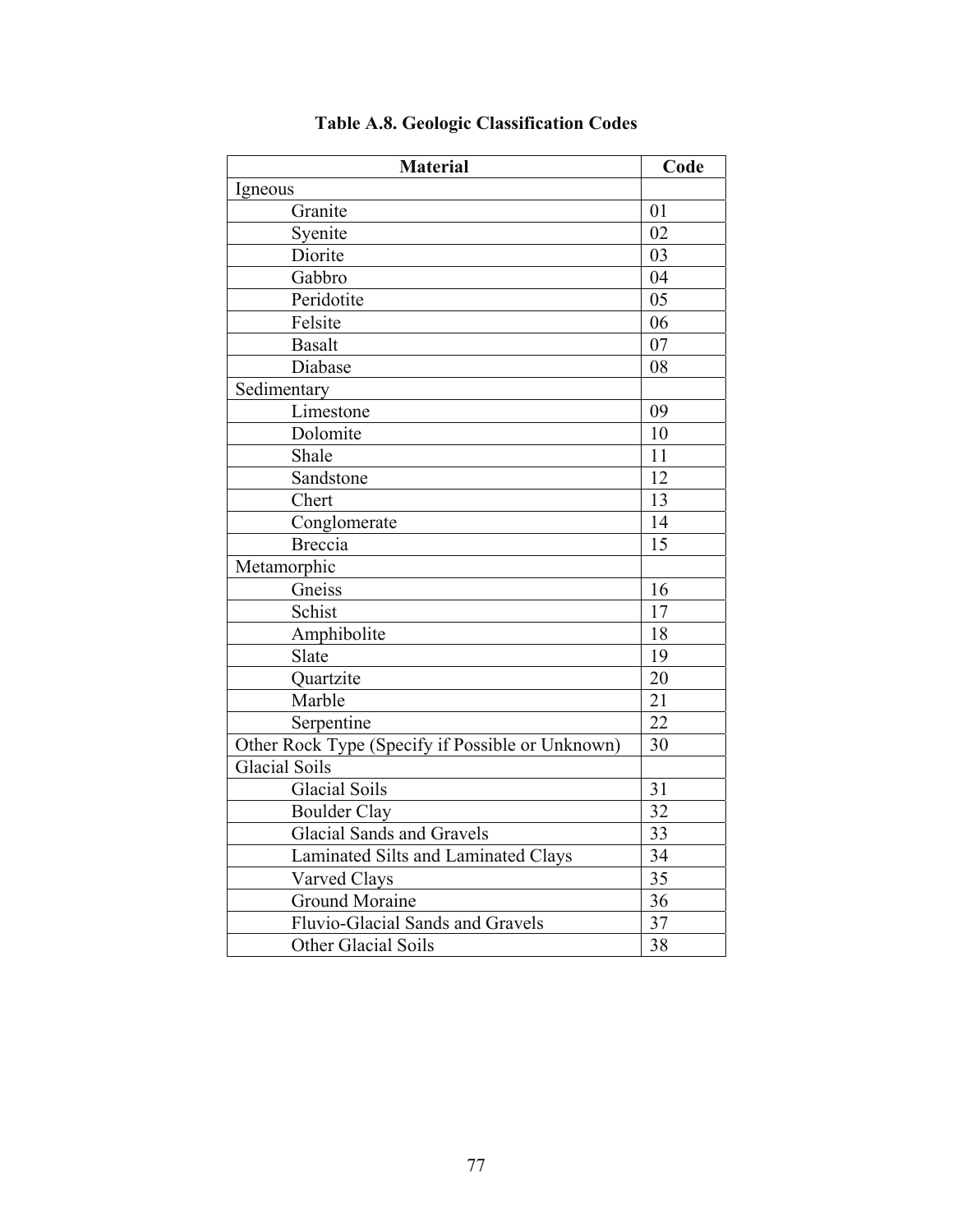| <b>Material</b>                                             | Code |
|-------------------------------------------------------------|------|
| <b>Residual Soils</b>                                       |      |
| Plateau Gravels                                             | 40   |
| <b>River Gravels</b>                                        | 41   |
| Alluvium                                                    | 42   |
| Alluvial Clays and/or Peat                                  | 43   |
| <b>Alluvial Silt</b>                                        | 44   |
| <b>Other Alluvial Soils</b>                                 | 45   |
| <b>Coastal Shingle and Beach Deposits</b>                   | 46   |
| Wind-Blown Sand                                             | 47   |
| Loess (Collapsible Soil)                                    | 48   |
| Shale, Siltstone, Mudstone, Claystone                       | 49   |
| <b>Expansive Soils</b>                                      | 50   |
| <b>Residual Soils</b>                                       | 51   |
| Residual Soils Derived from Granites, Gneisses, and Schists | 52   |
| Residual Soils Derived from Limestone, Sandstone, and Shale | 53   |
| <b>Other Residual Soils</b>                                 | 54   |
| Coquina                                                     | 55   |
| Shell                                                       | 56   |
| Marl                                                        | 58   |
| Caliche                                                     | 59   |
| Other                                                       | 60   |

### **Table A.8. Geologic Classification Codes (Continued)**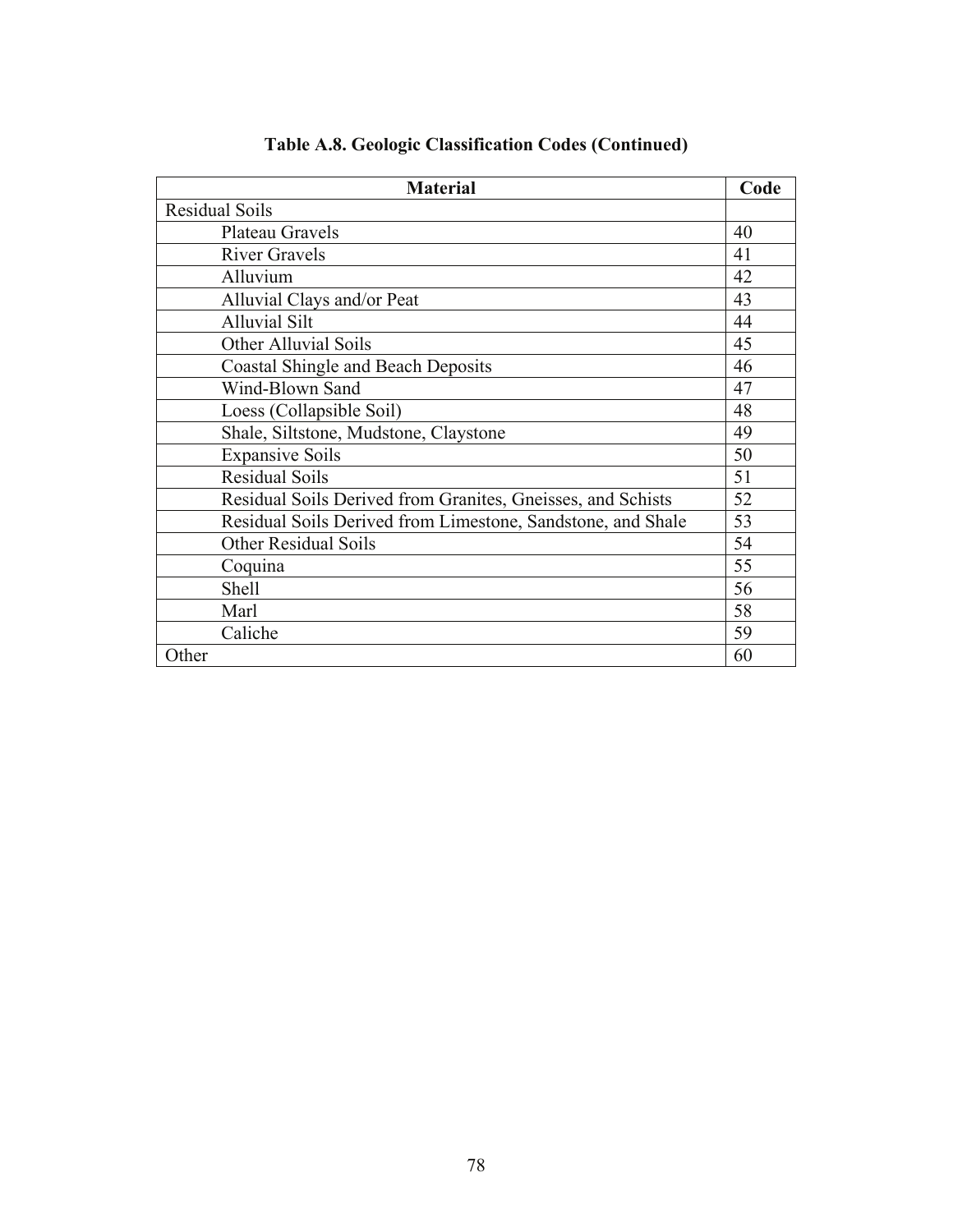| <b>AASHTO Classification</b> | Code |
|------------------------------|------|
| $A-1-a$                      | 01   |
| $A-1-b$                      | 02   |
| $A-3$                        | 03   |
| $A - 2 - 4$                  | 04   |
| $A - 2 - 5$                  | 05   |
| $A - 2 - 6$                  | 06   |
| $A - 2 - 7$                  | 07   |
| $A-4$                        | 08   |
| $A-5$                        | 09   |
| $A-6$                        | 10   |
| $A - 7 - 5$                  | 11   |
| $A - 7 - 6$                  | 12   |

**Table A.9. Soil and Soil-Aggregate Mixture Type Codes, AASHTO Classification**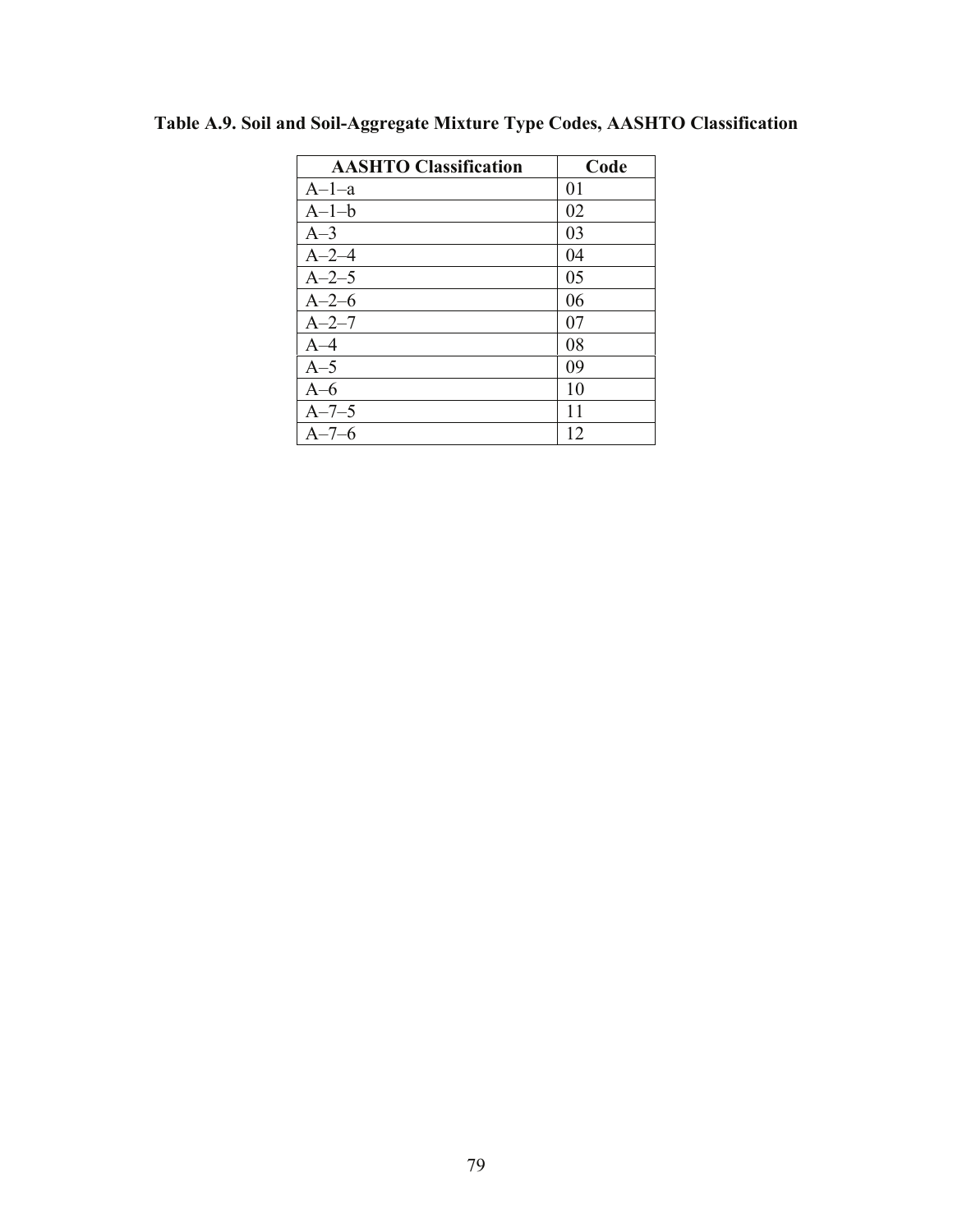| <b>Portland Cement Type</b> | Code |
|-----------------------------|------|
| Type I                      | 41   |
| Type II                     | 42   |
| Type III                    | 43   |
| Type IV                     | 44   |
| Type V                      | 45   |
| Type IS                     | 46   |
| Type ISA                    | 47   |
| Type IA                     | 48   |
| Type IIA                    | 49   |
| Type IIIA                   | 50   |
| Type IP                     | 51   |
| Type IPA                    | 52   |
| Type N                      | 53   |
| Type NA                     | 54   |
| Other                       | 55   |

## **Table A.10. Portland Cement Type Codes**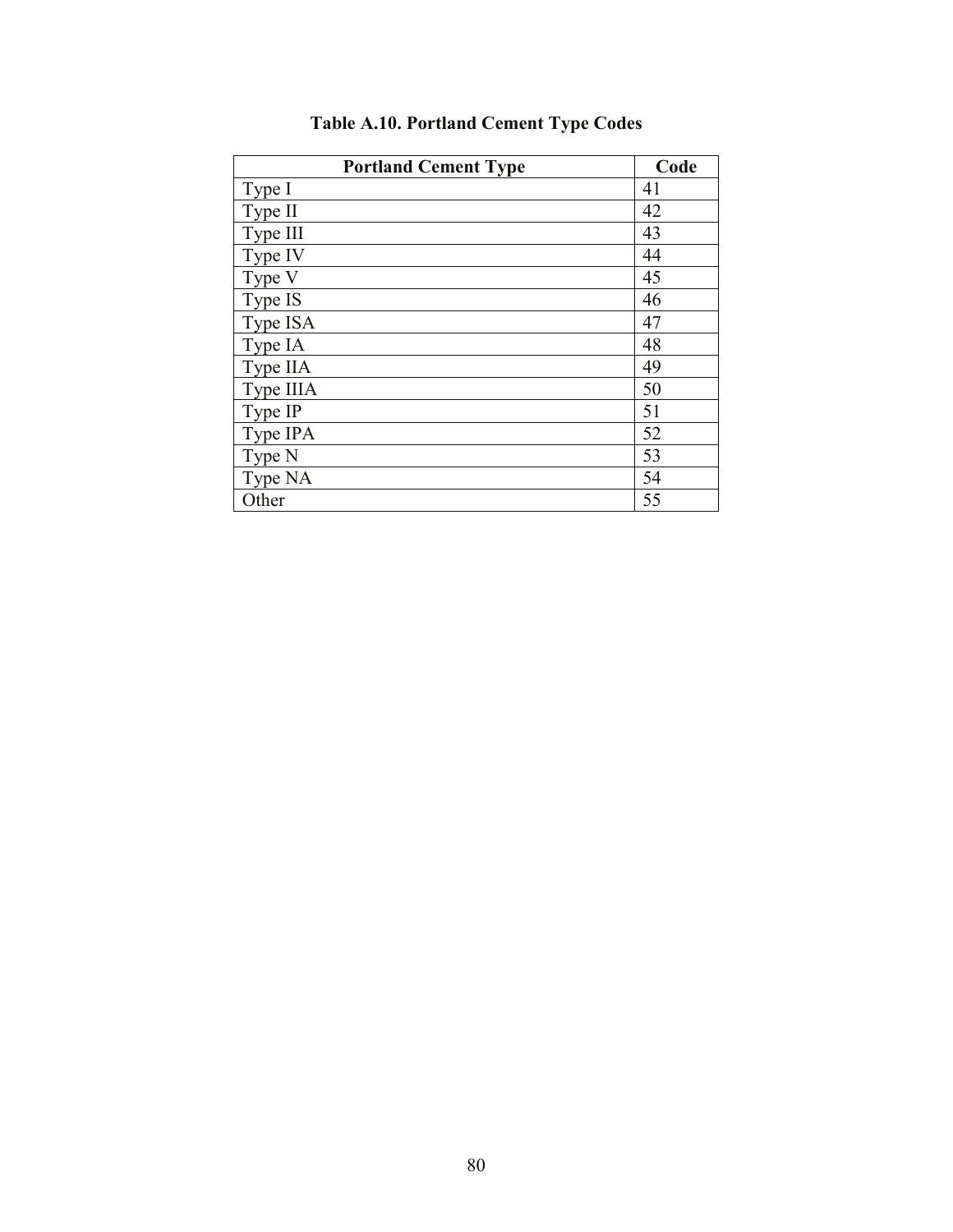| <b>PCC</b> Admixture                                           | Code           |
|----------------------------------------------------------------|----------------|
| Water-Reducing (AASHTO M194, Type A)                           | 0 <sup>1</sup> |
| Retarding (AASHTO M194, Type B)                                | 02             |
| Accelerating (AASHTO M194, Type C)                             | 03             |
| Water-Reducing and Retarding (AASHTO M194, Type D)             | 04             |
| Water-Reducing and Accelerating (AASHTO M194, Type E)          | 05             |
| Water-Reducing, High Range (AASHTO M194, Type F)               | 06             |
| Water-Reducing, High Range and Retarding (AASHTO M194, Type G) | 07             |
| Air-Entraining Admixture (AASHTO M154)                         | 08             |
| Natural Pozzolans (AASHTO M295, Class N)                       | 09             |
| Fly Ash, Class F (AASHTO M295)                                 | 10             |
| Fly Ash, Class C (AASHTO M295)                                 | 11             |
| Other (Chemical)                                               | 12             |
| Other (Mineral)                                                | 13             |

| <b>Table A.11. Portland Cement Concrete Admixture Codes</b> |  |
|-------------------------------------------------------------|--|
|-------------------------------------------------------------|--|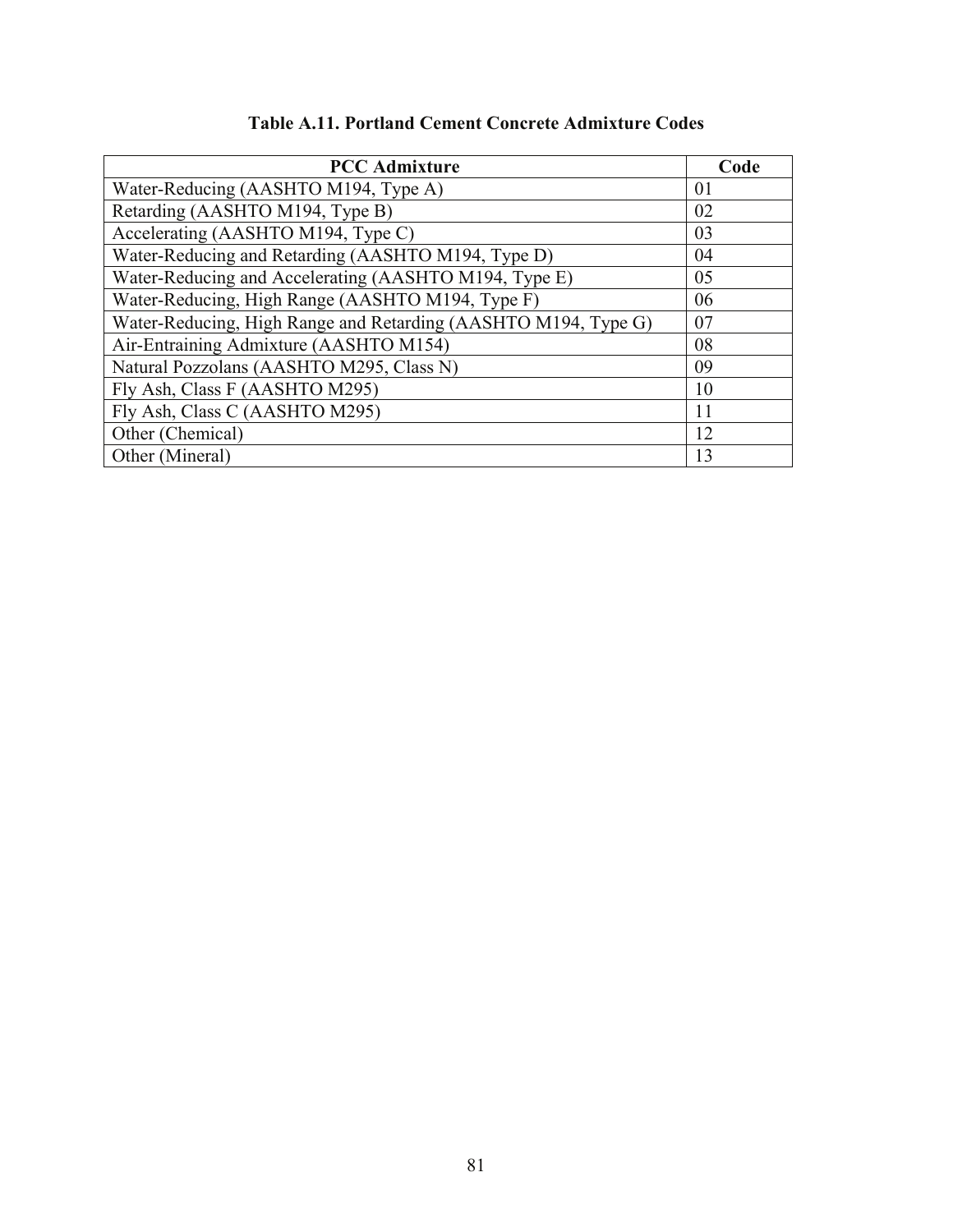| <b>Description</b>                                                                                                                                             | <b>AASHTO</b> | <b>ASTM</b>      | Code           |
|----------------------------------------------------------------------------------------------------------------------------------------------------------------|---------------|------------------|----------------|
| Resistance to Abrasion of Small Size Coarse<br>Aggregate by Use of Los Angeles Machine (Percent<br>Weight Loss)                                                | T96           | C <sub>131</sub> | 0 <sub>1</sub> |
| Soundness of Aggregate by Freezing and Thawing<br>(Percent Weight Loss)                                                                                        | T103          |                  | 02             |
| Soundness of Aggregate by Use of Sodium Sulfate or<br>Magnesium Sulfate (Percent Weight Loss)                                                                  | T104          | C88              | 03             |
| Resistance to Degradation of Large-Size Coarse<br>Aggregate by Abrasion and Impact in the Los Angeles<br>Machine (Percent Weight Loss)                         |               | C535             | 04             |
| Potential Volume Change of Cement-Aggregate<br><b>Combinations (Percent Expansion)</b>                                                                         | -             | C342             | 05             |
| <b>Evaluation of Frost Resistance of Coarse Aggregates</b><br>in Air-Entrained Concrete by Critical Dilution<br>Procedures (Number of Weeks of Frost Immunity) |               | C682             | 06             |
| Potential Alkali Reactivity of Cement Aggregate<br><b>Combinations (Average Percent Expansion)</b>                                                             | $\equiv$      | C227             | 07             |
| Potential Reactivity of Aggregates (Reduction in<br>Alkalinity-mmol/L)                                                                                         |               | C <sub>289</sub> | 08             |
| Test for Clay Lumps and Friable Particles in<br>Aggregates (Percent by Weight)                                                                                 | T112          | C142             | 09             |
| Test for Potential Alkali Reactivity of Carbonate<br>Rocks for Concrete Aggregates (Percent Change in<br>Specimen Length)                                      |               | C586             | 11             |

## **Table A.12. Aggregate Durability Test Type Codes**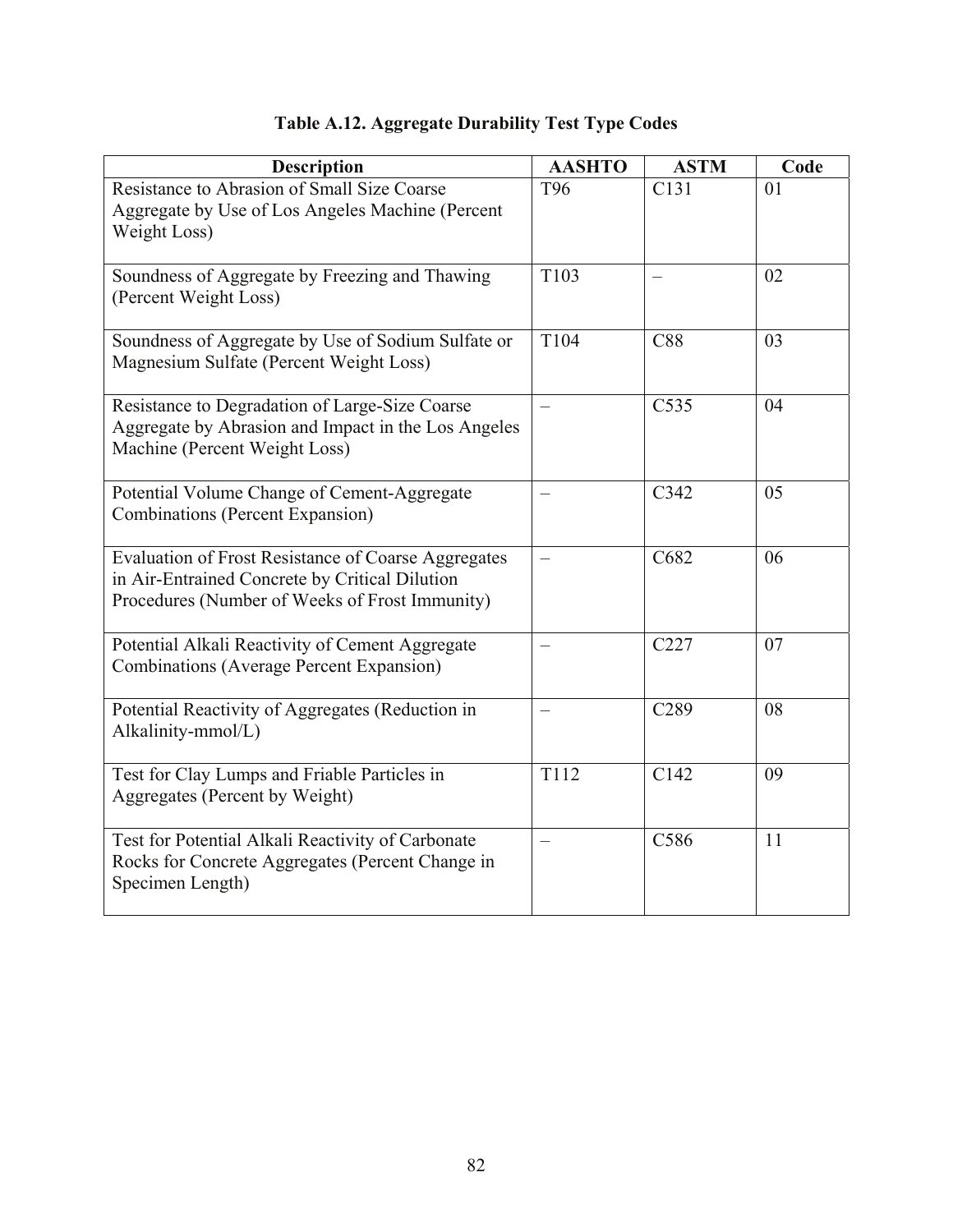| <b>Refiner/Processor</b>                                | Code |
|---------------------------------------------------------|------|
| Belcher Refining Co.—Mobile Bay, AL                     | 78   |
| Hunt Refining Co.-Tuscaloosa, AL                        | 01   |
| Chevron USA, Inc.-Kenai, AK                             | 02   |
| Mapco Alaska Petroleum—North Pole, AK                   | 03   |
| Intermountain Refining Cl.—Fredonia, AZ                 | 04   |
| Berry Petroleum Company—Stevens, AR                     | 05   |
| Cross Oil and Refining Company-Smackover, AR            | 06   |
| Lion Oil Company—El Dorado, AR                          | 07   |
| McMillan Ring, Free Oil Cl.-Norphlet, AR                | 08   |
| Chevron USA, Inc.--Richmond, CA                         | 09   |
| Conoco, Inc.-Santa Maria, CA                            | 10   |
| Edgington Oil Co., Inc.-Long Beach, CA                  | 11   |
| Golden Bear Division, Witco Chemical Corp.--Oildale, CA | 12   |
| Golden West Refining, Co.-Santa Fe Springs, CA          | 13   |
| Huntway Refining Co.-Benicia, CA                        | 14   |
| Huntway Refining Co.-Wilmington, CA                     | 15   |
| Lunday-Thagard Co.-South Gate, CA                       | 79   |
| Newhall Refining Co., Inc.—Newhall, CA                  | 16   |
| Oxnard Refining-Oxnard, CA                              | 17   |
| Paramount Petroleum Corp.-Paramount, CA                 | 80   |
| Powerline Oil Co.—Santa Fe Springs, CA                  | 81   |
| San Joaquin Refining Cl.-Bakersfield, CA                | 18   |
| Shell Oil Co.-Martinez, CA                              | 19   |
| Superior Processing Co.—Santa Fe Springs, CA            | 20   |
| Colorado Refining Co.-Commerce City, CO                 | 82   |
| Conoco, Inc.—Commerce City, CO                          | 21   |
| Amoco Oil, Inc.-Savannah, GA                            | 22   |
| Young Refining Corp.-Douglasville, GA                   | 23   |
| Chevron USA, Inc.—Barber's Point, HI                    | 24   |
| Clark Oil and Refining Corp.--Blue Island, IL           | 25   |
| Shell Oil Co.-Wood River, IL                            | 26   |
| Unacol Corp.—Lemont, IL                                 | 27   |
| Amoco Oil Co.-Whiting, IN                               | 28   |
| Laketon Refining Corp.-Laketon, IN                      | 83   |
| Young Refining Corp.—Laketon, IN                        | 29   |
| Derby Refining Co.-El Dorado, KS                        | 84   |
| Farmland Industries, Inc.--Phillipsburg, KS             | 30   |
| Total Petroleum, Inc.—Arkansas City, KS                 | 31   |
| Ashland Petroleum Co.—Catlettsburg, KY                  | 32   |
| Atlas Processing Co.-Shreveport, LA                     | 33   |
| Calumet Refining Co.-Princeton, LA                      | 34   |
| Exxon Co. - Baton Rouge, LA                             | 35   |

### **Table A.13. Codes for Asphalt Refiners and Processors in the United States\***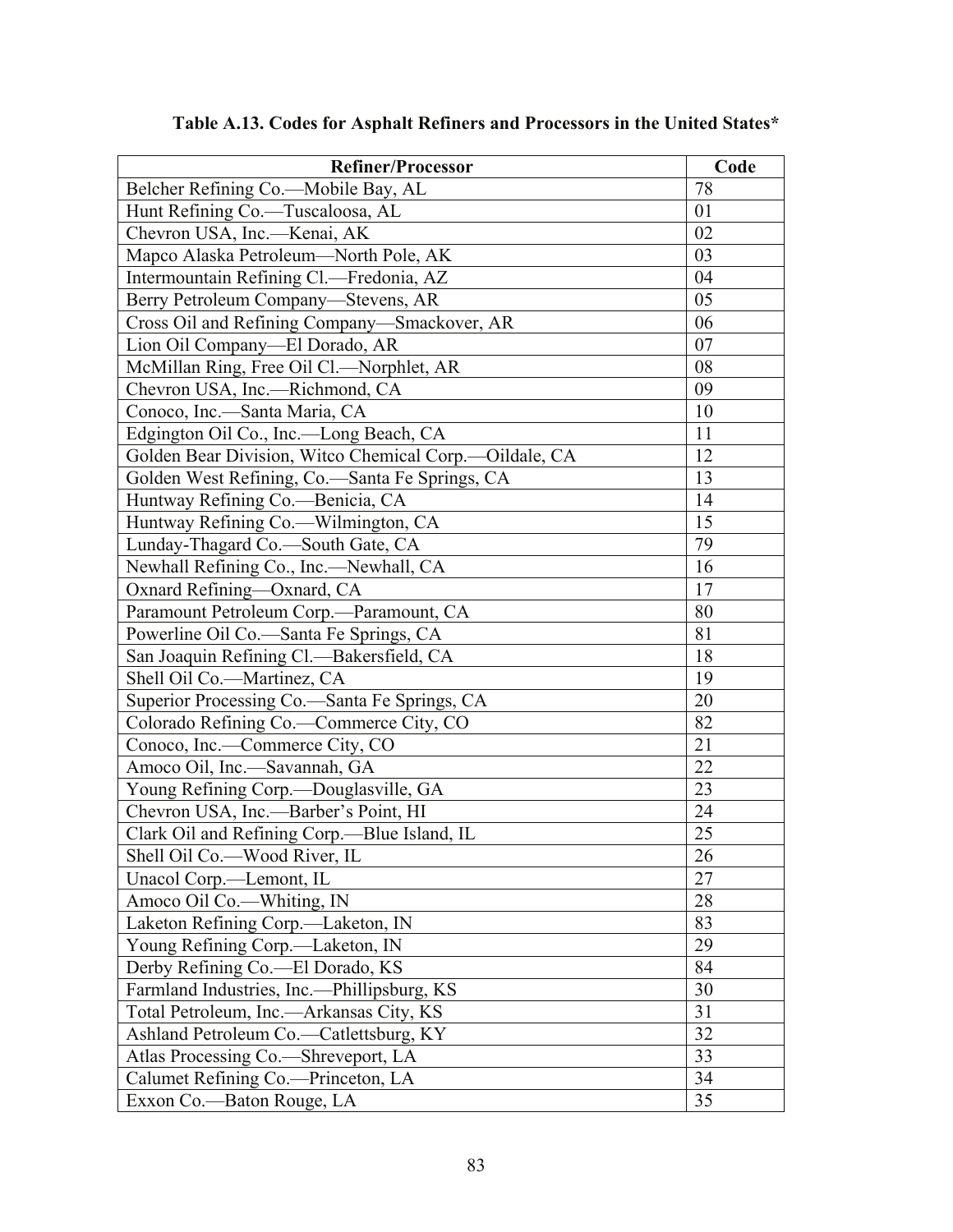| <b>Refiner/Processor</b>                                        | Code            |
|-----------------------------------------------------------------|-----------------|
| Marathon Petroleum Co.—Garyville, LA                            | 36              |
| Marathon Petroleum Co.—Detroit, MI                              | 37              |
| Ashland Petroleum Co.-St. Paul, MN                              | 38              |
| Koch Refining Co.—Rosemount, MN                                 | 39              |
| Chevron USA, Inc.-Pascagoula, MS                                | 40              |
| Ergon Refining Inc.--Vicksburg, MS                              | 41              |
| Southland Oil Co.-Lumberton, MS                                 | 42              |
| Southland Oil Co.-Sanderson, MS                                 | 43              |
| Cenex-Laurel, MT                                                | 44              |
| Conoco, Inc.—Billings, MT                                       | 45              |
| Exxon Co.--Billings, MT                                         | 46              |
| Chevron USA, Inc.—Perth Amboy, NJ                               | 47              |
| Exxon Co.-Linden, NJ                                            | 48              |
| Giant Industries, Inc.-Gallup, NM                               | 85              |
| Navahoe Refining Co.-Artesia, NM                                | 49              |
| Cibro Petroleum Products Co.—Albany, NY                         | 86              |
| Ashland Petroleum Co.-Canton, OH                                | 50              |
| Standard Oil Co.-Toledo, OH                                     | $\overline{51}$ |
| Sohio Oil Co. (BP America)-Toledo, OH                           | 87              |
| Kerr-McGee Refining Co.—Wynnewood, OK                           | 52              |
| Sinclair Oil Corp.-Tulsa, OK                                    | 53              |
| Sun Co.-Tulsa, OK                                               | $\overline{54}$ |
| Total Petroleum, Inc.---Ardmore, OK                             | 55              |
| Chevron USA, Inc.-Portland, OR                                  | 56              |
| Atlantic Refining & Marketing Corp.—Philadelphia, PA            | 57              |
| United Refining Co.—Warren, PA                                  | 58              |
| Mapco Petroleum, Inc.-Memphis, TN                               | 59              |
| Charter International Oil Co.—Houston, TX                       | 60              |
| Chevron USA, Inc.-El Paso, TX                                   | 61              |
| Coastal Refining & Marketing, Inc.—Corpus Christi, TX           | 88              |
| Coastal States Petroleum Co.—Corpus Christi, TX                 | 62              |
| Diamond Shamrock Corp.—Sunray, TX                               | 63              |
| Exxon Co. USA-Baytown, TX                                       | 64              |
| Fina Oil and Chemical Co.—Big Spring, TX                        | 65              |
| Fina Oil and Chemical Co.—Port Arthur, TX                       | 89              |
| Hill Petroleum Co.—Houston, TX                                  | 90              |
| Shell Oil Co.—Deer Park, TX                                     | 66              |
| Star Enterprise—Port Arthur & Port Neches, TX                   | 91              |
| Texaco Refining & Marketing, Inc.—Port Arthur & Port Neches, TX | 67              |
| Trifinery—Corpus Christi, TX                                    | 92              |
| Unocal Corp.—Nederland, TX                                      | 68              |

**Table A.13. Codes for Asphalt Refiners and Processors in the United States\* (Continued)**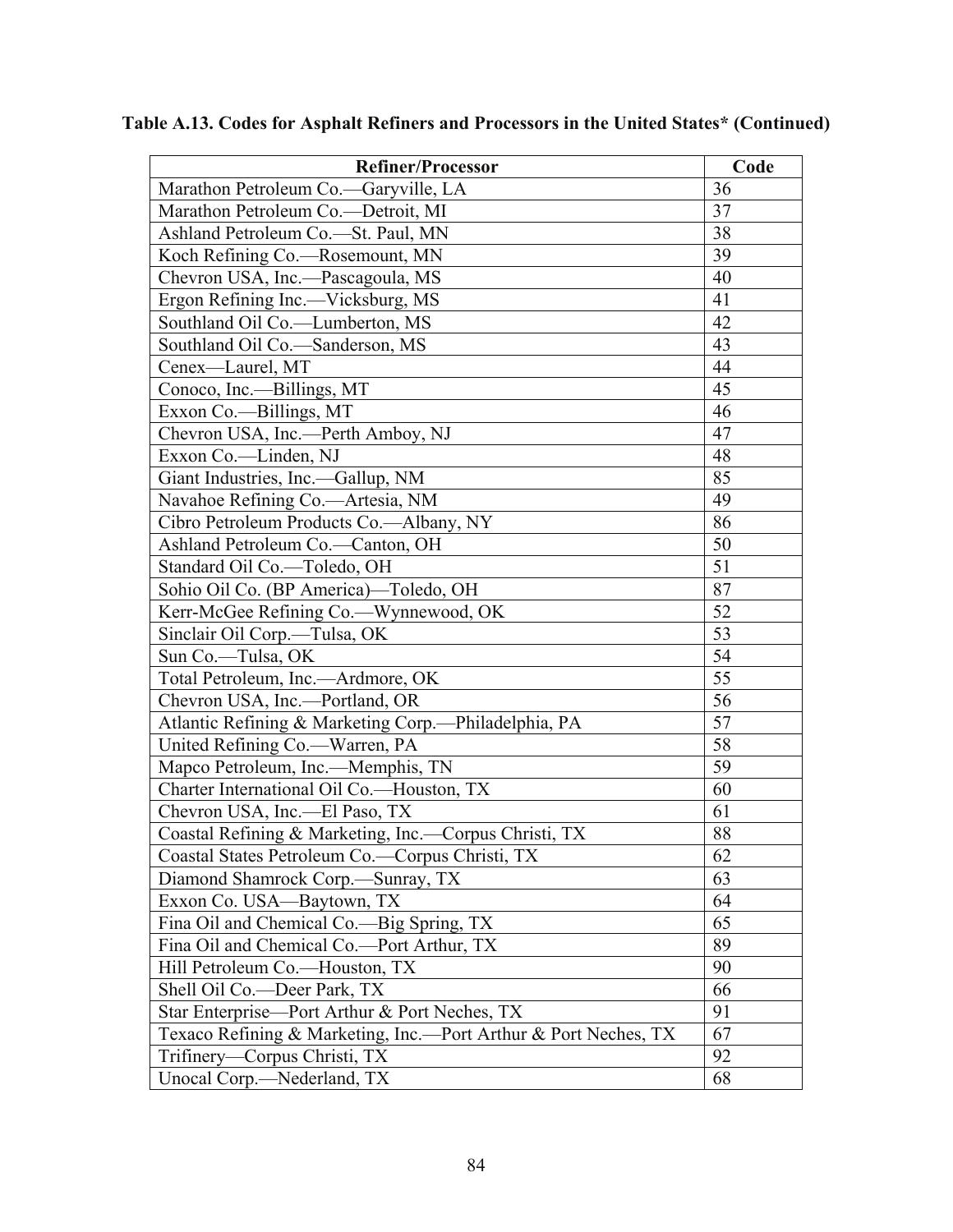| <b>Refiner/Processor</b>               | Code |
|----------------------------------------|------|
| Valero Refining Co.—Corpus Christi, TX | 69   |
| Phillips 66 Co.—Woods Cross, UT        | 70   |
| Chevron USA Inc.-Seattle, WA           | 71   |
| Sound Refining, Inc.—Tacoma, WA        | 72   |
| US Oil and Refining Co.-Tacoma, WA     | 73   |
| Murphy Oil USA, Inc.—Superior, WI      | 74   |
| Big West Oil Co.—Cheyenne, WY          | 75   |
| Little America Refining Co.-Casper, WY | 93   |
| Sinclair Oil Corp.-Sinclair, WY        | 76   |
| Other                                  | 77   |

### **Table A.13. Codes for Asphalt Refiners and Processors in the United States\* (Continued)**

\*Originally taken from *Oil and Gas Journal*, March 20, 1989, pp. 72–89 and updated October 1993.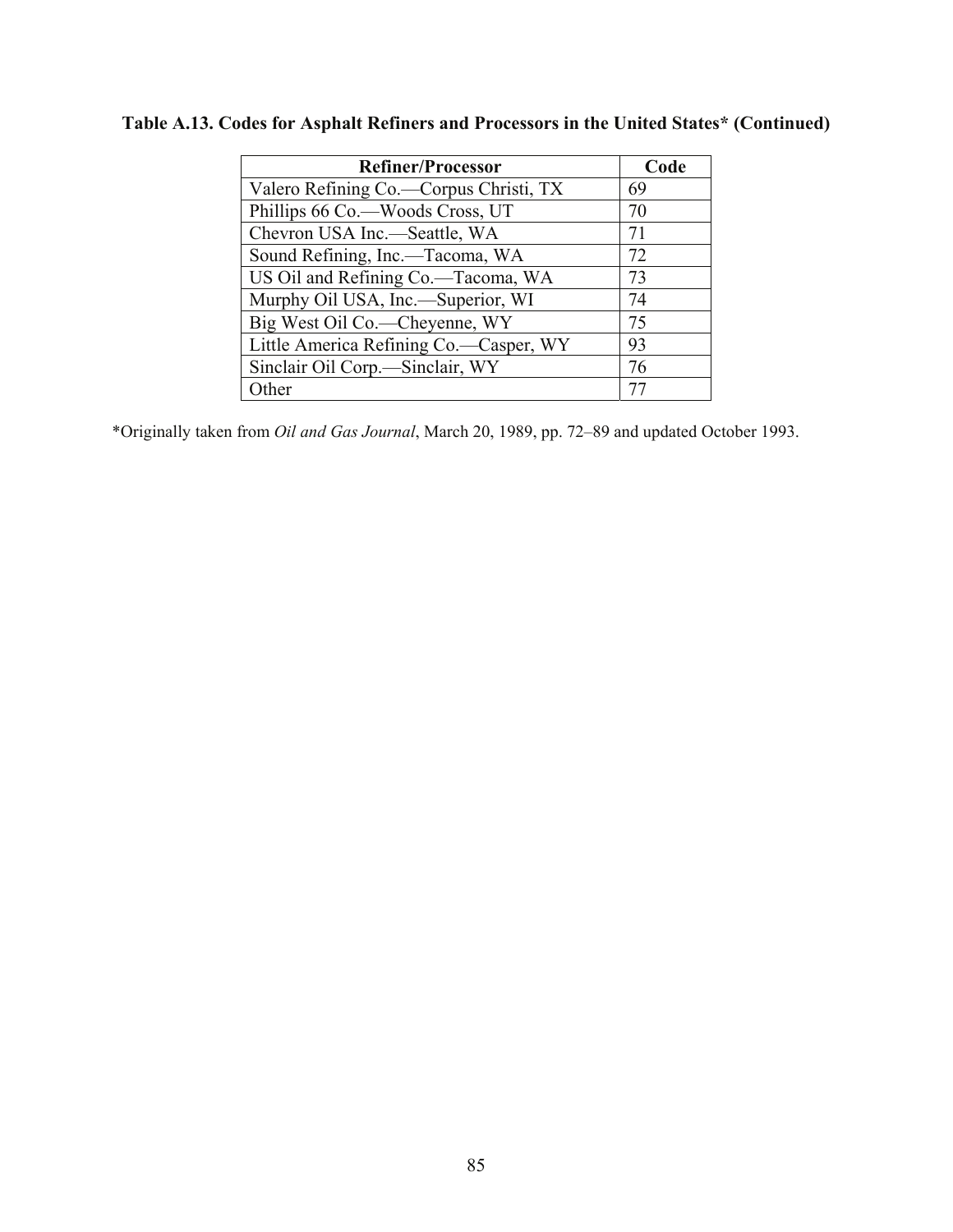| <b>Asphalt Cement Modifiers</b> | Code |
|---------------------------------|------|
| <b>Stone Dust</b>               | 01   |
| Lime                            | 02   |
| Portland Cement                 | 03   |
| Carbon Black                    | 04   |
| Sulfur                          | 05   |
| Lignin                          | 06   |
| Natural Latex                   | 07   |
| <b>Synthetic Latex</b>          | 08   |
| <b>Block Copolymer</b>          | 09   |
| <b>Reclaimed Rubber</b>         | 10   |
| Polyethylene                    | 11   |
| Polypropylene                   | 12   |
| Ethylene-Vinyl Acetate          | 13   |
| Polyvinyl Chloride              | 14   |
| Asbestos                        | 15   |
| Rock Wool                       | 16   |
| Polyester                       | 17   |
| Manganese                       | 18   |
| Other Mineral Salts             | 19   |
| <b>Lead Compounds</b>           | 20   |
| Carbon                          | 21   |
| Calcium Salts                   | 22   |
| <b>Recycling Agents</b>         | 23   |
| Rejuvenating Oils               | 24   |
| Amines                          | 25   |
| Fly Ash                         | 26   |
| Other                           | 27   |

**Table A.14. Asphalt Cement Modifier Codes**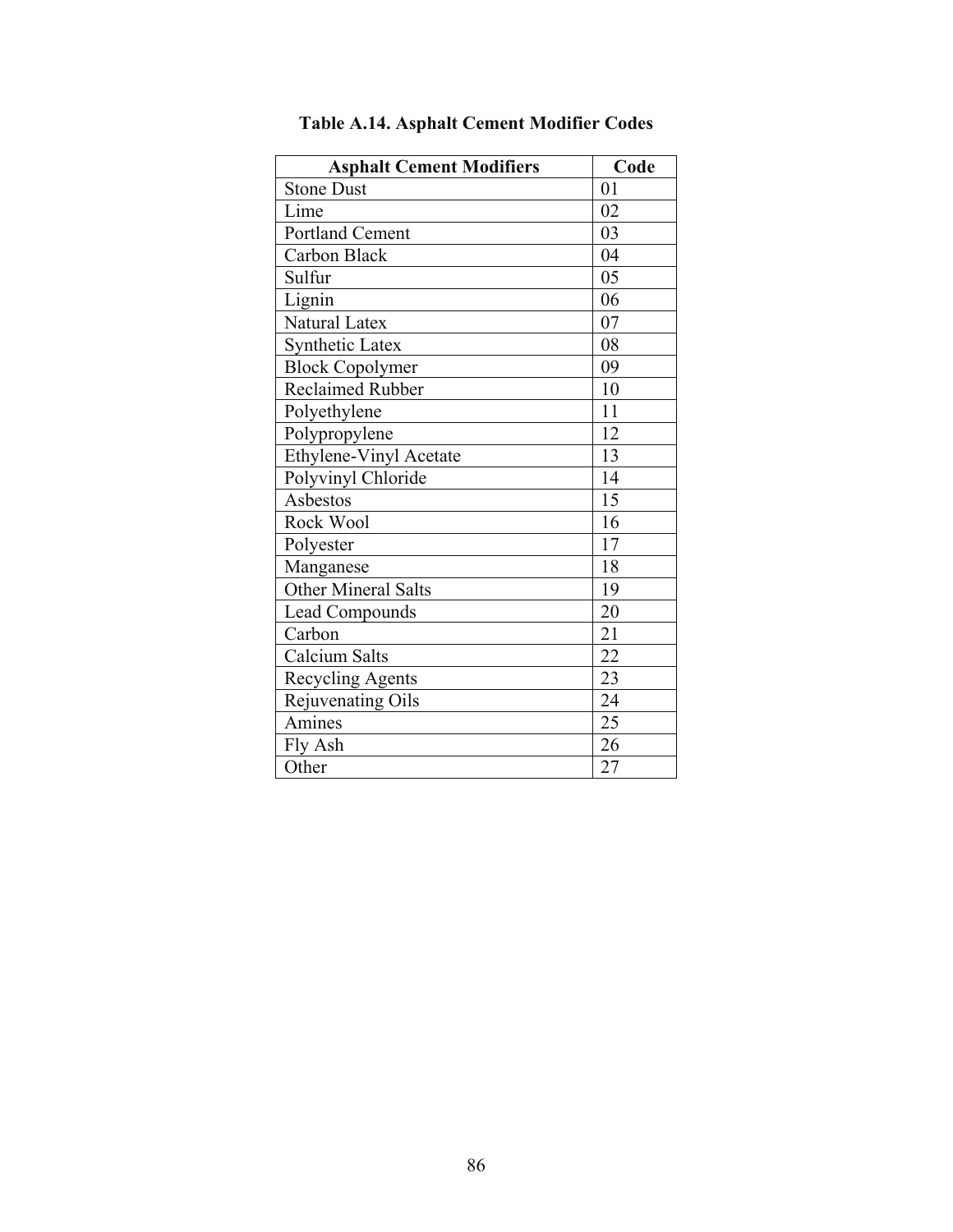| <b>Asphalts</b>                         | Code |
|-----------------------------------------|------|
| <b>Asphalt Cements</b>                  |      |
| $AC-2.5$                                | 01   |
| $AC-5$                                  | 02   |
| $AC-10$                                 | 03   |
| $AC-20$                                 | 04   |
| $AC-30$                                 | 05   |
| $AC-40$                                 | 06   |
| AR-1000 (AR-10 by AASHTO Designation)   | 07   |
| AR-2000 (AR-20 by AASHTO Designation)   | 08   |
| AR-4000 (AR-40 by AASHTO Designation)   | 09   |
| AR-8000 (AR-80 by AASHTO Designation)   | 10   |
| AR-16000 (AR-160 by AASHTO Designation) | 11   |
| 200-300 pen                             | 12   |
| $120 - 150$ pen                         | 13   |
| $85 - 100$ pen                          | 14   |
| $60 - 70$ pen                           | 15   |
| $40 - 50$ pen                           | 16   |
| Other Asphalt Cement Grade              | 17   |
| <b>Emulsified Asphalts</b>              |      |
| $RS-1$                                  | 18   |
| $RS-2$                                  | 19   |
| $MS-1$                                  | 20   |
| $MS-2$                                  | 21   |
| $MS-2h$                                 | 22   |
| HFMS-1                                  | 23   |
| HFMS-2                                  | 24   |
| HFMS-2h                                 | 25   |
| HFMS-2s                                 | 26   |
| $SS-1$                                  | 27   |
| $SS-1h$                                 | 28   |
| $CRS-1$                                 | 29   |
| $CRS-2$                                 | 30   |
| $CMS-2$                                 | 31   |
| $CMS-2h$                                | 32   |
| $CSS-1$                                 | 33   |
| $CSS-1h$                                | 34   |
| Other Emulsified Asphalt Grades         | 35   |
| Cutback Asphalts (RC, MC, SC)           |      |
| 30 (MC only)                            | 36   |
| 70                                      | 37   |
| 250                                     | 38   |
| 800                                     | 39   |
| 3000                                    | 40   |
| Other Cutback Asphalt Grade             | 99   |

**Table A.15. Grades of Asphalt, Emulsified Asphalt, and Cutback Asphalt Codes** 

Taken from Manual Series No. 5 (MS–5), "A Brief Introduction to Asphalt," and Specification Series No. 2 (SS–2), "Specifications for Paving and Industrial Asphalts," both publications by the Asphalt Institute.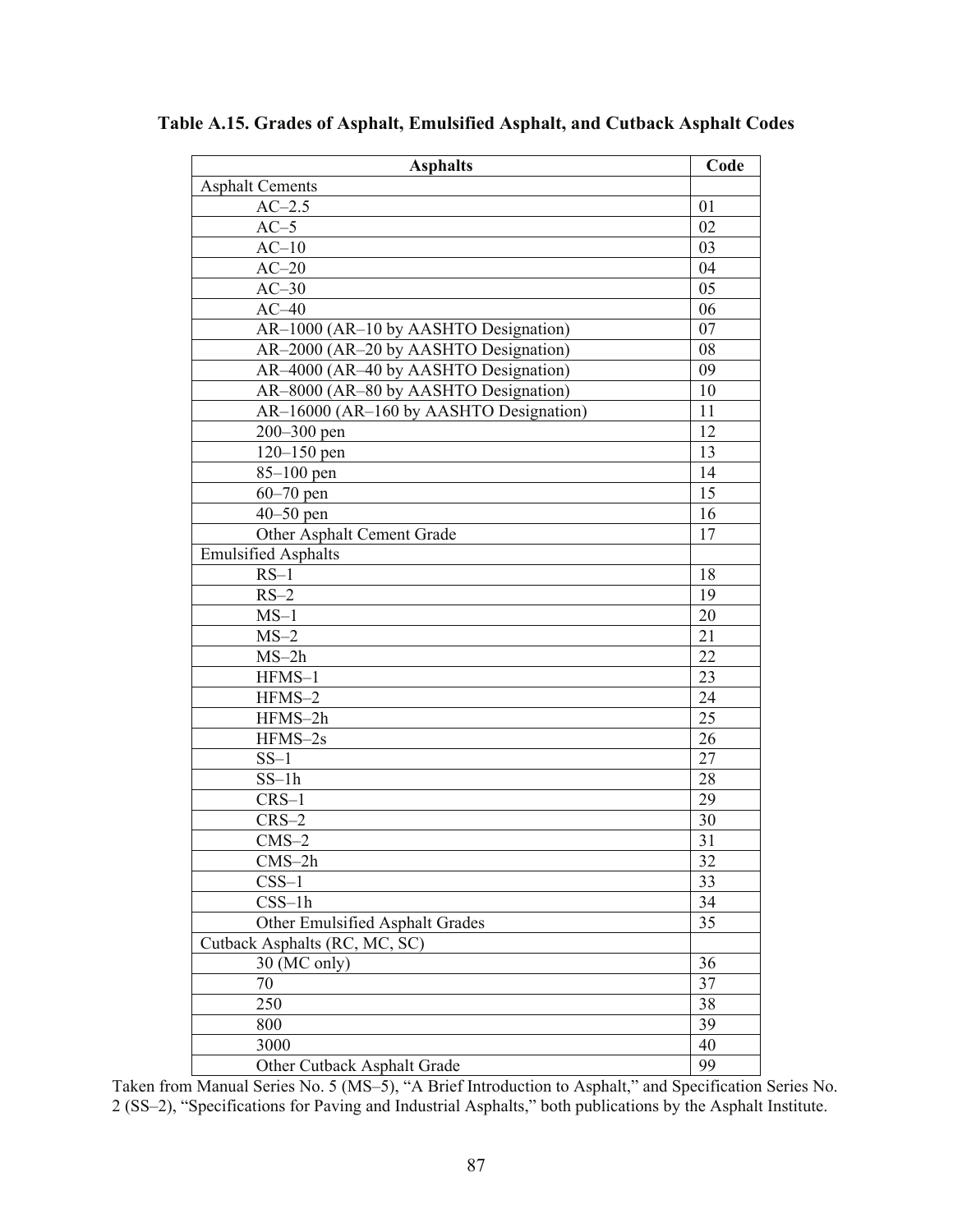| <b>Maintenance and Rehabilitation Work Type</b>                                | <b>Codes</b> |
|--------------------------------------------------------------------------------|--------------|
| Crack Sealing (linear ft)                                                      | 01           |
| Transverse Joint Sealing (linear ft)                                           | 02           |
| Lane-Shoulder Longitudinal Joint Sealing (linear ft)                           | 03           |
| Full Depth Joint Repair Patching of PCC (sq. yards)                            | 04           |
| Full Depth Patching of PCC Pavement Other than at Joint (sq. yards)            | 05           |
| Partial Depth Patching of PCC Pavement Other than at Joint (sq. yards)         | 06           |
| PCC Slab Replacement (sq. yards)                                               | 07           |
| PCC Shoulder Restoration (sq. yards)                                           | 08           |
| PCC Shoulder Replacement (sq. yards)                                           | 09           |
| AC Shoulder Restoration (sq. yards)                                            | 10           |
| AC Shoulder Replacement (sq. yards)                                            | 11           |
| Grinding/Milling Surface (sq. yards)                                           | 12           |
| Grooving Surface (sq. yards)                                                   | 13           |
| Pressure Grout Subsealing (no. of holes)                                       | 14           |
| Slab Jacking Depressions (no. of depressions)                                  | 15           |
| Asphalt Subsealing (no. of holes)                                              | 16           |
| Spreading of Sand or Aggregate (sq. yards)                                     | 17           |
| Reconstruction (Removal and Replacement) (sq. yards)                           | 18           |
| Asphalt Concrete Overlay (sq. yards)                                           | 19           |
| Portland Cement Concrete Overlay (sq. yards)                                   | 20           |
| Mechanical Premix Patch (Using Motor Grader and Roller) (sq. yards)            | 21           |
| Manual Premix Spot Patch (Hand Spreading and Compacting with Roller)           | 22           |
| (sq. yards)                                                                    |              |
| Machine Premix Patch (Placing Premix with Paver, Compacting with Roller)       | 23           |
| (sq. yards)                                                                    |              |
| Full Depth Patch of AC Pavement (Removing Damaged Material, Repairing          | 24           |
| Supporting Material, and Repairing) (sq. yards)                                |              |
| Patch Pot Holes-Hand Spread, Compacted with Truck (no. of holes)               | 25           |
| Skin Patching (Hand Tools/Hot Pot to Apply Liquid Asphalt and Aggregate)       | 26           |
| (sq. yards)                                                                    |              |
| Strip Patching (Using Spreader and Distributor to Apply Hot Liquid Asphalt and | 27           |
| Aggregate) (sq. yards)                                                         |              |
| Surface Treatment, Single Layer (sq. yards)                                    | 28           |
| Surface Treatment, Double Layer (sq. yards)                                    | 29           |
| Surface Treatment, Three or More Layers (sq. yards)                            | 30           |
| Aggregate Seal Coat (sq. yards)                                                | 31           |
| Sand Seal Coat (sq. yards)                                                     | 32           |
| Slurry Seal Coat (sq. yards)                                                   | 33           |
| Fog Seal Coat (sq. yards)                                                      | 34           |
| Prime Coat (sq. yards)                                                         | 35           |
| Tack Coat (sq. yards)                                                          | 36           |
| Dust Layering (sq. yards)                                                      | 37           |

## **Table A.16. Maintenance and Rehabilitation Work Type Codes**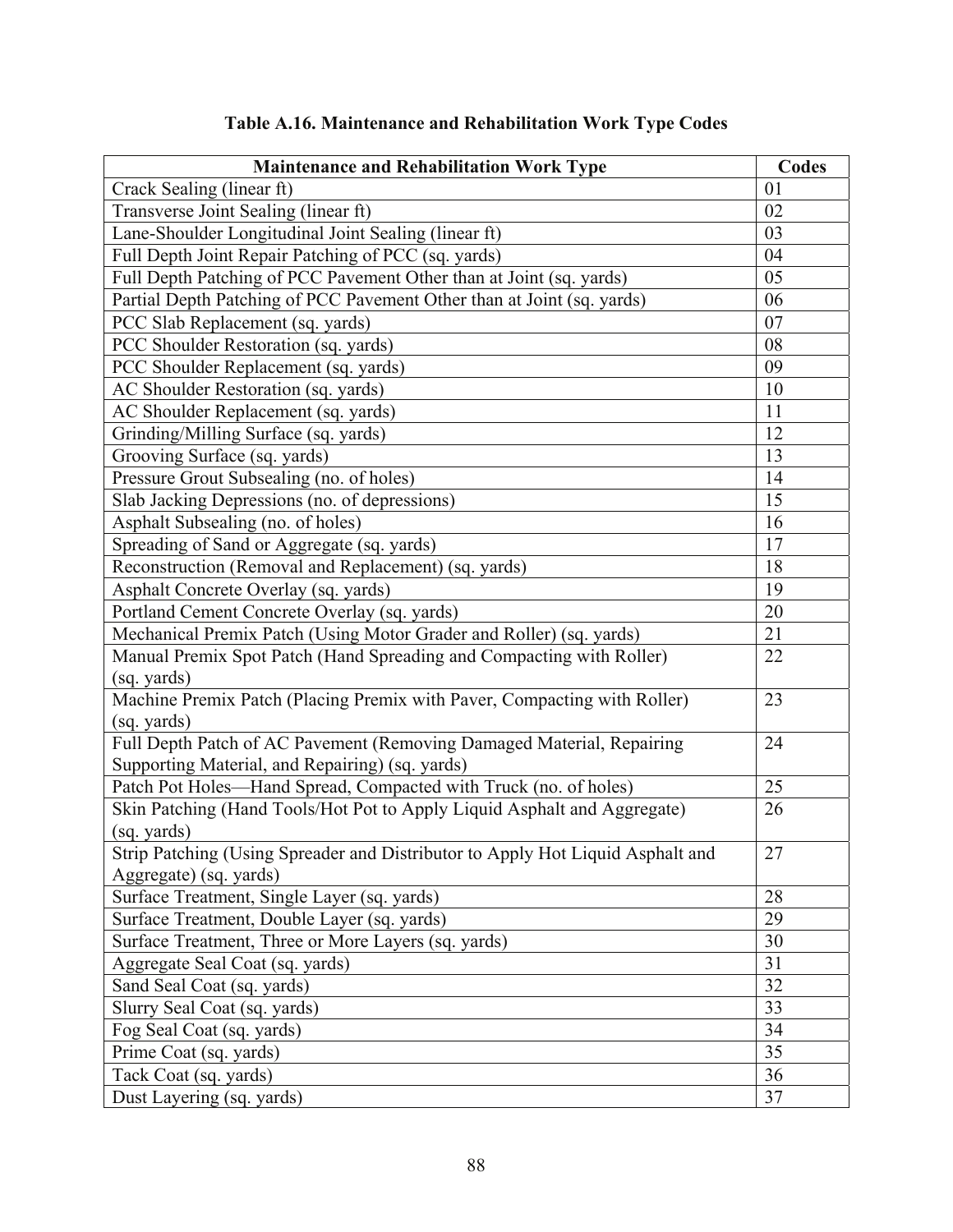| <b>Maintenance and Rehabilitation Work Type</b>                            | Codes |
|----------------------------------------------------------------------------|-------|
| Longitudinal Subdrains (linear ft)                                         | 38    |
| Transverse Subdrainage (linear ft)                                         | 39    |
| Drainage Blanket (sq. yards)                                               | 40    |
| Well System                                                                | 41    |
| Drainage Blankets with Longitudinal Drains                                 | 42    |
| Hot-Mix Recycled Asphalt Concrete (sq. yards)                              | 43    |
| Cold-Mix Recycled Asphalt Concrete (sq. yards)                             | 44    |
| Heater Scarification, Surface Recycled Asphalt Concrete (sq. yards)        | 45    |
| Fracture Treatment of PCC Pavement as Base for New AC Surface (sq. yards)  | 46    |
| Fracture Treatment of PCC Pavement as Base for New PCC Surface (sq. yards) | 47    |
| Recycled PCC (sq. yards)                                                   | 48    |
| Pressure Relief Joints in PCC Pavements (linear feet)                      | 49    |
| Joint Load Transfer Restoration in PCC Pavements (linear ft)               | 50    |
| Mill off Existing AC Pavement and Overlay with AC (sq. yards)              | 51    |
| Mill off Existing AC Pavement and Overlay with PCC (sq. yards)             | 52    |
| Other                                                                      | 53    |
| Partial Depth Patching of PCC Pavement at Joints (sq. yards)               | 54    |
| Mill Existing Pavement and Overlay with Hot-Mix Recycled Asphalt Concrete  | 55    |
| (sq. yards)                                                                |       |
| Mill Existing Pavement and Overlay with Cold-Mix Recycled Asphalt Concrete | 56    |
| (sq. yards)                                                                |       |
| Saw and Seal (linear ft.)                                                  | 57    |

### **Table A.16. Maintenance and Rehabilitation Work Type Codes (Continued)**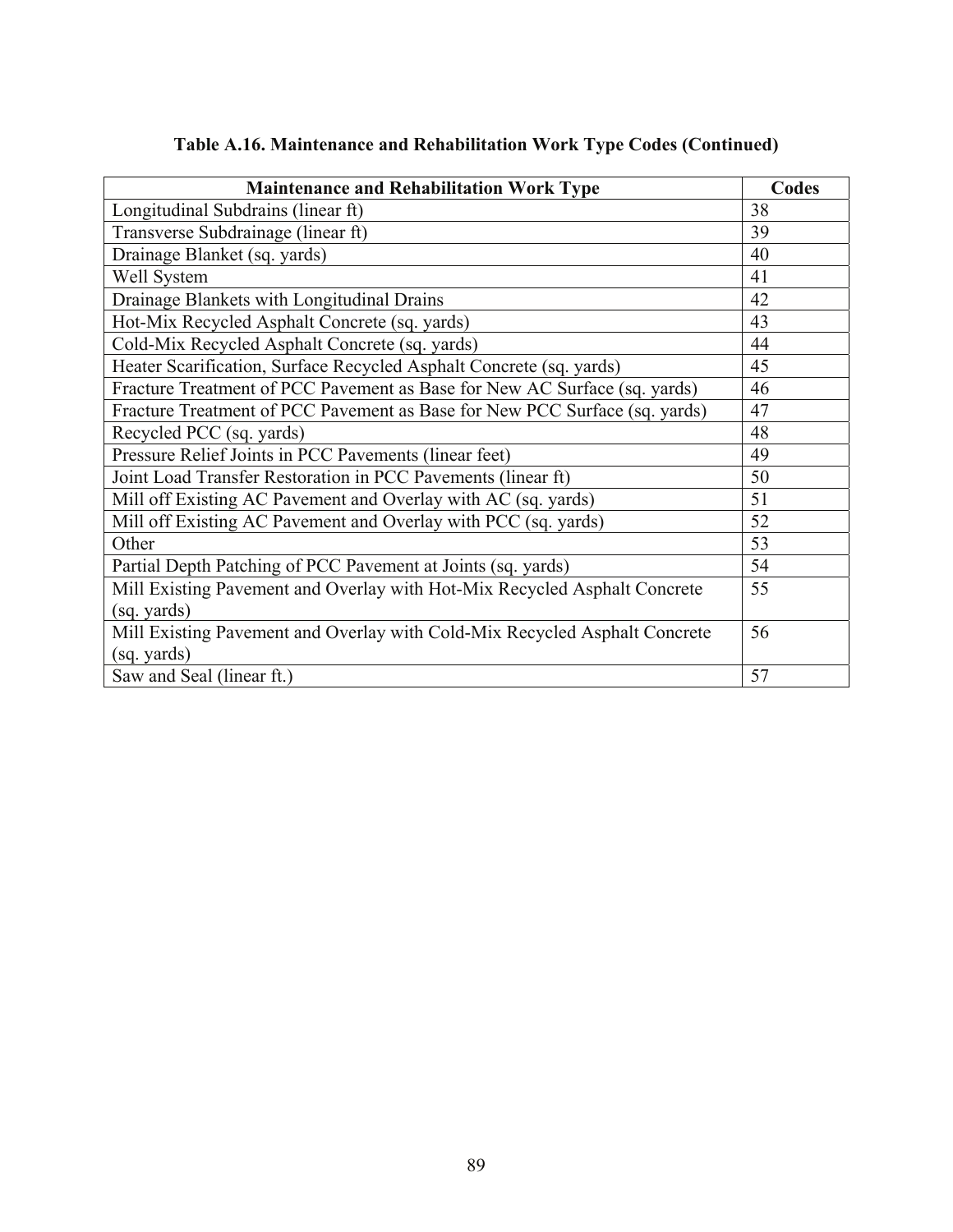| <b>Maintenance Location</b> | Code |
|-----------------------------|------|
| Outside Lane (Number 1)     | 01   |
| Inside Lane (Number 2)      | 02   |
| Inside Lane (Number 3)      | 03   |
| All Lanes                   | 09   |
| Shoulder                    | 04   |
| All Lanes Plus Shoulder     | 10   |
| Curb and Gutter             | 05   |
| Side Ditch                  | 06   |
| Culvert                     |      |
| ∩ther                       |      |

### **Table A.17. Maintenance Location Codes**

Note: LTPP only studies outside lanes.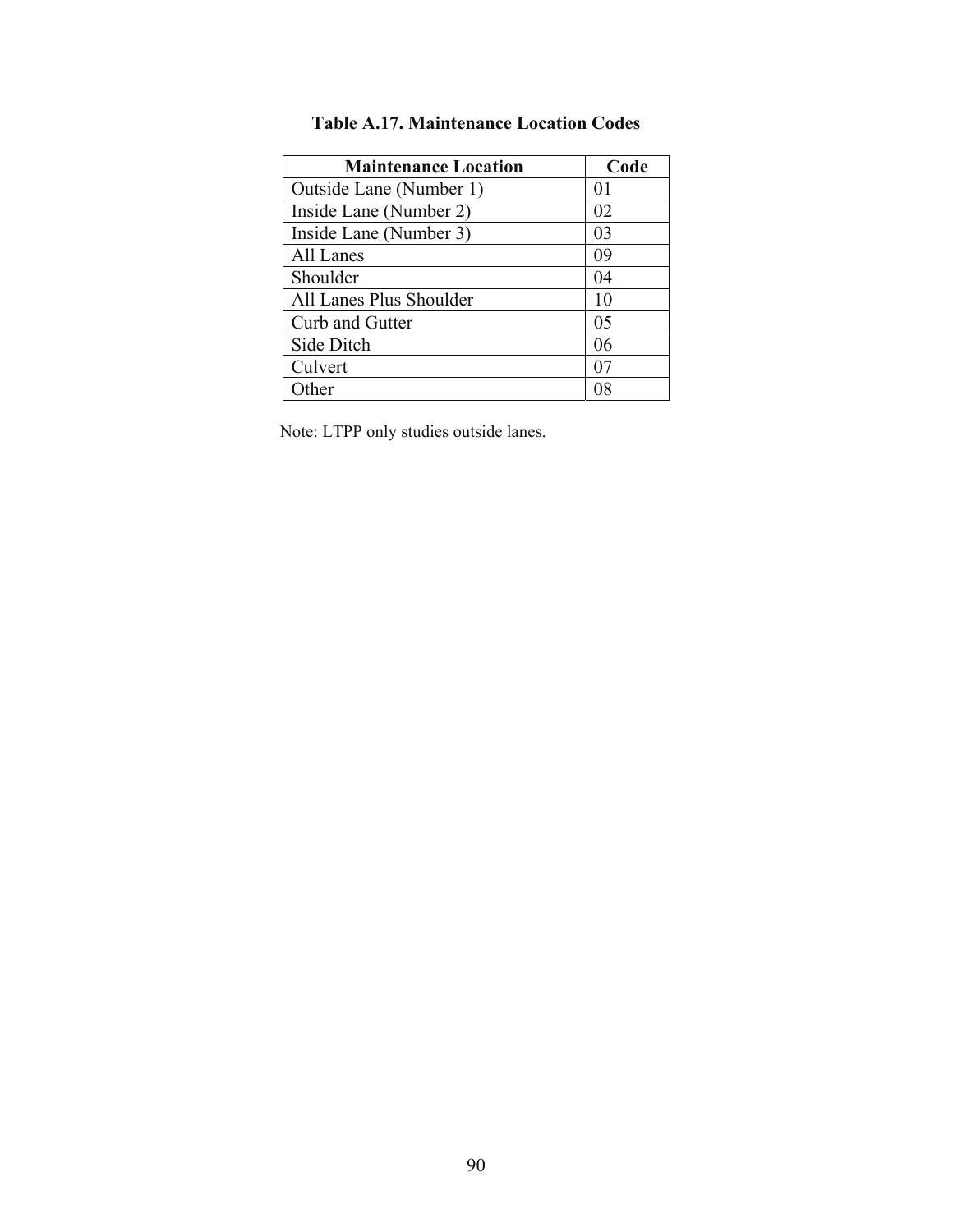| <b>Maintenance Materials Type</b>               | Code            |
|-------------------------------------------------|-----------------|
| Preformed Joint Fillers                         | 01              |
| Hot-Poured Joint and Crack Sealer               | 02              |
| Cold-Poured Joint and Crack Sealer              | 03              |
| Open Graded Asphalt Concrete                    | 04              |
| Hot-Mix Asphalt Concrete Laid Hot               | 05              |
| Hot-Mix Asphalt Concrete Laid Cold              | 06              |
| Sand Asphalt                                    | 07              |
| PCC (Overlay Replacement)                       |                 |
| Joint Plain (JPCP)                              | 08              |
| Joint Reinforced (JRCP)                         | 09              |
| Continuously Reinforced (CRCP)                  | 10              |
| PCC (Patches)                                   | 11              |
| Hot Liquid Asphalt and Aggregate (Seal Coat)    | 12              |
| Hot Liquid Asphalt and Mineral Aggregate        | 13              |
| Hot Liquid Asphalt and Sand                     | 14              |
| Emulsified Asphalt and Aggregate (Seal Coat)    | 15              |
| <b>Emulsified Asphalt and Mineral Aggregate</b> | 16              |
| <b>Emulsified Asphalt and Sand</b>              | 17              |
| Hot Liquid Asphalt                              | 18              |
| <b>Emulsified Asphalt</b>                       | 19              |
| Sand Cement (Using Portland Cement)             | 20              |
| Lime Treated or Stabilized Materials            | 21              |
| <b>Cement Treated or Stabilized Materials</b>   | 22              |
| <b>Cement Grout</b>                             | 23              |
| Aggregate (Gravel, Crushed Stone, or Slag)      | 24              |
| Sand                                            | $\overline{25}$ |
| <b>Mineral Dust</b>                             | 26              |
| Mineral Filler                                  | 27              |
| Other                                           | 28              |

# **Table A.18. Maintenance Materials Type Codes**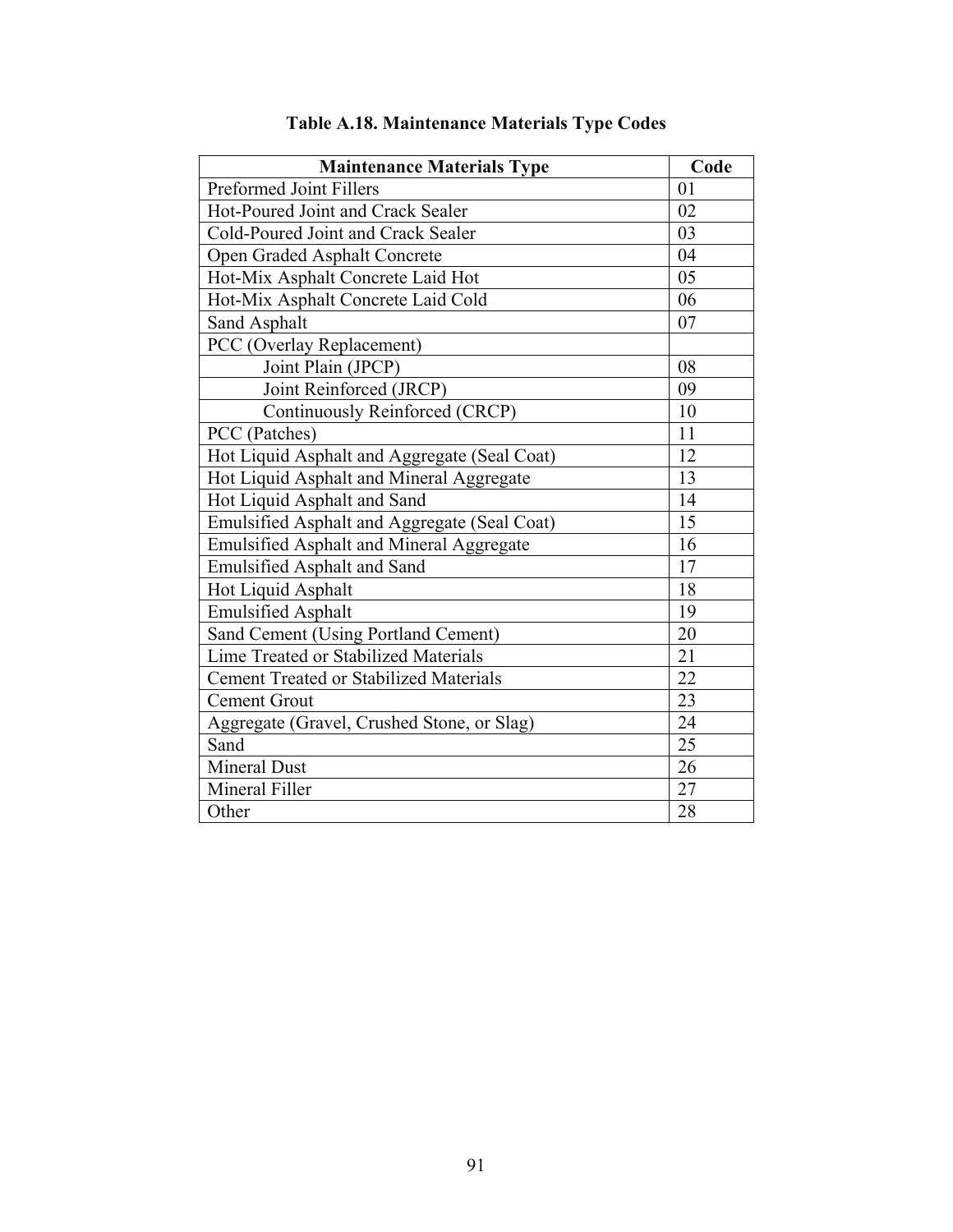| <b>Recycling Agent</b> | Code |
|------------------------|------|
| RA <sub>1</sub>        | 42   |
| RA <sub>5</sub>        | 43   |
| <b>RA 25</b>           | 44   |
| <b>RA 75</b>           | 45   |
| <b>RA 250</b>          | 46   |
| <b>RA 500</b>          | 47   |
| Other                  |      |

**Table A.19. Recycling Agent Type Codes** 

Note: The recycling agent groups shown in this table are defined in ASTM D4552.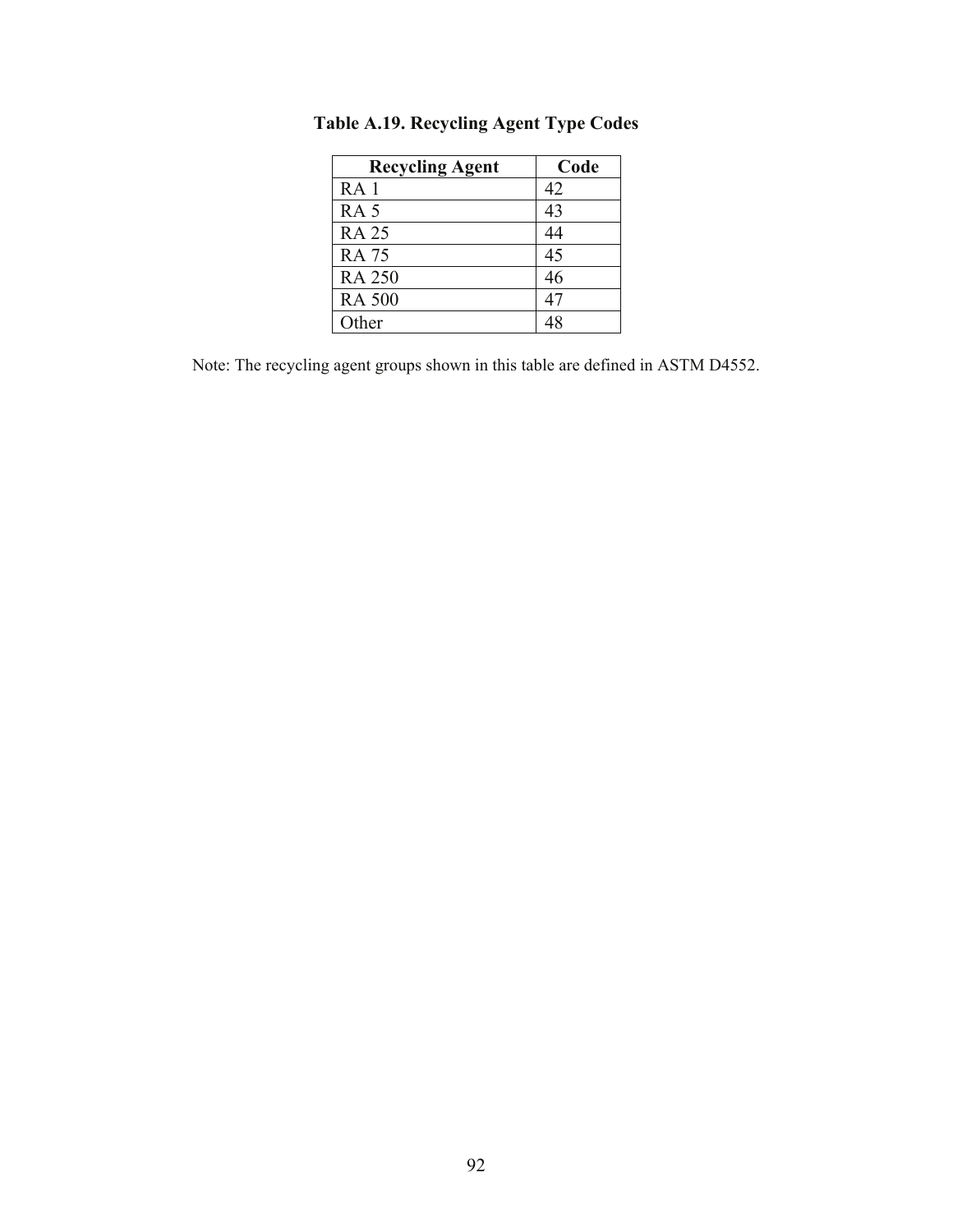| <b>Antistripping Agent</b>                                   | Code |
|--------------------------------------------------------------|------|
| Permatac                                                     | 01   |
| Permatac Plus                                                | 02   |
| <b>Betascan Roads</b>                                        | 03   |
| Pavebond                                                     | 04   |
| Pavebond Special                                             | 05   |
| Pavebond Plus                                                | 06   |
| <b>BA 2000</b>                                               | 07   |
| <b>BA 2001</b>                                               | 08   |
| Unichem "A"                                                  | 09   |
| Unichem "B"                                                  | 10   |
| Unichem "C"                                                  | 11   |
| Aquashield AS4115                                            | 12   |
| Aquashield AS4112                                            | 13   |
| Aquashield AS4113                                            | 14   |
| <b>Portland Cement</b>                                       | 15   |
| Hydrated Lime:                                               |      |
| Mixed Dry with Asphalt Cement                                | 16   |
| Mixed Dry with Dry Aggregate                                 | 17   |
| Mixed Dry with Wet Aggregate                                 | 18   |
| Slurried Lime Mixed with Aggregate                           | 19   |
| Hot Lime Slurry (Quick Lime Slaked and Slurried at Job Site) | 20   |
| No Strip Chemicals A-500                                     | 21   |
| No Strip Chemical Works ACRA RP-A                            | 22   |
| No Strip Chemical Works ACRA Super Conc.                     | 23   |
| No Strip Chemical Works ACRA 200                             | 24   |
| No Strip Chemical Works ACRA 300                             | 25   |
| No Strip Chemical Works ACRA 400                             | 26   |
| No Strip Chemical Works ACRA 500                             | 27   |
| No Strip Chemical Works ACRA 512                             | 28   |
| No Strip Chemical Works ACRA 600                             | 29   |
| Darakote                                                     | 30   |
| De Hydro H86C                                                | 31   |
| <b>Emery 17065</b>                                           | 32   |
| <b>Emery 17319</b>                                           | 33   |
| Emery 17319-6880                                             | 34   |
| <b>Emery 17320</b>                                           | 35   |
| <b>Emery 17321</b>                                           | 36   |
| <b>Emery 17322</b>                                           | 37   |
| <b>Emery 17339</b>                                           | 38   |
| Emery 1765-6860                                              | 39   |
| Emery 6886B                                                  | 40   |
| Husky Antistrip                                              | 41   |

## **Table A.20. Antistripping Agent Type Codes**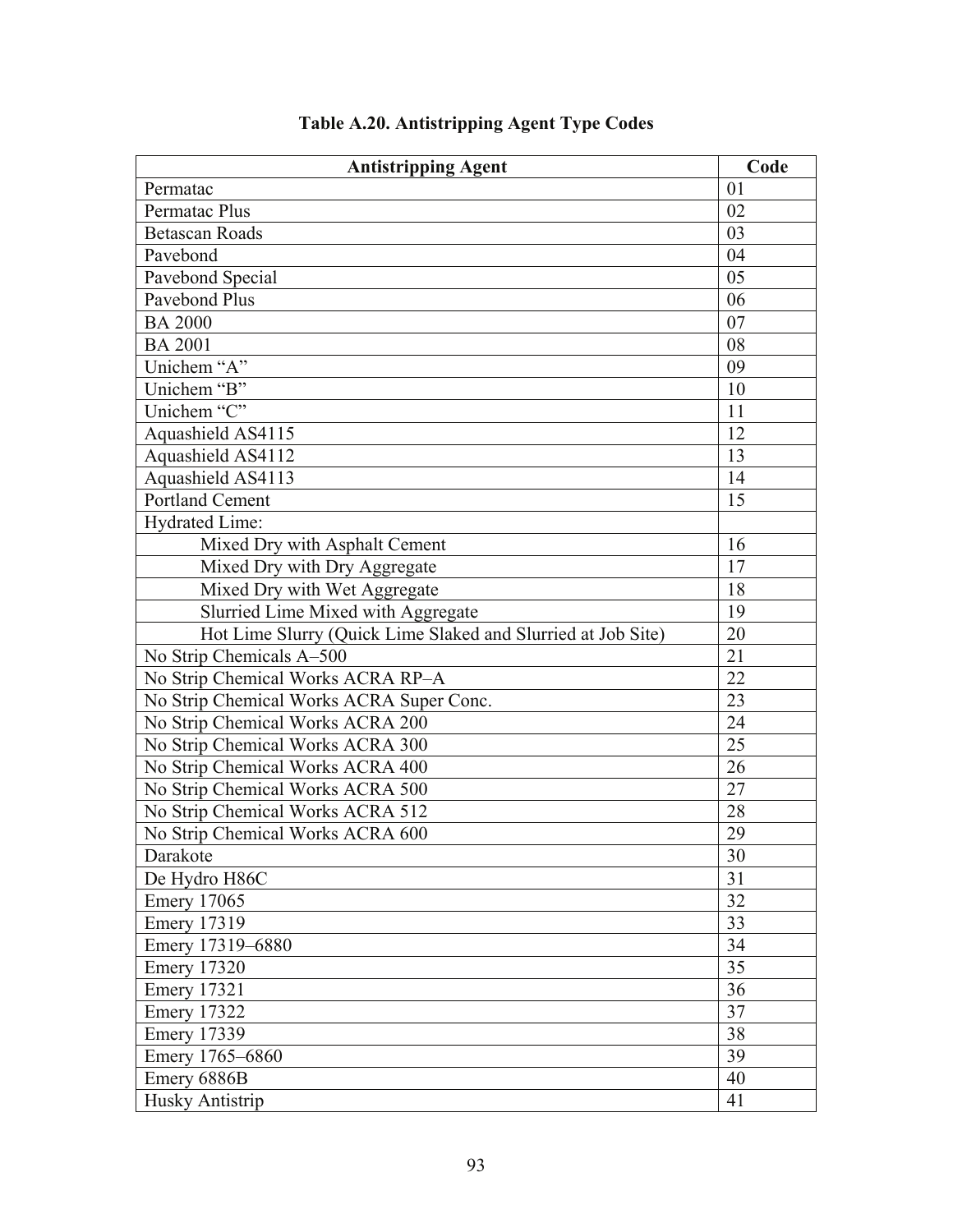| <b>Antistripping Agent</b>  | Code            |
|-----------------------------|-----------------|
| Indulin AS-Special          | 42              |
| Indulin AS-1                | 43              |
| Jetco AD-8                  | 44              |
| Kling                       | 45              |
| Kling-Beta ZP-251           | 46              |
| Kling-Beta L-75             | 47              |
| Kling-Beta LV               | 48              |
| Kling-Beta 1000             | 49              |
| Kling-Beta 200              | 50              |
| Nacco Antistrip             | 51              |
| No Strip                    | $\overline{52}$ |
| No Strip Concentrate        | 53              |
| Redi-Coat 80-S              | 54              |
| Redi-Coat 82-S              | $\overline{55}$ |
| Silicone                    | 56              |
| Super AD-50                 | 57              |
| Tap Co 206                  | 58              |
| Techni H1B7175              | 59              |
| Techni H1B7173              | $\overline{60}$ |
| Techni H1B7176              | 61              |
| Techni H1B7177              | 62              |
| Tretolite DH-8              | 63              |
| Tretolite H-86              | 64              |
| Tretolite H-86C             | 65              |
| Tyfo $A-45$                 | 66              |
| Tyfo $A-65$                 | 67              |
| Tyfo A-40                   | 68              |
| Edoco 7003                  | 69              |
| Other                       | 70              |
| No Antistripping Agent Used | 0 <sub>0</sub>  |

**Table A.20. Antistripping Agent Type Codes (Continued)**